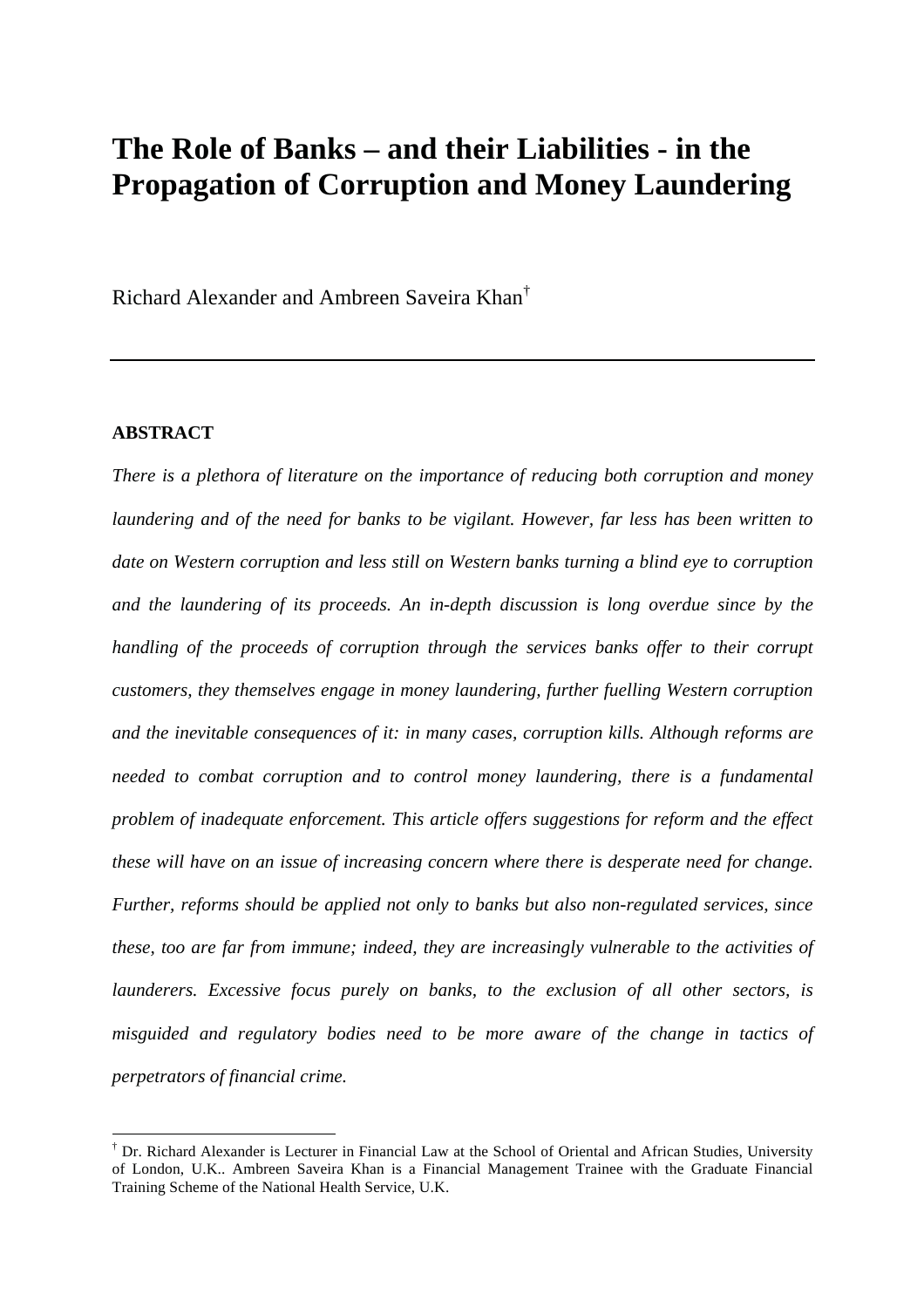# **1. INTRODUCTION: COROLLARIES OF CORRUPTION, MONEY LAUNDERING AND THE WESTERN WORLD**

The debate on the effects of corruption and money laundering has been particularly fervent in recent times, increasingly so in regard to corruption perpetrated by institutions based in developed countries. This latter has attracted vehement protest, particularly from the developing world, but also, more recently, also within the developed world itself. At one time, the developed world, with the partial exception of the United States, $\frac{1}{1}$  did not regard overseas bribery as a problem, so much so that, until quite recently, bribes paid to foreign officials were regarded across the entire European Union as a tax-deductible business expense. Although the international community has now taken action with the passing of first the OECD Convention On Combating Bribery of Foreign Public Officials in International Business Transactions in  $1997<sup>2</sup>$  and then the United Nations Convention Against Corruption in 2005, $3$  meaningful implementation on the ground has sometimes been slow to follow. In the United Kingdom, for example the OECD Convention came into force in February 1999, but bribery of a foreign public official was not actually prohibited for almost another 3 years<sup>4</sup> and the first prison sentence not imposed for another  $9<sup>5</sup>$ 

<sup>&</sup>lt;sup>1</sup> Although the United States, with the Foreign Corrupt Practices Act (15 U.S.C. §78dd-1 et seq.), was one of the first jurisdictions to criminalize the bribery of foreign public officials, the Act does exempt "facilitation payments": payments made not in order to influence a person to act in conflict with their duty per se, but to "grease the wheels", to encourage them to carry out their duty more quickly and efficiently than they might otherwise do. Examples might include the issuing of a permit which the corporation would have received in any case or the more efficient customs clearance of an import consignment.

 $2$  The Convention has currently been ratified by 38 jurisdictions, the most recent being Israel, where it entered into force in May, 2009.

<sup>&</sup>lt;sup>3</sup> The Convention currently has 155 parties, the most recent being the Cook Islands, which acceded in October, 2011.

<sup>&</sup>lt;sup>4</sup> In section 108 of the Anti-Terrorism, Crime and Security Act 2001, a statute introduced in response to the terrorist attacks of September 11, 2001 and which came into force in December, 2001. The section has now been replaced by section 6 of the Bribery Act 2010, which came into force in July, 2011.

<sup>5</sup> *Mabey & Johnson director David Mabey jailed over Iraq bribes*, (2011) THE TELEGRAPH, February 24, 2011, http://www.telegraph.co.uk/finance/newsbysector/industry/engineering/8343965/Mabey-and-Johnsondirector-David-Mabey-jailed-over-Iraq-bribes.html. Last accessed, April 5, 2012.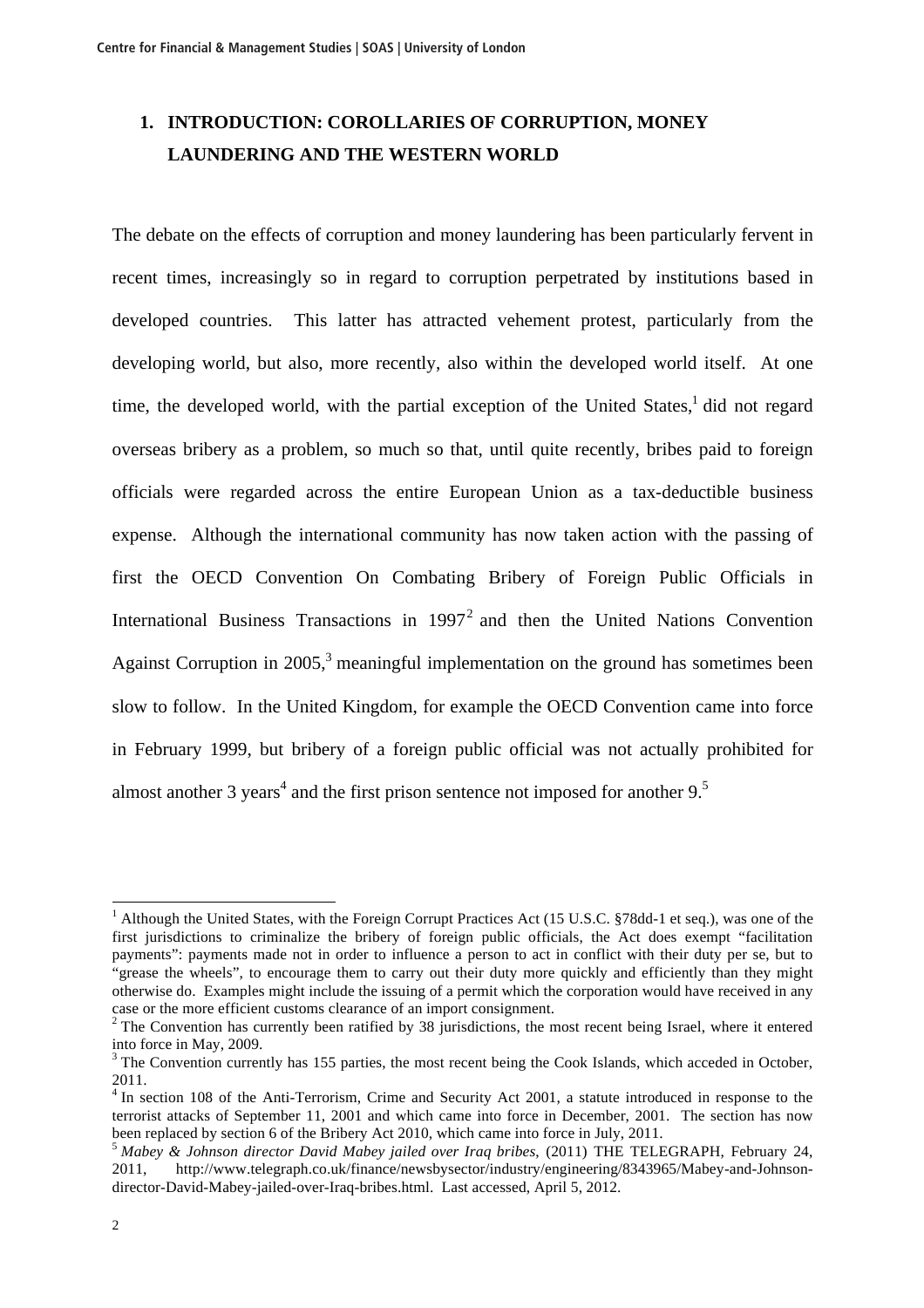Reading the regulatory materials, guidelines and indeed academic literature, one is confronted with a paradox. There is a plethora of literature on the importance of the prevention of both corruption and money laundering. A similar abundance has been written on the importance of banks in being vigilant and the pivotal role they play, particularly in the early stages of money laundering control. However, far less has been written about Western corruption and less still on the banks of the developed world frankly turning a blind eye to corruption and money laundering in order to profit from the proceeds. All too often, this topic has been left to conference and seminar speeches in the developing world – and also all too often, the power of their message, important though it is, has been diluted by, frankly, the speaker's own agenda.<sup>6</sup> Similarly, the importance of banks' reputation on their ability to do business and the obligations they have to comply with the regulatory requirements imposed on them has been discussed in great detail, again and again, in conference presentations, training programs, guidance statements from regulators as well, to a lesser extent, as in academic literature.<sup>7</sup> Implicit in these discussions has been the role banks play in corruption and money laundering and how this impacts upon their obligations to meet their regulatory requirements. However, the literature falls short in providing a thorough debate on the subject. The need for this is clear. The proceeds of corruption constitute criminal property within the meaning of the legislation of most, if not all, jurisdictions worldwide.<sup>8</sup> Therefore,

<sup>&</sup>lt;sup>6</sup> A notable example is Femi Falana, President of the West African Bar Association. Falana has repeatedly spoken about the harm caused to Nigeria by Western financial institutions receiving the proceeds of the corruption of Nigerian leaders, past and present, saying that "If all the money stolen from us and held in Western banks were returned to Nigeria, we would not need a single kobo [smallest currency unit of Nigeria] in foreign aid." (GIABA / West African Bar Association Anti- Money Laundering Training Workshop, Cotonou, Benin, September, 2009.) However, Falana's remarks have often been made in the context of his protesting against institutions in Nigeria (and indeed West Africa in general) being required to comply with international anti- money laundering standards.

 $<sup>7</sup>$  Relatively few academic journals, particularly in the United Kingdom, have dealt regularly with these topics at</sup> all; among those that have are the Journal of Financial Crime, Journal of Money Laundering Control and the Company Lawyer.

<sup>&</sup>lt;sup>8</sup> Indeed, corruption is a "Designated Category of Offence" under the FATF Recommendations, meaning that compliance with the Recommendations will include classifying it as a predicate offense under the money laundering legislation: Financial Action Task Force (2012) *General Glossary, The FATF Recommendations*.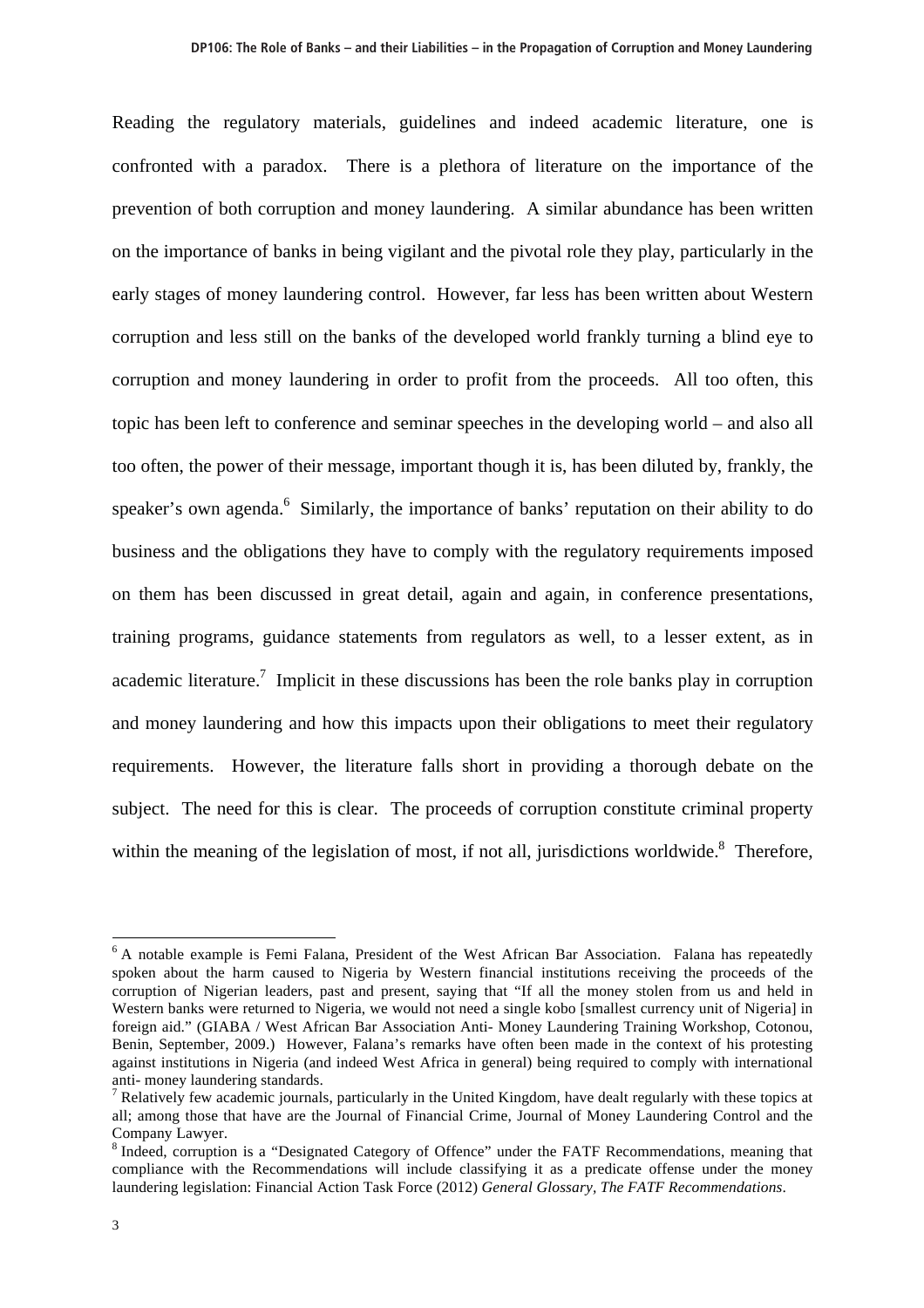by the handling of these proceeds, through the services which they offer to their corrupt customers, the banks engage in money laundering. They also become corrupted themselves.

Ironically, the Western world has traditionally been viewed as a paragon of good governance and corruption control, particularly since the prevalence of blatant and illegal forms of corruption have for some time been considerably less common than in much of the developing world. Western politicians, if they engage in corrupt practices, risk paying with their careers at the very least and, in severe cases, with their liberty as well. $\degree$  The securing of a business contract in, for example, the United States, United Kingdom or Germany is not normally considered to be dependent on providing cash and/or entertainment to the relevant government officer. Visitors to these countries are not asked, let alone compelled.<sup>10</sup> to offer any kind of gift to immigration or customs officers, nor do law enforcement officers arrange for evidence against criminal defendants to "disappear" in return for payments,  $\frac{1}{1}$  let alone extort payments on the basis of trumped-up charges. This is traditionally contrasted with emerging economies, where the perception of governance and corruption has been that the challenges posed are particularly daunting.<sup>12</sup> However, increasing evidence suggests that

<sup>&</sup>lt;sup>9</sup> In 2009, William J. Jefferson, former member of the U.S. House of Representatives, was sentenced to 13 years' imprisonment for a series of corruption offenses, while the same year saw a wide-ranging investigation in the United Kingdom into the abuse by Members of Parliament of their official expenses. That said, in the United Kingdom, in contrast to the United States, no politician has at all recently been sent to prison for corruption, although several have seen their careers end after allegations of corruption have arisen.

<sup>&</sup>lt;sup>10</sup> Methods of such coercion have included the threat of a prison sentence for violation of the immigration rules – which can be avoided by payment of an on-the-spot "fine". Another is the demand that the arriving traveler be vaccinated against a particular disease on the spot in fairly insanitary conditions – again, with the alternative of a "fine". However, the latter should not be confused with the entirely legitimate practice of providing such a vaccination at the point of arrival, in sterile conditions, for travelers who have not already complied with wellpublicized entry requirements – Benin is an example.

 $11$  There have been rare occasions where this has taken place, but such officers have faced the serious risk of a lengthy prison sentence. An example was Detective Constable John Donald of the Metropolitan Police (the police force covering most of London), jailed for 11 years in 1996 for accepting bribes from major criminals in return for destroying key evidence against them, as well as passing on details of the ongoing police investigation. *Corruption uncovered at the heart of the Met* (1996) INDEPENDENT, June 29, 1996, http://www.independent.co.uk/news/corruption-uncovered-at-heart-of-the-met-1339249.html. Last accessed, March 24, 2012.

<sup>&</sup>lt;sup>12</sup> D. Kaufmann,. *Corruption, Governance and Security: Challenges for the Rich Countries and the World* (2004) The Brookings Institution, p.89. Available online at:

http://mpra.ub.uni-muenchen.de/8207/1/Corruption Governance Security.pdf. Last accessed, March 6, 2012.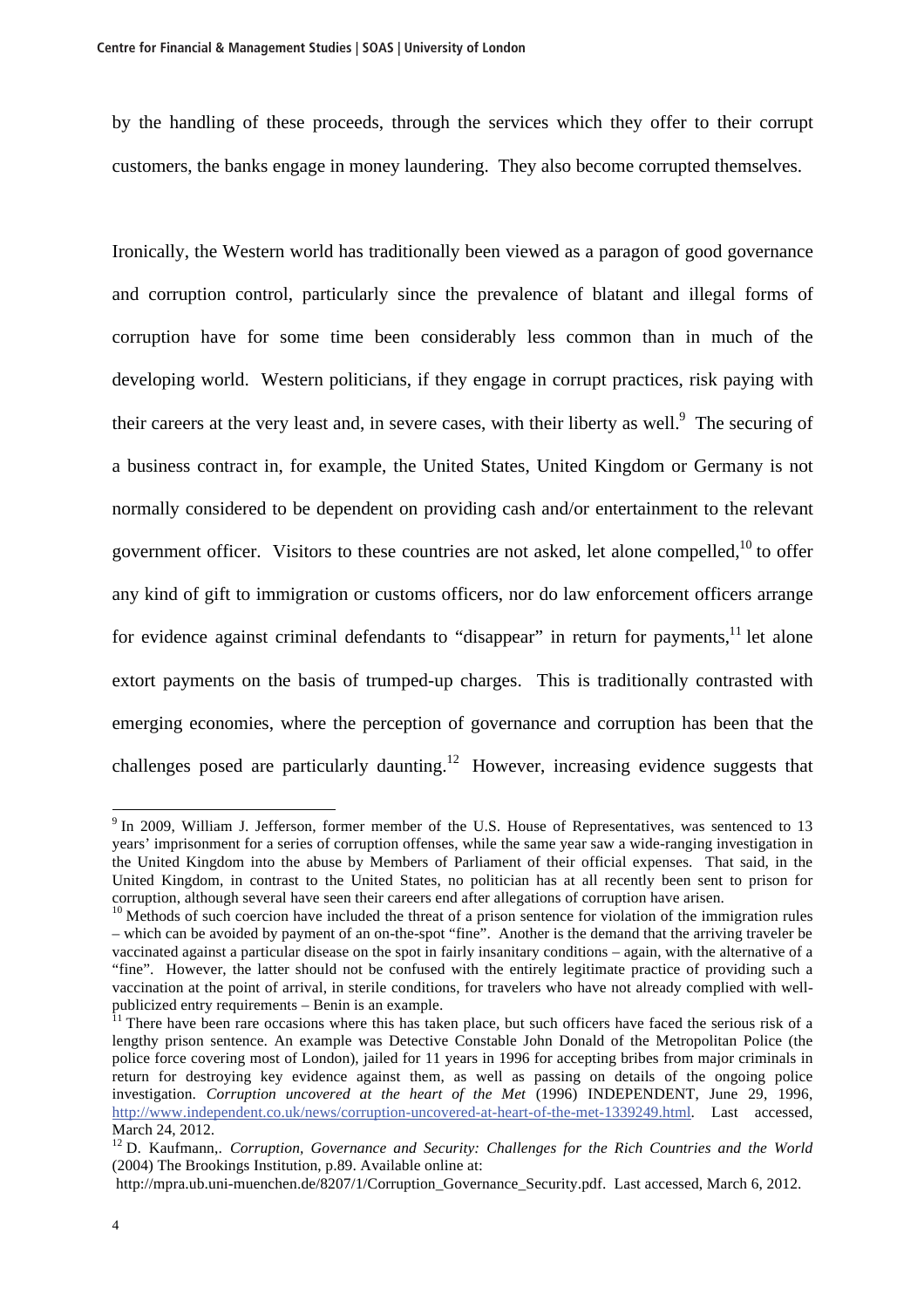wealthier countries, including member countries of the Organization for Economic Cooperation and Development (OECD), face considerable challenges related to corruption and poor governance.13 Research suggests that the governance and corruption challenges faced by many emerging economies have encouraged a sense of complacency amongst the developed world<sup>14</sup>. Indeed they have shown to be hypocritical by preaching standards they themselves do not follow and go against. This is highlighted in the Executive Opinion Survey (EOS) of the World Economic Forum.15 Although, traditional corruption levels in the Western world are not particularly high at first glance, for instance in regard to bribery payments, they do add up to a sizeable amount, due to the economic power of OECD member countries. Indeed, OECD countries account for approximately 80% of the world's output.<sup>16</sup> The relevance of this is that despite considerable research highlighting the importance of combating and preventing corruption and money laundering, member countries of the OECD, which by virtue of their membership should be doing more, are instead propagating financial crime to the detriment of the developing world in particular. This warrants investigation.

A key aim of this article is to underline the increasing frustrations of the developing world in regard to grand corruption perpetrated, or at least assisted, by the West. The need for better regulation and clearer incentives in the prevention of corruption is well documented; however the paradox of Western corruption is largely an untouched area. The developing world looks to the West to take the lead and instigate much needed change and instead the Western world

<sup>&</sup>lt;sup>13</sup> For example, a number of countries in Southern Europe: corruption is still recognized to be major problem in Italy, while the British pharmaceutical corporation Smith and Nephew entered into a Deferred Prosecution Agreement with the U.S. Department of Justice in February 2012 in relation to bribes paid by its U.S. and German subsidiaries to government-employed doctors in Greece. *SEC Charges Smith and Nephew PLC With Foreign Bribery* (2012) U.S. Securities and Exchange Commission Release 2012-25, February 6, 2012, www.sec.gov/news/press/2012/2012-25.htm. Last accessed, March 6, 2012. *Smith and Nephew Reaches \$22 Million Settlement*, The FCPA Blog, February 6, 2012, www.fcpablog.com/blog/tag/biomet. Last accessed, March 6, 2012. (This article also lists several other bribery cases involving the pharmaceutical industry.)

<sup>14</sup> D. Kaufmann, *supra*, p.89. 15 *Ibid*., p.89. <sup>16</sup> *Ibid*., p.90.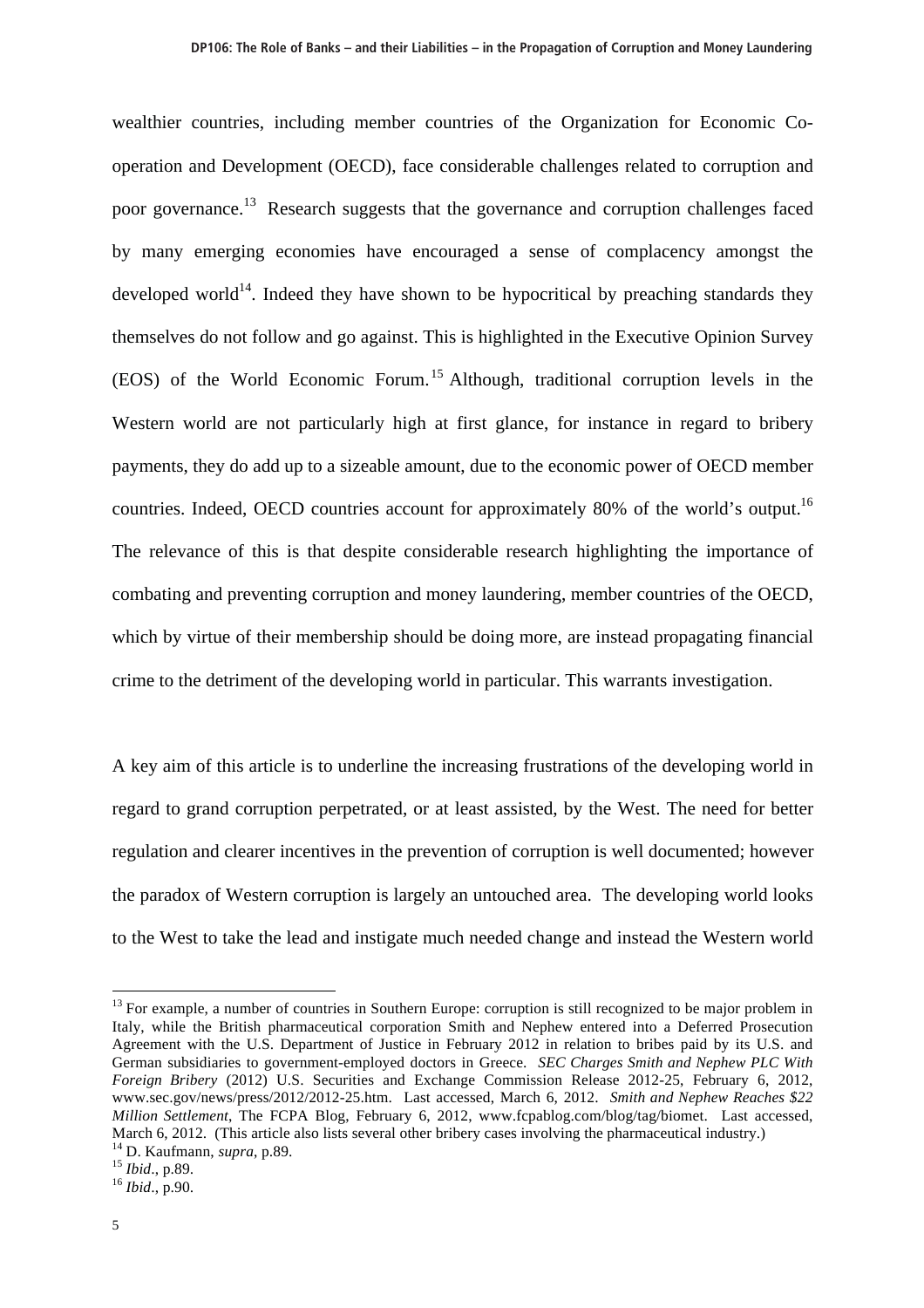serves as a negative role model for imitators in the developing world. Analysis will begin with what grand corruption entails and why it is a problem, with particular emphasis on the part banks play in facilitating grand corruption particularly in regard to the services they offer to Politically Exposed Persons (PEPs). This article will argue that banks play a significant role in perpetuating the problem of corruption and money laundering and will attempt to identify weak links and areas for reform in the handling of corruption and money laundering control. Going beyond existing literature in unwrapping this uncomfortable issue, this article will explore the taboo that is Western corruption in the detail that it has so far escaped.

#### **2. COROLLARIES OF CORRUPTION**

#### **2.1 WHAT IS CORRUPTION AND WHY IS IT A PROBLEM?**

There is no single or universally accepted definition of corruption. Nevertheless, a useful description of corruption is provided by the Wolfsberg Group, a group of 11 global financial institutions that came together to set up industry standards to combat money laundering and other forms of financial crime. The Group has published a number of documents concerning corruption; the current document, the Anti-Corruption Guidance, issued in August 2011. refers to bribery in the following terms:

"Bribery is commonly described as involving the promise, offer/acceptance or transfer of an advantage either directly or indirectly, in order to induce or reward the improper performance of a function or activity. It may occur in a commercial arrangement (so called commercial bribery) or involve the misuse of public office or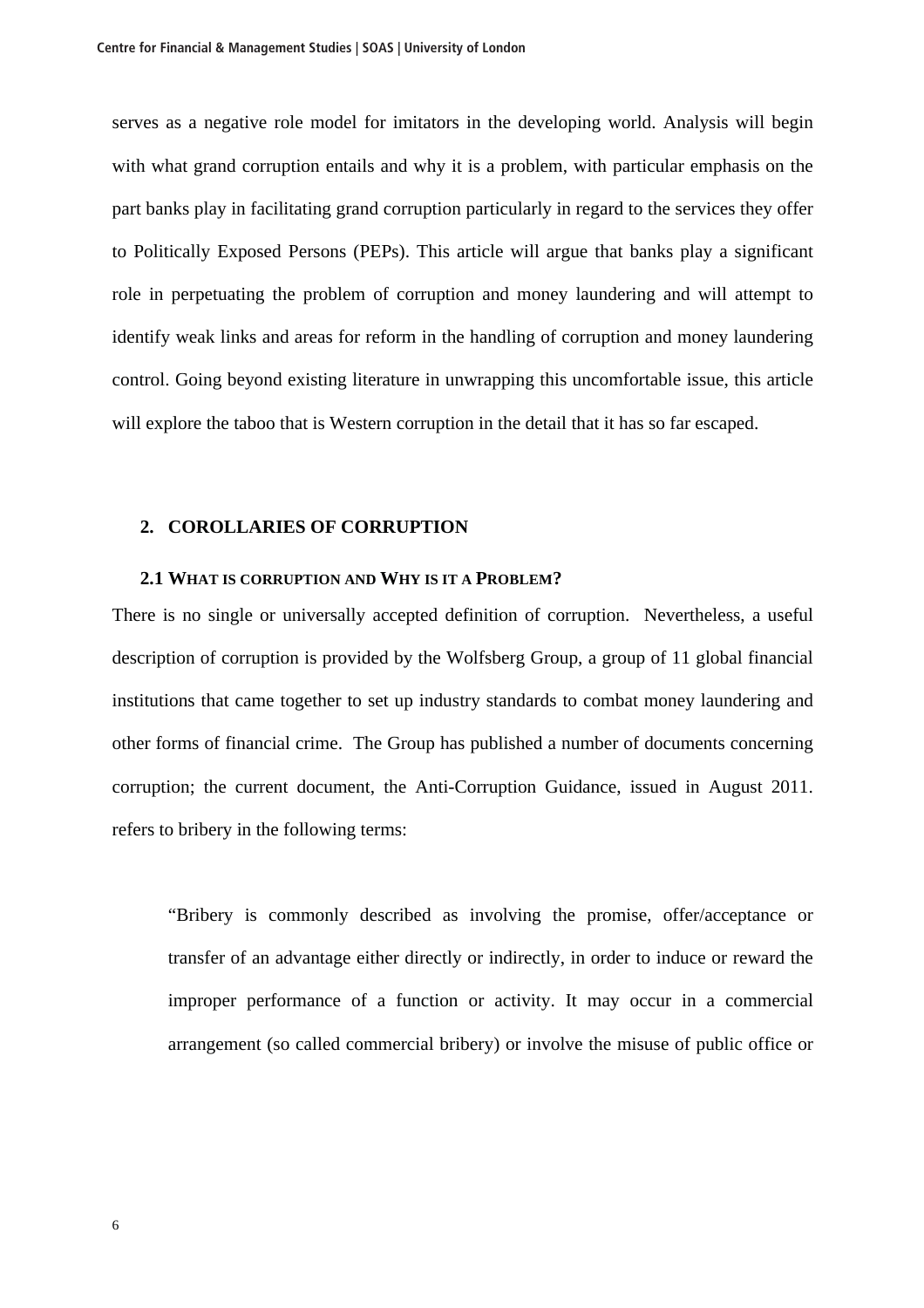public power for private gain in order to obtain, retain or direct business or to secure any other improper advantage in the conduct of business."<sup>17</sup>

The definition in the U.K.'s Bribery Act 2010, which came into force in July 2011, is similar. It states that a person ("P") commits bribery where:

"(a) P offers, promises or gives a financial or other advantage to another person and

(b) P intends the advantage –

(i) to induce a person to perform improperly a relevant function or activity, or (ii) to reward a person for the improper performance of such a function or activity."<sup>18</sup>

P is also guilty of an offense where they know that the acceptance of the gift by the person would in itself be improper.<sup>19</sup> Similarly, it is an offence for a person to receive a gift in such circumstances.<sup>20</sup>

The literature on money laundering and corruption demonstrates the very close link between money laundering and the quality of governance within a jurisdiction<sup>21</sup> This justifies a focused look at the importance of corruption and money laundering control, with the issues of money laundering integrated with those of governance and corruption. Having said this, it would be inaccurate, at the very least too simplistic, to assume that corruption is limited to

<sup>&</sup>lt;sup>17</sup> Wolfsberg Group Anti-Corruption Guidance, August, 2011, p.1, http://www.wolfsberg-principles .com/pdf/Wolfsberg%20Anti%20Corruption%20Guidance%20Paper%20August%2018-2011%20(Published)

<sup>.</sup>pdf. Last accessed, March 24, 2012. 18 Bribery Act 2010, s.1.

<sup>&</sup>lt;sup>19</sup> Bribery Act 2010, s.1(3).

 $20$  Bribery Act 2010, s.2.

<sup>21</sup> D. Kaufmann, *supra*.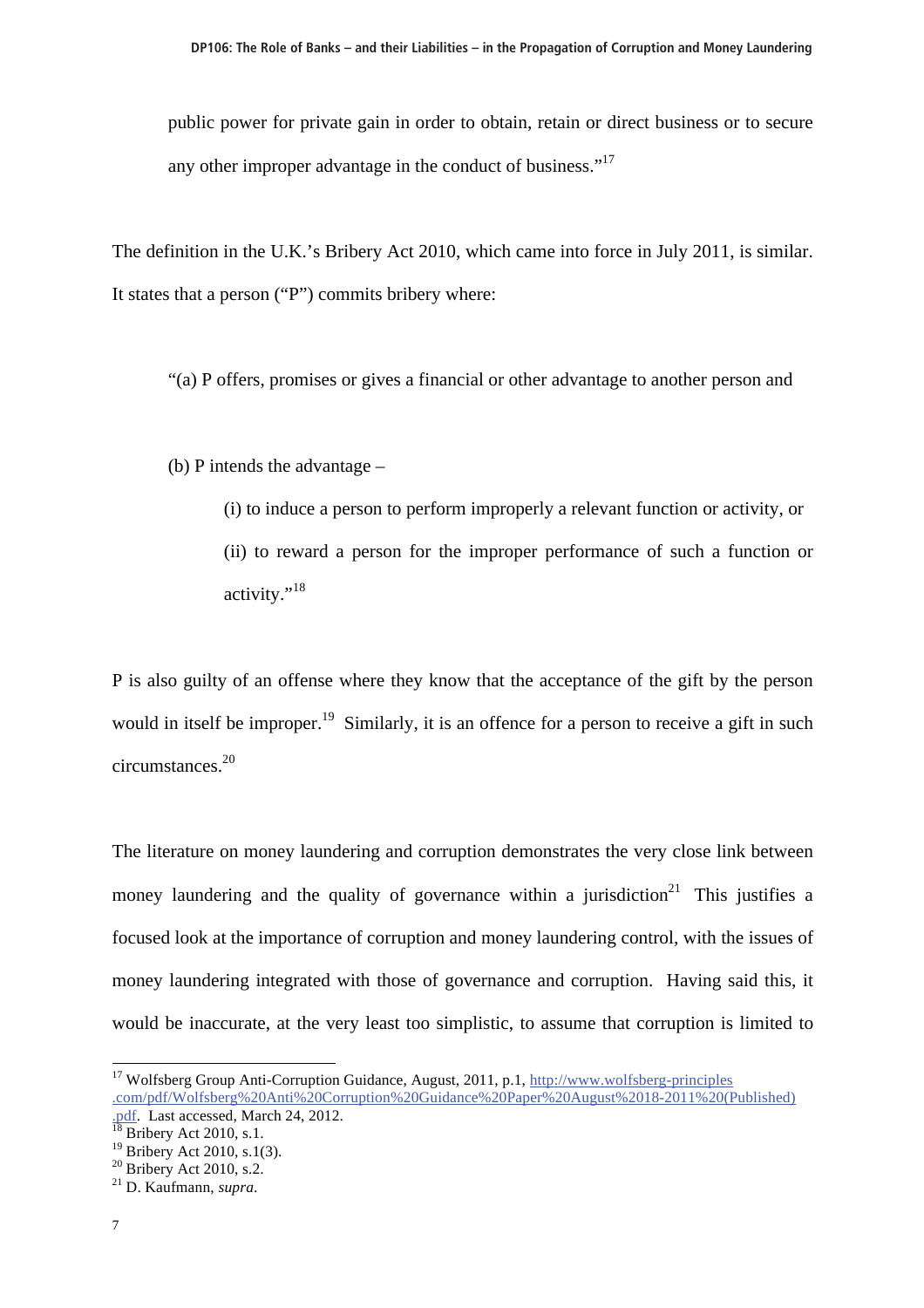areas where governance is poor. Hence, an in-depth analysis of corruption in the stereotypically developed governance systems of the West is necessary.

As noted above, the outright taking of bribes by senior politicians is relatively rare in developed countries, although it does on occasion happen: as seen above, former U.S. Representative William Jefferson was convicted in 2009 of doing precisely this. Less overt abuse of office is, however, more frequent. For instance, David Blunkett made the decision to resign as U.K. Home Secretary in 2004 after it emerged that he had pressured the Immigration and Nationality Directorate<sup>22</sup> to fast-track a visa application for his then lover's nanny. Although this seems to be a minor transgression, the problem lies at the heart of much of the developing world. In certain countries, particularly in Africa, but also in large parts of Asia, the tolerance for corruption is much higher. However, this is not to say that citizens of these countries are not dissatisfied with the level of corruption in their own countries and more than frustrated at the lack of change and gumption on the part of the Western world in combating it.<sup>23</sup> Femi Falana, President of the West African Bar Association has repeatedly spoken out against what he sees as the rank hypocrisy of the West in condemning his country, Nigeria, for corruption yet doing little to return funds looted by its former leaders. At the time of writing, as Nigerians celebrate the conviction of James Ibori, former Governor of Delta State, for corruption and money laundering.<sup>24</sup> they are all too aware of the extent of his assets located in the United Kingdom<sup>25</sup> and look to have them returned.<sup>26</sup>

<sup>&</sup>lt;sup>22</sup> Now part of the U.K. Border Agency.<br><sup>23</sup> D. Kaufmann, *supra*.

<sup>&</sup>lt;sup>24</sup> Nigeria ex-Delta state governor James Ibori guilty plea, BBC News Africa, February 27, 2012, http://www.bbc.co.uk/news/world-africa-17181056. Last accessed, March 6, 2012. Ibori is due to be sentenced on April 16, 2012.

<sup>25</sup> *James Ibori – "The Thief In Government House" And His Loot*, NIGERIA DAILY NEWS, February 28, 2012, http://www.nigeriadailynews.com/latest-additions/30258-photonews-ibori-quot-the-thief-in-governmenthouse-quot-and-his-loot.html?print. Last accessed, March 6, 2012. The U.K. assets listed are reported as having a total value of well over £2.5 million.

<sup>26</sup> *Delta awaits return of Ibori's loot* (2012) GUARDIAN NIGERIA, February 29.2012.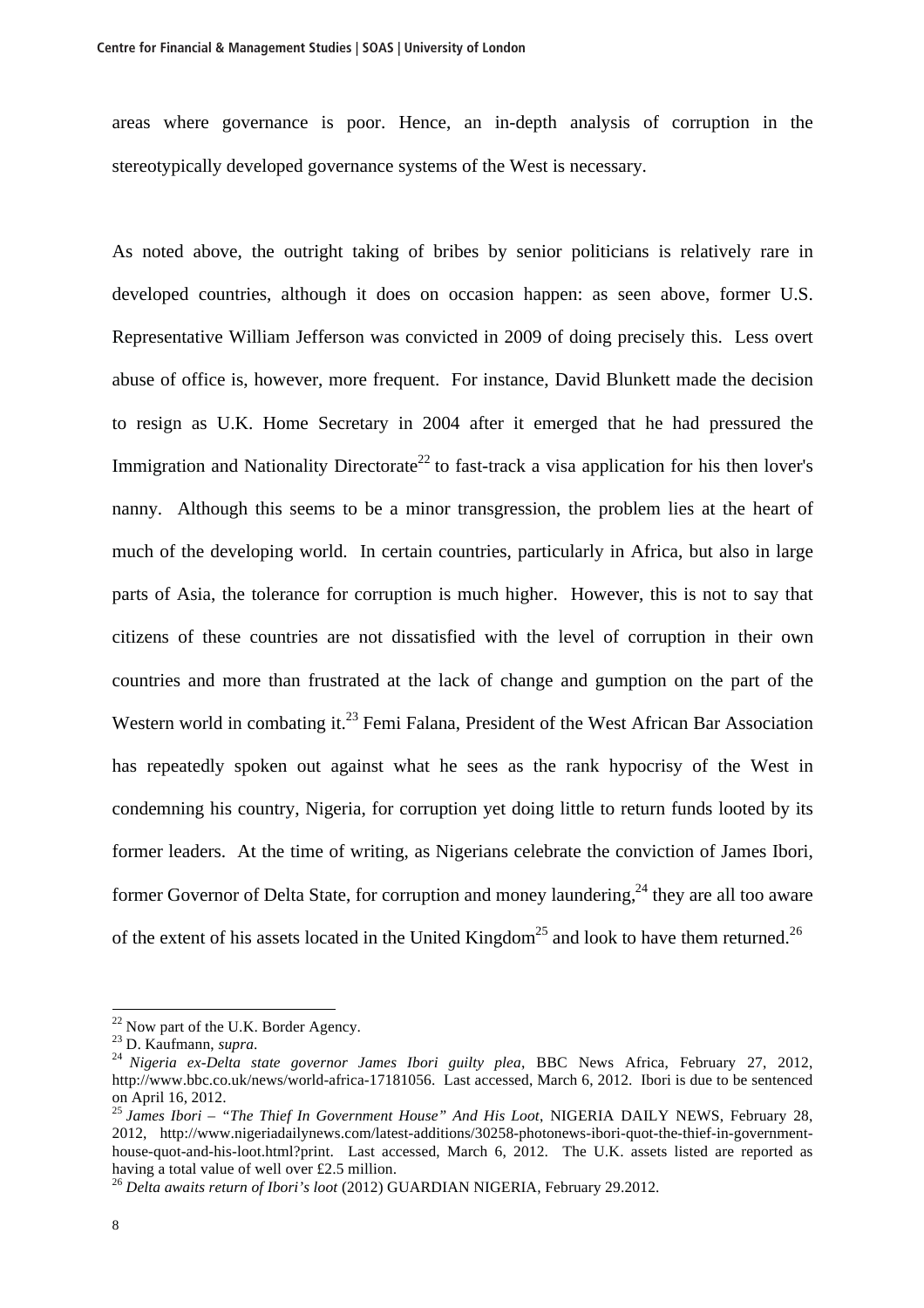As for corruption in the developed world, the concern with the Blunkett episode is: given that Blunkett was a close ally of then Prime Minister Tony Blair, if the story had stayed behind closed doors and not entered the public domain, would he in fact have kept his job? Put bluntly, would he have been forced to resign had he not embarrassed the Government? We suggest that he would indeed have remained in office, just as many of his counterparts in the developing world do. Indeed, as it was, Blunkett briefly returned to office the following year, although he was forced to resign a matter of months later following revelations that he had failed to follow rules relating to the taking up by Government Ministers of company directorships. The comment on the episode by Lord Nolan, former Chair of the Commission for Standards in Public Life, is telling: "I think he [Blunkett] has more or less admitted that he should have followed the rules. But I think it's the fault of the Government that he has been allowed to see if he can get away with it."<sup>27</sup> This sends a message: corruption is fine as long as you are not publicly exposed. Thus this somewhat minor transgression is a symbol of rather greater problems in the West, which should be setting positive examples to the developing world.

Crucially, combating corruption and money laundering is fundamental to the economic wellbeing of a country. There are a number of key reasons why corruption is such a concern.

The first reason is the cost associated with corruption: both the social and the economic cost, impacting upon the development of nations where such crime is rampant. Indeed, Shleifer and Vishny argue that corruption tends to lower economic growth<sup>28</sup>. Corruption results in macroeconomic instability: it diverts resources from the poor to the rich, increases the costs

 $\overline{a}$ 

<sup>&</sup>lt;sup>27</sup> *Labour may lose votes over Blunkett* (2005) YORKSHIRE POST, November 2, 2005.<br><sup>28</sup> A. Shleifer and R. Vishny, *Corruption* (1993) QUARTERLY JOURNAL OF ECONOMICS, Vol. 109, p.599, cited in P. Mauro, *Corruption and Growth* (1995) QUARTERLY JOURNAL OF ECONOMICS, Vol. 110, p.681.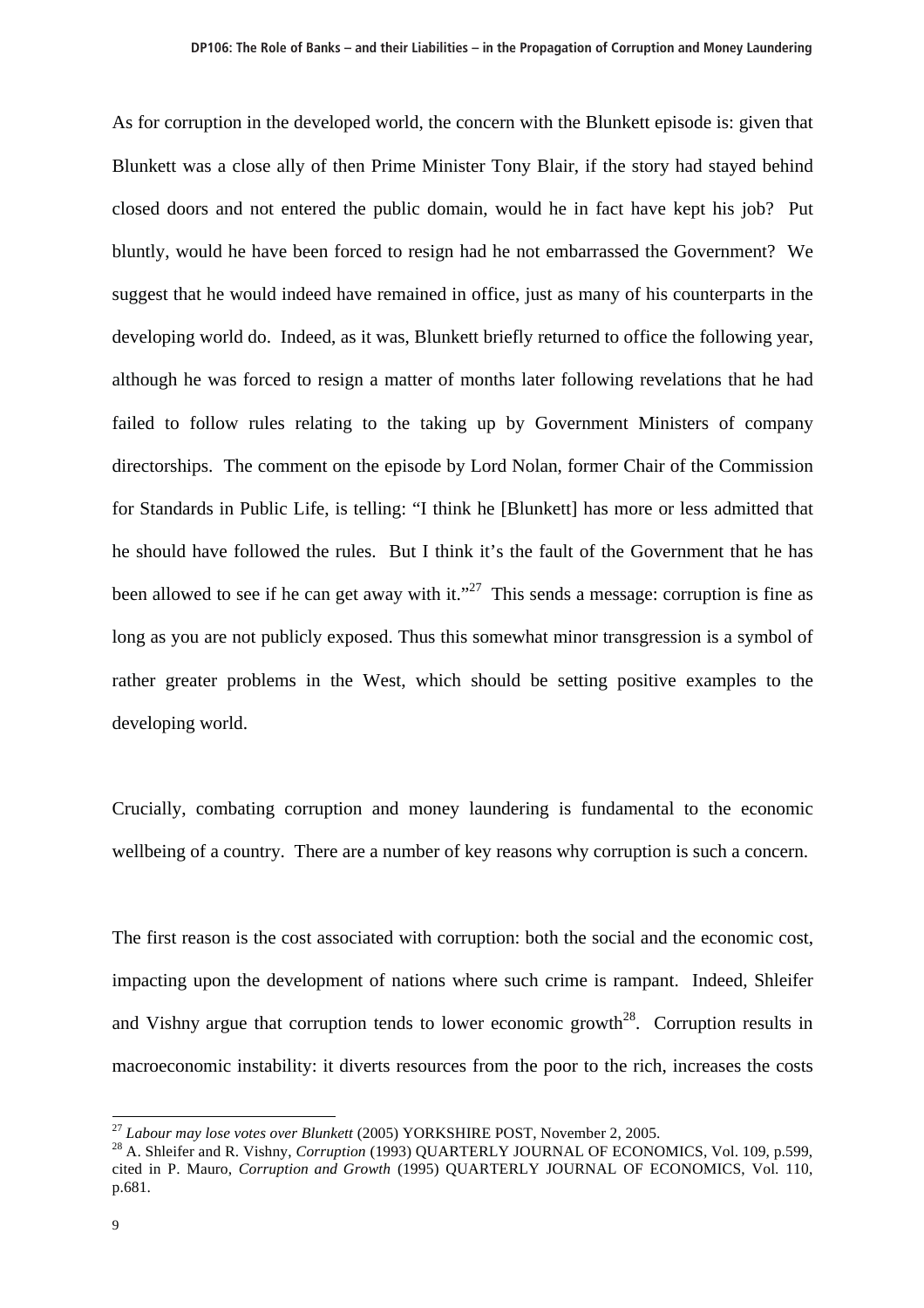of running businesses, distorts public expenditure and deters private investment, often in an already deprived state. These are all inter-linked. If a company, whether domestic or foreign, needs to pay bribes in order to operate, these are, quite simply, additional costs. The company will be compelled either to pass those costs on to its consumers (the most likely option), making its goods or services that much more expensive, or to accept a lower level of profitability than would otherwise be the case. Domestic businesses have little choice but to accept this, but potential foreign investors do. They may regard the increased cost as acceptable if the overall profits are high enough: it is an old adage that "60% of something is better than 100% of nothing." But in many cases, they may simply choose to invest elsewhere.<sup>29</sup> This, added to the diversion of funds into the private pockets of the leadership (and, frequently, subsequent transfer out of the country), fuels the poverty of the majority of the population.

Corruption will also ensure that laws and regulations which should properly protect the country are not passed or, if they are, not enforced. Foreign businesses which do invest may start off by paying bribes in order to secure contracts but may then go on to pay further bribes in order to prevent effective laws that would result in further costs to them. An important area where this applies is environmental protection.<sup>30</sup> It is increasingly recognized - albeit that little if any action has to date been taken to remedy it - that a major cause of the ongoing insurgency in the Niger Delta of Nigeria is not only the exclusion of the local population

<sup>&</sup>lt;sup>29</sup> They may also be encouraged, or even compelled, to disinvest where the level of corruption in the jurisdiction concerned leads to increased scrutiny by regulators in the corporation's home country, let alone formal financial sanctions. Even if there is no official action, the reputation of the jurisdiction and its government may make it difficult for the corporation to continue to do business with it; financial institutions, in particular, are strongly encouraged to consider a jurisdiction's rating on the current Transparency International Corruption Perceptions Index when assessing the risk of transactions with counterparties there. J.C. Sharman, *The Money Laundry: Regulating Criminal Finance in the Global Economy* (2011) CORNELL UNIVERSITY PRESS, Part 2, 2nd edition.

<sup>30</sup> J.P.Wesberry, *International Financial Institutions Face the Corruption Eruption: If the IFIs Put Their Muscle and Money Where Their Mouth is, the Corruption Eruption May be Capped* (1998) NW. J. INT'L L & BUS*,* 18, 508.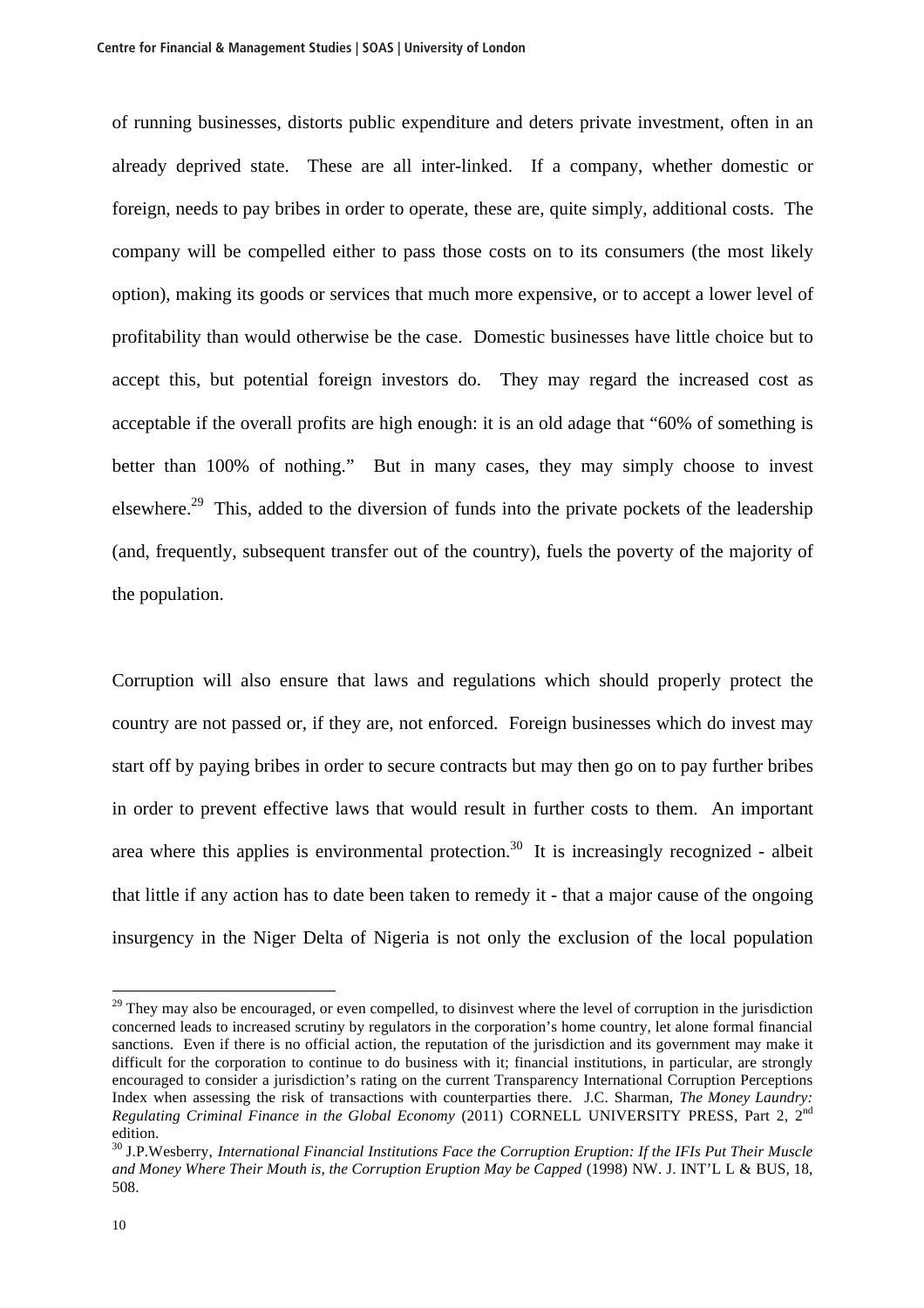from the wealth produced by the oil companies operating there but also the devastation caused to the physical environment in which that population has to live. $31$ 

Arguably most destabilizing of all, corruption undermines the trust that citizens have in their government and in their legal system. If it is perceived that laws mean little in practice and that the protection of the government and of the legal system is a privilege offered only to those with the resources to pay for it, two consequences will result. Firstly, the population will be the more inclined to seek its own redress. The Niger Delta, mentioned above, is a particularly well-publicized example; others include the Zapatista insurgency in the far south of Mexico $32$  and indeed several current terrorist campaigns.<sup>33</sup>

It would therefore follow that countries with high levels of corruption are politically less stable. This in fact reinforces the problem. Firstly, the government may depend on the support of the military and security forces to remain in power; a long list of examples include former Presidents Suharto of Indonesia, Ferdinand Marcos of the Philippines, Sese Seko Mobutu of Zaire (now Democratic Republic of Congo) and Sani Abacha of Nigeria. Although this provides an appearance of political stability, it is ultimately artificial since it depends entirely on force. The availability of that force, through the support of the military, may be withdrawn at any time. It may be withdrawn in favor of the introduction of a civilian,

significant factor in the Taliban's appeal to the general population. *Hearts and Minds: Afghan Opinion on the Taliban, the Government and the International Forces* (2007) United States Institute of Peace, http://www.usip.org/publications/hearts-and-minds-afghan-opinion-taliban-government-and-international-

forces. *It was less corrupt under the Taliban* (2010) INDEPENDENT, January 20, 2010, http://www.independent.co.uk/news/world/asia/it-was-less-corrupt-under-the-taliban-say-afghans-

<sup>31</sup> See, e.g., Violet Aigbokhaevbo, *Environmental Terrorism in the Niger Delta: implications for Nigeria's developing economy* ( 2009) INTERNATIONAL ENERGY LAW REVIEW, Vol. 2, p.40.<br><sup>32</sup> See Chris Arsenault, *Zapatistas: The War With No Breath?* AL JAZEERA, January 1, 2011,

http://www.aljazeera.com/indepth/features/2011/01/20111183946608868.html.<br><sup>33</sup> It is, for example, increasingly recognized that the corruption practiced by the Afghan government is a

<sup>1873169.</sup>html. Last accessed, March 7, 2012. Similarly, the perceived corruption of the Fatah leaders of the Palestinian Authority markedly increased support for Hamas. *Corruption will let Hamas take W. Bank* (2010) JERUSALEM POST, January 29,2010, http://www.jpost.com/MiddleEast/Article.aspx?id=167194. Last accessed, March 7, 2012.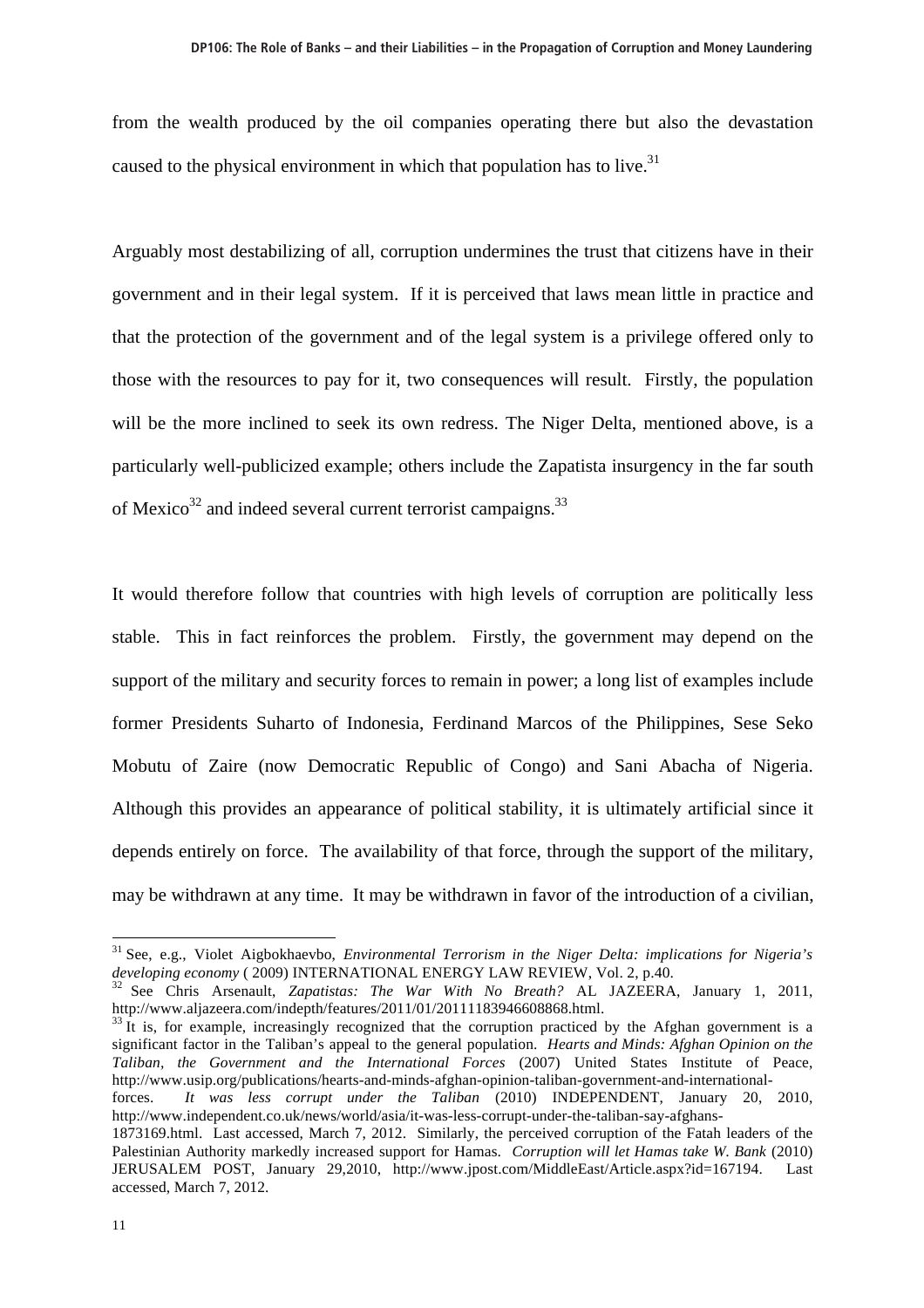democratic regime, as occurred in Portugal and Greece in 1974 and in Argentina in 1982. More frequently, however, it is simply transferred to another military dictator, causing a rapid turnover in government, which manifests itself through frequent military coups. Sierra Leone is a particularly striking example of this: since its independence in 1961, its political history was, for some 40 years, in the words of Rafal Swiecki, "characterized by a constant turnover of governments and frequent military coups."34 Swiecki points out that conflicts in the country have been fuelled by "political manipulation and mismanagement, ethnic politics and economic deprivations, political disenfranchisement, and the struggles for the diamond control".

A linked group consists of regimes which, although democratically elected (to a greater or lesser degree), are seen as vulnerable to being removed through a military coup or general insurgency. The recent governments of Pakistan have been a striking example. While it is undoubtedly true that groups such as Al Qaeda and the Taliban exploit the situation in order to further their own agendas, the fact remains that popular despair at the corruption of the current regime has made it considerably easier for them to do so.<sup>35</sup>

Even where both military rule and significant terrorist campaigns are absent, corruption is still a destabilizing factor. Italy is an example. Its score in the 2011 Transparency International Corruption Perceptions Index was 3.9, ranking it in  $69<sup>th</sup>$  place, jointly with Ghana, FYR Macedonia and Samoa, slightly below such countries as South Africa and

<sup>34</sup> R, Swiecki (2008) *Diamonds: Liberia, Sierra Leone Wars," Alluvial Exploration & Mining* http://www.minelinks.com/alluvial/diamondWars.html. Last accessed, March 7, 2012. Since 2002, however, civilian rule in Sierra Leone has proven more resilient, albeit with external military assistance, particularly from the United Kingdom, with the most recently elected government continuing in office to the present day.

<sup>35</sup> *Corruption helps Taliban win recruits: Holbrooke* (2010) THE NATION, July 29, 2010, http://www.nation.com.pk/pakistan-news-newspaper-daily-english-online/International/29-Jul-2010/Corruptionhelps-Taliban-win-recruits-Holbrooke. Last accessed, March 7, 2012.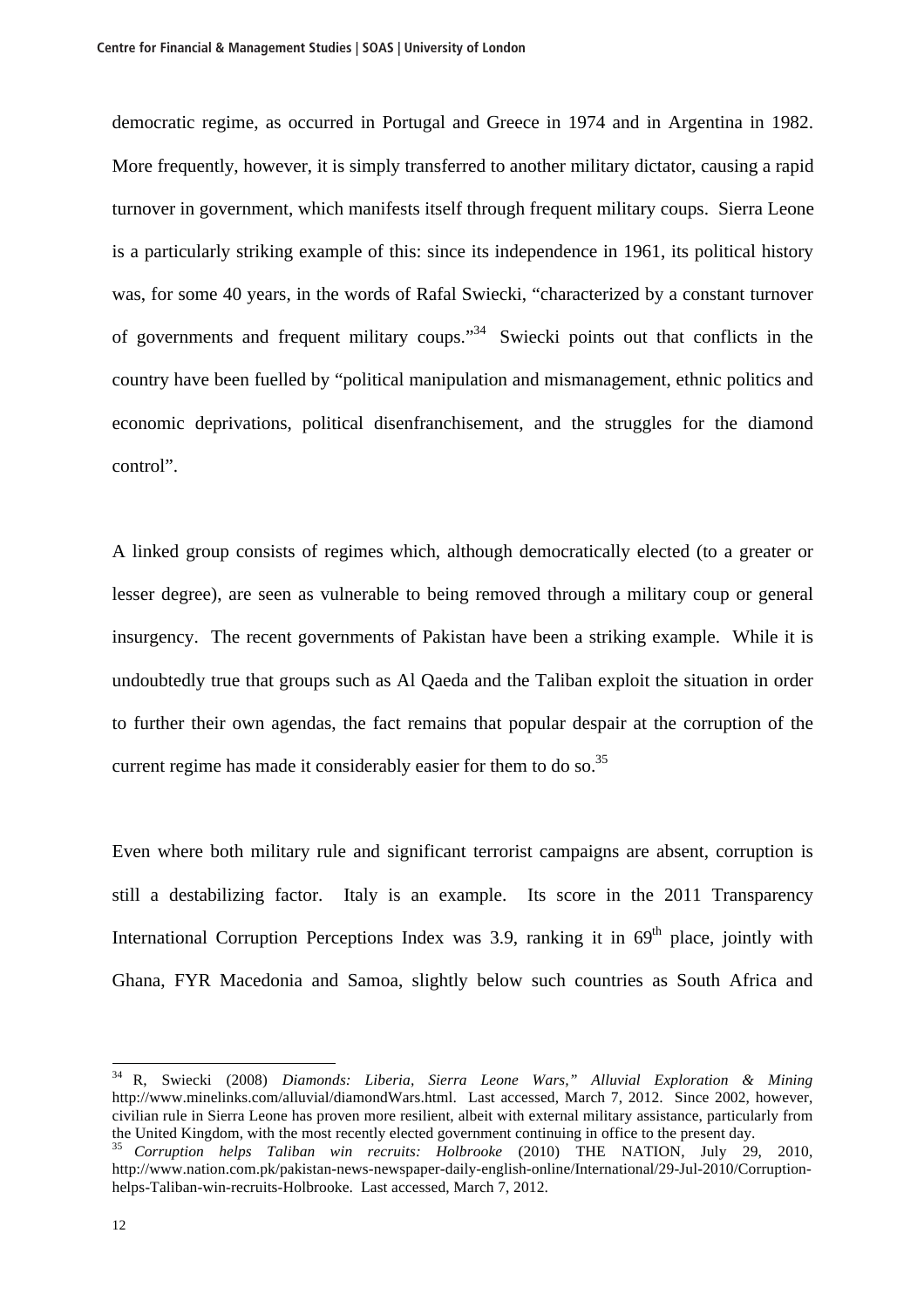Montenegro and only a little higher than Brazil, China and Romania.<sup>36</sup> Although it has enjoyed democratic rule since the end of World War II, few of its governments have even approached completing their elected term of office.

The consequence of this is that leaders, whether they be the President him- or herself, or the senior officials under them, know that they could be removed at any time. Moreover, if and when they are removed, their ability to earn any kind of income for themselves and their families, certainly in their own country, will in many cases be over.<sup>37</sup> Indeed, they may well need to flee swiftly into exile in order to escape at best prosecution for their abuses and at worst (and often more likely) elimination by their successors.<sup>38</sup> They will therefore consider it prudent to amass large amounts of personal wealth while in office and deposit it outside the country, to be drawn on to finance a comfortable exile if and when the need should arise. Linked to this is the need, particularly real in the cultural context of many of the jurisdictions

 $\overline{a}$ 

 $36$  This is not an isolated score. The highest score Italy achieved in the previous 10 years was a modest 5.5 (2001) and its score has fallen consistently since 2007 to 2010 (save for the period 2010-2011, in which it remained unchanged.) This reflects the consistent open acknowledgment of the prevalence of corruption throughout the country.

 $37$  Clearly, this is less applicable to leaders in democratic countries, but even for them, it holds true to a certain extent.

 $38$  There are exceptions to both. The former Chilean military dictator, Augusto Pinochet, was able to negotiate an immunity from prosecution (at least in Chile itself) as part of his departure from power, while certain Nigerian military leaders, notably Ibrahim Babangida, not only survived their removal from office but returned later to the country's political scene. These remain, however, the exceptions, not the general rule. More typical are Alberto Stroessner of Paraguay, forced to seek exile in Brazil, Uganda's Idi Amin, who fled to Saudi Arabia, Sese Seko Mobutu, referred to above, who fled to France, and, more recently, Tunisia's Zine El Abidine Ben Ali, in exile in Saudi Arabia since his removal from office in January 2011 in the first revolution of the "Arab Spring". Of those who remained in the country following their removal from office, Argentina's Leopoldo Galtieri was prosecuted, stripped of his military office and jailed under the new civilian regime, while Egypt's Hosni Mubarak, at the time of writing, awaits sentence following the end of his trial for a range of crimes linked to his time of office. *Egypt Court to Issue Verdict in Mubarak's trial in June* (2012) NEW YORK TIMES, February 24, 2012, http://www.nytimes.com/2012/02/25/world/middleeast/egypt-court-sets-mubarak-verdictfor-june.html. Last accessed, March 7, 2012. Other former dictators have faced a rather starker fate. Aside from the many executed in the course of a further military coup, Romania's Nicolae Ceausescu was executed following his trial in December, 1989 (*1989: Romania's 'first couple' executed* ,BBC HOME, ON THIS DAY, http://news.bbc.co.uk/onthisday/hi/dates/stories/december/25/newsid\_2542000/2542623.stm, last accessed, April 5,2012) while, most recently, Libya's Moammar Gadhafi was put to death very shortly after his own capture in October, 2011: *Moammar Gadhafi Dead: How Rebels Killed The Dictator* (2011) ABC NEWS, October 21, 2011. http://abcnews.go.com/International/moammar-gadhafi-dead-rebels-killeddictator/story?id=14784776#.T321D\_BWq\_g. Last accessed, April 5, 2012. Indeed, Mubarak could yet face the death penalty when sentence is passed on June 2, 2012. *Egypt court to deliver Mubarak trial verdict on 2 June* (2012) BBC News. February 22, 2012, http://www.bbc.co.uk/news/world-middle-east-17120915. Last accessed, March 7, 2012.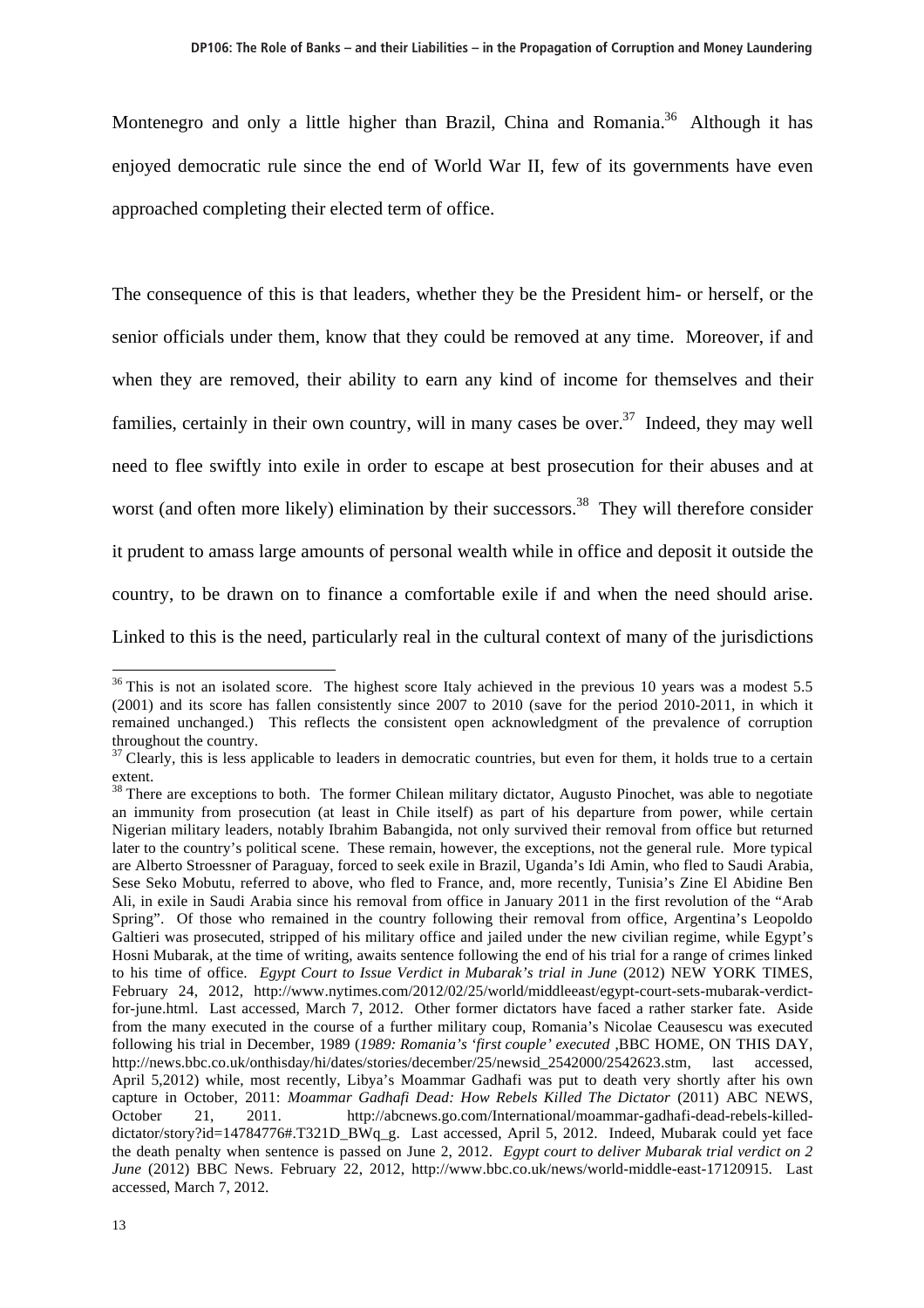in question, of ensuring that their families also continue to be provided for, not merely adequately but in comfort. The simplest means of achieving this is, quite simply, corruption, whether through receipt of bribes or outright theft. A vicious circle is therefore created: a corrupt political system tends to be unstable and that instability then encourages further corruption.

The ultimate consequence, however, is even more serious. Corruption kills. First and foremost, the instability described above comes at a cost of human lives as ever increasing numbers are killed and maimed, both in the crossfire itself and in the violent measures that the governments feel compelled to take in order to keep themselves in power. Libya and, to a lesser extent, Yemen, were recent cases in point; Syria remains another.<sup>39</sup> This is, however, only one aspect: corruption also kills in a range of other ways that, though direct, are no less real.

When building regulation and inspection are easily bought, the very infrastructure of the country does not stand solidly when it is needed most. Natural disasters such as earthquakes reveal the catastrophic consequences of corruption in construction. Corruption is endemic to Turkey,40 which is also one of the most earthquake prone areas in Europe and the Middle East. The Marmara earthquake in Istanbul in 1999 resulted in the deaths of over 17,000

<sup>39</sup> In early September, 2011, it was estimated that 30,000 had already been killed in the Libyan civil war: *Libya: 'civil war not over'* (2011) THE TELEGRAPH, September 8, 2011, http://www.telegraph.co.uk/news/worldnews/africaandindianocean/libya/8750961/Libya-civil-war-notover.html. Last accessed, April 5, 2012. Other figures put the death toll considerably higher: *Libya: Civil War Casualties Could Reach 100,000* (2011) INTERNATIONAL BUSINESS TIMES, October 26, 2011, http://www.ibtimes.co.uk/articles/237895/20111026/libya-conflicting-death-toll-raises-questions-about-whattruly-happened.htm. Last accessed, April 5, 2012. In Syria, where the opposition has, to date, been considerably less well-armed than its Libyan counterpart, and indeed has not received external military assistance, the number of deaths were reported at the time of writing to have reached almost 8,500: *Baroness Amos arrives in Syria as death toll climbs towards 8,500* (2012) THE TELEGRAPH, March 7, 2012, http://www.telegraph.co.uk/news/worldnews/middleeast/syria/9128047/Baroness-Amos-arrives-in-Syria-asdeath-toll-climbs-towards-8500.html. Last accessed, March 7, 2012.

 $40$  In the 2011 Transparency International Corruption Perceptions Index, Turkey had a score of 4.2.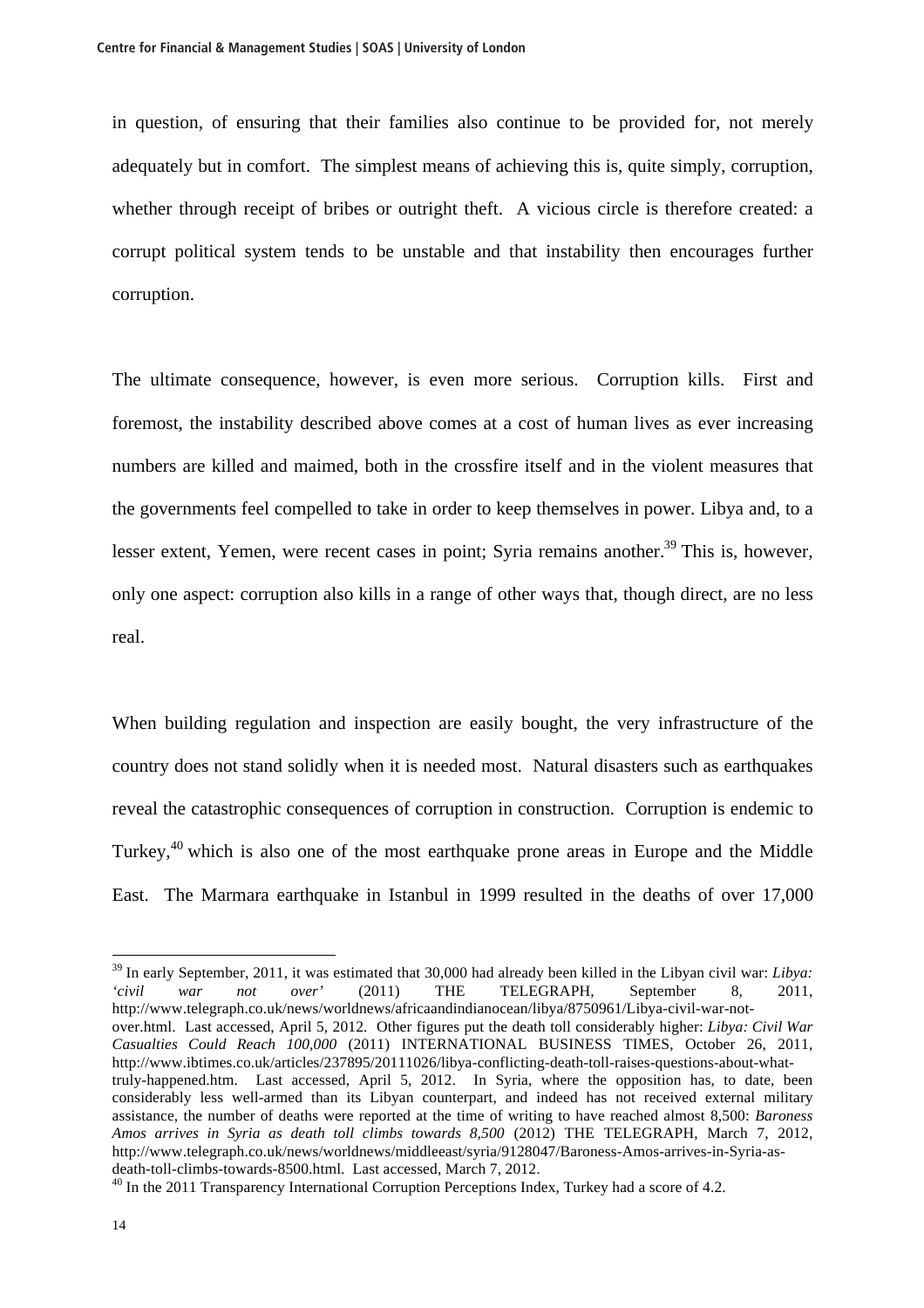people. A further 44,000 were injured and 600,000 were made homeless. However, rather than the earthquake itself, poor quality building stock as a result of corrupt construction practice was identified as the cause.<sup>41</sup> Furthermore, there is no evidence to suggest that even since the Marmara earthquake, the necessary precautions and procedures to mitigate earthquake damage have been carried out.<sup>42</sup> Countries where corruption is rampant are littered with cases such as these, where, rather than the earthquake itself being the main culprit, avoidable construction failings due to corrupt practices and bribery are to blame.

Nor is the construction industry unique. In July 2007, the former head of China's State Food and Drug Administration, the equivalent of the United States' FDA, was executed for receiving bribes of over \$800,000 in return for approving sub-standard medicines; a major factor that led to the imposition of the death penalty was that a number of patients had died from taking the drugs in question. A year later, it was reported, also in China, that food quality inspectors had ignored high levels of melamine contamination in milk; the contaminated milk ultimately led to the deaths of 6 infants and illness in some 300,000 others.<sup>43</sup>

Shocking though this state of affairs is, it is arguably even worse that the West, in its failure to attempt to help, all often appears to be more part of the problem than the solution.

 $41$  It may be contrasted with the Landers earthquake in California 7 years previously, which, although similar in magnitude, resulted in 3 deaths and 400 injuries.

<sup>42</sup> J, Lewis, *Corruption and earthquake destruction: Observations on events in Turkey, Italy and China* (2008, revised 2010), DATUM INTERNATIONAL, http://datum-international.eu/node/26. Last accessed, March 7, 2012.

<sup>&</sup>lt;sup>43</sup> *Chinese figures show fivefold rise in babies sick from contaminated milk* (2008) GUARDIAN, December 2, 2008, http://www.guardian.co.uk/world/2008/dec/02/china. Last accessed, March 7, 2012.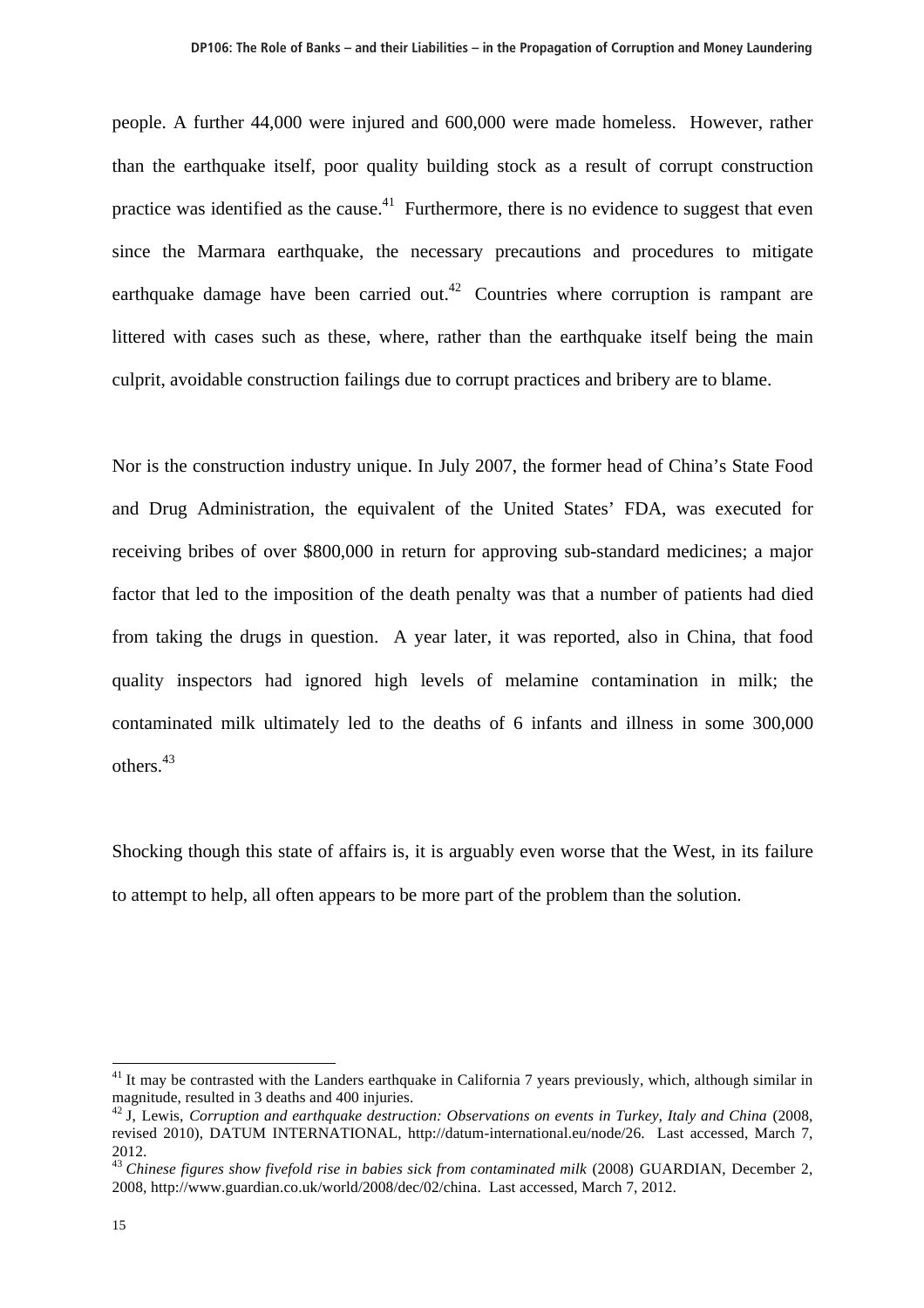As well as the harm to society itself, however, corruption tarnishes the reputation of banks<sup>44</sup> and other financial institutions which handle the proceeds, the very institutions whose foundations are built on trust. When the integrity of professional institutions is questioned, their very survival may be placed in doubt with it. There have already been cases where other forms of financial crime have led to the downfall of financial and allied institutions. A notable example was the Enron debacle in 2001. The discovery, as the scandal was investigated, that Arthur Andersen had colluded in the fraud led ultimately Arthur Andersen's dissolution; it had previously been the fifth largest audit and accountancy partnership in the world.

It would appear, however, that the lessons of Enron have not been learned. Over 2007 and 2008, it was discovered that, even as the Enron case was being reported across the world's media, Siemens was continuing to pay bribes of millions of euros in order to win commercial contracts. Convictions followed, first in Germany and then elsewhere, with record fines that ultimately totalled \$1.6 billion,<sup>45</sup> making this the largest corruption scandal to date in German history.<sup>46</sup> Around the same time, a U.S. bank, Wachovia was investigated first for processing fraudulent checks linked to a telemarketing fraud and then the laundering of at least \$110 million from Mexican drug cartels, with failures to monitor transactions with a value of up to \$420 billion.<sup>47</sup> The latter was the largest money laundering case involving a bank in U.S.

<sup>44</sup> J.P.Wesberry (1998), *supra*. <sup>45</sup> *2 Former Siemens Officials Convicted for Bribery* (2007) NEW YORK TIMES, May 15, 2007, http://www.nytimes.com/2007/05/15/business/worldbusiness/15siemens.html; *Siemens to Pay \$1.34 Billion in Fines* (2008) NEW YORK TIMES, December 15, 2008, Last accessed, March 7, 2012. The \$1.34 billion fine referred to in the latter headline was in addition to the fines that had earlier been imposed.

<sup>46</sup> Global Ethic, (n.d.) *Siemens Scandal: Corruption and Slush Funds*, http://www.global-ethic-now.de/geneng/0d\_weltethos-und-wirtschaft/0d-01-globale-wirtschaft/0d-01-205-siemens-skandal.php. Last accessed, March 7, 2012.

<sup>47</sup> See *Bilking the Elderly, With a Corporate Assist* (2007) NEW YORK TIMES, May 20, 2007, http://www.nytimes.com/2007/05/20/business/20tele.html?pagewanted=all; *Wachovia to Pay \$160 Million In Drug Money Case* (2010) NEW YORK TIMES DEALBOOK, March 17, 2010, http://dealbook.nytimes.com/2010/03/17/wachovia-to-pay-160-million-in-drug-money-case/. Last accessed, March 7, 2012. While the fine appears very low, compared to the amounts found to be involved; a major factor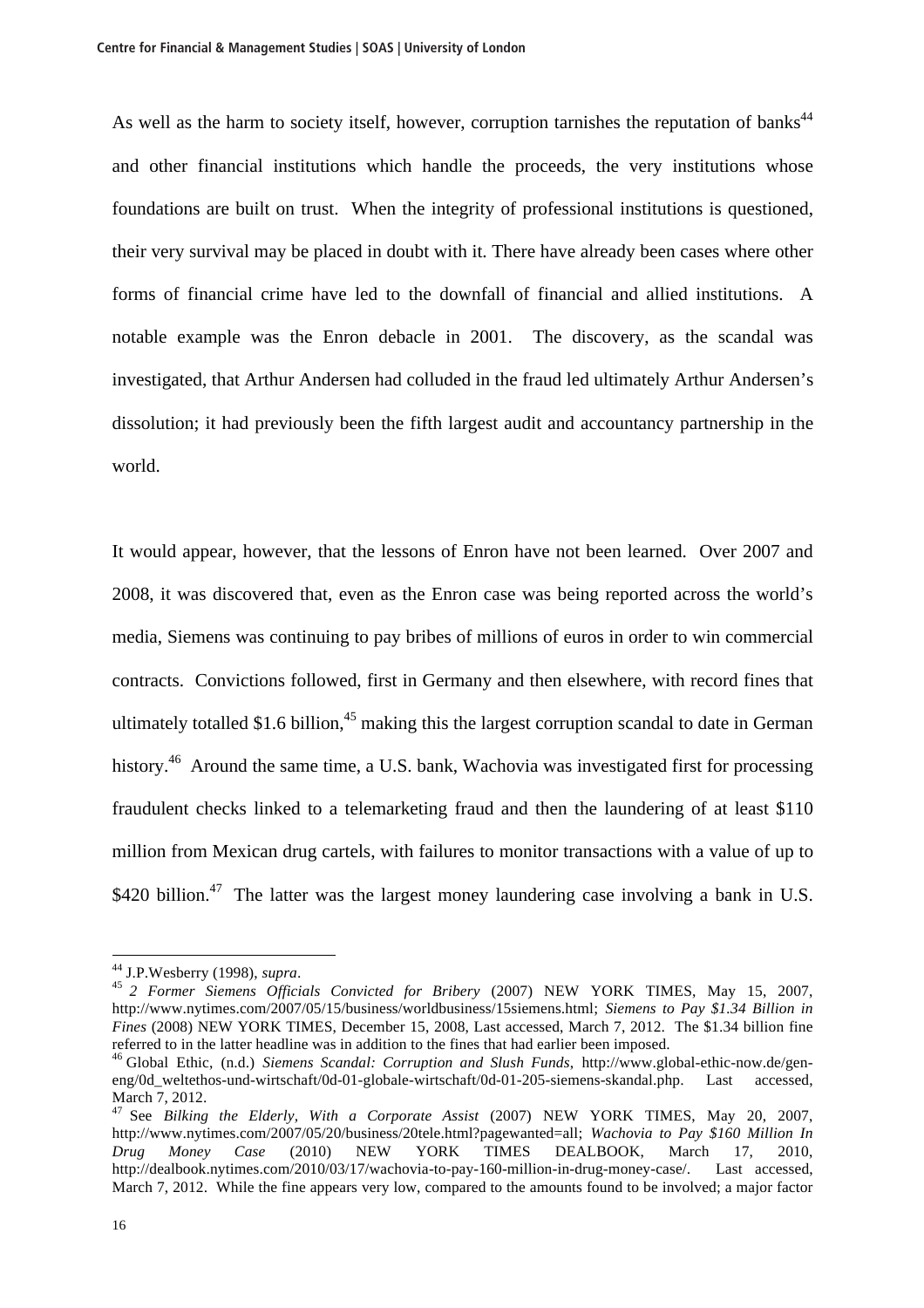history. Wachovia ultimately entered into a settlement with the U.S. Government, admitting part of the wrongdoing and paying substantial fines. More significantly, however, during the course of the investigation, the bank collapsed and was taken over by Wells Fargo in a U.S. Government supported rescue bid in 2009. Although its losses were in part due to the crisis affecting the U.S., and indeed global, banking industry as a whole at that time, Wachovia's situation was seriously exacerbated by the investigations into the two scandals. The reputational impact of the scandal may be seen from the fact that, following further revelations that, while the laundering was taking place, Wachovia's head office had repeatedly ignored, indeed tried to silence, concerns from the bank's U.K. compliance officer regarding the source of the funds,<sup>48</sup> Wells Fargo felt compelled to discontinue the use of the Wachovia brand name, replacing it, less than 3 months later, with the Wells Fargo name and logo used by the rest of the group.<sup>49</sup>

It may therefore be seen that the risks associated with the involvement in financial crime are neither minor nor short lived. Rather, they can inflict considerable collateral damage. Further, if institutions in the developed world behave in such a fashion, there is concern that they would be seen as an example to follow by imitators in developing countries. To date, no banks have been convicted of laundering specifically the proceeds of corruption; a major purpose of this article is to argue that some should be. The Wachovia affair, in particular, however, suggests that banks need now to heed their smoke alarms (rather than simply removing the battery) and open their noses to the smell of burnt toast before they find that the whole building has burnt down as the fall-out from corruption and money laundering

was that Wachovia had, by the time of the settlement, already been taken over by Wells Fargo, whose management was itself found to have had no part in the wrongdoing.

<sup>48</sup> *How a big US bank laundered billions from Mexico's murderous drug gangs* (2011) OBSERVER, April 3, 2011, http://www.guardian.co.uk/world/2011/apr/03/us-bank-mexico-drug-gangs. Last accessed, March 20, 2012.

 $49$  The revelations were published in the U.K.'s Observer newspaper in April, 2011; the change of brand name and logo was implemented over a weekend in late June, 2011.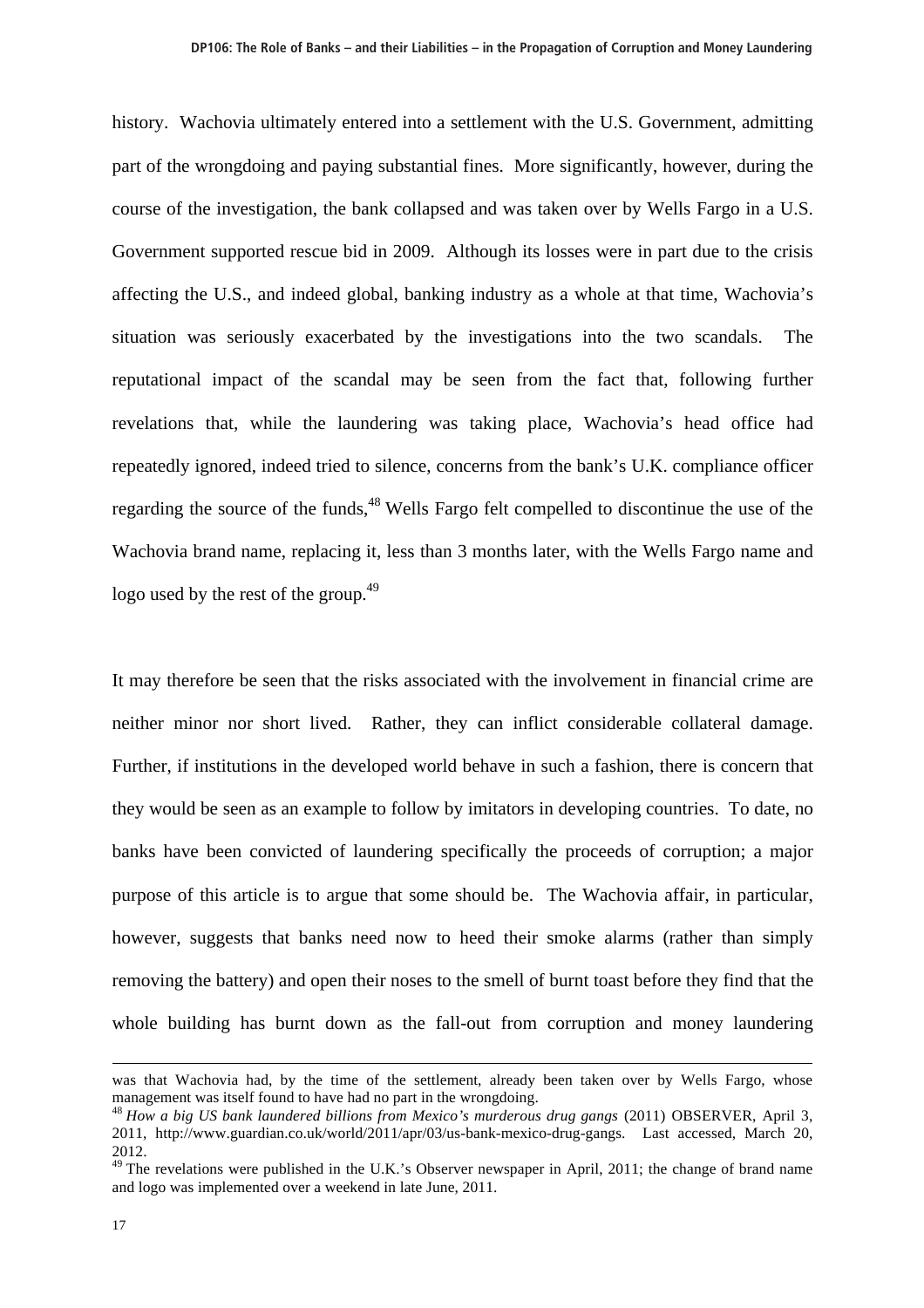escalates beyond repair. Governments and law enforcement agencies have their own part to play: it is arguable that, if banks felt similar repercussions of corruption to those suffered by Siemens, and to a similar extent, they would take rather more action than they are doing at present.

# **2.2 CORRUPTION: KLEPTOCRATS, CORRUPT POLITICALLY EXPOSED PERSONS (PEPS) AND BANKS**

Corruption can be divided into various categories: political or grand corruption, bureaucratic or small corruption and electoral corruption. Political or grand corruption is the category with which this article is principally concerned and takes place at very senior levels of authority. It occurs when, in the words of Victor Dike, "the politicians and political decisionmakers, who are entitled to formulate, establish and implement the laws in the name of the people, are themselves corrupt." 50 In such instances, unsurprisingly, "policy formulation and legislation is tailored to benefit politicians and legislators... [which is] similar to 'corruption of greed' as it affects the manner in which decisions are made, as it manipulates political institutions, rules of procedure, and distorts the institutions of government. $\cdot$ <sup>51</sup>

Grand corruption, high-level and large-scale, committed by public officials is often also referred to as "kleptocracy". As democracy means "government by the people"<sup>52</sup> and meritocracy means government or advancement by the deserving, so the literal meaning of kleptocracy is "government by thieves". This is an accurate description of what grand corruption is: government leaders whose highest priority is to amass wealth for themselves, whether through the receipt of bribes, outright theft or, frequently, both. In this context, the

<sup>50</sup> V. Dike, *Corruption in Nigeria: A New Paradigm for Effective Control* (2005) AFRICA ECONOMIC ANALYSIS, http://www.africaeconomicanalysis.org/articles/gen/corruptiondikehtm.html. Last accessed, March 9, 2012.

<sup>51</sup> *Ibid*. 52 From the ancient Greek *demos*, meaning "people", and *kratos*, meaning "power" or "government".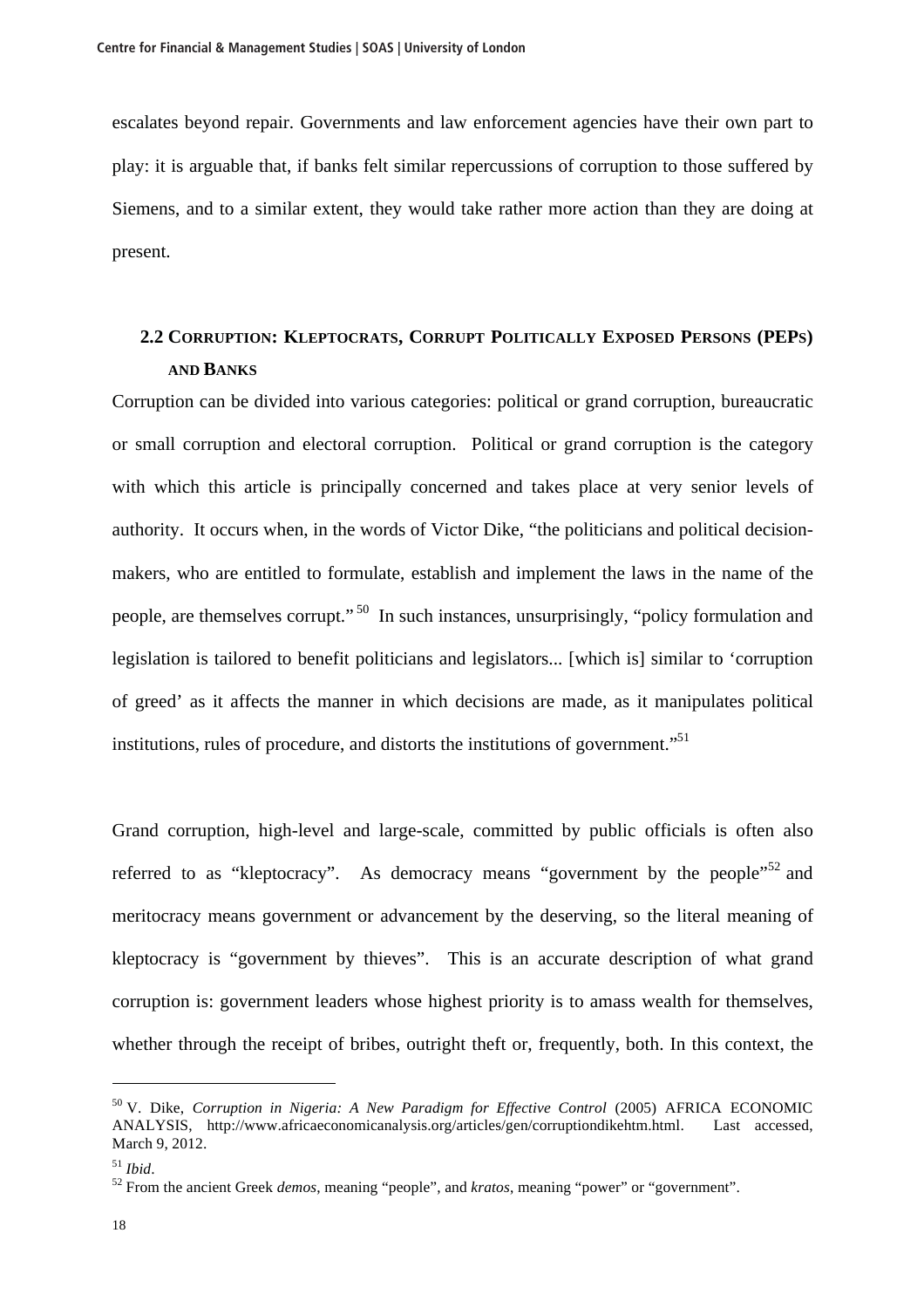remarks of Nuhu Ribadu, the first Director of the Nigerian Economic and Financial Crimes Commission, made at the Fourth National Seminar on Economic Crime in Abuja, Nigeria in June 2004 are salutary: "In this country, you cannot expect advancement unless you are a thief." Subsequent history would suggest that these remarks were, at least at the time, justified: soon after his protector, President Olusegun Obasanjo, left office in 2007 after his constitutional maximum of two terms, Ribadu was first removed from office and then forced into exile, accused of treason on the basis that he had, as Director of the EFCC, shared information with the U.K.'s Metropolitan Police in the course of an anti-corruption investigation into the former Delta State Governor, James Ibori.<sup>53</sup> Whilst corruption in general is not limited to any one country, and indeed no jurisdiction can truly describe itself as corruption-free, developing countries are particularly vulnerable to the type of threat that a kleptocracy imposes. The senior officials involved, latterly referred to as "politically exposed persons" or PEPs, have been the subject of increasing concern in recent years over money laundering cases involving high net-worth individuals.<sup>54</sup> The term, "PEP" is a complex one and no universally accepted definition of it exists; however, that offered by the Wolfsberg Group, one of the leading bodies in the promotion of anti- money laundering standards, is useful:

<sup>&</sup>lt;sup>53</sup> Ribadu himself not only denied that he was guilty of treason but further denied disclosure of the information on Ibori: *Ribadu May Face Treason Charges* (2009) NIGERIAN COMPASS, September 11, 2009, accessed through www.nairaland.com: http://www.nairaland.com/nigeria/topic-322164.0.html. Last accessed, March 9, 2012. All charges against him were ultimately dropped after the death of President Yar'Adua led to a further change of government and he was appointed by President Goodluck Johnson as Chairman of the Petroleum Revenue Special Task Force in February, 2012. *Nigeria drops corruption fighter Nuhu Ribadu charges* (2010) BBC NEWS, May 5, 2010, http://news.bbc.co.uk/1/hi/world/africa/8663236.stm. Last accessed, March 9,2012. *Jonathan Appoints Nuhu Ribadu To Head Petroleum Revenue Special Task Force* (2012) SAHARA REPORTERS, February 7, 2012. http://saharareporters.com/news-page/jonathan-appoints-nuhu-ribadu-headpetroleum-revenue-special-task-force. Last accessed, September 21, 2012. Further, as noted above Ibori himself ultimately pleaded guilty to corruption and money laundering in February 2012, albeit a trial in the U.K., not Nigeria.

<sup>&</sup>lt;sup>54</sup> It should, however, be noted that the term "politically exposed person" or "PEP", particularly as used in international instruments, refers merely to a person's position; it does not per se infer that they are corrupt. See below.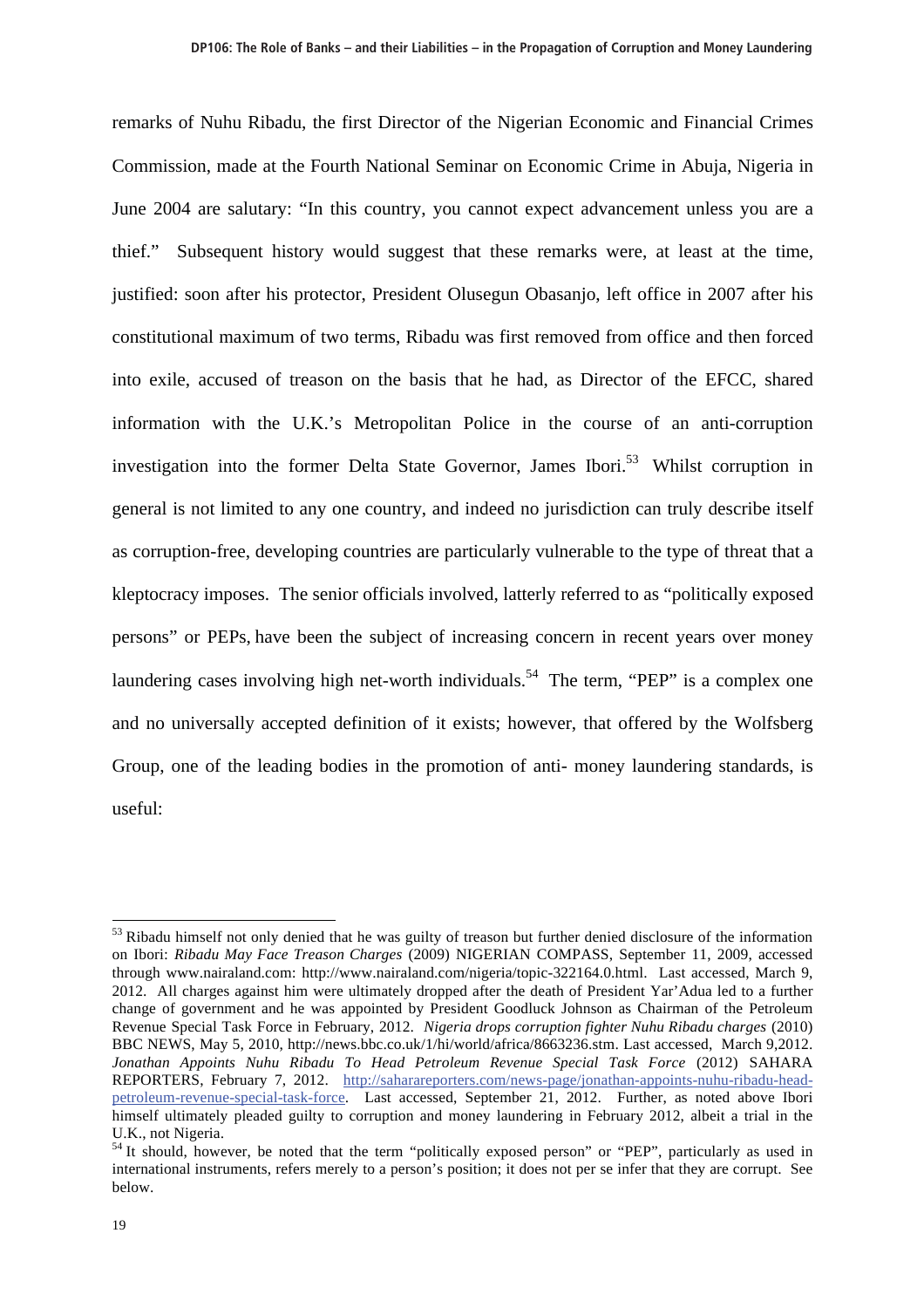"a natural person and might include Heads of State, Heads of Government and Ministers, Senior Judicial Officials, Heads and other high-ranking Officers holding senior positions in the armed forces, members of ruling Royal Families with governance responsibilities, Senior Executives of state-owned enterprises and Senior Officials of major political parties. Even holders of public functions who do not meet the above-referenced standards of seniority, prominence or importance according to the Guiding Principles, could still represent a heightened reputational or money laundering risk for Financial Institutions. Thus the Principles set out that such individuals should be assessed using appropriate risk factors." 55

The definition offered by the Financial Action Task Force is similar:

"…individuals who are or have been entrusted with prominent public functions … for example Heads of State or of government, senior politicians, senior government, judicial or military officials, senior executives of state owned corporations, important political party officials."56

FATF Recommendation  $12^{57}$  also states that:

"The requirements for all types of PEP should also apply to family members or close associates of such PEPs."

<sup>55</sup> The Wolfsberg Group (2008), *Wolfsberg Frequently Asked Questions ("FAQs") on Politically Exposed Persons ("PEPs"),* http://www.wolfsberg-principles.com/pdf/PEP-FAQ-052008.pdf. Last accessed, July 29, 2010.

<sup>&</sup>lt;sup>56</sup> Financial Action Task Force, General Glossary, The FATF Recommendations. Note that the 2012 edition of the Recommendations extends the definition to cover persons who hold such offices domestically as well as in a foreign jurisdiction.

<sup>&</sup>lt;sup>57</sup> Note that the 2012 edition of the FATF Recommendations, as well as revising the actual contact, significantly revised the numbering of the Recommendations from the previous (2004) edition. The Nine Special Recommendations (which previously covered terrorist finance) have now been incorporated into the main Recommendations, while the numbering of the Recommendation dealing with a particular issue is often different to that in the edition.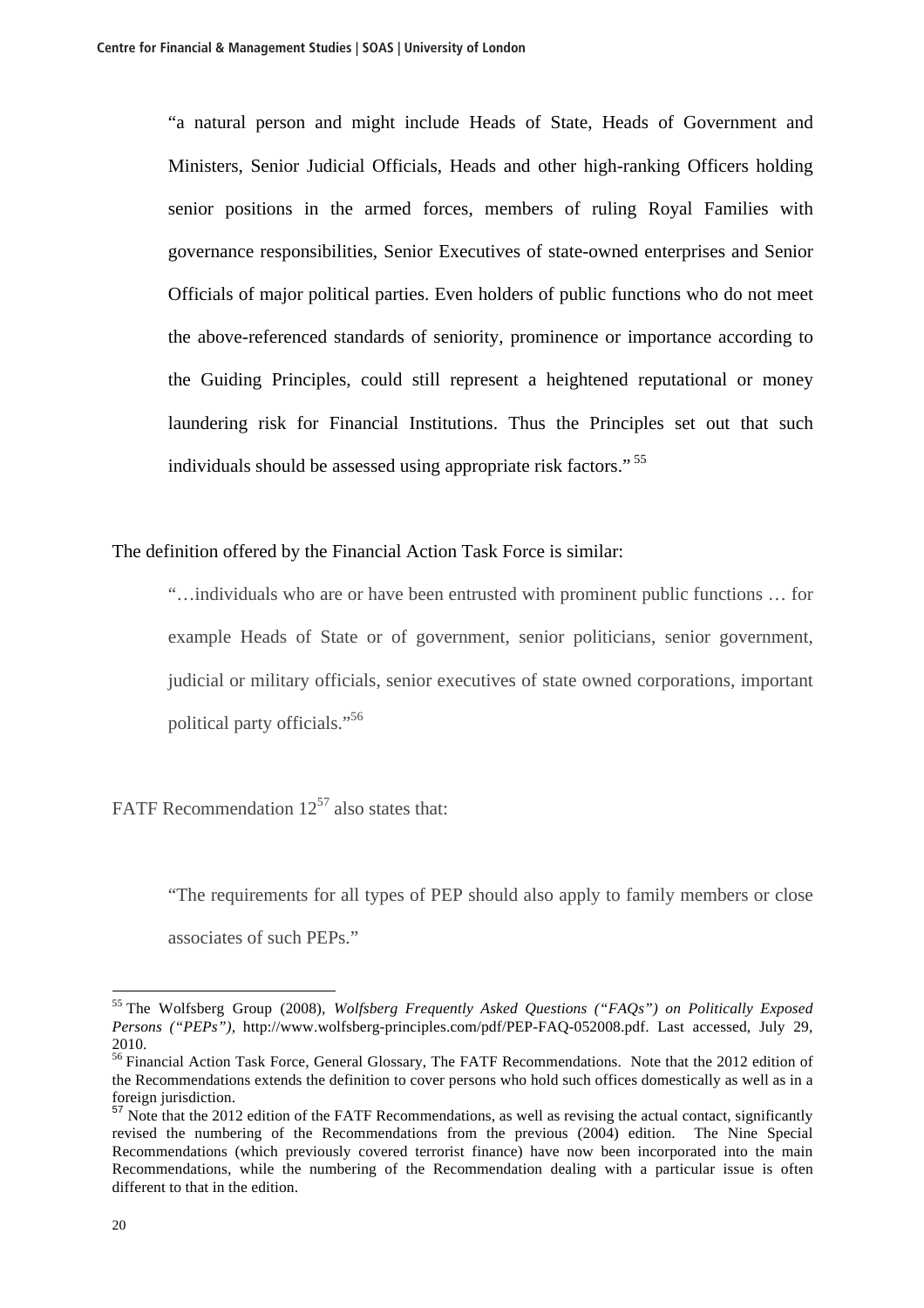It should be noted, however, that the FATF explicitly confines the term to high ranking individuals, stating, "The definition is not intended to cover middle ranking or more junior individuals in the foregoing categories."<sup>58</sup> It is submitted that this is unfortunate. Although middle-ranking, let alone junior, officials do not have the opportunity to engage in the kinds of grand corruption that leaders do, their own opportunities are no less real. A judge of a first-level appeal court,<sup>59</sup> or even a court of first instance, makes judgments with very real effect, including in cases involving considerable sums and hence could be influenced by a bribe if he / she so chose. Similarly, a middle-ranking government official may well hold the key to access to their more senior colleagues and hence may well be tempted to charge corporate representatives for it. If, as is clearly the case, the measures prescribed in the FATF Recommendations concerning  $PEPs<sup>60</sup>$  are there in order to guard against the laundering of the proceeds of corruption, the definition should extend to all officials in the appropriate categories, not merely the most senior ones.

Another definition, offered by R.K. Choo, is: individuals who have been "entrusted with prominent public functions and whose wealth is obtained by illegal means,"61 i.e. corruption. This is, however, rather less satisfactory. Although public officials and bureaucrats hold positions of authority and power which make them potentially vulnerable to grand corruption (because they are able to offer services which someone offering a bribe may want and also, in the case of the most senior figures, because they have unfettered access to state funds), they are not by definition corrupt. International standards, whether the various Principles

<sup>58</sup> *Ibid.*

<sup>&</sup>lt;sup>59</sup> In a confidential interview with the author, a practitioner in one jurisdiction stated it was his personal experience that appeal court judges there routinely expected lavish entertainment by the parties' representatives and would often decide the case on the basis of it.

<sup>60</sup> FATF Recommendation 12.

<sup>61</sup> R.K.Choo, *Politically Exposed Persons (PEPs): Risks and Mitigation* (2008) JMLC*,* 11(4), 371-387.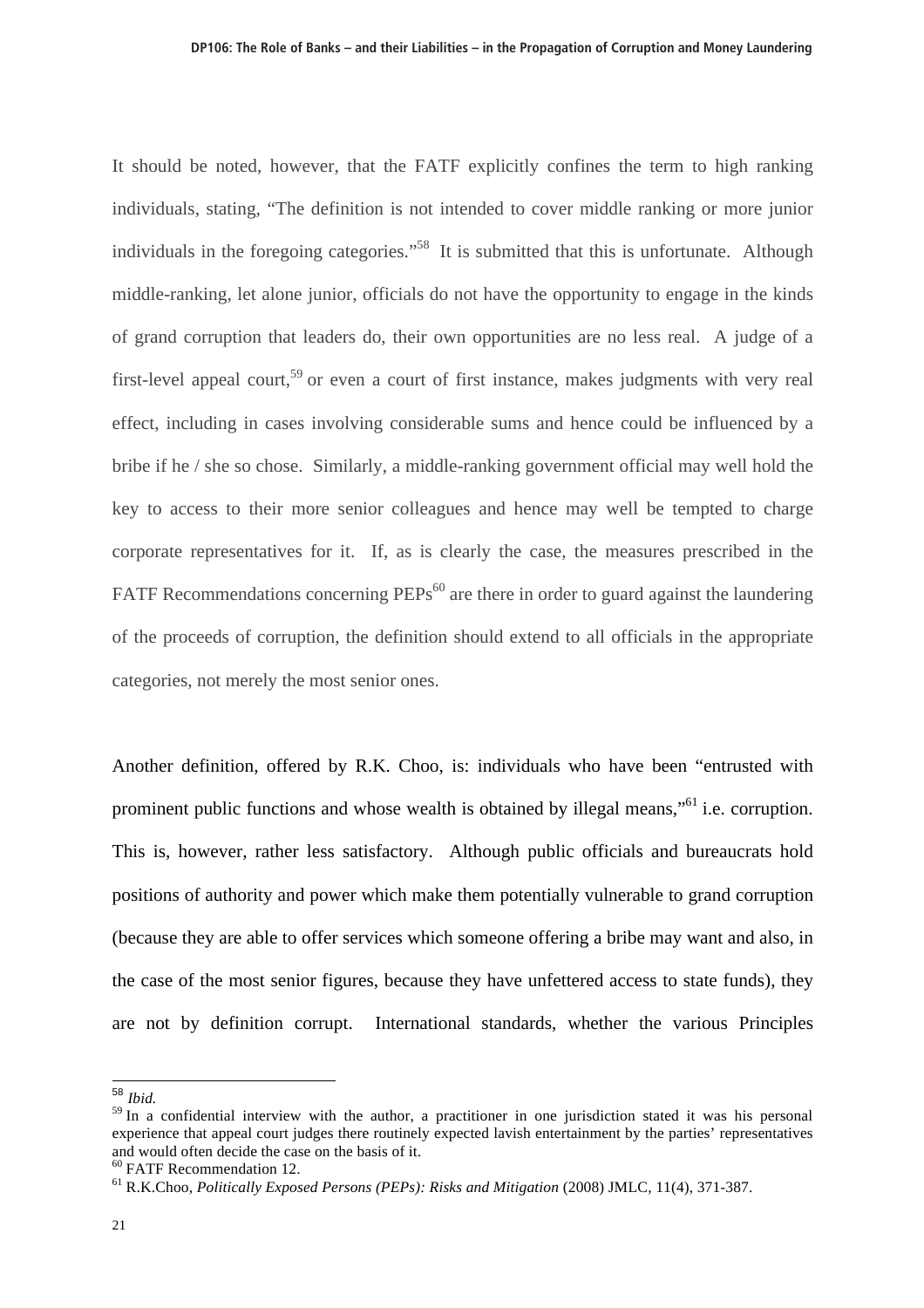documents of the Wolfsberg Group, the Recommendations of the Financial Action Task Force or the European Union's Third Money Laundering Directive, therefore define PEPs in terms solely of the positions they hold, regardless of their perceived integrity or lack of it.<sup>62</sup> Barack Obama is a PEP, Mitt Romney arguably is also,<sup>63</sup> while President Bashir al-Assad of Syria, Prime Minister John Key of New Zealand and President Kim Jeong-un of North Korea definitely are. $64$  The definition is generally also extended to those who have recently left such offices, such as former Ivory Coast President Laurent Gbagbo, Tunisia's Zine El Abidine Ben Ali and Egypt's Hosni Mubarak, as well as Gordon Brown of the U.K. and Kevin Rudd of Australia.

PEPs may represent increased risks due to the possibility that individuals holding such positions may misuse their power and influence for personal gain or for the benefit of their family and close associates (or at least have done so in the past).  $65$  Those PEPs who engage in corruption and money laundering do so for illicit personal enrichment or to engage in repressive behavior. Funds can be diverted from state treasuries into the bank accounts of corrupt leaders with disconcerting ease. As discussed above, corrupt PEPs deposit large

 $\overline{a}$ 

 $62$  This is emphasized in the Wolfsberg Group's "Wolfsberg Frequently Asked Questions ('FAQs') on Politically Exposed Persons ('PEPs'): "It is important to understand that the majority of PEPs do not abuse their position …" (p.1), http://www.wolfsberg-principles.com/pdf/PEP-FAQ-052008.pdf. Last accessed, March 9, 2012.

 $63$  Although he is, at the time of writing, merely the Republican Party nominee for the U.S. Presidential election, an election which will not take place until November 2012, Romney was Governor of Massachusetts and a United States Senator until 2007. As noted below, PEPs not include current holders of senior political office but also those who have held office in the recent past. Similarly, although Rick Perry withdrew from the nomination race, he remains Governor of Texas. This latter position makes him a PEP.

<sup>&</sup>lt;sup>64</sup> New Zealand and North Korea are listed as, respectively, the countries perceived as least and most corrupt in Transparency International's 2011 Corruption Perception Index.

<sup>&</sup>lt;sup>65</sup> "While all .holders of public functions are exposed to the possibility of corruption or the abuse of their position to a certain degree, those holding senior...positions with substantial authority over policy, operations or the use or allocation of government-owned resources have much more influence and therefore normally pose greater risks for an Institution and should accordingly be categorised as PEPs for purposes of control and oversight frameworks." The Wolfsberg Group (2008) *Wolfsberg Frequently Asked Questions ('FAQs') on Politically Exposed Persons ('PEPs')*, *supra*, p.2. "Such individuals may also use their families or close associates to conceal funds or assets that have been misappropriated as a result of abuse of their official position or resulting from bribery and corruption. In addition, they may also seek to use their power and influence to gain representation and access to, or control of legal entities for similar purposes." *Ibid*., p.1.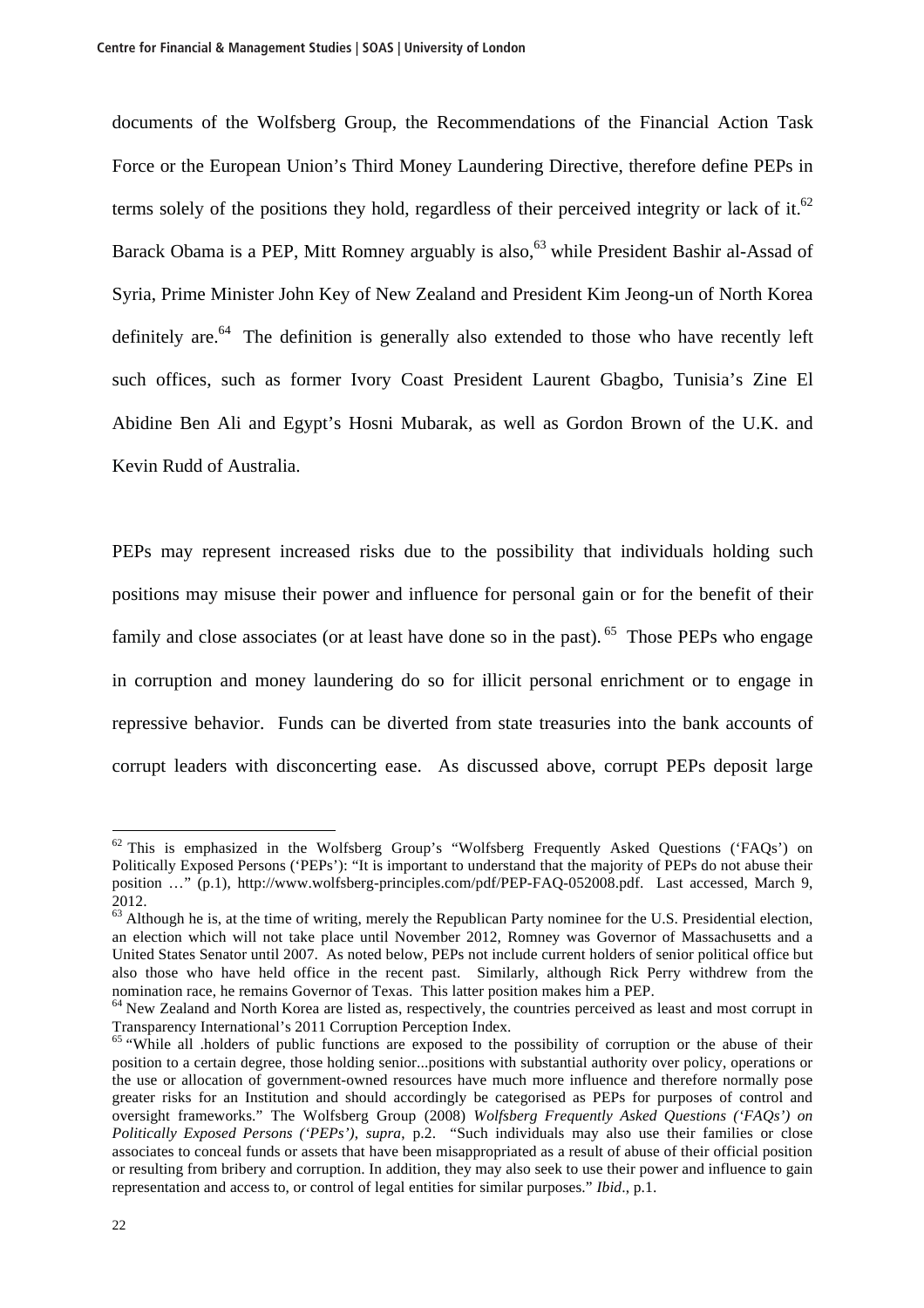sums of money into offshore bank accounts for a time when they may need to rely on those deposited funds, perhaps if and when they are ousted from power and left to seek refuge in a foreign country. Successor governments, however, are left to play catch-up, chasing down the money and other assets stolen by their predecessors, who moved them offshore through banks that served as critical links and, often, repositories.<sup>66</sup>

This is where the role of banks becomes most important. Senior officials who deposit substantial sums of money into offshore accounts do so in order to control the funds without (generally) drawing attention to the underlying criminal activity or to those involved in generating the funds, by disguising the original source and true ownership of the funds; easily achieved through changing their form or moving them elsewhere.<sup>67</sup> The funds may be kept abroad or laundered through a series of international transfers and investments before coming back into the country.<sup>68</sup>

Importantly, the traditional notion of corruption being the "abuse of public office for private gain" has implied, especially in a legal sense, that an illegal act must be committed. $69$ However, through the "creative use of legal loopholes" or in instances where the laws and general functioning and systems of institutions in a country have been molded in a way that would, at least in part, benefit those PEPs with certain vested interests at the expense of the

<sup>66</sup> A. Ramasastry, *Odious Debt or Odious Payments? Using Anti-corruption Measures to Prevent Odious Debt* (2006-2007) N.C.J. INT'L L. & COM. REG ,32, 819-839.

 $\frac{67}{2}$  In the past, this was not always the case: certain leaders were blatant enough to steal funds and siphon them abroad openly. Mobutu, referred to above, was one example, openly charging a 10% fee on all international contracts; former Emperor Jean-Bédel Bokassa of the Central African Empire (now Republic) was another. With increased international measures to combat money laundering, however, including the handling of the proceeds of corruption, more recent leaders have needed to conduct their illicit financial affairs with rather more circumspection.

<sup>68</sup> M. Levi, M. Dakolias and T.S. Greenberg, *The Many Faces of Corruption: Money Laundering and Corruption* (2007) WORLD BANK, p. 389. http://sate.gr/nea/The%20Many%20Faces%20of%20Corruption<br>  $\frac{1}{2}$ of#page=423. Last accessed, March 9, 2012.

 $^{\circ}$  Corruption often involves "collusion between at least two parties, typically from the public and private sectors... more broadly speaking, implicit in this definition is the exclusive focus on the public sector." D. Kaufmann, (2004), *supra*.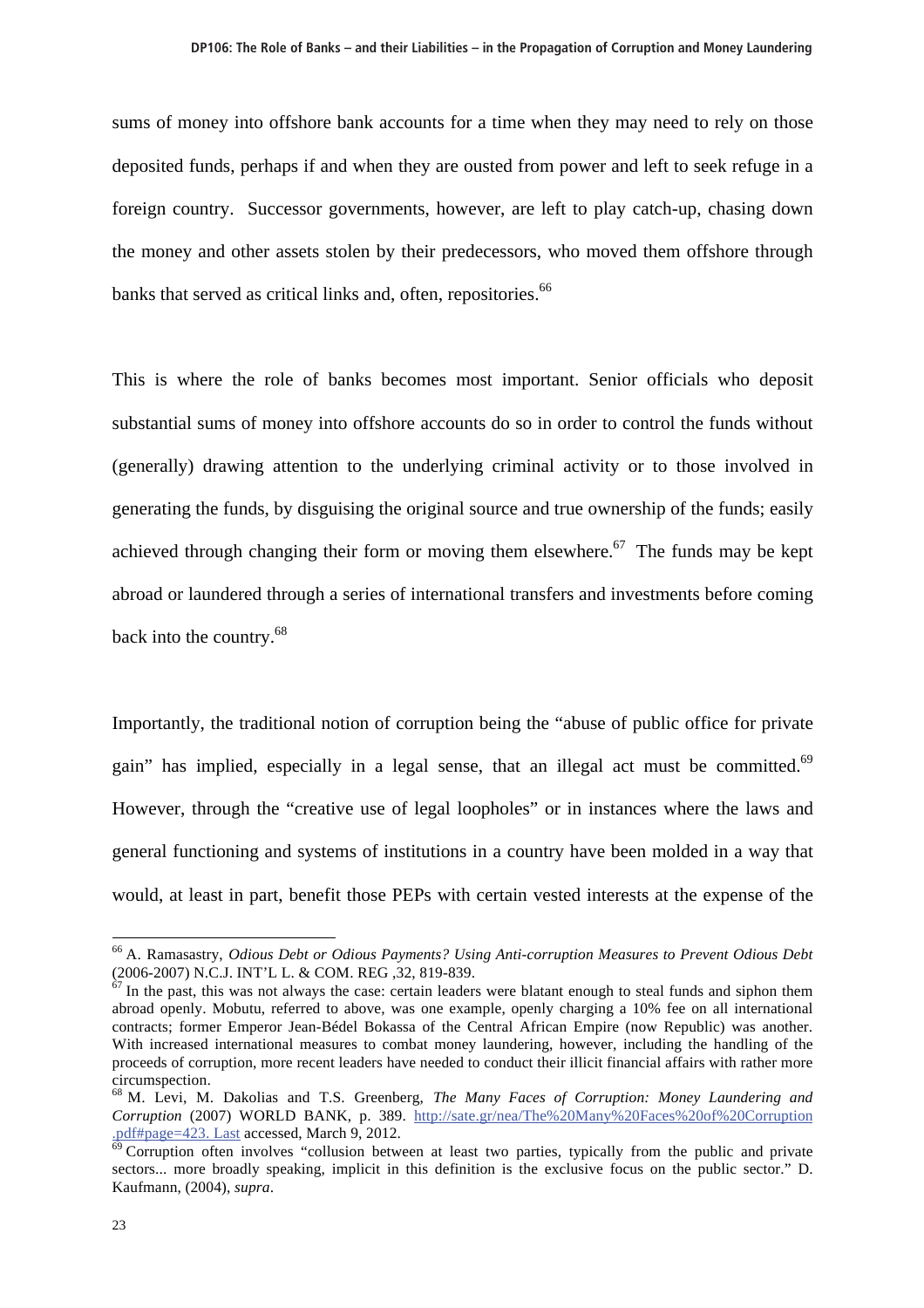broader public welfare, some forms of corruption may officially be legal.<sup>70</sup> The focus of this article is the role of banks in illegal acts of corruption; there therefore follows a discussion on, in turn, bribery, theft and embezzlement.

#### **2.3 BRIBERY**

The Bribery Act 2010 is the most recent piece of legislation in the U.K. regarding bribery and related crimes. Although the Bill received Royal Assent on April 8, 2010, the provisions only came into force in July,  $2011$ .<sup>71</sup> Now in force, the Act sets out the following four offenses: "offering, promising or giving a bribe", "requesting, agreeing to receive or accepting a bribe", "bribing a foreign public official" and "failure of a commercial organization to prevent bribery". It is this last provision that may indeed prove to be in practice the most radical part of the legislation and companies have already needed to review their procedures and practices in light of it.<sup>72</sup>

Although bribery is only one type of corruption – hence the common term "bribery and corruption" – it remains a highly important one. Bribery in regard to grand corruption is often associated with international business transactions, usually involving corporations paying bribes to politicians and officials in order to gain a commercial advantage. Notable examples involving U.K. corporations have included the BAE Al-Yamamah scandal,  $^{73}$  which

 $70$  A notable example is nepotism, or other forms of favoritism, where a "transparent and level playing field may be absent, without necessarily involving illegal bribery." *Ibid*.<br><sup>71</sup> The Act's coming into force was originally postponed from October, 2010 to April, 2011, in order to give

corporations more time to draw up codes of practice that would constitute a defense to a new offense, under section 7, of failure of a commercial organization to prevent bribery. At the beginning of 2011, however, a major lobbying campaign, including press articles, was mounted, calling for the Act to be repealed before it ever came into force. That campaign was ultimately unsuccessful, but it would appear that it caused the Government to pause.

<sup>72</sup> G. Brown and others, *The Bribery Act 2010: Bribery and Corruption* (2010) CSR, 5(34), 38. Indeed, the Ministry of Justice, in a press release in May 2010, stated that a major reason for the delay in bringing the Act into force was to give businesses time to draw up appropriate procedures to comply with it: http://www.justice.gov.uk/news/newsrelease200710a.htm . Last accessed, January 14, 2011.

 $^{73}$  Involving bribes to senior members of the Saudi royal family in connection with the sale of military aircraft.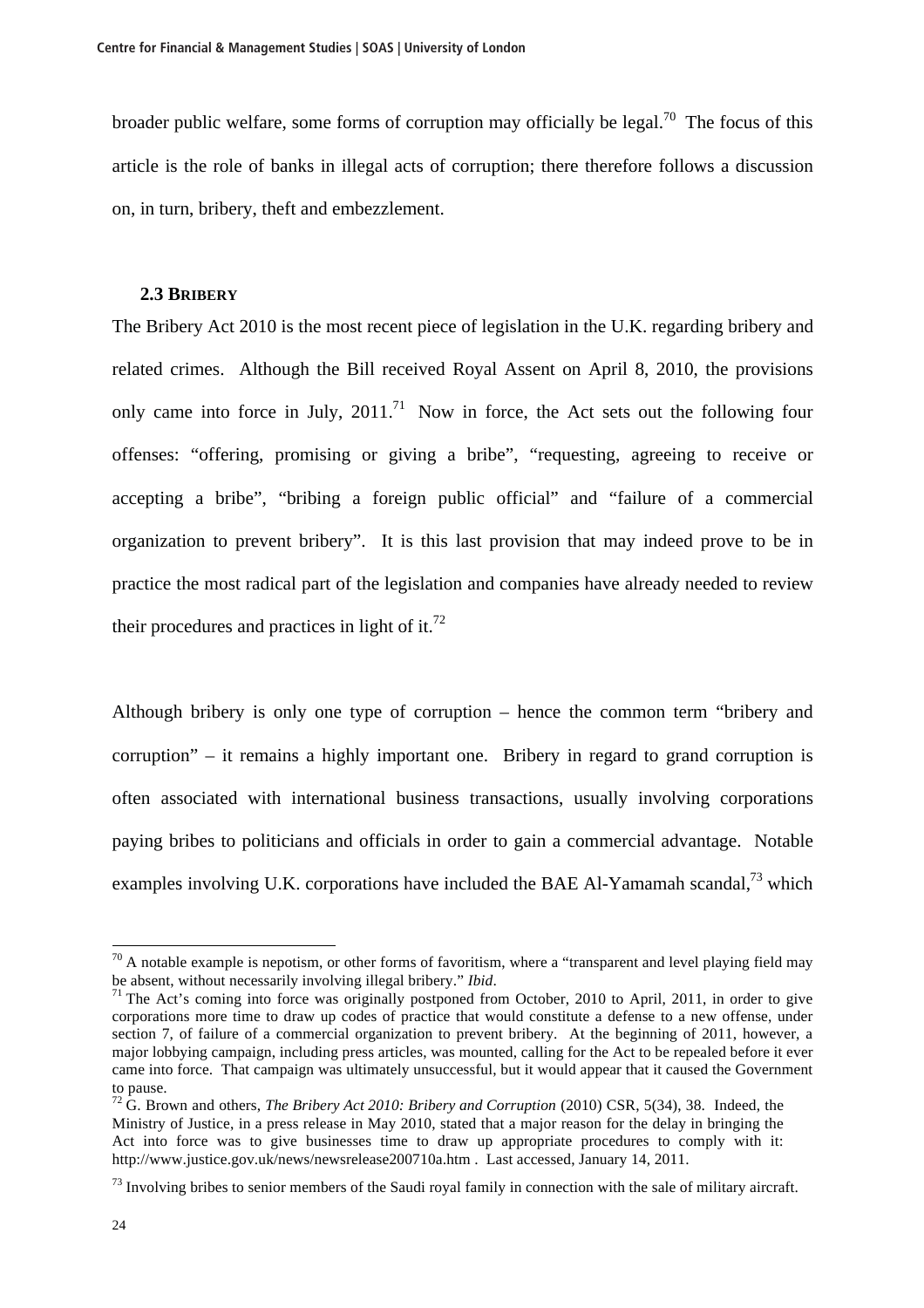came to light in the early years of this millennium, although it was alleged that the bribes had been paid over a considerably longer period. Although the U.K. investigation, by the Serious Fraud Office, was halted in December, 2006 on the very strong "advice" of then Prime Minister Tony Blair,<sup>74</sup> investigations by the U.S. Department of Justice continued, leading, in February 2010, to fines being imposed of  $$400$  million.<sup>75</sup> Other, more recent, U.K. cases have included those against Mabey & Johnson in 2009<sup>76</sup> and Innospec in 2010.<sup>77</sup> Indeed, the Mabey & Johnson case led subsequently to the first prison sentences imposed in the U.K. for corporate bribery, when its Sales Director (and major shareholder) was jailed for 8 months and its Managing Director 21 months<sup>78</sup>. Although this was a welcome development, it should be noted that the maximum sentence available at the time for bribery of a foreign public official was 7 years.<sup>79</sup> The extent of the United Kingdom's commitment to punishing corporate corruption overseas may therefore be questioned, particularly when the sentences are compared to those imposed under the Foreign Corrupt Practices Act in the United States.<sup>80</sup>

<sup>74</sup> See *R (on the application of Corner House Research) v. Director of the Serious Fraud Office* [2008] EWHC 714 (Admin.) (2008). See also: *Halt to bribe probe ruled unlawful* (2008) FINANCIAL TIMES, April 11,

<sup>2008;</sup> R. Alexander, *Corruption as a financial crime* (2009) 30(4) COMPANY LAWYER 98. 75 *BAE fined \$400m over Saudi payments* (2010) THE TELEGRAPH, February 5, 2010, http://www.telegraph.co.uk/finance/newsbysector/industry/defence/7169485/BAE-fined-400m-over-Saudipayments.html. Last accessed, April 5, 2012.

<sup>76</sup> *Mabey & Johnson fined £3.5 million over bribes* (2009) THE TELEGRAPH, September 25, 2009, http://www.telegraph.co.uk/finance/newsbysector/industry/6232760/Mabey-and-Johnson-fined-3.5m-overbribes.html. Last accessed, April 5, 2012.

<sup>77</sup> *British chemical firm Innospec fined for Indonesia bribes* (2010) THE INDEPENDENT, March 26, 2010, http://www.independent.co.uk/news/world/asia/british-chemical-firm-innospec-fined-for-indonesia-bribes-

<sup>1928508.</sup>html. Last accessed, April 5, 2012. The U.S. parent company was fined in separate, U.S., proceedings the following year: *Innospec To Pay \$45 Million To End Lawsuit Over Bribery* (2011) WALL STREET JOURNAL BLOGS, September 27, 2011, http://blogs.wsj.com/corruption-currents/2011/09/27/innospec-topay-45-million-to-end-lawsuit-over-bribery/. Last accessed, April 5, 2012. 78 *Mabey & Johnson director David Mabey jailed over Iraq bribes* (2011) THE TELEGRAPH, February 24,

<sup>2011,</sup> *supra*.<br><sup>79</sup> Under §§1 and 2 of the Public Bodies (Corrupt Practices) Act 1889, as amended by section 108 of the Anti-

Terrorism, Crime and Security Act 2001. The offense now, under §6 of the Bribery Act 2010, carries up to 10 years' imprisonment.

<sup>&</sup>lt;sup>80</sup> For example, Douglas Murphy and David Kay, former President and Vice-President of American Rice, Inc, were sentenced to, respectively, 63 and 37 months' imprisonment in July 2005 in relation to the bribery of Haitian customs officers to falsify documentation as part of a scheme to commit tax evasion in the United States: *U.S. v. David Jay and Douglas Murphy*, No. 01-cr-00914, S.D. Tex. It has, further, been suggested that, under Federal sentencing guidelines introduced since, their sentences would have been higher still. F. Joseph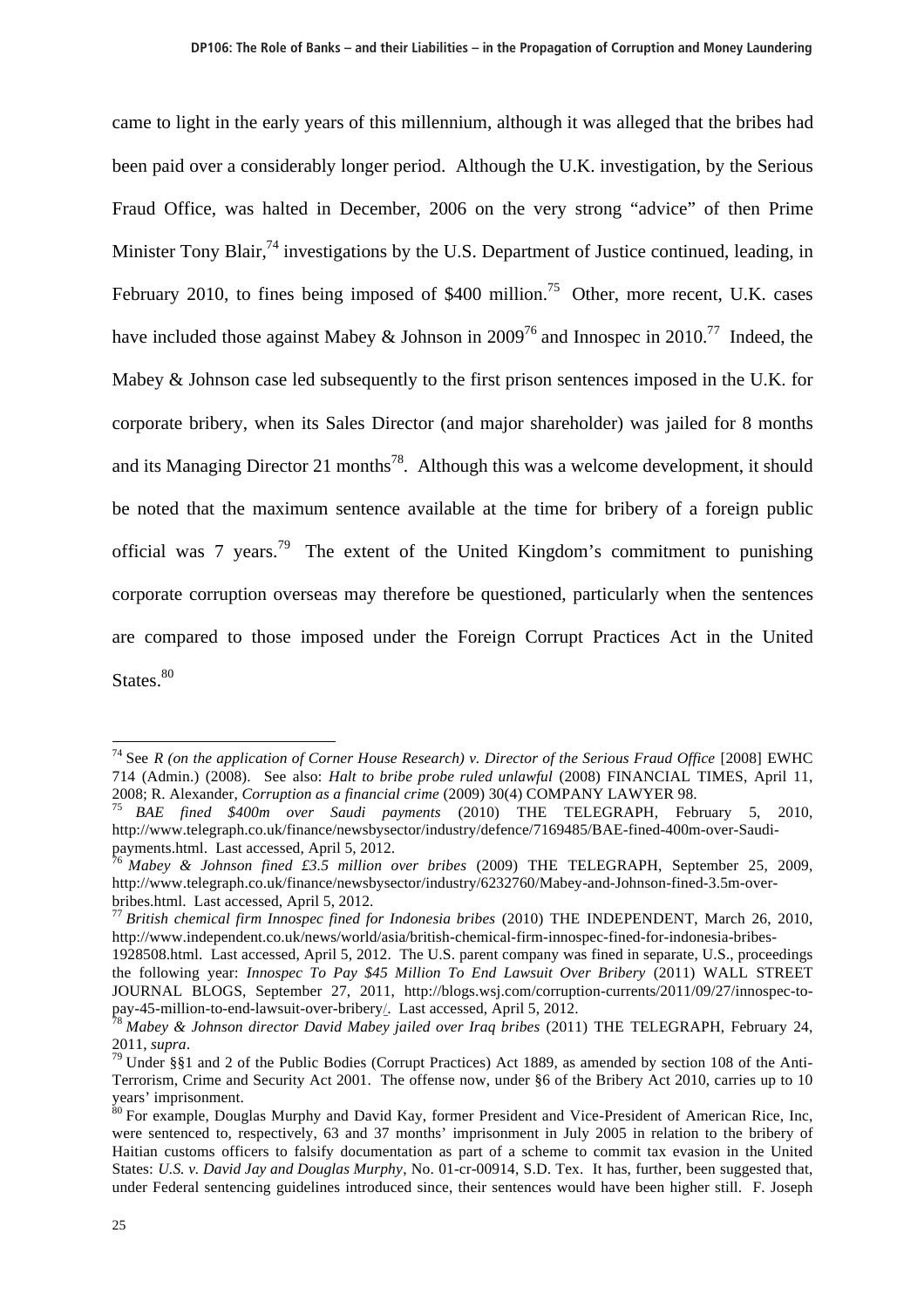The benefits acquired as a result of bribes varies considerably and the extent of the benefits gained can be differentiated between grand or wholesale corruption and small or petty corruption. Incidentally, although this article is concerned with grand corruption only, it is important to note nevertheless that the volume of small corruption is so huge that its aggregate costs in monetary and economic terms are likely to be at least as great as those of grand corruption.

The rewards offered to corporations for paying bribes can be classified in a number of ways; these include government contracts, government benefits, lower taxes, the granting of a license, and even influencing legal outcomes. $81$  Another reward is that certain procedures may be sped up, the gray area of so called "facilitation payments". Although certain jurisdictions, such as the United States,  $82$  permit the paying of these, their receipt is prohibited worldwide.<sup>83</sup> Further, such payments are strongly discouraged under the OECD Anti-Bribery Convention<sup>84</sup> and prohibited outright in the United Nations Convention Against Corruption.<sup>85</sup> In some cases, it has been alleged, the paying of bribes is essential if a business

Waring and Patrick F. Speice, Jr., *Go Directly to Jail: Sentencing of Individual Criminal Defendants in Foreign Corrupt Practices Act Cases* (2008) BLOOMBERG LAW REPORTS: RISK AND COMPLIANCE, Vol. 1, No. 6, http://www.gibsondunn.com/publications/Documents/Warin-FCPAByline.pdf. Last accessed, March 9, 2012. Although this may be attributed in part to the rather harsher sentencing culture, in general, of the United States as compared to the United Kingdom, it does show that U.S. courts are more prepared, indeed explicitly encouraged under sentencing guidelines, to use the full range of sentencing options provided in legislation than are their English counterparts. (Within the United Kingdom, the sentencing culture of Scottish courts tends to be harsher than that in England.)

<sup>81</sup> J.P.Wesberry (1998), *supra*. 82 15 U.S.C. §78dd-1(b).

<sup>&</sup>lt;sup>83</sup> The End of the FCPA Facilitation Payment Exception? (2010) FCPA COMPLIANCE AND ETHICS BLOG, November 11, 2010, http://tfoxlaw.wordpress.com/2010/11/11/the-end-of-the-fcpa-facilitation-paymentexception/. Last accessed, March 9, 2012.

<sup>84</sup> OECD, *Commentaries on the Convention on Combating Bribery of Foreign Public Officials in International Business Transactions*, paragraph 9. Although this makes clear that the Convention does not call for such payments to be criminalized, it does describe them as "corrosive" and calls for them to be addressed "by such means as support for programs of good governance."

<sup>&</sup>lt;sup>85</sup> At least in relation to public officials. Article 15 of the Convention calls for the criminalization of "the promise, offering of giving, to a public official … of an undue advantage .., in order that the official act or refrain from acting in the exercise of his or her official duties." Since there is no reference (in contrast to Article 21, relating to the private sector) to the official's act being in breach of his/her duties, this clearly covers undue payments to an official for the performance of an act which they should perform in any case – in other words, facilitation payments.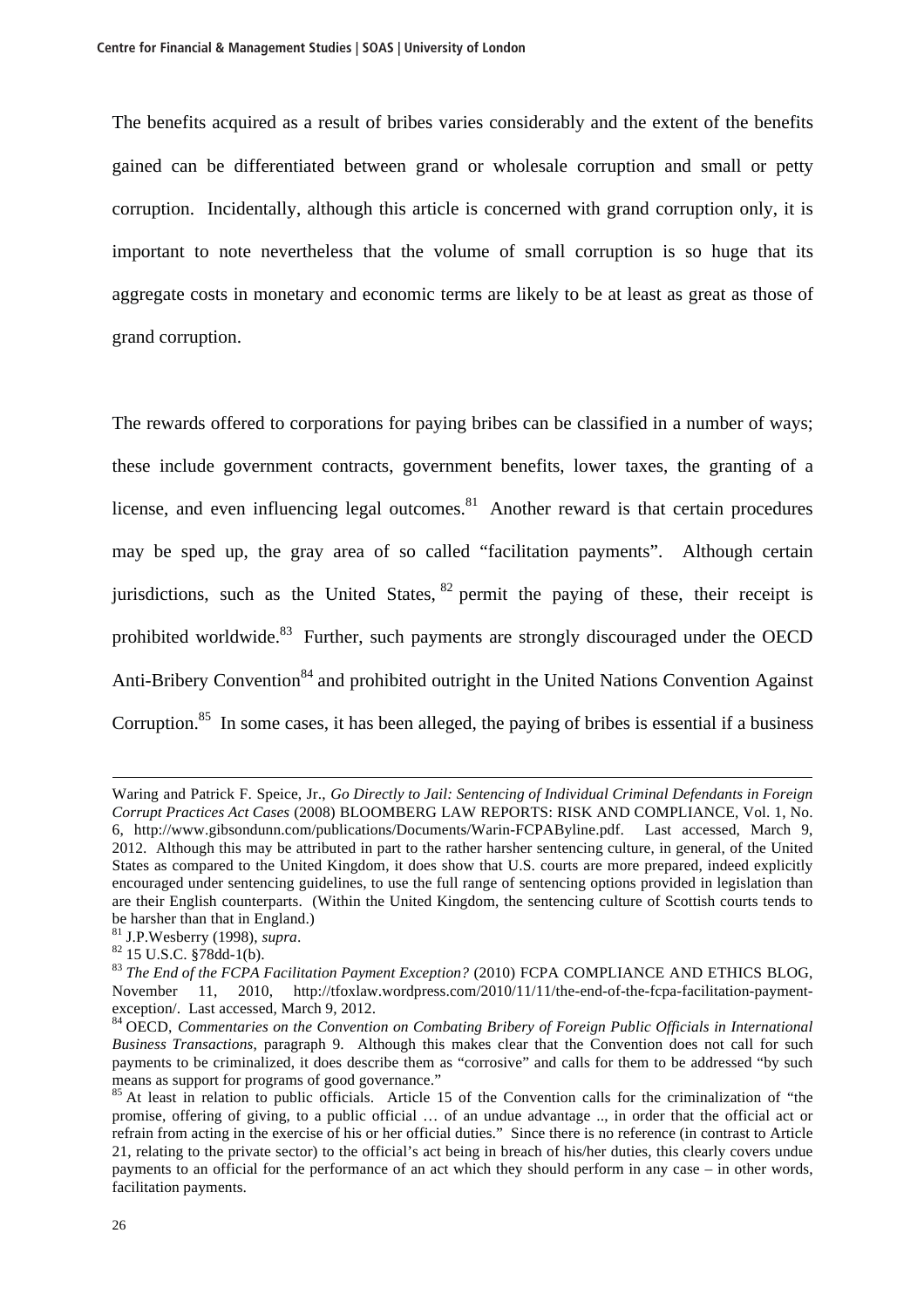is even to be considered for a contract at all. $86$  Bribery in relation to government contracts can influence the government's choice of firms to supply goods and services; thus banks, like any other business, can bribe governments in order to win contracts. Once they have succeeded, they can then continue to bribe governments to ensure that any contractual breaches are tolerated.<sup>87</sup>

The importance of this is that contracts which would benefit society and public services are rejected in favor of those in support of which bribes are paid. Hence the corrupt contract is chosen regardless either of the detriment that it will cause or of the benefit that a competing contract would otherwise bring to society as a whole. Even more frustratingly, bribes can influence the allocation of government benefits, whether they are monetary, such as business subsidies to enterprises or individuals, or in-kind benefits, such as access to certain schools, medical care and stakes in enterprises that are in the process of privatization. Further, they can be used to manipulate the amount of tax that needs to be paid, which in many countries is negotiable. In Italy, this latter reached an extreme point whereby no domestic corporation, nor indeed many foreign ones, declared to the tax authorities the full amount payable. The tax authorities of course knew this and would therefore, as a matter of course, challenge the tax declaration; the final tax demand would then be reached after a process of negotiation, in which corruption was often involved. The losers included not only the Italian state, which as a result of this did not receive the full tax revenue to which it was entitled, and therefore had less funds available for public spending, but also those corporations which either took a more ethical approach or simply did not "know the system". Either way, these would declare their

<sup>&</sup>lt;sup>86</sup> Indeed, one of the major factors that led the U.S. Government to press for global measures to prohibit the bribery of foreign public officials was the frequent complaint from U.S. corporations, who were subject to the Foreign Corrupt Practices Act, that they were losing business to competitors from jurisdictions with a more tolerant approach.

<sup>87</sup> J.P.Wesberry (1998), *supra*.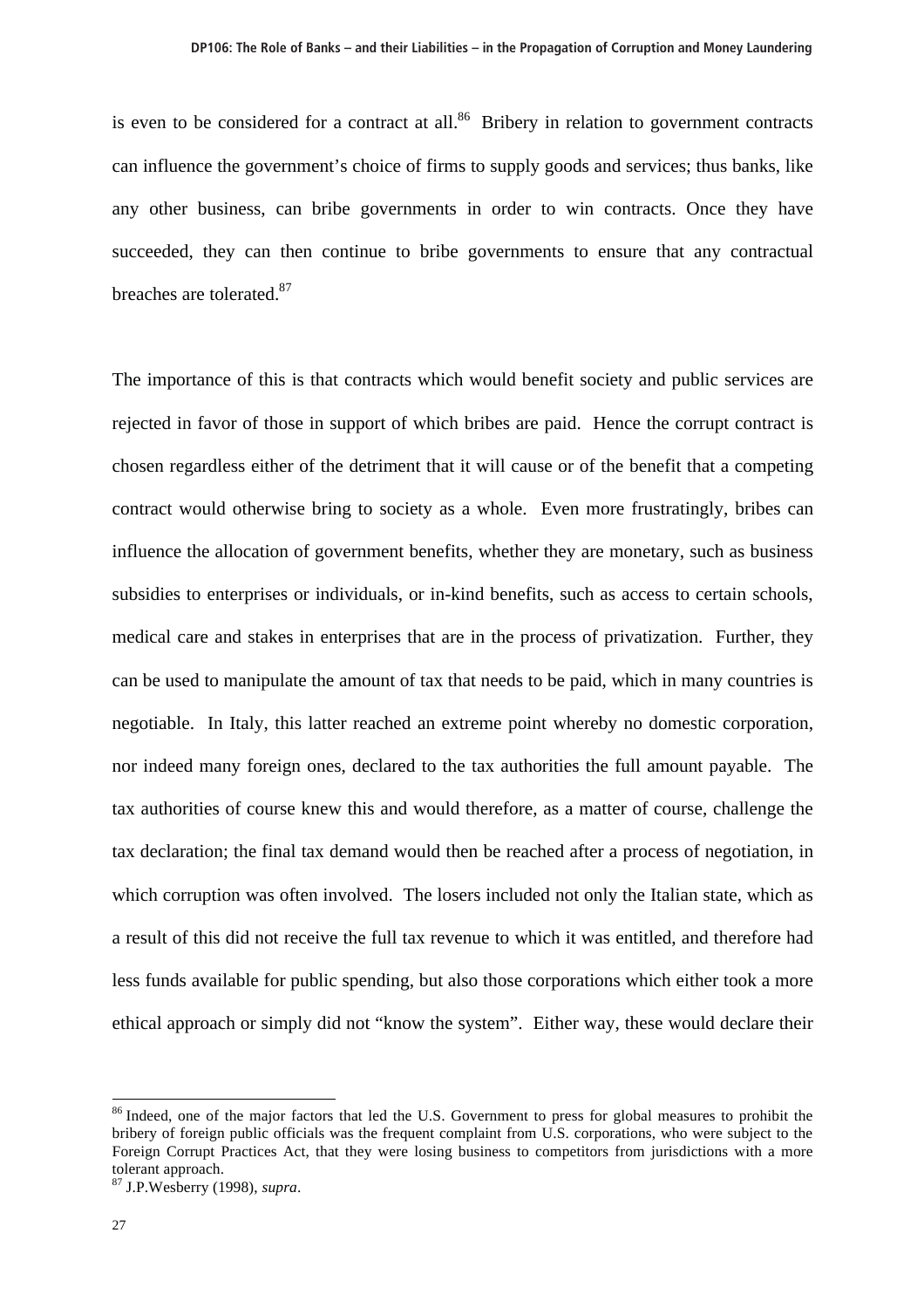full tax liability, which the tax authorities would challenge in the normal way - and then react adversely when the company refused to negotiate.<sup>88</sup>

Bribes can also be demanded or offered for the issuance of a license, conveying an exclusive right such as a concession on the development of land or in exploiting natural resources. In addition, bribes are offered to speed up government's decision making process of granting permission to carry out legal activities including the registration of companies and permits for carrying out construction work. Indeed, this often goes beyond the simple facilitation payments, referred to above; the payments may be extorted by the threat of delay in issuing such permits, or even outright refusal. Perhaps most destabilizing of all for countries where corruption is rife is the lack of faith citizens can have in their legal systems, where bribes can affect legal outcomes by inducing governments to ignore illegal activities such as pollution and even drug dealing, or to favor one party over another in court cases and other legal proceedings.89

Although, bribes can be offered or demanded in such instances, it is often the case that such policies were created especially so that bribes of this sort could take place, allowing for extra profits to be made by the politicians and bureaucrats. Evidently bribes are powerful and immoral and one of the main tools of corruption. Where it takes place outside a given country, bribery complicates the existing problems with jurisdiction and acquisition of evidence.<sup>90</sup> The problem of bribery is not limited to developing countries: as already stated, corruption in general is a global problem from which no jurisdiction is completely immune. What is shocking, however, is that, as is considered later in this article, OECD countries that

 $88$  This was, of course, never admitted in public; the source is a representative of a corporation that suffered in this way, who spoke in confidence.<br><sup>89</sup> J.P.Wesberry (1998), *supra*.

<sup>&</sup>lt;sup>90</sup> *Ibid*. It is for this reason that international anti-corruption measures such as the United Nations Convention Against Corruption contain specific measures for inter-jurisdictional co-operation.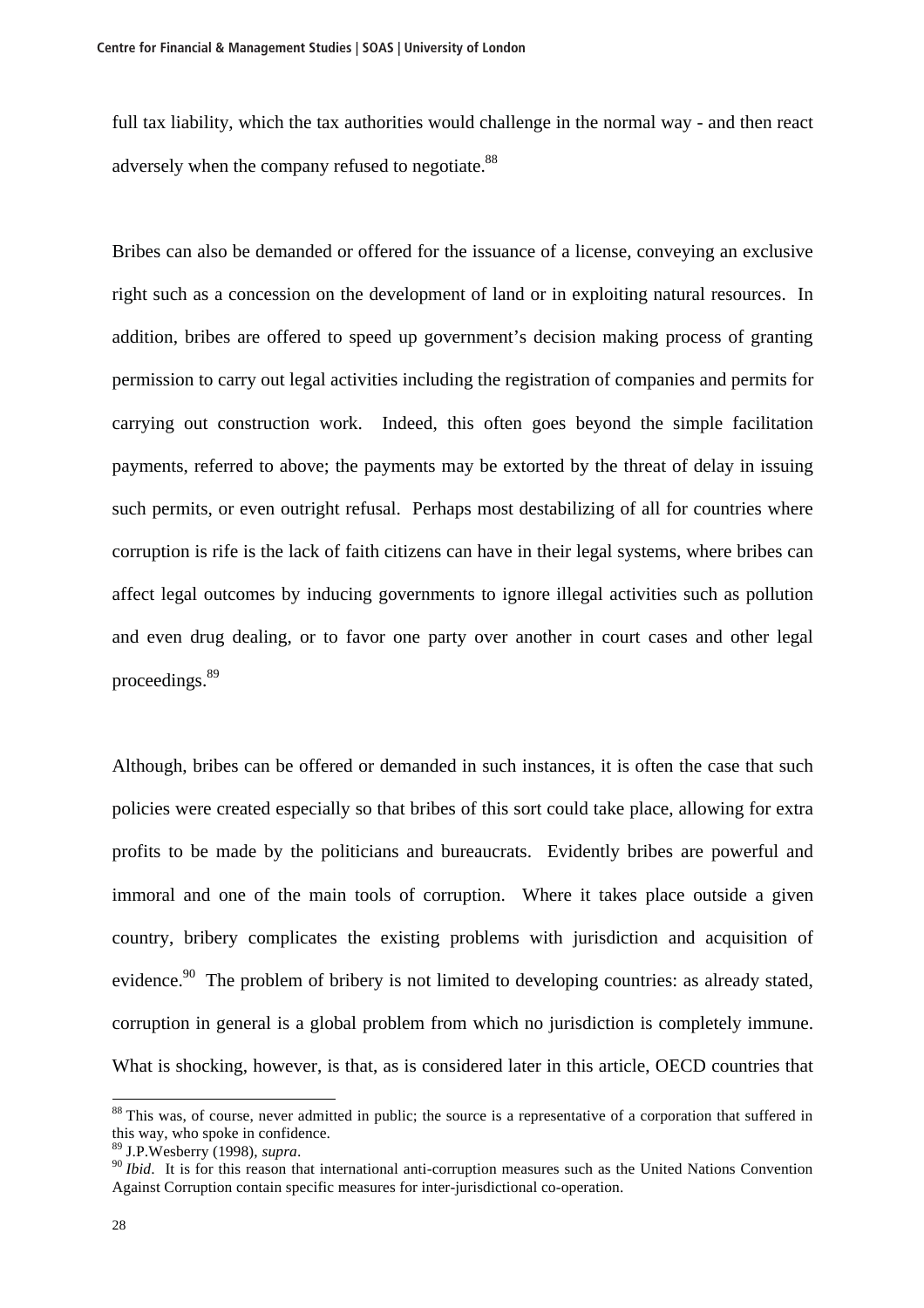condemn these very acts have banks incorporated and headquartered in them which arguably become involved in such activities as a matter of routine.

### **2.4 THEFT AND EMBEZZLEMENT OF PUBLIC FUNDS**

Corruption can take the form of theft and embezzlement "of state assets and financial resources, meant for the procurement of public goods to the detriment of the public administration, by officials charged with their stewardship".<sup>91</sup> The matter is not helped by the fact that typically, "accounting and control systems are weak or non-existent, as is the institutional capacity to identify and punish wrongdoers."92

The Fraud Act 2006 is also relevant as when the Serious Fraud Office (SFO), the agency in the U.K. which takes primary responsibility for investigating major corruption cases (including international ones), is required to bring a charge in respect of a specific offense, the Act allows for the application of an "adaptable and wide-ranging" definition.<sup>93</sup> Most pertinent in the context of embezzlement of public funds is the offense of abuse of position under §4 of the Act. This states:

"(1) A person is in breach of this section if he  $-$ 

(a) occupies a position in which he is expected to safeguard, or not to act against, the financial interests of another person,

(b) dishonestly abuses that position, and

(c) intends, by means of the abuse of that position –

- (i) to make a gain for himself or another, or
- (ii) to cause loss to another or to expose another to a risk of loss."

 $\real^{91}$  Ibid.

<sup>91</sup> *Ibid*. <sup>92</sup> *Ibid*. 93 T, Howse (2009) *SFO Investigations: The New Era*, JIBFL, 11(685).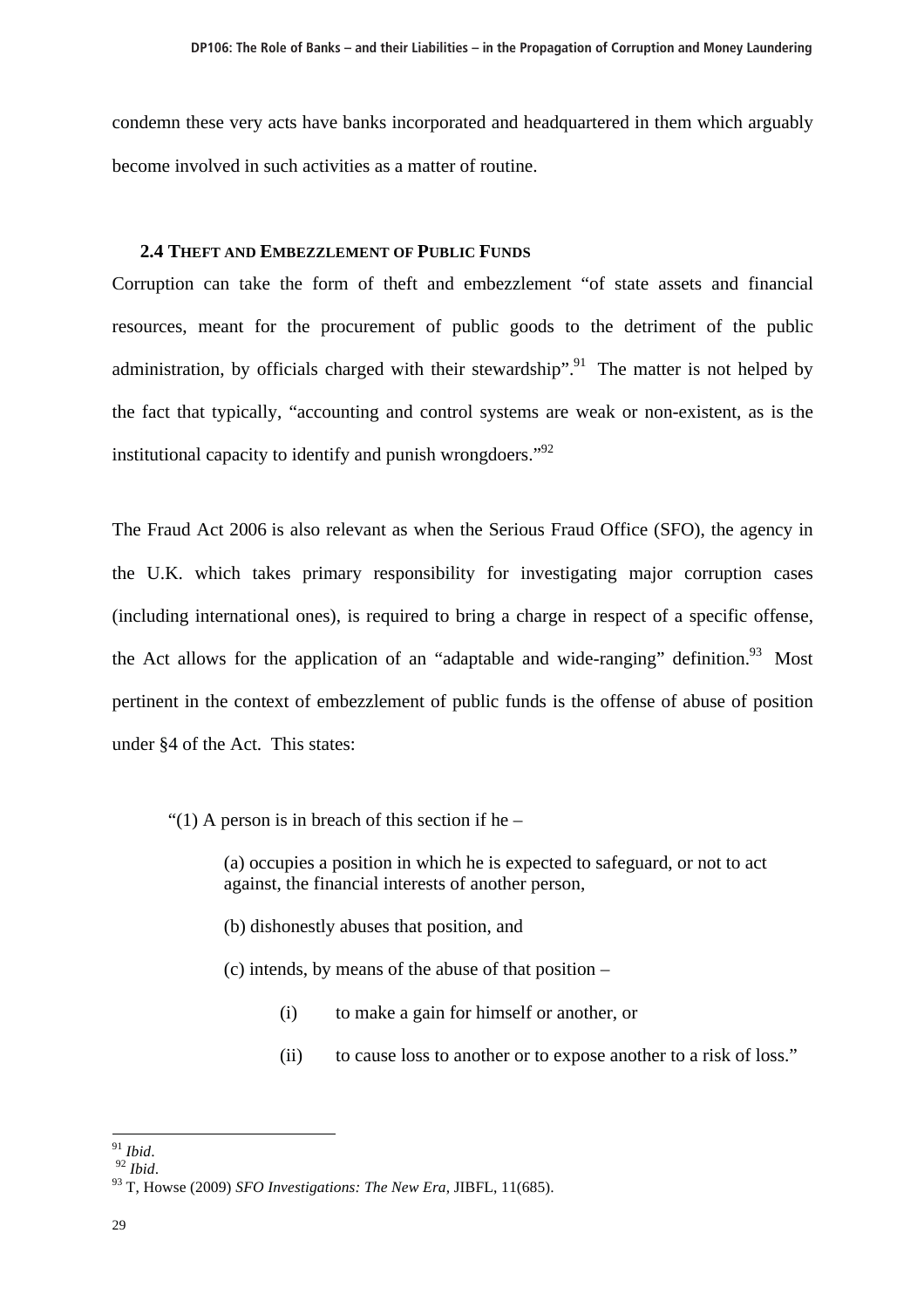(2) A person may be regarded as having abused his position even though his conduct consisted of an omission rather than an act."

The offense, as with the other crimes under the Act, is punishable with up to 10 years' imprisonment.

### **2.5 COROLLARY OF CORRUPTION: NIGERIA – A CASE IN POINT**

There is no doubt that corruption is a global problem; to assume that it is limited to developing countries would be naive to say the least. The poor, however, are disproportionately affected $94$  and in order that social and economic development is sustained, corruption must be controlled. Furthermore, corruption puts support for aid programmes at risk since those who fund such projects cannot be sure where the money goes.

Nigeria is a popular example of the damaging effects of corruption on a nation and the role it plays in slowing down a country's development. Although the country is plagued with many unresolved problems, the upsurge of corruption, particularly noticeable following the transfer of power from Presidents Olusegun Obasanjo to Umaru Musa Yar'Adua and continuing under at least the first part of the Presidency of Goodluck Johnson, is troubling. One of the most widely discussed consequences of corruption on the political and economic wellbeing of a country such as Nigeria is the distortion of governmental expenditure caused by corruption. Often, the more necessary public services such as health and education are neglected and public money is instead spent on large-scale projects, typically military or infrastructure projects.<sup>95</sup> Among the many problems corruption as a whole causes, this leads to smaller (in comparison), but equally damaging, "slow movement of files in offices, police extortion tollgates and slow traffics on the highways, port congestion, queues at passport offices and

 $\overline{a}$ 

<sup>94</sup> J.P.Wesberry (1998), *supra*. 95 F. Falana (2007) *Global Measures Against Corruption: Implications For Governance In Nigeria*, SAHARA REPORTERS, October 15, 2007, http://saharareporters.com/interview/global-measures-against-corruptionimplications-governnance-nigeria-femi-falana. Last accessed, March 10, 2012.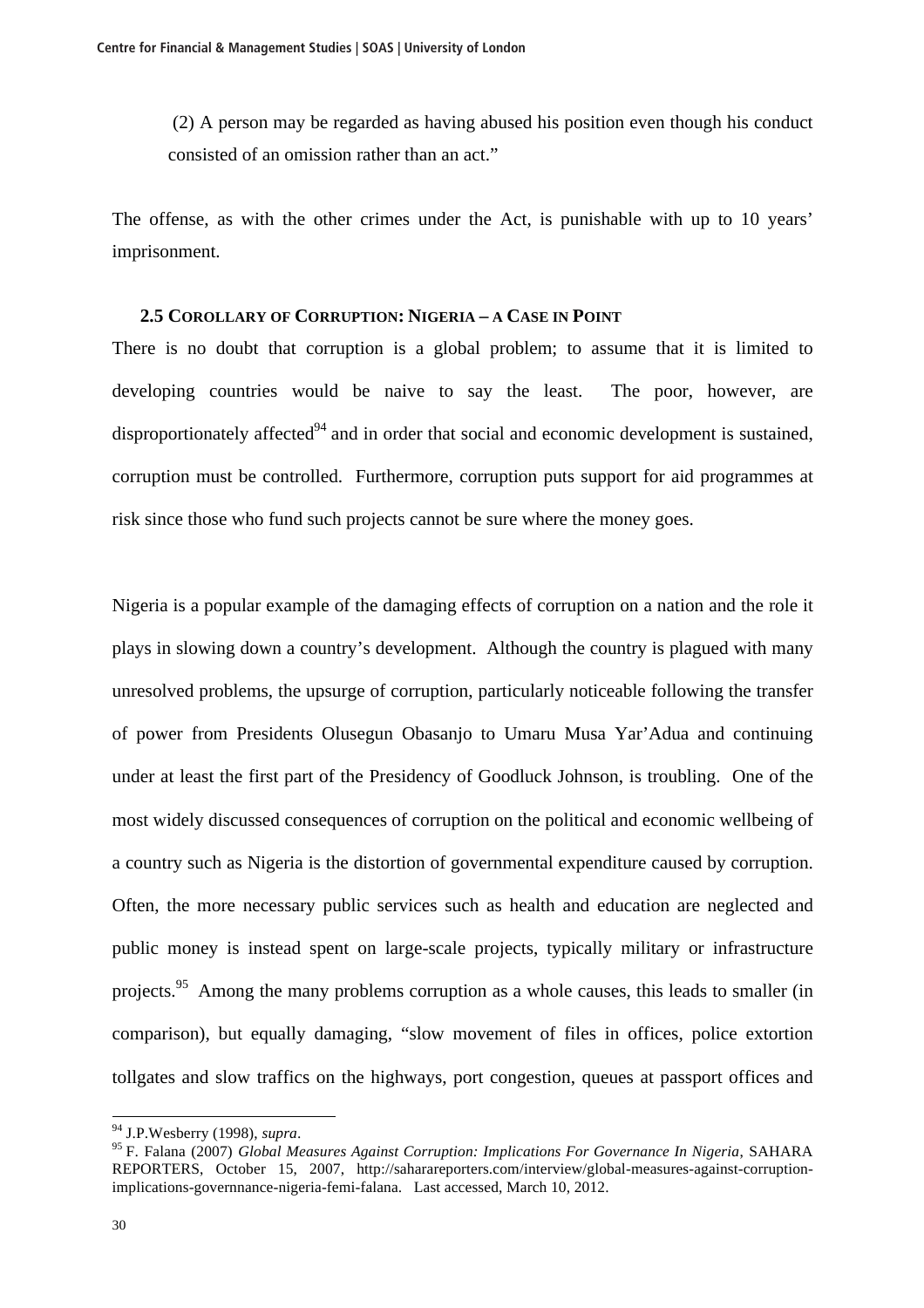gas stations, ghost workers syndrome<sup>96</sup> and election irregularities."<sup>97</sup> It can be seen that the rationale behind such distortion of governmental expenditure is that, with large-scale and expensive projects, there are greater opportunities available for the corrupt use or diversion of misappropriated funds.

The detrimental effect corruption has on the citizens of Nigeria is apparent. A member of the Organization of Petroleum Exporting Countries (OPEC), Nigeria has a GDP of \$353.2 billion and growth of 3.8%. Nonetheless, 70% of the population live below the poverty line, life expectancy is only 47.24 years, ranking 220th in the world, and there is "very high risk" of being infected with a variety of food and waterborne diseases such as bacterial and protozoal diarrhoea, hepatitis A and E, and typhoid,<sup>98</sup> as well as insect-borne diseases such as malaria.<sup>99</sup> From these figures it is evident that rather than funds being used for the improvement of public services, they are being squandered by corrupt officials who then launder the proceeds of their crimes. The citizens are screaming: at their individual governments and at the Western world, covered in the filth of its own corruption, for not helping.

### **3. THE MISUSE OF THE FINANCIAL SYSTEM**

#### **3.1 CORRUPTION AND MONEY LAUNDERING – AN INTIMATE RELATIONSHIP**

The implicit and explicit role that banks play in perpetuating corruption was discussed in the previous section. It was suggested that banks are on a par with kleptocrats and corrupt PEPs,

<sup>&</sup>lt;sup>96</sup> I.e. a form of fraud where workers appear on the books and are paid accordingly, but do not actually exist. This is by no means confined to Nigeria.<br> $\frac{97 \text{ Ibid.}}{ }$ 

<sup>&</sup>lt;sup>98</sup> CIA *The World Factbook* (2009)<br><sup>99</sup> In 2010, the most recent year for which figures are available, Nigeria had almost 3.9 million reported cases of malaria. KAISER FAMILY FOUNDATION, *Global Health Facts*, http://www.globalhealthfacts.org/data /topic/map.aspx?ind=30&gclid=CK\_ZtYX1z6wCFQMPfAodqnfy6g#table. Last accessed, March 10, 2012. Perhaps a starker statistic: a Unicef report the previous year estimated that around 250,000 children die from malaria in Nigeria each year. Unicef, *Partnering to roll back malaria in Nigeria's Bauchi State*, April 22, 2009, http://www.unicef.org/infobycountry/nigeria\_49472.html. Last accessed, March 10, 2012.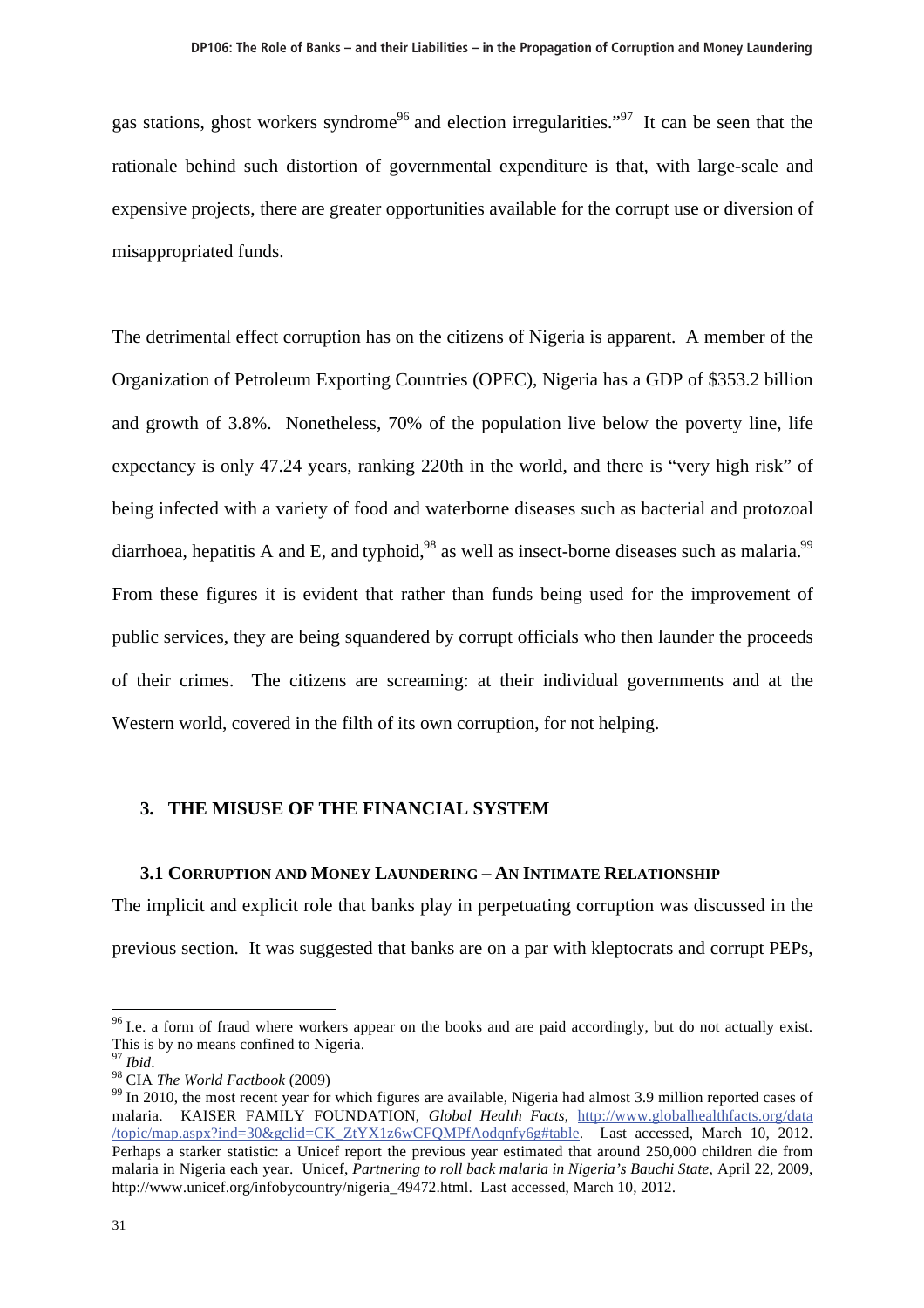in their engaging in bribery to influence governments, win much desired contracts and ensuring that contractual breaches are tolerated among other significant benefits. All this without regard to the detriment and lack of benefit to public services, morale and national development. What is most disappointing is that these banks are Western banks, belonging to OECD member states and yet, despite this, they sport a lackadaisical attitude towards corruption.

With regard to the relationship between corruption and money laundering, the two are inextricably linked and the role that banks play here is very significant. Money laundering is "a phenomenon with both ex-ante and ex-post links to corruption"100. It is a rarity for PEPs and other corrupt individuals or institutions to pay significant bribes using their own legitimately acquired funds; the funds which they use is itself derived from some form of unlawful activity. (Similarly, where commercial companies pay bribes to PEPs in order to secure a contract, the proceeds of that contract are derived from an illegal source: bribery.) In either case, the fact that funds, deposited in accounts at Western financial institutions, have a corrupt origin makes them criminal in nature. Those involved in corruption therefore take steps to conceal the existence, illegal source and illegal application of income and then disguise that income in such a way that it would appear to be legitimate. Without an effective process through which the transfer of illegal proceeds of corruption offshore could take place, it is arguable that much of the current grand corruption would essentially be a redundant activity.101

Although banks are inevitably manipulated by money launderers, the argument here is that banks actually facilitate the process through which the laundering of proceeds of corruption

<sup>&</sup>lt;sup>100</sup> M. Levi, M. Dakolias and T.S. Greenberg (2007) *supra*, p. 392.<br><sup>101</sup> As seen above, smaller-level corruption, by more junior officers, often does not require laundering, let alone removal from the jurisdiction.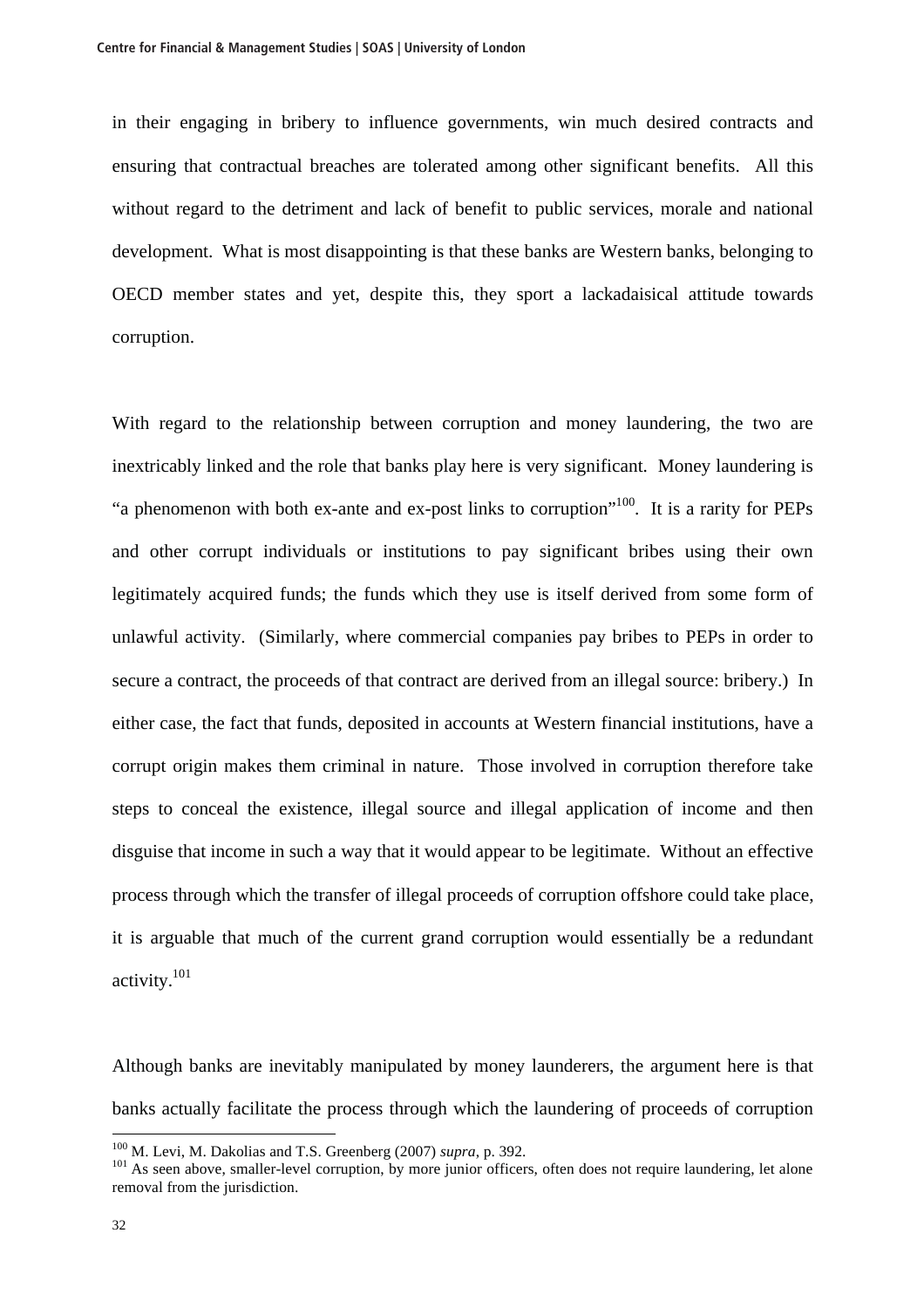can take place. As money laundering is at the heart of all profit-driven crime, including corruption, it facilitates it. Thus, banks are at the heart of money laundering by not being proactive in implementing preventative measures. They are therefore not involved in a byproduct of corruption, but in fact part of its cause. This is a concept that will be discussed throughout this article.

# **3.2 MONEY LAUNDERING** <sup>102</sup> **AND THE SERVICES BANKS PROVIDE: LENDING AND CONCEALING**

The crime of money laundering can generally be defined as the process by which one conceals the existence, illegal source and illegal application of income, then, much like an art form, disguises that income in such a way that it would appear to be legitimate.<sup>103</sup> Importantly, money laundering is not limited to criminals successfully avoiding detection and enjoying the proceeds of corruption without revealing their origins, but also creates obstacles for law enforcement and regulatory agencies in identifying illegal proceeds, tracing the funds back to the criminal activities, and forfeiting the assets.<sup>104</sup>

<sup>&</sup>lt;sup>102</sup> The United Kingdom's money laundering offenses are set out in §§327-329 of the Proceeds of Crime Act 2002. §327 of the Act provides that it is an offense to "conceal", "disguise", "convert", "transfer" and "remove from the jurisdiction" criminal property. A "person similarly commits an offense if he enters into, or becomes concerned in, an arrangement which he knows or suspects facilitates, by whatever means, the acquisition, retention, use or control of criminal property by or on behalf of another person". "Criminal property" is in turn defined as a benefit, in whole or in part, whether directly or indirectly, knowingly, or with suspicion that it was from criminal conduct, while "criminal conduct" is conduct which constitutes "an offence in any part of the United Kingdom", or "would constitute an offence in part of the United Kingdom, if it occurred there." Proceeds of Crime Act 2002 s.328(1); s.340 (2) (3). A more detailed analysis of these offenses is set out R.C. Alexander (2011), *'Cost Savings' As Proceeds of Crime: A Comparative Study of the United States and the United Kingdom* 45(2) THE INTERNATIONAL LAWYER 749, Fall 2011.

<sup>103</sup> D.E.Alford, (1993-1994) *Anti-Money Laundering Regulations: A Burden on Financial Institutions*, N.C.J. INT'L L. & COM. REG, 19, 437-468.

<sup>104</sup> M, Levi, M. Dakolias. and T.S. Greenberg, (2007), *supra*.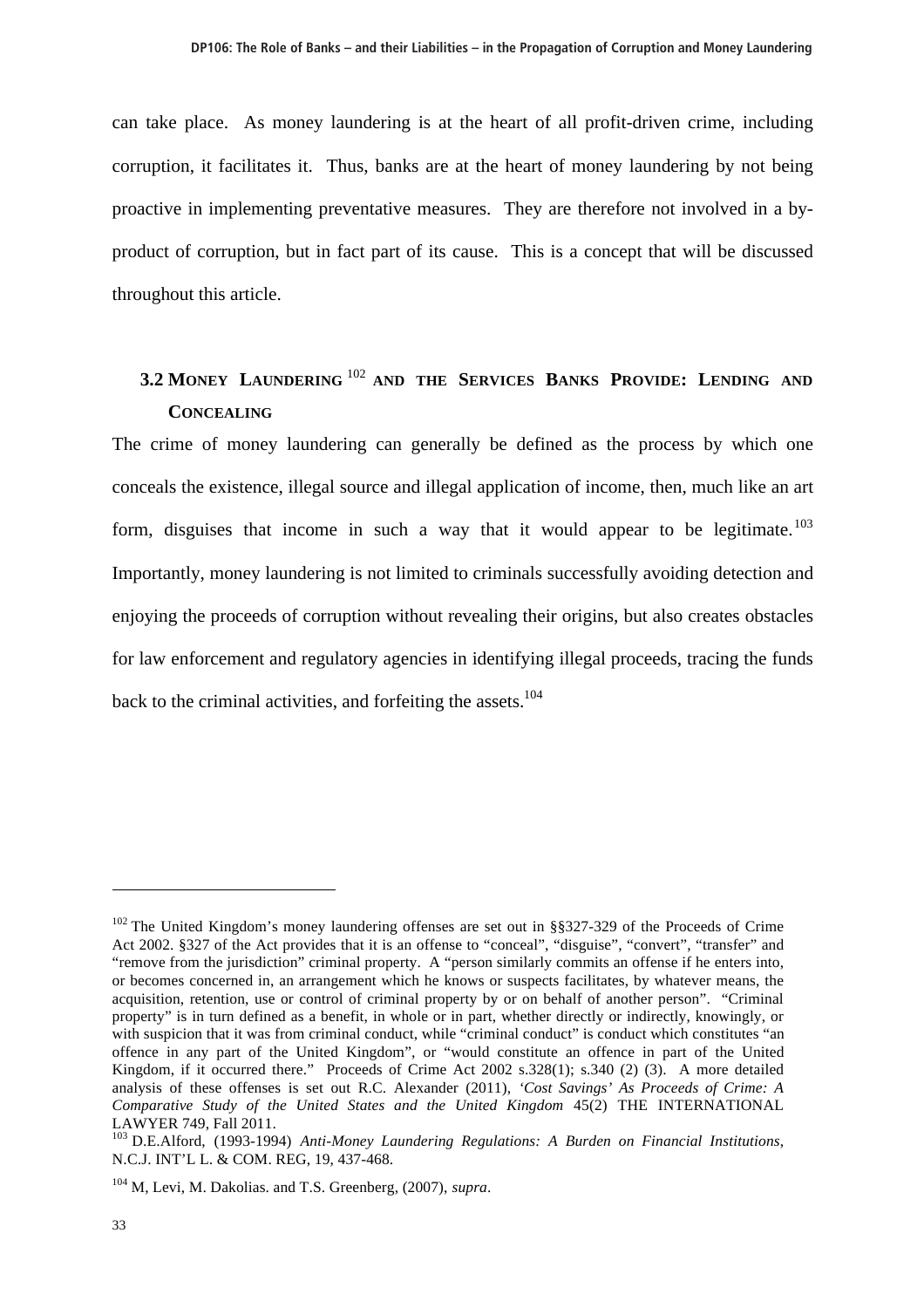Financial institutions, typically banks, are the most frequently used instrument by money launderers.<sup>105</sup> Banks' vulnerability to exploitation is largely as a result of the services they provide; in particular, the diversified financial instruments which they offer provide a great number of ways for transfer/transformation of financial resources. However, banks wittingly act as agents for odious regimes by helping political elites hide away their misappropriated funds. It was found in several studies that banks were in fact party to the conspiracy; providing fund accounts, helping to transfer capital through transferring accounts or any other form of settlement, and helping to remit funds to any other country.<sup>106</sup> History is littered with examples of ex-dictators who have plundered their national treasuries with the help of financial institutions and offshore banking facilities, subsequently leaving successor governments to try to recover stolen funds. The most commonly cited examples include, the Phiippines after Fernandind Marcos, Haiti after the Duvalier family, Nigeria after Sani Abacha and Zaire after its dictator Mobutu Sese Seko.<sup>107</sup> The Wolfsberg Group sets out the ways financial institutions may be misused to propagate acts of corruption:

- a) "By accommodating a customer directing or collecting funds, for the purpose of paying a bribe;
- b) By accommodating for a recipient of a bribe placing proceeds of the illicit bribe payment into the financial system;
- c) Allowing the deposit of misappropriated state assets; or
- d) By the clearing of transactions in any of the above cases."<sup>108</sup>

<sup>105</sup> R.A. Araujo, (2008) *Assessing the Efficiency of the Anti-Money Laundering Regulation: An Incentive-Based*  Approach, JMLC, 11(1), 67-75.<br><sup>106</sup> P.He, (2010) *A Typological on Money Laundering*, JMLC, 13(1), 15-32.<br><sup>107</sup> A. Ramasastry, (2006-2007) *supra*.<br><sup>108</sup> The Wolfsberg Group (2008) *The Wolfsberg Statement against Corrupt*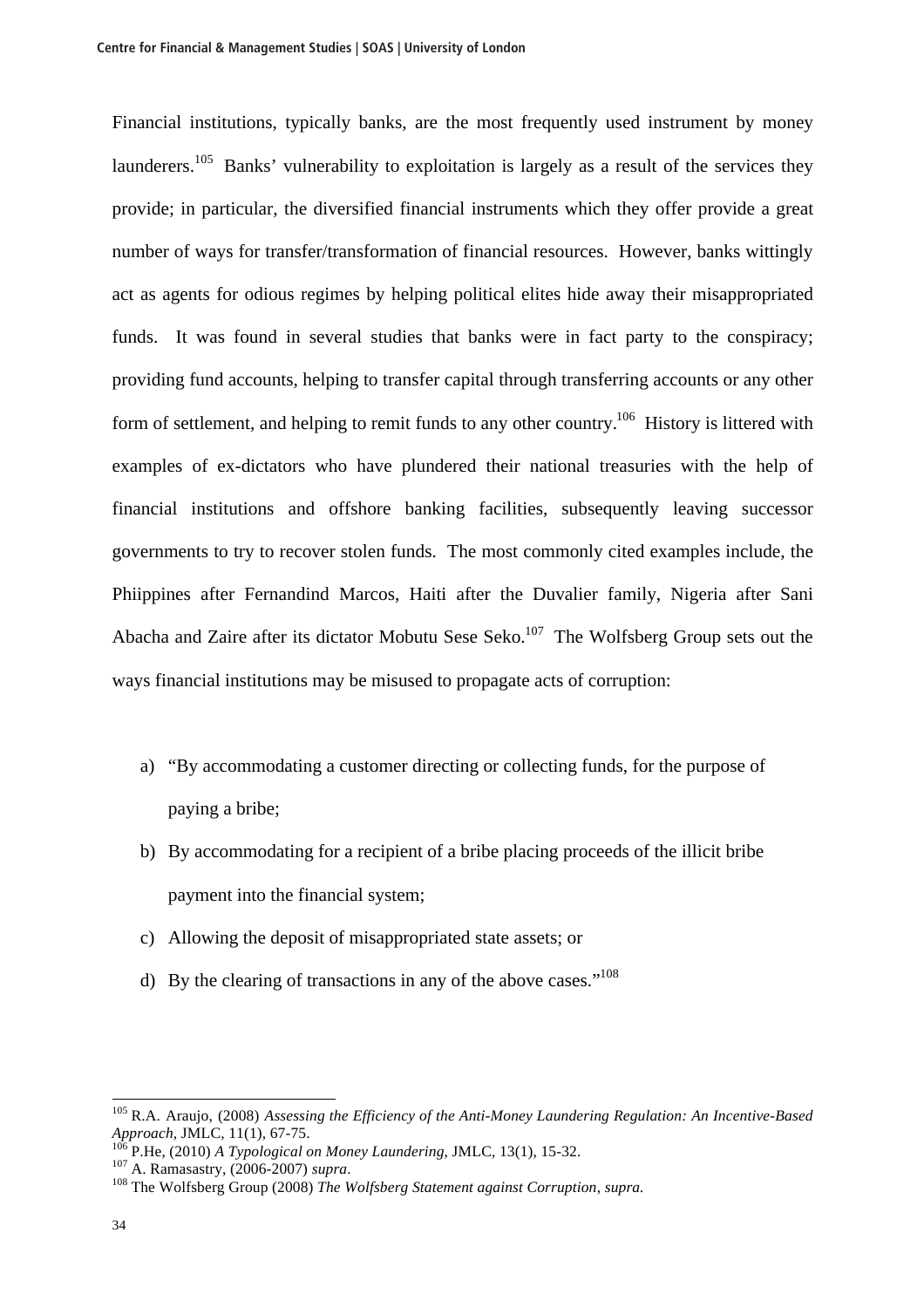Like a drop of ink in a tank of clear water, this tainted money cannot be differentiated from the clean. In addition, as a result of the globalization of financial services in an increasingly integrated financial market, money can be transferred across international borders both conveniently and promptly. Thus, in the first stage of the money laundering process; the placement stage in which illegal funds or assets are introduced into the financial system or converted into monetary instruments, banks are crucial. It is arguable that this is the only real opportunity that they have to affect the activities of corrupt individuals and money launderers.

Pertinent to the debate on corruption and the role of banks in its propagation and involvement in money laundering are the services they wittingly provide to repressive PEPs. A case in point is the United Kingdom based Barclays bank, which made loans to South Africa during the apartheid era, when the then South African government was engaged in human rights abuses and other forms of systematic oppression. In addition, sovereign bond offerings may also be used by repressive governments to raise capital to fund their activities. Commercial banks may, for instance, provide trade finance which would enable corrupt governments to import weapons and the like for the purposes of warfare. This problem, however, is not limited to banks alone and includes international financial institutions in general.<sup>109</sup>

In addition to the financial services provided by banks directly, conflict commodities such as timber, cobalt, diamonds, gold and oil, generate "hard currency" which can be used to fund repressive regimes. In some cases conflict commodities such as these are used for loan repayment. An example is that of Sierra Leone's civil war, where conflict diamonds were sold by the government, as well as other corrupt groups, to finance the conflict.

<sup>109</sup> A. Ramasastry, (2006-2007) *supra*.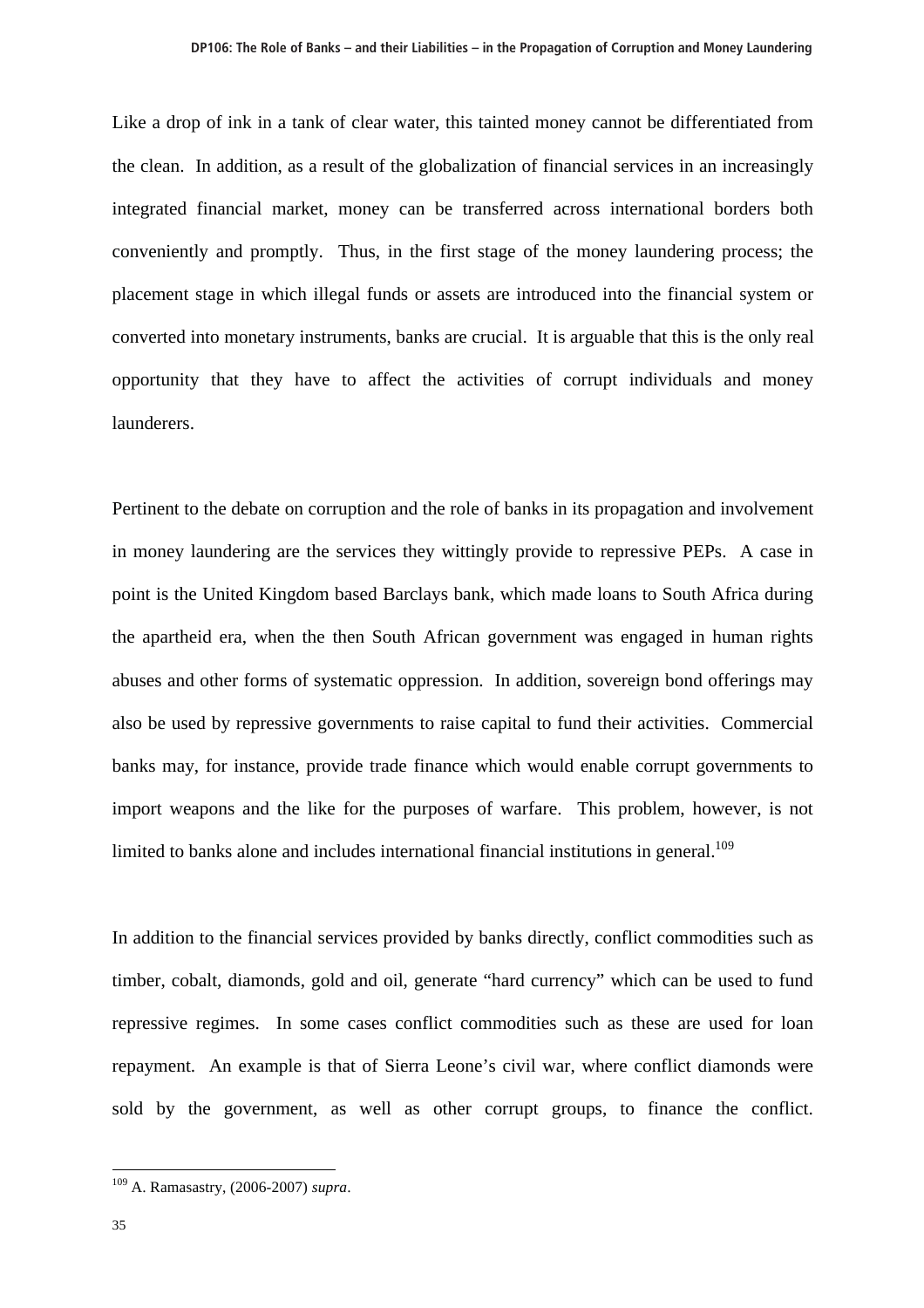Unfortunately this is not an isolated incident; the connection between international financial markets and conflict commodities has been well established, with international human rights non-governmental organizations having identified several large banks through the years to evidence this link. $110$ 

Cases such as that of the banker Jardine Fleming,  $\frac{1}{11}$  who was dismissed for providing financial advisory services to the Papua New Guinea government, which at the time was pursuing questionable methods in order to contain a popular uprising, offer some reassurance that banks do to some extent have a moral compass. However, it can be argued that a greater number of such cases are necessary in order to provide a sufficient deterrent.

Measures against money laundering require a synchronized international effort. This effort involves two key action points. First, a crackdown on money laundering requires a detailed consideration of why some countries are viewed as corruption havens: why these countries are not enforcing tougher regulatory standards and how they can go about implementing the necessary controls. Secondly, at the heart of the problem is the role of those who propagate corruption: banks and other financial institutions. Banks need to be more careful about who they lend to. The case of Asif Ali Zardari, current President of Pakistan, illustrates why: he has commonly been referred to as "Mr Ten Per Cent"<sup>112</sup> after the millions he is rumored to skim in bribes and recompenses. In Pakistan, 19% of the population are malnourished,  $1387$ 

 $110$  *Ihid.* 

<sup>111</sup> *Ibid.*<br><sup>112</sup> E.g. *Asif Ali Zardari, life and style of Pakistan's Mr. 10 Per Cent* (2010) THE TELEGRAPH, August 3, 2010, http://www.telegraph.co.uk/news/worldnews/asia/pakistan/7923479/Asif-Ali-Zardari-life-and-style-of-Pakistans-Mr-10-Per-Cent.html. Last accessed, March 18, 2012.

<sup>113</sup> . (RAD-AID.org (2011) *Pakistan Country Report*, http://www.rad-aid.org/UploadedFiles/RAD-AID%20Pakistan%20Health%20Care%20Radiology%20Report%202011.pdf. Last accessed, March 18, 2012.) The report states the average for developing countries as being 17%.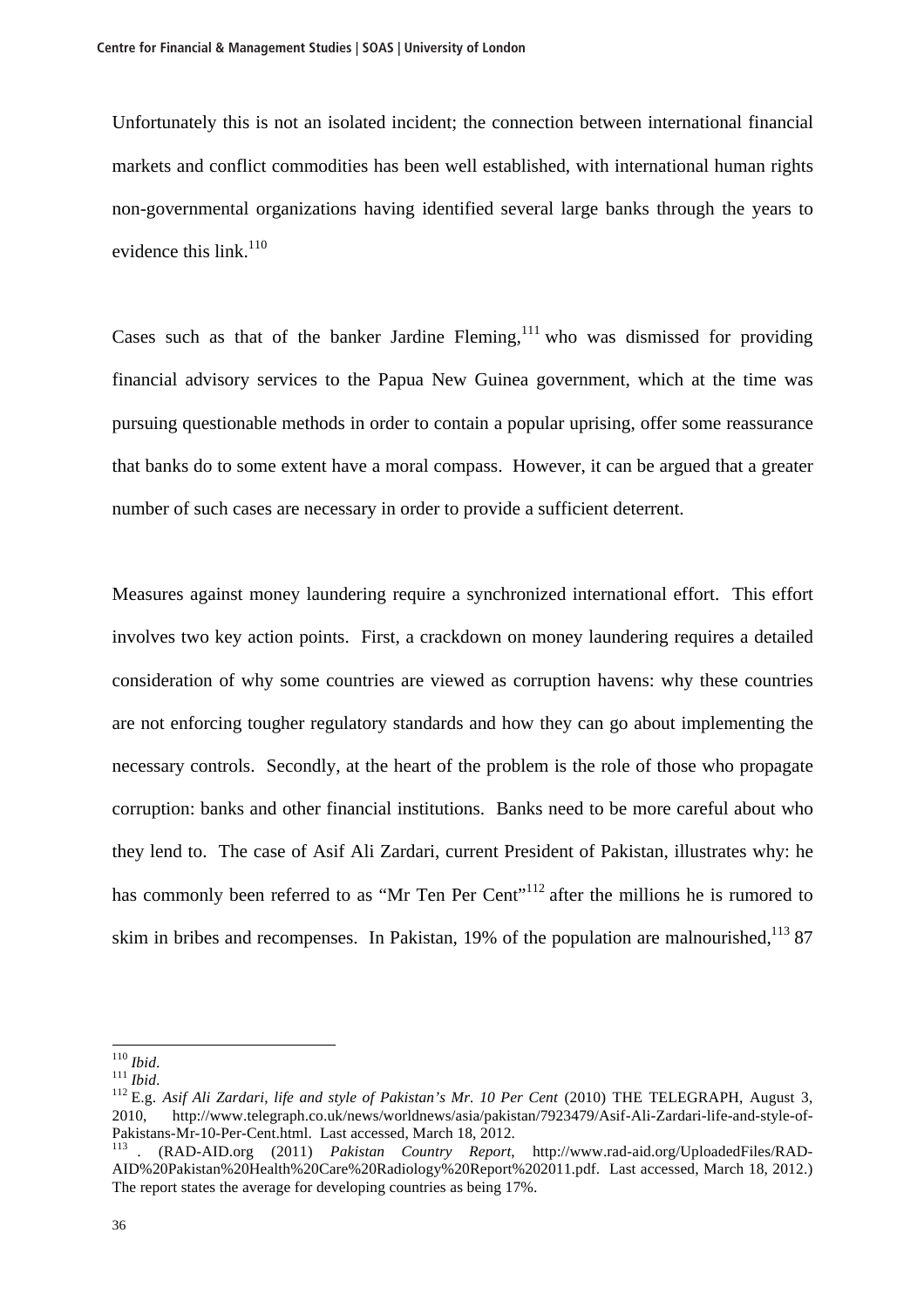children per 1,000 live births die before the age of  $5^{114}$  and the gross national annual income per capita is  $$2,680$ ,  $^{115}$  equating to \$7.34 per day. The wealth disparity in the country means that most Pakistanis have an income considerably below this. Despite being President of such a country, and despite having spent between 1997 and 2004 in jail, Zardari was reported in 2010 as having assets in real property alone of a value of almost \$1.6 billion.<sup>116</sup> A number of scams point to his involvement. In 1998, he was investigated by both the Pakistani and Swiss authorities in relation to an alleged 6% commission paid into accounts linked to Zardari in return for awarding a pre-shipment inspection contract to Société Générale Surveillance. The investigation was later dropped, but not due to lack of evidence but rather under the Pakistani National Reconciliation Ordinance: a statute, aimed at achieving national reconciliation after Pakistan's turbulent political past, which provided widespread immunity from prosecution for past and present political leaders. The allegations remain, to which Zardari remarked in January, 2012 that he would be leaving office in 2013 and if the next government wished to ask the Swiss courts to review the matter, it was open to them to do so.<sup>117</sup> In another alleged arrangement, in which Zardari is reported to have given Abdul Razzak Yaqub, a Pakistani gold trader based in Dubai a monopoly on gold imported to Pakistan, a New York investigation revealed that £6 million was transferred from the merchant's company to Citibank deposit accounts linked to Zardari.<sup>118</sup> The alleged part of

<sup>114</sup> As of 2009, the latest year for which figures are available. World Health Organization (2012) *Pakistan Statistics*, http://www.who.int/countries/pak/en/. Last accessed, March 18, 2012. This is worse than the regional average (72) and significantly worse than the global average of 60.<br><sup>115</sup> *Ibid*. This may be compared to a regional figure of \$5,880 and a global figure of \$10,599.

<sup>&</sup>lt;sup>116</sup> "Asif Ali Zardari, life and style of Pakistan's Mr. 10 Per Cent," (2010) DAILY TELEGRAPH, *supra*. The report gave a figure assessed in British pounds of almost £1 billion.

<sup>117</sup> *Next government can approach Swiss courts: Zardari* (2012) MSN NEWS, January 8, 2012, http://news.in.msn.com/international/article.aspx?cp-

documentid=5734832&rrurt=0&rrcontrolId=ratCntrlBinary. Last accessed, March 18, 2012.

<sup>118</sup> *House of Graft: Tracing the Bhutto Millions* (1998) NEW YORK TIMES, January 9, 1998, http://www.nytimes.com/1998/01/09/world/house-graft-tracing-bhutto-millions-special-report-bhutto-clan-

leaves-trail.html. Last accessed, March 18, 2012. See also: Stateof Pakistan.org (2010) *Mr. Zardari and Citibank Dubai Account No.342034*, June 11, 2010, http://www.stateofpakistan.org/citibank-dubai-account-no-342034. Last accessed, March 18, 2012. *Can Pakistan Be Governed?* (2009) NEW YORK TIMES MAGAZINE, March 31, 2009, http://www.nytimes.com/2009/04/05/magazine/05zardarit.html?pagewanted=all. Last accessed, March 18, 2012.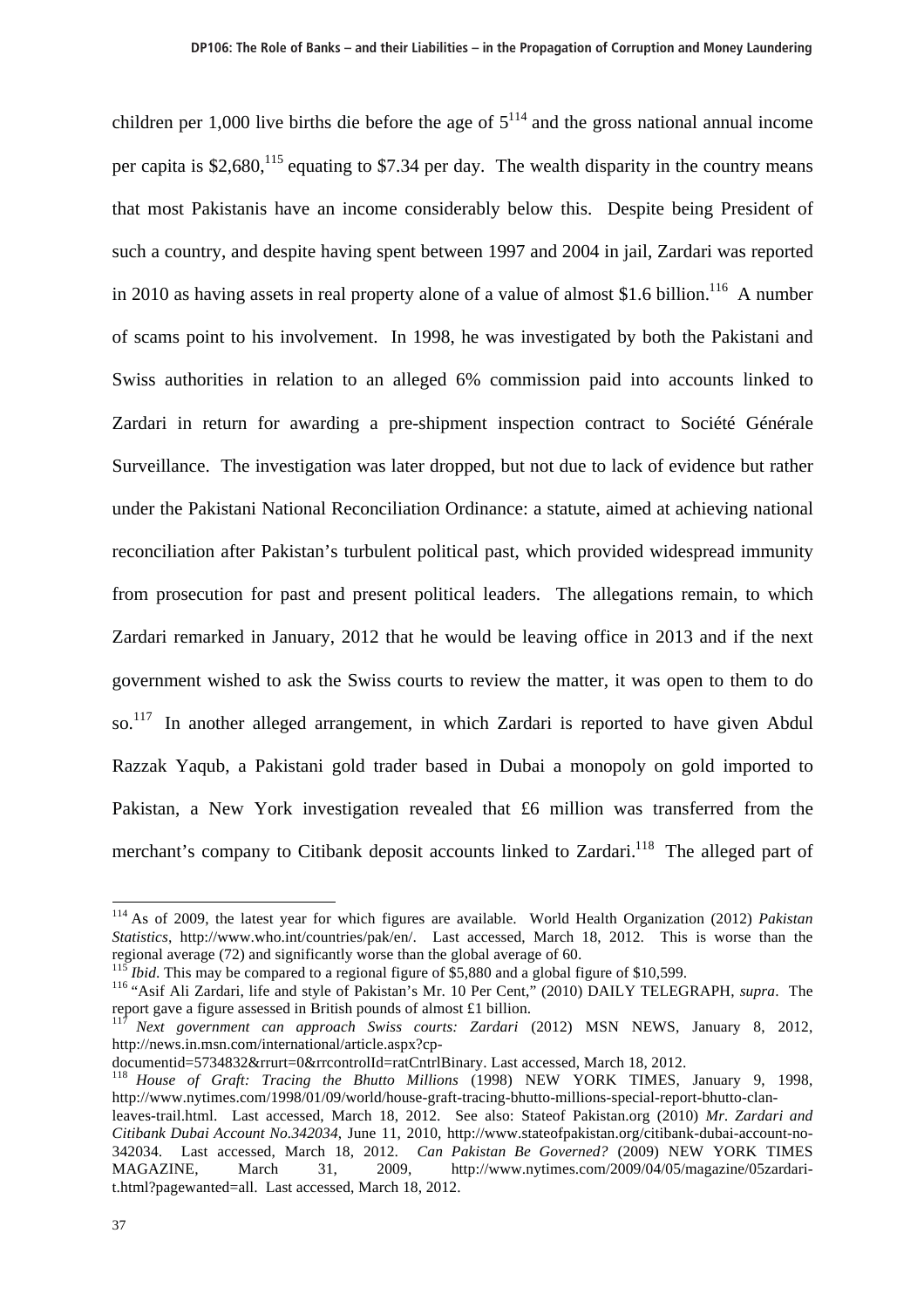Citibank in the affair demonstrated the role that banks and other financial institutions undeniably play in helping these political leaders launder vast sums of money.

It is therefore clear that banks need to be more careful about whom they lend to and consider carefully the strings they should attach to the loans they provide. In the case of Zardari and the other corrupt leaders, banks continue to assist to increase the personal wealth of these leaders at the expense of a country that has to struggle to make ends meet. The immorality of this is even more pronounced in times of turmoil such as those of the disastrous floods that periodically affect large areas of Pakistan, most recently in both  $2010^{119}$  and  $2011$ .<sup>120</sup>

The need for reform of anti-money laundering regulations and improved governance of banks is vital. Weak links in the fight against corruption and money laundering need to be weeded out, whether they are individual institutions or an entire country.<sup>121</sup> This is not a new, or revolutionary, concept. As early as 1999, members of the U.S. House of Representatives Committee on Banking and Financial Services discussed openly the concept of "shutting down" financial centers that were deemed, through poor regulation, to promote money laundering. More recently, J.C. Sharman discusses the pressure that can successfully be brought on jurisdictions to introduce measures in line with international anti- money laundering standards.<sup>122</sup> Although he questions the usefulness of such measures in general terms, he does note that they could be used considerably more effectively than they are at present in order to combat corruption.<sup>123</sup>

<sup>119</sup> *Pakistan flood crisis as bad as African famines, UN says* (2011) GUARDIAN.CO.UK, January 27, 2011, http://www.guardian.co.uk/world/2011/jan/27/pakistan-flood-crisis-african-famines. Last accessed, March 20, 2012.

<sup>120</sup> *Pakistan floods: BBC reporter joins relief air mission* (2011) BBC NEWS SOUTH ASIA, September 20, 2011, http://www.bbc.co.uk/news/world-south-asia-14994663. Last accessed, March 20, 2012.

<sup>&</sup>lt;sup>121</sup> See the discussion in K. Hinterseer, *Criminal Finance: The Political Economy of Money Laundering in a Comparative Legal Context* (2002) KLUWER LAW INTERNATIONAL, pp.223-24; R.C.H. Alexander, *Insider Dealing and Money Laundering in the EU: Law and Regulation* (2007) ASHGATE, pp.28-29. <sup>122</sup> J.C. Sharman (2011) *supra*, chapter 4. <sup>123</sup> *Ibid.*, pp.175-80.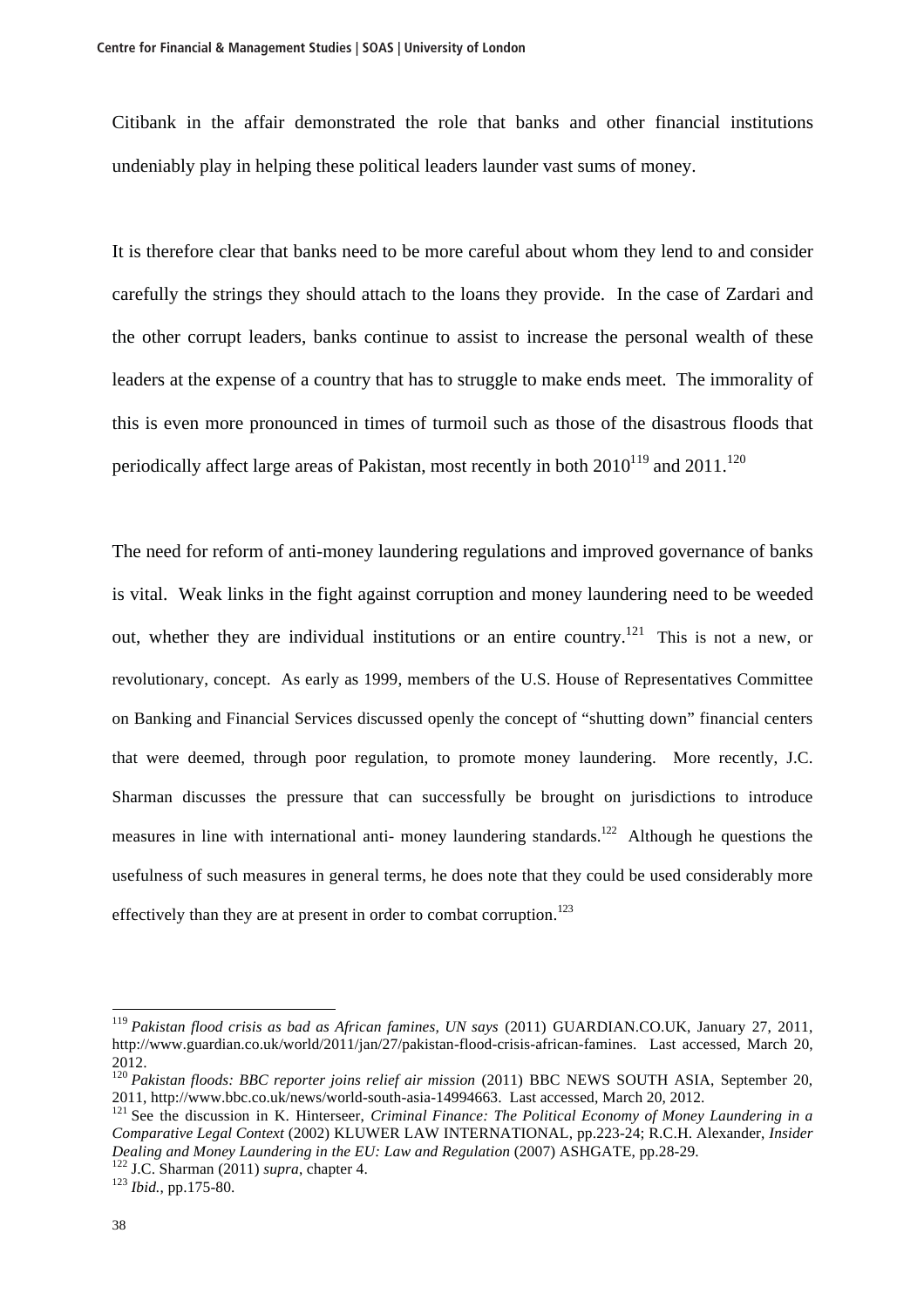It is arguable that without countries such as the United Kingdom putting in place not just tough regulations, as it has done already, but tougher enforcement of those regulations, money laundering will remain an attractive activity, perpetuating corruption, worsening the standard of living of the developing world and the global debt they face and indeed will threaten the confidence citizens in the Western world, also, have in their government, law enforcement agencies and regulatory bodies.

Furthermore, paying heed to the argument that money laundering may be the cause of corruption, it is arguable that if money laundering control was strengthened, corruption levels would decline as a result; this negative correlation would be the result of increased difficulties in transferring illegal funds offshore. However, the apparent lack of motivation on the part of banks in adopting a proactive attitude can be explained by the fact that corrupt PEPs who are high net-worth individuals signal greater profits for banks. This is never more so than in a time of financial crisis, as at present: banks can be more concerned with maintaining profit levels in order, as they see it, to survive the crisis, than with where the funds assisting them to maintain those profit levels come from.<sup>124</sup> It is therefore not a surprise that change and the reformation needed of the banking system in regard to AML regimes has been sluggish. However, in regard to their efficacy, a look at the key pieces of legislation is necessary in order to offer specific suggestions for reform.

#### **4. GUIDANCE ON THE ROLE OF BANKS IN COMBATING CORRUPTION**

 $124$  A telling example, albeit one where the illegal funds derived from narcotics trafficking rather than corruption, is that of Wachovia, ultimately found to have laundered \$378.4 billion on behalf of the Sinaloa cartel. The bank's senior management repeatedly not only ignored but outright discouraged the submission of Suspicious Transaction Reports sent by their U.K. money laundering reporting officer on the basis that this was not a time to question where such funds had come from. *How a big US bank laundered billions from Mexico's murderous drug gangs* (2011) *supra*.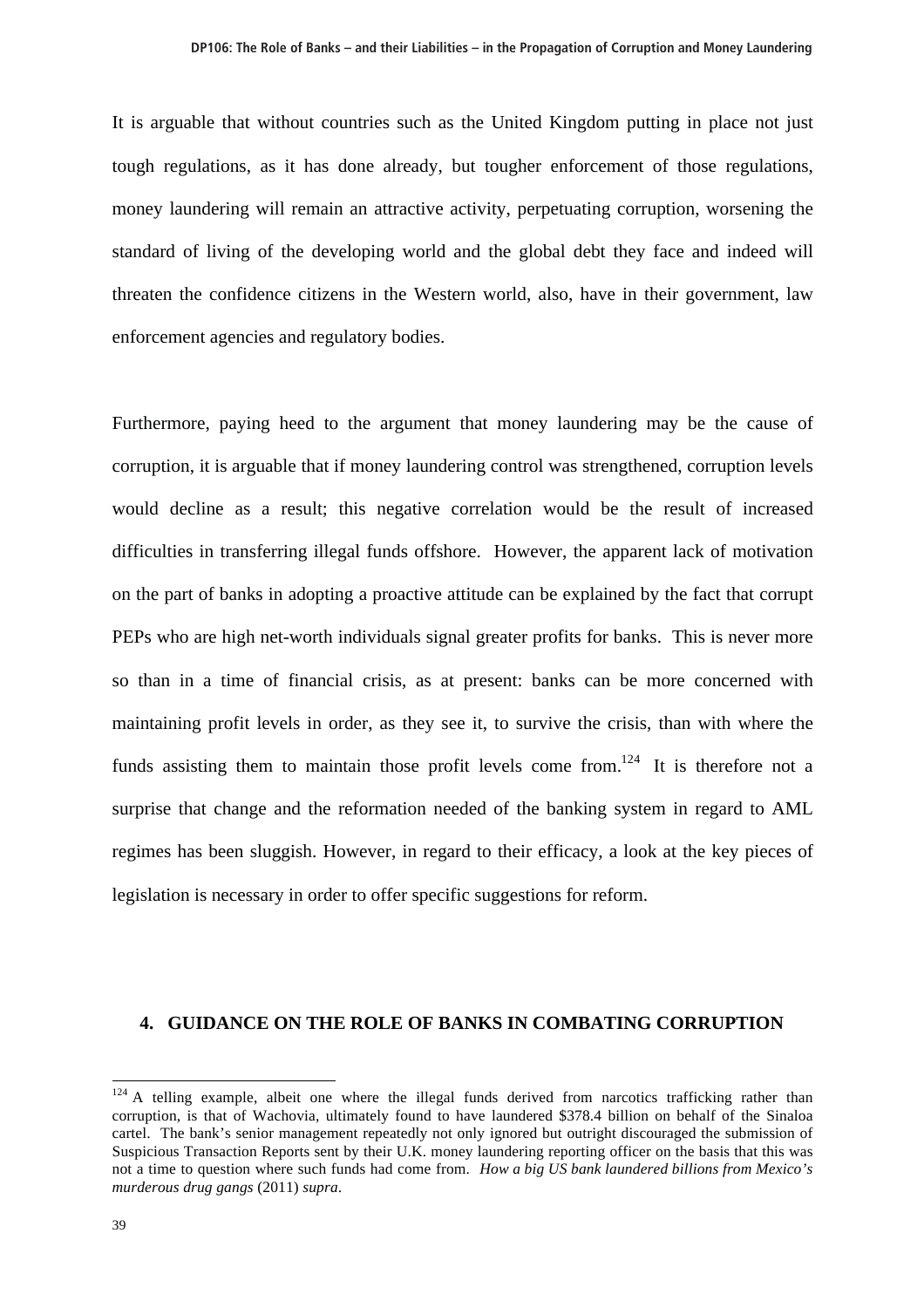With the increasing realization of the pivotal role banks should play in combating corruption and in money laundering control and the role they play in reality, i.e. pursuing profits ruthlessly, it is perhaps fair to say, superficially at least, that the days of the "three wise monkeys policy" towards corruption of see no evil, hear no evil, speak no evil are fading. The combination of international measures, whether technically soft law, such as the Financial Action Task Force Recommendations, or formally legally binding such as the Money Laundering Directive of the European Union, with domestic legislation play a key part, as do guiding principles such as those issued by the Wolfsberg Group. However, this article will focus on the United Nations Convention Against Corruption and the Bribery Act 2010 as these in particular go some way in providing the legal framework necessary to address issues of transparency, accountability and institutional capacity of banks.

# **4.1 UNITED NATIONS CONVENTION AGAINST CORRUPTION**

The United Nations Convention Against Corruption (UNCAC)<sup>125</sup> was the result of a determined bid to combat corruption and money laundering globally. The Convention required signatory countries to criminalize the laundering of the proceeds gained through a range of corrupt activities, including bribery of domestic and foreign public officials and the embezzlement and misappropriation of property. Importantly, the Convention provides for international cooperation in investigation, prosecution and, crucially, asset recovery. Furthermore, it incorporates a new and more sophisticated approach to the key issue of the ultimate disposal of confiscated criminal proceeds, including in cases where there has been no criminal conviction.<sup>126</sup>

<sup>&</sup>lt;sup>125</sup> Adopted by the General Assembly of the United Nations in October 2003, it came into force on December 14, 2005. As of January 6, 2012, it had 140 signatories and 159 States Parties. United Nations Office on Drugs and Crime. http://www.unodc.org/unodc/en/treaties/CAC/signatories.html. Last accessed, March 21, 2012.

<sup>&</sup>lt;sup>126</sup> M. Levi, M. Dakolias and T.S. Greenberg. "The Many Faces of Corruption: Money Laundering and Corruption*,"* (2007) *supra*.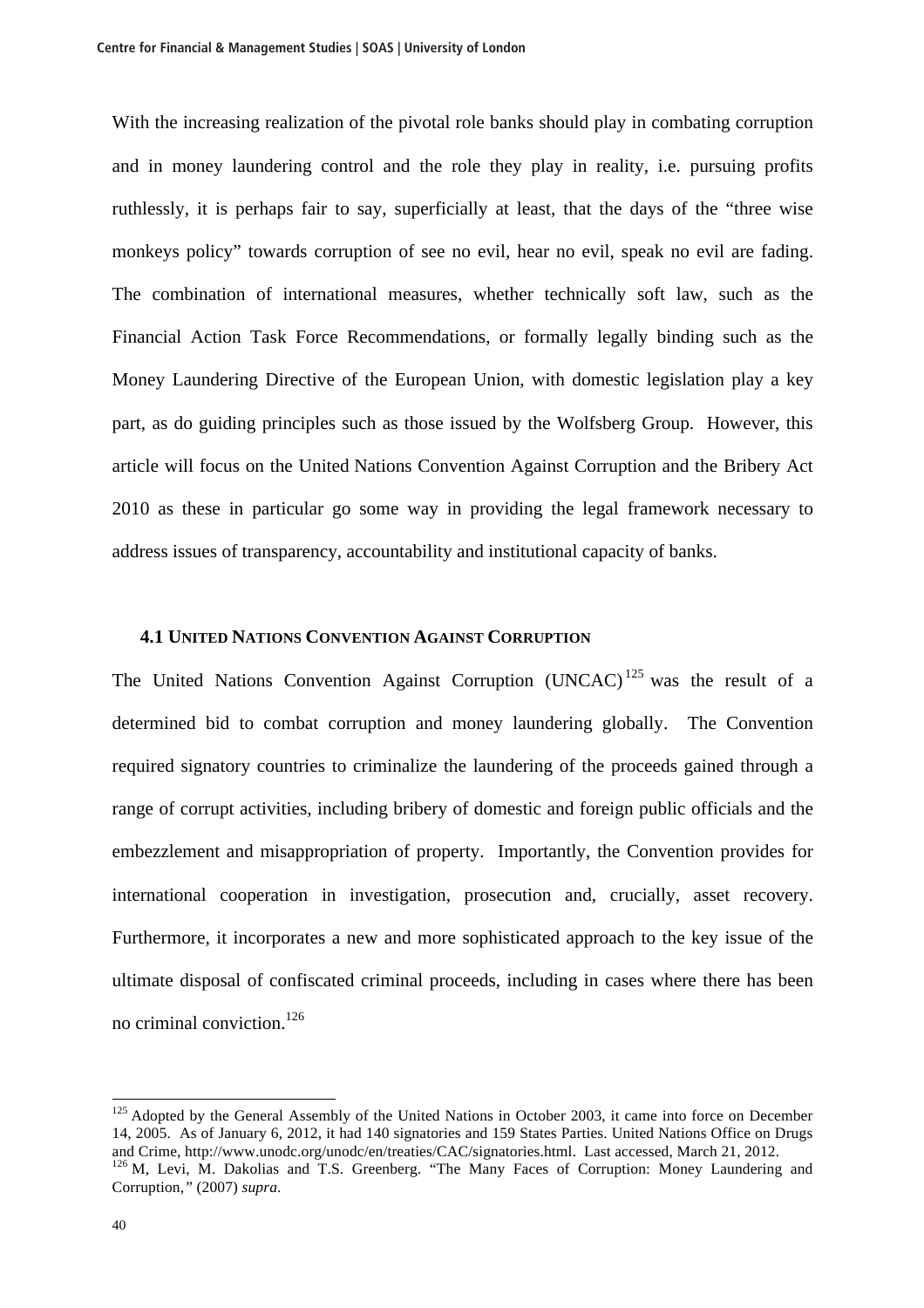The Convention highlights the importance of good international relations, together with procedures and systems that work in harmony with each other; these make the laundering of funds ever more difficult. However, a criticism of the Convention is that it merely encourages state parties to assist each other in investigations and proceedings in civil and administrative matters relating to corruption, rather than requiring them to do so. Further, it can be argued that the introduction of the Convention has not so far made a noticeable dent in the rate of corruption and in the activities of money launderers: the laundering of criminal proceeds remains a major problem and a key issue with regard to white collar crime. This illustrates the complacency of the signatories in addressing these matters. If the apparently more sophisticated Western world is incapable of doing so, the question is: what hope is there of the developing world getting their act together?

#### **4.2 THE BRIBERY ACT 2010**

The U.K. signed up to the OECD Convention on Combating Bribery of Foreign Public Officials in 1999. The Convention made it an international obligation on signatories to make it a criminal offense for a person either directly or indirectly to bribe a foreign public official; a move in the direction that the United States had already taken in the Foreign Corrupt Practices Act of 1977. Given that this move was made in 1999, it is disappointing that the U.K. failed for so long to implement the Convention into domestic  $law<sup>127</sup>$  and indeed, even once it had done so, did not prosecute a single company for a further  $7$  years.<sup>128</sup>

<sup>&</sup>lt;sup>127</sup> Bribery of a foreign public official was only criminalized in the U.K. in the Anti-Terrorism, Crime and Security Act 2001, a statute introduced in direct response to the 9/11 attacks on the United States and brought into force in December, 2001. Although it is laudable that the Government took this opportunity also to move against overseas corruption, the fact still remains that the Act was passed almost 3 years after the OECD Convention came into force. (Part 12 of the Act, which dealt with bribery of a foreign public official was subsequently replaced by §6 of the Bribery Act 2010, which came into force on July 1, 2011.)

<sup>128</sup> S, Akhtar (2009) *Bribery: The UK To Embark On US-Style Crackdown: Why No UK Company Can Afford To Be Complacent* JIBFL 5(268). The first major prosecution was that of Mabey and Johnson. *British firm Mabey and Johnson convicted of bribing foreign politicians* (2009) WWW.GUARDIAN. CO.UK, September 29, 2009. http://www.guardian.co.uk/business/2009/sep/25/mabey-johnson-foreignbribery. Last accessed, April 5, 2012.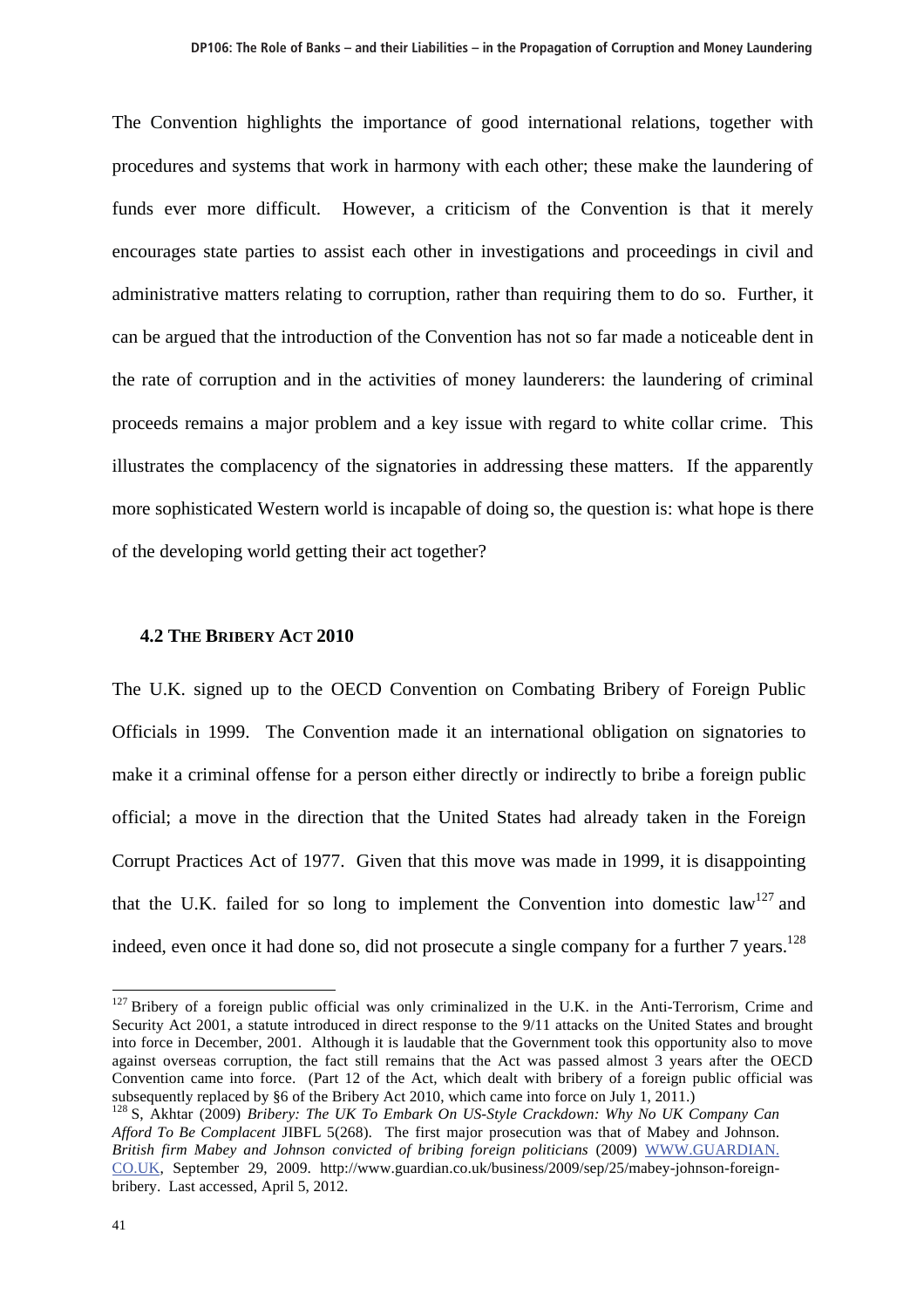The inadequacies on the part of the U.K. in combating corruption at that time were compounded by the abandonment of the investigation, referred to above, into British Aerospace (BAE) by the Serious Fraud Office, prompting considerable international criticism. As a result, in 2008 a report, "Reforming Bribery", was published by the Law Commission,<sup>129</sup> advocating a repeal of existing legislation and paved the way for the new Bribery Act 2010, bringing the U.K. in line with the OECD Convention.

The Act, as it was intended to do, goes further than the previous legislation in providing the necessary impetus for banks and their employees in regard to combating corruption. The Act sets out the following offenses: "offering, promising or giving a bribe,"<sup>130</sup> "requesting, agreeing to receive or accepting a bribe,"<sup>131</sup> "bribing a foreign public official,"<sup>132</sup> and perhaps the most radical part of the Act, "failure of a commercial organisation to prevent bribery."<sup>133</sup> This is the offense to which banks should pay particular heed, especially given the close to strict liability that it entails.<sup>134</sup> Section 7 simply states:

"A relevant commercial organisation ("C") is guilty of an offence under this section if a person ("A") associated with C bribes another person intending -

(a) to obtain or retain business for C, or

(b) to obtain or retain an advantage in the conduct of business for C."

<sup>&</sup>lt;sup>129</sup> Law Commission (2008) Reforming Bribery, LAW COM. No. 313, http://lawcommission.justice.gov.uk  $\frac{\text{docs/cp185}\text{Reforming Bribery report.pdf}}{130}\text{Bribery Act 2010, §1(2), (3)}.$ <br>  $\frac{131 \text{ Bid., §\$2(2), (3), (4)}}{132 \text{ Bid., §\$2(2), (3), (4)}}$ <br>  $\frac{131 \text{ Bid., §\$2(2), (3), (4)}}{132 \text{ Bid., §7}}$ . A "commercial organisation" as defined under s7(5) of the Act, will be guilty

offense of bribery, where it fails to prevent an "associated person" from bribing another person with the intention of obtaining business, or an advantage in the conduct of business, for that commercial organization. In this context a "person" could either be a legal or a natural person.

 $134$  There is a defense where the organization takes specific steps to prevent bribery taking place on its behalf: see below.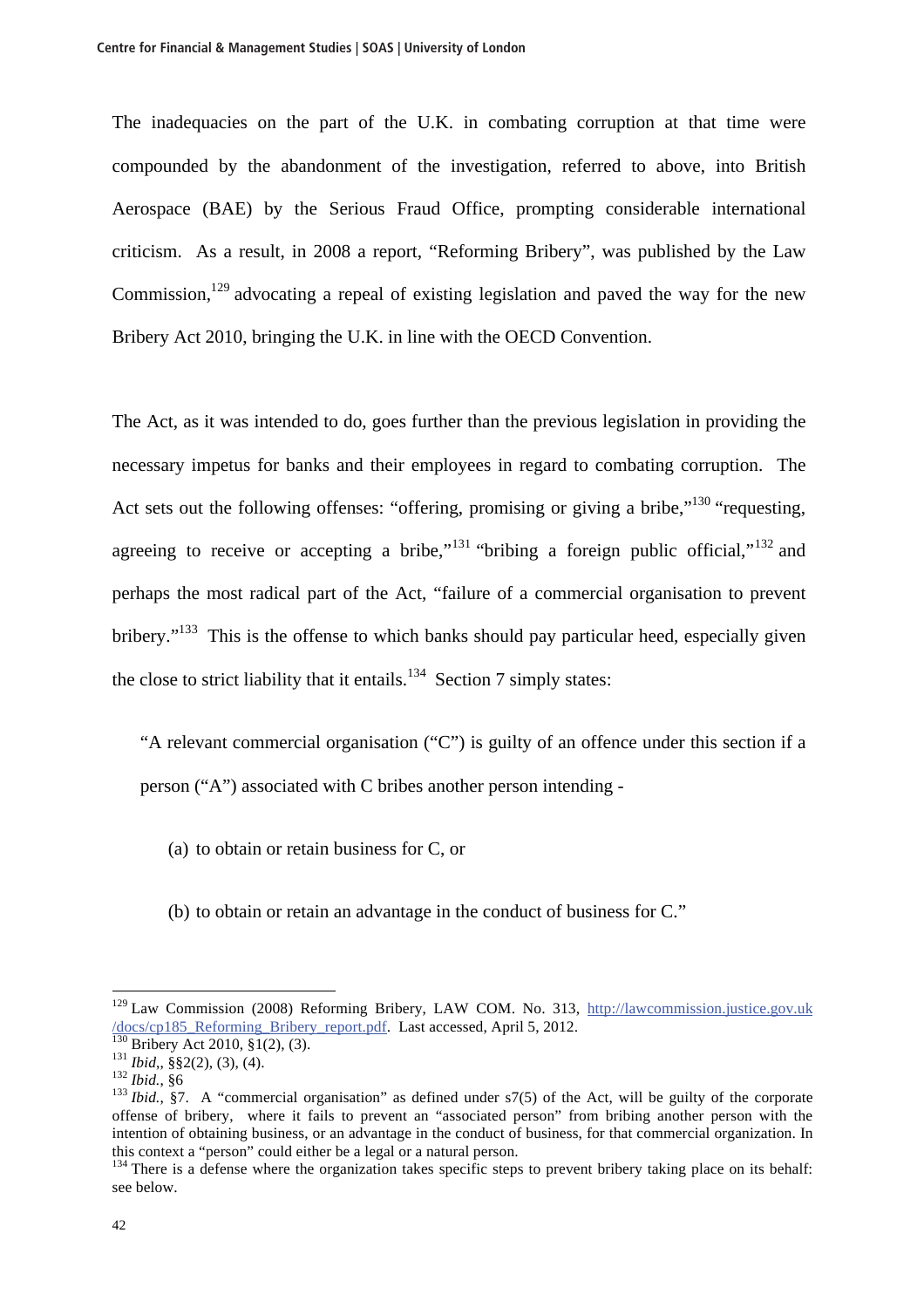That is all. There is no requirement to prove that any person with any kind of control function within C instructed A to pay the bribe; if A simply takes it upon himself to pay the bribe because he believes that it is in C's interests, C will be liable. This contrasts with the general principle of English criminal law that, for an organization to be corporately liable, the criminal act must have been carried out, or at least approved, by a "directing mind" (i.e. control person.)<sup>135</sup> It was explicitly stated that:

"It is not every 'responsible agent' or 'high executive' or … 'agent acting on behalf of a company who can by his actions make the company criminally responsible."<sup>136</sup>

Section 7 of the 2010 Act departs from this principle completely. Even if A never informs his superiors of the bribe, possibly believing that, in this instance, ignorance is protection, or even that they would not approve, C will be liable. Not even a lack of willful blindness will save it.

A case that usefully illustrates, through comparison, the extent to which the 2010 Act will impose liability for failure to prevent bribery, is the investigation into bribes totaling some \$24 million paid by Wal-Mart de México, the Mexican subsidiary of Wal-Mart, during 2005 in order to obtain permits to build a large number of new stores in different parts of the country, in order, in turn, to establish dominance in the Mexican market.<sup>137</sup> Although the investigation is ongoing and the full facts will likely only emerge over time, it does seem clear that the bribes were paid at Wal-Mart de México's own initiative, not that of its parent

<sup>135</sup> *H.L. Bolton (Engineering) Co. Ltd. v. T.J. Graham & Sons Ltd.* [1957] 1 QB 159, 172 per Denning LJ (1956, Court of Appeal,) affirmed in *Tesco Supermarkets Ltd. v. Nattrass* 153, 171 per Lord Reid (1971, House of Lords.)

<sup>136</sup> *R v. Andrews Weatherfoil Ltd.* [1972] 1 WLR 118, 124 per Eveleigh J (1971, Court of Appeal (Criminal Division).) This was in fact a corruption case, applying (at the time) §1 of the Public Bodies Corrupt Practices Act 1889. Were, therefore, a case on similar facts brought now, the company would very likely be held to be liable.

<sup>137</sup> *Vast Mexico Bribery Case Hushed Up by Wal-Mart After Top-Level Struggle* (2012) NEW YORK TIMES, April 21, 2012, http://www.nytimes.com/2012/04/22/business/at-wal-mart-in-mexico-a-bribe-inquirysilenced.html. Last accessed, April 23, 2012.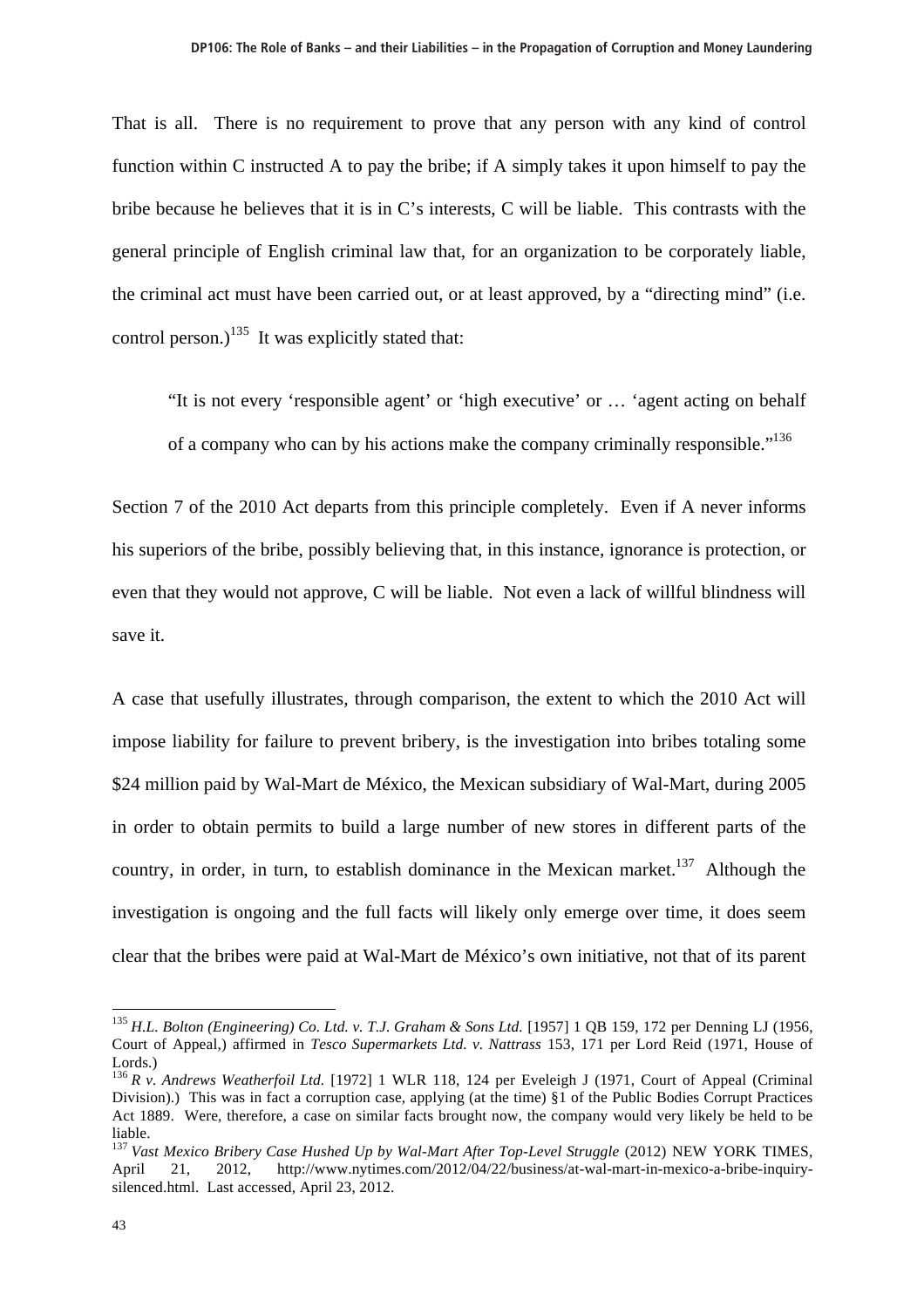company.138 The key question is whether or not Wal-Mart, as parent, when it learned of the bribes, sought to cover the matter up as further bribes continued, as the New York Times report alleges, or whether, as its management claim, it promptly reported its internal investigation into the matter to the U.S. Department of Justice and the U.S. Securities and Exchange Commission and thereafter sought to cooperate with them. If it did not collude in any wrongdoing, albeit that the New York Times report suggests that this is unlikely,  $^{139}$  it itself will not be liable (although this will not change the Mexican subsidiary's liabilities). In contrast, were there to be a similar case now, involving a British corporation, it would be liable, even if there were no cover-up, for failure to prevent the bribery by its overseas operations.<sup>140</sup>

It should also be noted that this offense refers merely to the case where the associated person "bribes another person." It is not confined to foreign public officials, or indeed to public officials anywhere: any bribe paid, to anyone, in order to further the company's interests will render the company criminally liable and hence subject to an unlimited fine. In addition, the proceeds from the business gained will be liable to confiscation under Part 2 of the Proceeds of Crime Act  $2002<sup>141</sup>$ . The organization will also, if it engages in any kind of transaction with the funds, be guilty of money laundering,  $142$  which will also lay it open to the much wider confiscation regime applicable to defendants with a "criminal lifestyle," discussed in the next section of this article.

<sup>&</sup>lt;sup>138</sup> Indeed, it has been reported that the subsidiary deliberately sought to conceal the bribes from the group's

headquarters in the U.S. *Ibid*. <sup>139</sup> For one thing, the parent management was informed in 2005, but only filed reports with the Department of Justice and SEC in December, 2011. *Ibid*.

<sup>&</sup>lt;sup>140</sup> A parent company is not, in English law, liable for the misdeeds of its subsidiary per se unless it exercises a significant degree of control over it. However, in the Wal-Mart case, the fact that an officer of the Mexican subsidiary sent a report by email to the company headquarters in Arkansas does indicate significant control.<br><sup>141</sup> See R. Alexander (2009), *supra*, pp.103-4.

<sup>&</sup>lt;sup>142</sup> In contrast to the position in U.S., the money laundering offenses under Part 7 of the Proceeds of Crime Act 2002 do not require any element of intention or purpose. (Therefore, they are closer in nature to the U.S. offense of money spending, under 18 U.S.C. §1957, than to the money laundering offenses of §1956.) See R.C. Alexander (2011), *supra*.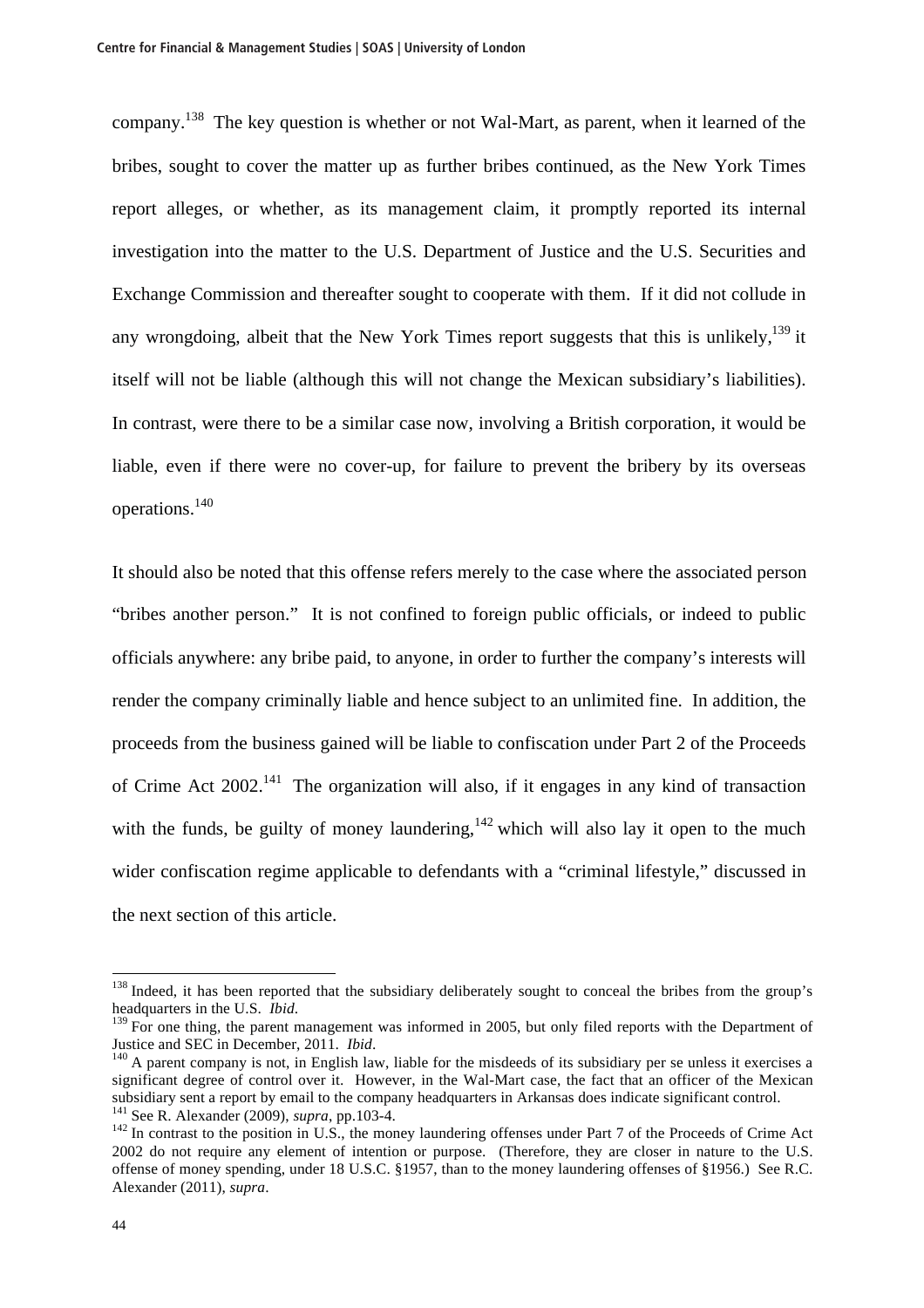However, there is a defense, under §7(2) of the 2010 Act, where the company, at the time the bribe was paid, had in place "adequate procedures" to prevent persons associated with it from engaging in bribery. It will be for the company to prove that, albeit to the civil standard of the "balance of probabilities", the English equivalent of the U.S. "preponderance of the evidence."143 But "adequate procedures" mean exactly that: a mere awareness that "the manager would not approve if he knew" will not suffice. There must be a clear policies and procedures in place. Although the Ministry of Justice advises that the precise nature of these policies and procedures should reflect the actual risk of bribery that the organization faces, this is one of six principles that it sets out in a guidance document to assist businesses.<sup>144</sup> But more generally, the practice adopted is that the organization's antibribery procedures should form part of its code of practice. Further, all staff, or at least those who have any dealings with customers or business counterparties should be trained in the anti-bribery procedures. This is specifically referred to in Principle 5 of the Guidance:

"The commercial organisation seeks to ensure that its bribery prevention policies and procedures are embedded and understood throughout the organisation through internal and external communication, including training, that is proportionate to the risks it faces." $145$ 

For most British corporations, this is a new regime, hence the significant time period given to allow them to put policies in place. But for banks, "adequate procedures" designed to prevent bribery were required even before the Act was passed. An example was the case of of Aon Limited, which was fined £5.25 million fine by the Financial Services Authority for failure to have adequate controls in place to prevent bribery; this failure was held to have

<sup>143</sup> Ministry of Justice (2011) *The Bribery Act 2010: Guidance about procedures which relevant commercial organisations can put in place to prevent persons associated with them from bribing*, para. 33, http://www.justice.gov.uk/downloads/legislation/bribery-act-2010-guidance.pdf. Last accessed, April 11, 2012. 144 *Ibid*. <sup>145</sup> *Ibid*., Principle 5.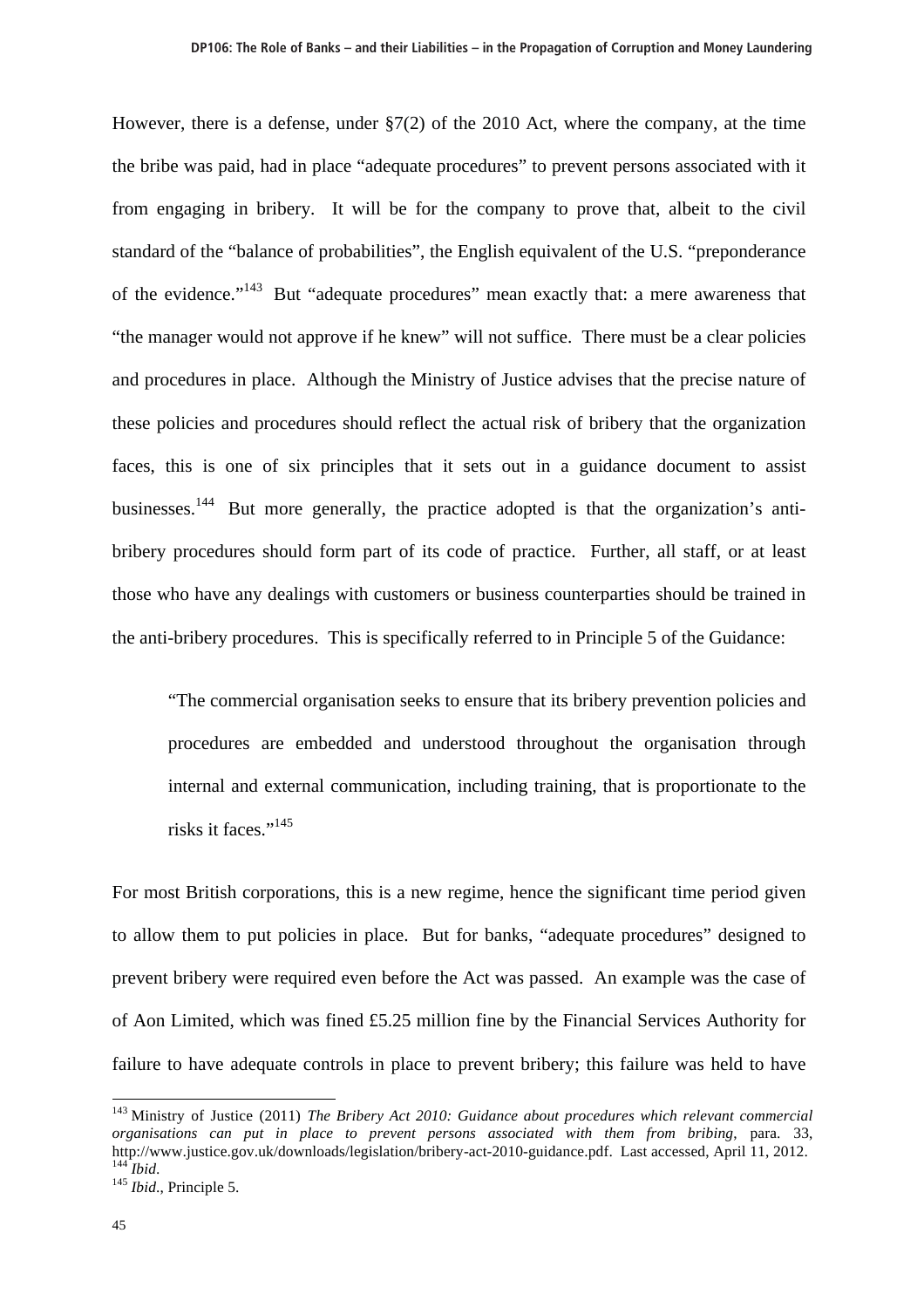resulted in suspicious payments being made to a number of firms and individuals in 6 different countries, totaling around US\$7 million.<sup>146</sup> Although the FSA, in its Decision Notice imposing the fine, $147$  accepted that Aon had acted neither willfully nor recklessly, it did nonetheless find that it had violated the requirement, under Principle 3 of the Core Principles for Businesses, $148$  to "take reasonable care to organize and control its affairs responsibly and effectively, with adequate risk management principles." Although this was merely a regulatory fine, the point was made: "adequate risk management principles" included measures to protect against the risk of bribery. The case received significant publicity, not only through the notice on the FSA's website, referred to above, but also in the British media.<sup>149</sup> Further, in November, 2007, the FSA had written to all British financial institutions, reminding them that they were required, under the FSA Regulations, to have in place measures to prevent bribery and corruption. Therefore, if they are found in the future to have violated §7 of the 2010 Act, banks and other financial institutions will have even less excuse than most.

The offenses apply to "relevant commercial organizations." This covers all corporations or partnerships, including limited partnerships that are incorporated/registered in the U.K. and which carry on a business.<sup>150</sup> However, this latter criterion adds little, since, for a  $\S7$  offense

<sup>&</sup>lt;sup>146</sup> *FSA fines Aon Limited £5.25m for failings in its anti-bribery and corruption systems and controls* (2009) **FSA** Press Notice 004/2009, January 8, 2009, http://www.fsa.gov.uk/library (2009) FSA Press Notice 004/2009, January 8, 2009, http://www.fsa.gov.uk/library /communication/pr/2009/004.shtml. Last accessed, April 23, 2012. See also S, Akhtar. (2009) *Bribery: The UK To Embark On US-Style Crackdown: Why No UK Company Can Afford To Be Complacent*, JIBFL*,* 5(268). In total,

<sup>&</sup>lt;sup>147</sup> 6 January, 2009. Accessible online at http://www.fsa.gov.uk/pubs/final/aon.pdf. Last accessed, April 23, 2012.

<sup>&</sup>lt;sup>148</sup> Part of the FSA Regulatory Handbook.

<sup>149</sup> E.g. *Aon fined record £5.25m* (2009) THE TELEGRAPH, January 8, 2009, http://www.telegraph.co.uk/finance/newsbysector/banksandfinance/insurance/4177552/Aon-fined-record-5.25m.html; *FSA hits Aon with £5.25m fine* (2009) THE INDEPENDENT, January 9, 2009, http://www.independent.co.uk/news/business/news/fsa-hits-aon-with-163525m-fine-1242618.html; *Aon fined for suspicious payments* (2009) BBC NEWS, January 8, 2009, http://news.bbc.co.uk/1/hi/business/7817651.stm. All three reports last accessed April 23, 2012.

<sup>150</sup> Bribery Act 2010, §7(5).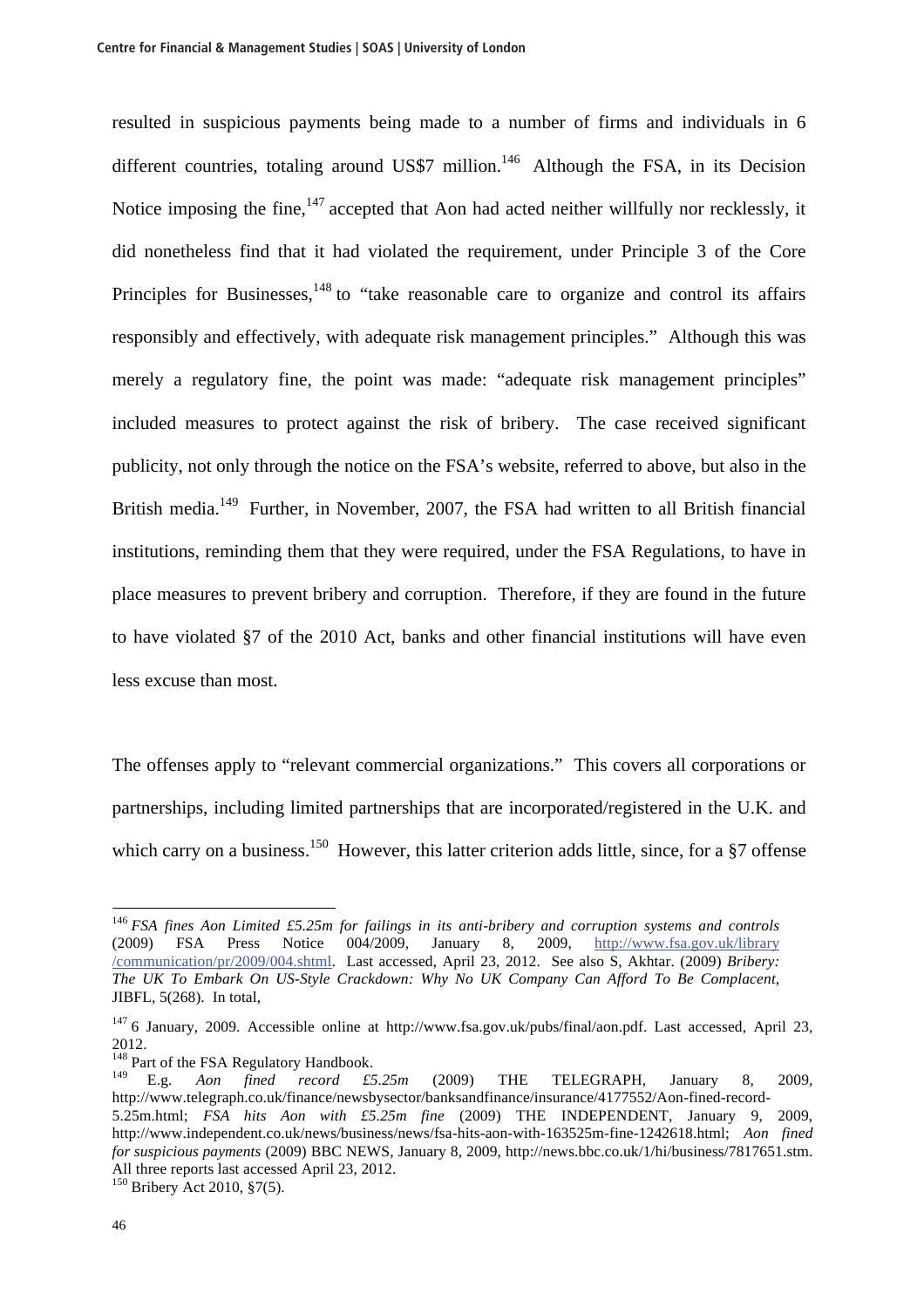to be committed, the bribe must have been paid in order to obtain/retain a business advantage, or actual business for the organization in question. Where they are so incorporated/registered, they will be covered, whether the business in which they are engaged is in the United Kingdom or anywhere else. This will not only cover the overseas operations of business organizations based in the U.K., but also those whose operations may be carried on abroad but which happen to be incorporated/registered in the U.K.<sup>151</sup> for some other reason. Examples would include U.S.-based corporations which chose to incorporate in London as they found the accounting/auditing requirements of the U.K.'s Companies Act 2006 preferable to those of the Sarbanes-Oxley Act in the United States.

The United Kingdom does not include either the British Overseas Territories<sup>152</sup> or the Crown Dependencies of Jersey, Guernsey or the Isle of Man, although citizens of all of these are covered by the provisions of §§1, 2 and 6 of the 2010 Act, as noted below. Therefore, corporations and partnerships incorporated/registered there will not be covered by the first limb of §7. However, they will be covered by the second limb. This extends the offense's jurisdiction to corporations and partnerships, incorporated anywhere in the world, which carry on a business or "any part of a business" in the U.K.<sup>153</sup> Hence a bank incorporated in, say, Dubai, but which has a branch in London, will be covered by the offense of failure to prevent bribery. So will a bank which conducts business in the U.K., but seeks to avoid the Act's jurisdiction by operating from an office located in an offshore jurisdiction. However, the reach extends further still. The phrase "any part of a business" is telling. It is not necessary that the organization conducts most, or even a large part, of its activities in the U.K.: any part of its business will suffice to bring it within the reach of the section. The

<sup>&</sup>lt;sup>151</sup> Or, to be accurate, English/Welsh, Scottish or Northern Irish companies, since all British companies are incorporated in, and under the laws of, one of these three constituent jurisdictions.

<sup>&</sup>lt;sup>152</sup> The principal examples are Gibraltar, Bermuda, the Falkland Islands and a number of Caribbean islands, including the Cayman Islands, British Virgin Islands, Turks & Caicos Islands and Anguilla.

 $153$  Bribery Act 2010, §7(5)(b), (d).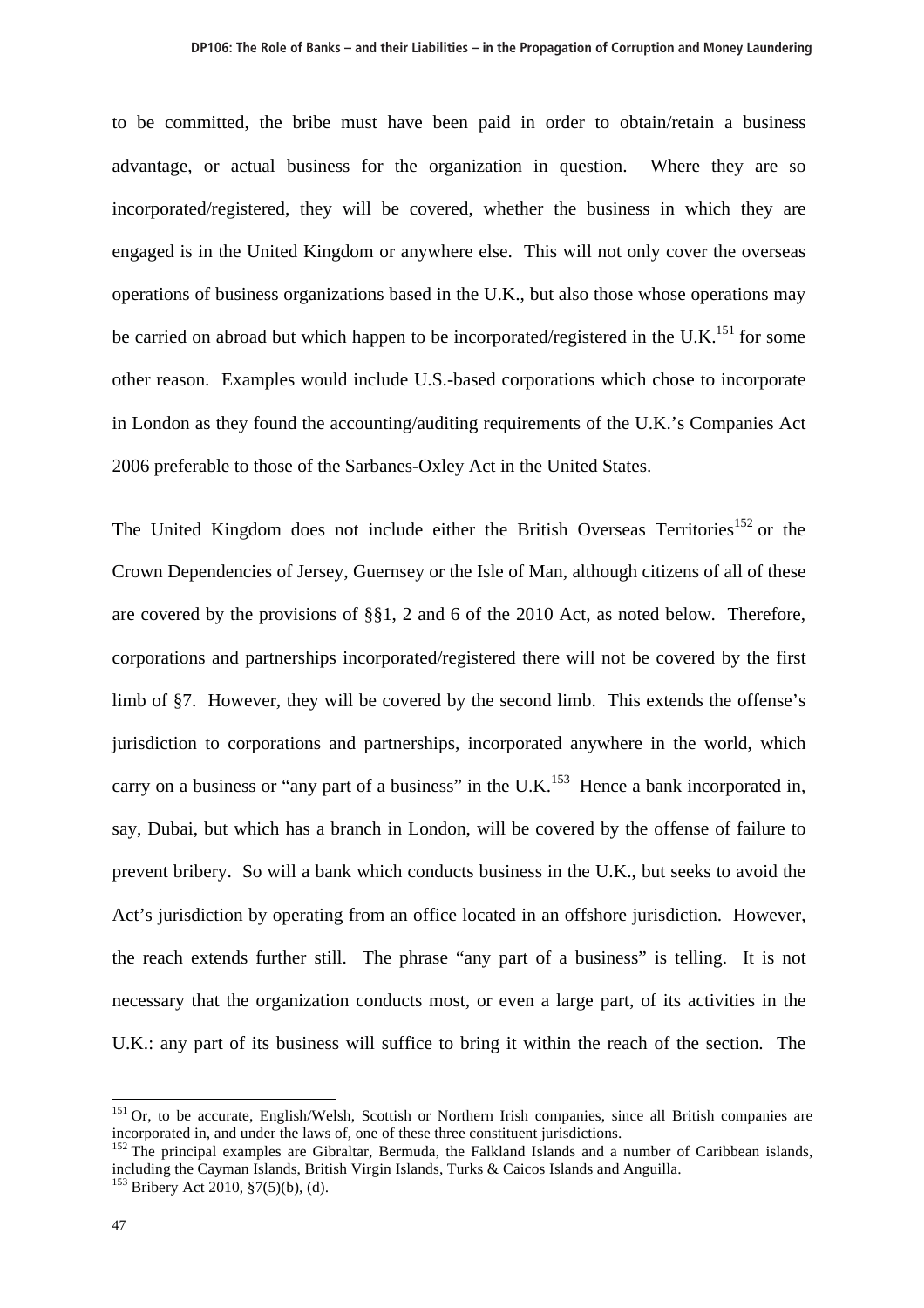Ministry of Justice, in its Guidance to the  $2010$  Act,<sup>154</sup> has stated that a "common-sense" approach is likely to be taken: that a corporation that has no other presence in the U.K will be unlikely to be considered to be "doing business in the U.K." merely on the basis that its shares are listed on the London Stock Exchange. Likewise, a British parent company will be unlikely to be held liable for the actions of its foreign subsidiary (or vice versa) where the two have separate control and operations.155 However, a corporation which does do actual business in the U.K., however small, will be covered. Likewise, the inclusion in the definition of "relevant commercial organisation" of "a body which is incorporated under the law of any part of the United Kingdom" makes it clear that, although a corporation which is merely listed in the U.K. may not be covered, one which is incorporated there certainly will be.

This applies as much to non- bank organizations who may be customers of the bank as to banks themselves. Although this article focuses on those customers who receive bribes, i.e. corrupt politicians and officials, those customers who pay them should not be overlooked. A bank which knowingly launders the proceeds of a customer's commercial contract, obtained through corruption, is no less guilty than the one who keeps the accounts of the officials to whom those bribes were paid. Just as the likes of Abacha, Zadari, Ben Ali et al. have accounts with British banks, so do the likes of BAE, Siemens and Innospec.

<sup>&</sup>lt;sup>154</sup> Ministry of Justice (2011) *The Bribery Act 2010: Guidance about procedures which relevant commercial organisations can put in place to prevent persons associated with them from bribing, supra, para. 36.* 

<sup>&</sup>lt;sup>155</sup>This is in keeping with the general principle of separate legal personality under English corporate law: a company is a legal entity in its own right, separate from its members: *Salomon v. A. Salomon & Co.* [1897] AC 22. It is established that this extends to subsidiaries having separate legal personality from their parent companies, save where degree of control exercised by the parent over the subsidiary is so great as to render the two in practice a single economic unit. Although the Guidance states that the interpretation of what will and will not constitute presence in the U.K. for the purposes of the 2010 Act will ultimately be one for the courts to decide, the fact that, under §10 of the Act, the consent of the Attorney-General is required for any prosecution, means that the view of the Ministry of Justice is likely to remain decisive.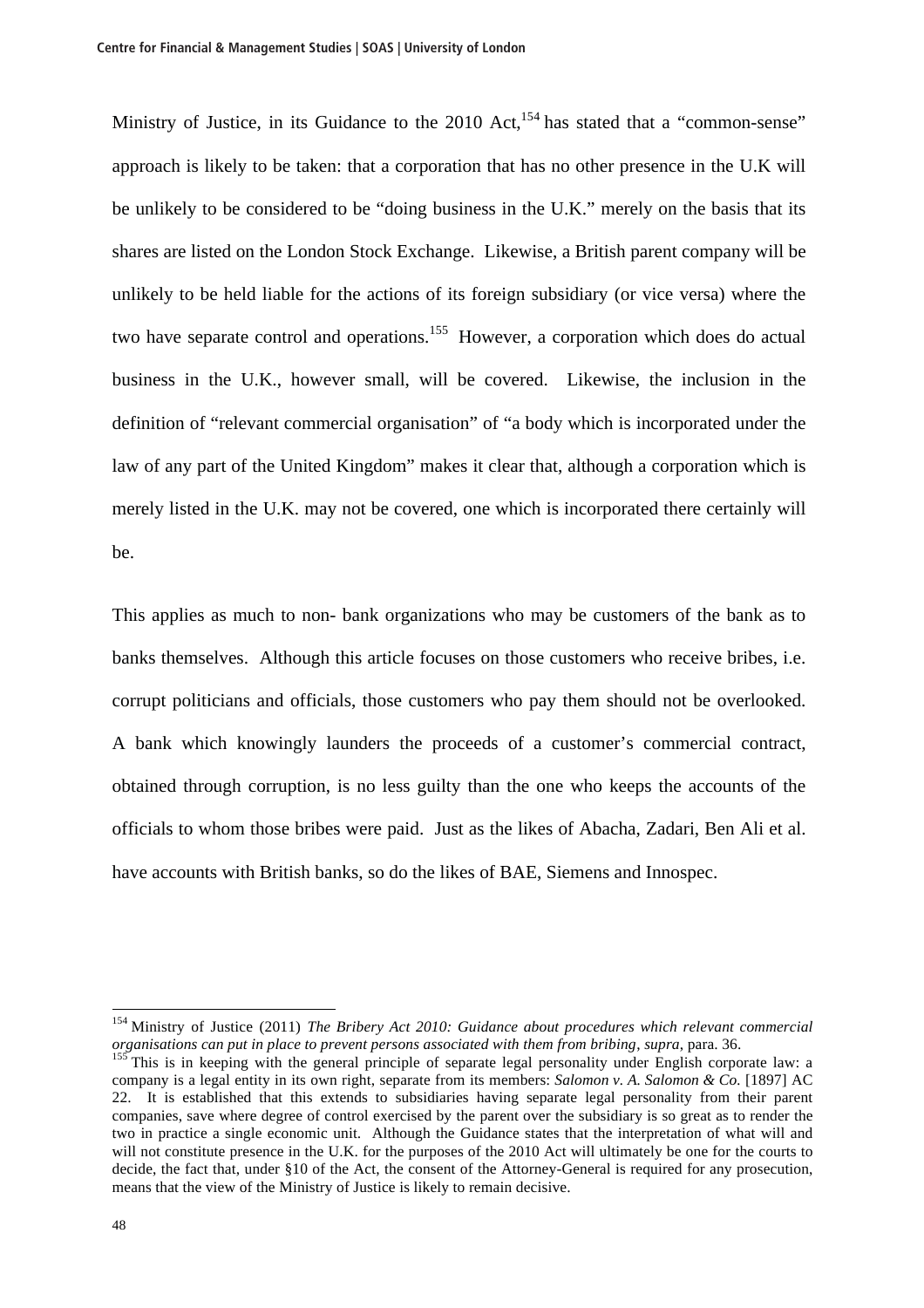The Act's territorial application is wide-reaching. Any of the offenses which it contains may be prosecuted in the United Kingdom if it occurs there.<sup>156</sup> It is irrelevant whether all or any of the persons involved, whether individuals or legal entities, are British nationals. If an Australian citizen, on behalf of a corporation incorporated in the United Arab Emirates, pays a bribe to an Egyptian politician in London, the Australian and the Egyptian and may both be prosecuted in the English courts.<sup>157</sup> So may the UAE corporation on whose behalf the bribe was paid. If it is found that its management knew and approved of the bribe, the standard "directing mind" test for corporate criminal liability will be satisfied and the corporation may be prosecuted in England under §1 or §6 of the 2010 Act, whether or not it does business there. Even if they did not, if the corporation does engage in business, on any scale, in the U.K., and it is found that the corporation did not have in place adequate procedures to prevent bribery on its behalf, it may be prosecuted under §7.

Where the act took place outside the U.K., a prosecution may still be brought in the U.K. if the defendant "has a close connection with the United Kingdom."158 For an individual, this means either a British citizen,<sup>159</sup> a citizen of a British Overseas Territory<sup>160</sup> or a person who, regardless of their nationality, is ordinarily resident in the U.K.<sup>161</sup> Corporate entities incorporated in any part of the United Kingdom<sup>162</sup> are also covered, as are Scottish

 $156$  *Ibid.*, §12(1).

<sup>&</sup>lt;sup>157</sup> For these purposes, it will not be important whether or not the Australian is resident in the U.K.; since the bribe was paid in London, the English courts will have jurisdiction.

<sup>158</sup> *Ibid*., §12(2), (3).

<sup>&</sup>lt;sup>159</sup> *Ibid.*, §12(4)(a). This includes citizens of Jersey, Guernsey and the Isle of Man. Although these neither form part of the United Kingdom, nor are British Overseas Territories, their citizens are British citizens under §§1 and 50 of the British Nationality Act 1981 and therefore are covered by  $$12(1)$  of the 2010 Act.<br><sup>160</sup> *Ibid.*,  $$12(4)(b)$ .

<sup>&</sup>lt;sup>161</sup> *Ibid.*, §12(4)(g). A comparison may be made to the concept of "U.S. persons" in U.S. Federal law. Certain other categories are also covered, largely comprising persons who previously held a form of British nationality through being nationals of a then British colony/overseas territory and who continued to hold this after that territory ceased to be governed by the U.K., either through gaining independence or, in the case of Hong Kong, becoming a Special Administrative Region of China.

 $162$  *Ibid.*, §12(4)(h). I.e. in England and Wales, Scotland or Northern Ireland.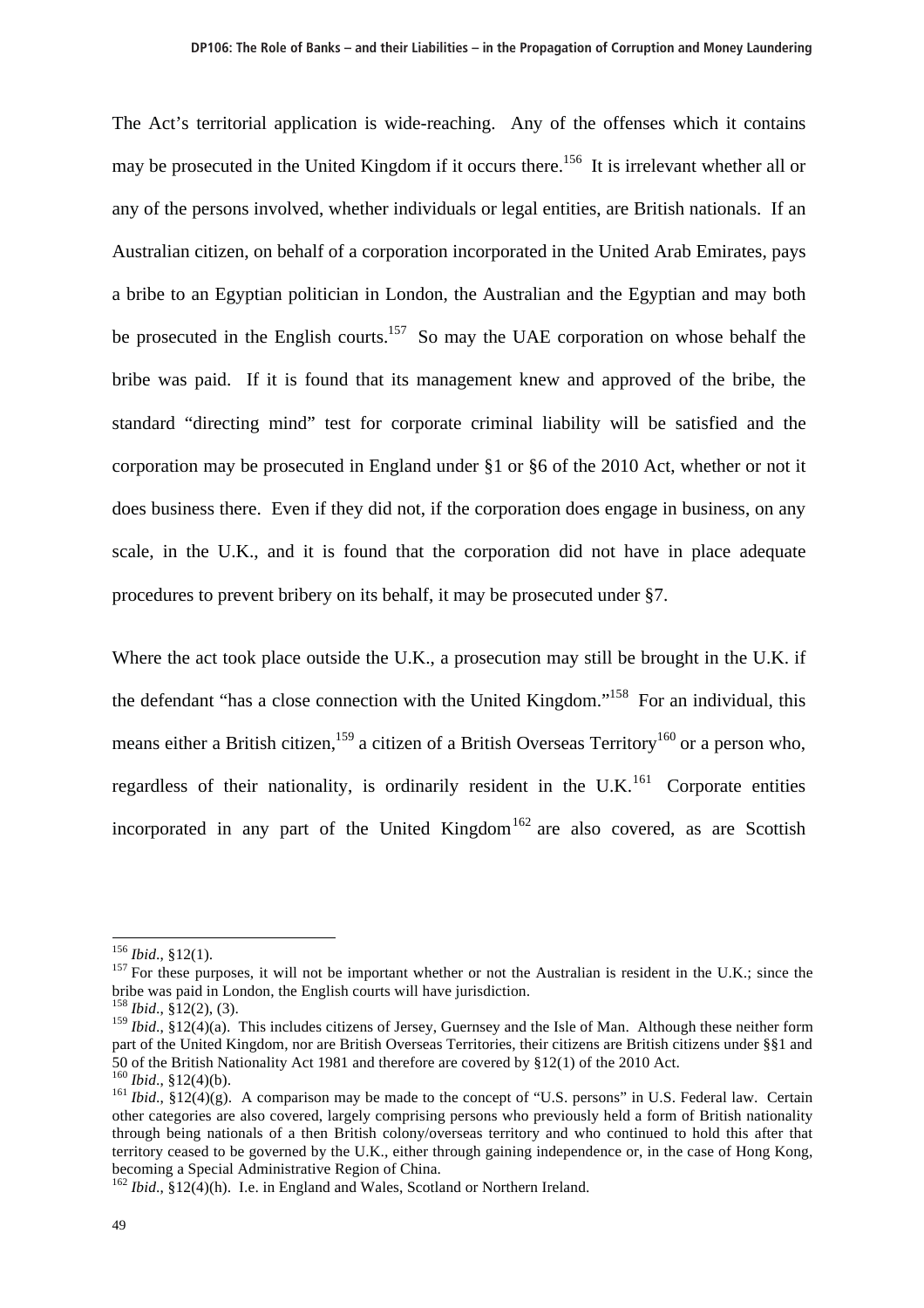partnerships.<sup>163</sup> British citizens, residents and legal entities may therefore be firmly brought to book before the English courts<sup>164</sup> for any acts of bribery in which they engage overseas.

The above relates to the offenses of bribing, receiving a bribe or bribing a foreign public official under §§1, 2 or 6 of the 2010 Act respectively. For the corporate offense of failure to prevent bribery under §7, the Act explicitly states that this applies whether the acts or omissions constituting the offense took place "in the United Kingdom or elsewhere."<sup>165</sup> Therefore, for this offense, the jurisdiction test applied is that of whether or not the business is a "relevant commercial organisation," considered above.

The threat of up to 10 years' imprisonment for individuals and an unlimited criminal fine for institutions may well in themselves prove to be a significant deterrent; for example, it may be noted that the provisions of the Foreign Corrupt Practices Act in the United States carry a maximum prison sentence of only 5 years.<sup>166</sup> However, a further sanction is contained in Regulation 23(1) of the Public Contracts Regulations 2006.<sup>167</sup> This provides that where a company has been convicted of an offense either under the 2010 Act or the anti-corruption legislation that preceded it,<sup>168</sup> it will be ineligible for any contract with a U.K. public body. No time limit is prescribed for the debarment, although, under Regulation 23(2), the debarment may be lifted if there are "overriding requirements in the general interest" for the public body to select that particular contractor.<sup>169</sup> The debarment similarly applies where

 $163$  *Ibid.*, §12(4)(i).

<sup>&</sup>lt;sup>164</sup> Or indeed the Scottish or Northern Irish courts. Where the act took place abroad, the courts of any part of the United Kingdom will have jurisdiction. *Ibid.*, §12(3)(b).<br><sup>165</sup> *Ibid.*, §12(5).<br><sup>166</sup> 15 U.S.C. §78dd-2(g)(2).<br><sup>167</sup> SI 2006/5.<br><sup>168</sup> I.e. §1(2) of the Public Bodies Corrupt Practices Act 1889 or §1 of the Prevention of

<sup>&</sup>lt;sup>169</sup> A comparison may be made to the provision in the United States, under the Guidelines of the White House's Office of Management and Budget, for a natural or legal person who violates the Foreign Corrupt Practices Act to be debarred from any contract with a Federal Government agency. However, it was noted by the Office's Director, Jacob J. Lew, in November, 2011 that "too many Federal agencies have failed to adequately use the suspension and debarment tools that are placed at their disposal." (Memorandum to all executive departments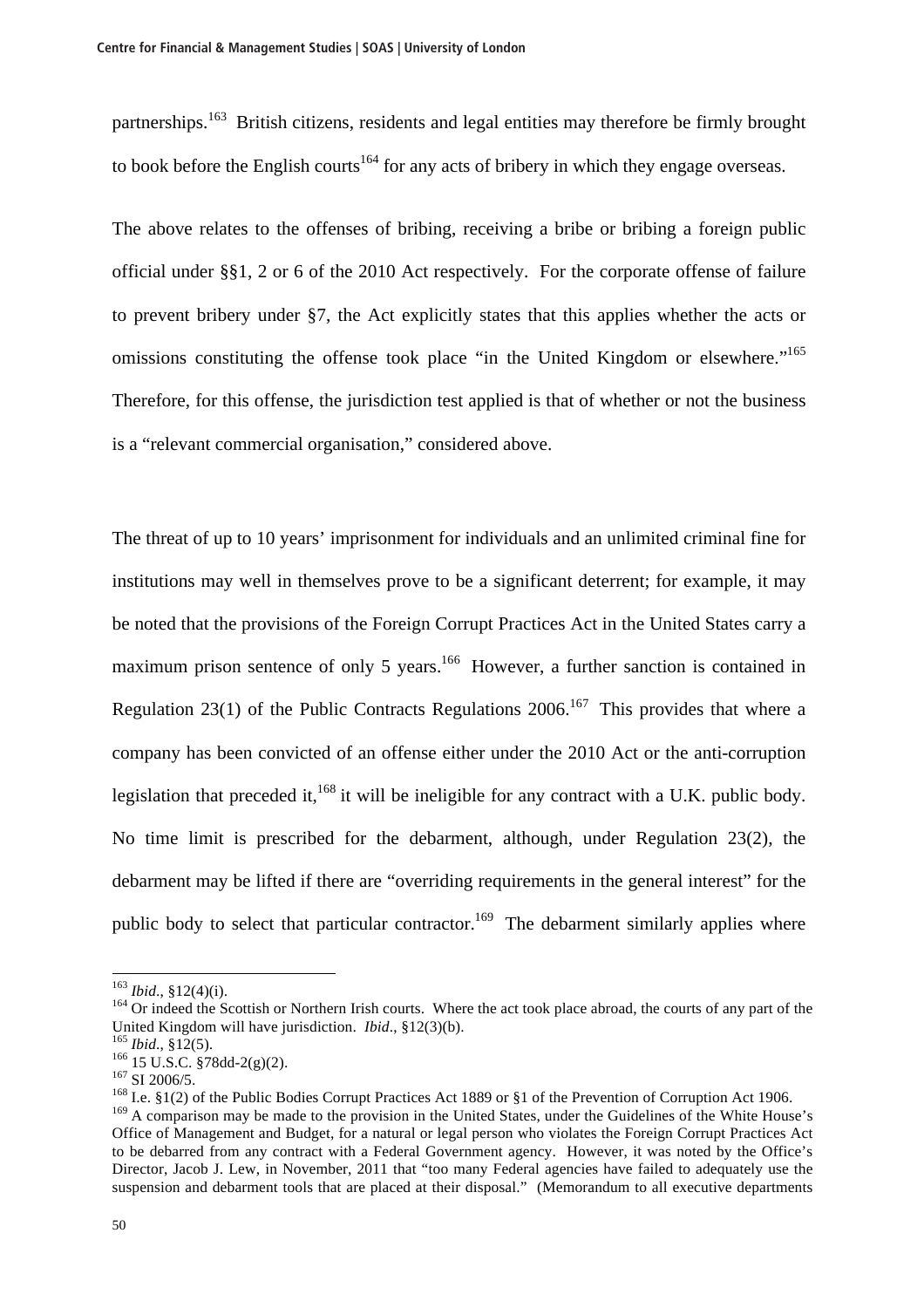any director or other "person who has powers of representation, decision or control" in the company has been convicted of a bribery offense. However, in many cases, this will be superfluous since, in practice, a company director who is convicted of an indictable offense<sup>170</sup> related to, inter alia, the management of a company is likely, as part of their sentence, to be disqualified as a director under §2 of the Company Directors Disqualification Act 1986. Such an order prohibits the subject from acting in any management position in a company, on pain of criminal penalties.<sup>171</sup> Nonetheless, there will be occasions when the separate debarment provisions for managers under the 2006 Regulations will be applicable. The disqualification under the 1986 Act is not indefinite: as with any other criminal sentence, it is for such period as the sentencing judge may impose, up to a maximum of 15 years.<sup>172</sup> Further, although the Act does not state in terms that a disqualification order may only be imposed where the defendant, at the time of the offense, held a management position, it is very unlikely that one will be imposed why they did not.

The Serious Fraud Office, under its Director, Richard Alderman, has indicated a serious intention to "give teeth to the new legislation by significantly increasing its resources, taking on 100 additional staff to deal specifically with corruption investigations". In addition, it is "actively encouraging professional advisers to blow the whistle on corrupt practices that come to their attention". Consequently, if the new offenses are correctly enforced, with the intention of being tough on bribery and corruption, banks, like other commercial

and agencies, November 15, 2011, available on the White House website, http://www.whitehouse.gov/sites/default/files/omb/memoranda/2012/m-12-02.pdf. Last accessed, April 23, 2012.) The Memorandum therefore requires all Federal agencies to put in place debarment policies. However, even with these policies adopted, this may be contrasted with the statutory, automatic debarment provisions of the U.K.

<sup>&</sup>lt;sup>170</sup> I.e. one of the more serious categories of criminal offense, broadly equivalent to a felony in U.S. criminal law.<br> $^{171}$  Up to 2 years' imprisonment and/or an unlimited fine: §13.

<sup>&</sup>lt;sup>172</sup> Company Directors Disqualification Act 1986, §2(3)(b). Where the sentence is imposed by a Magistrates' Court, the maximum period for a disqualification order is 5 years:  $\S2(3)(a)$ . However, in practice, a prosecution for an offense under the Bribery Act 2010 is likely to be before the Crown Court, England & Wales' principal form of criminal court.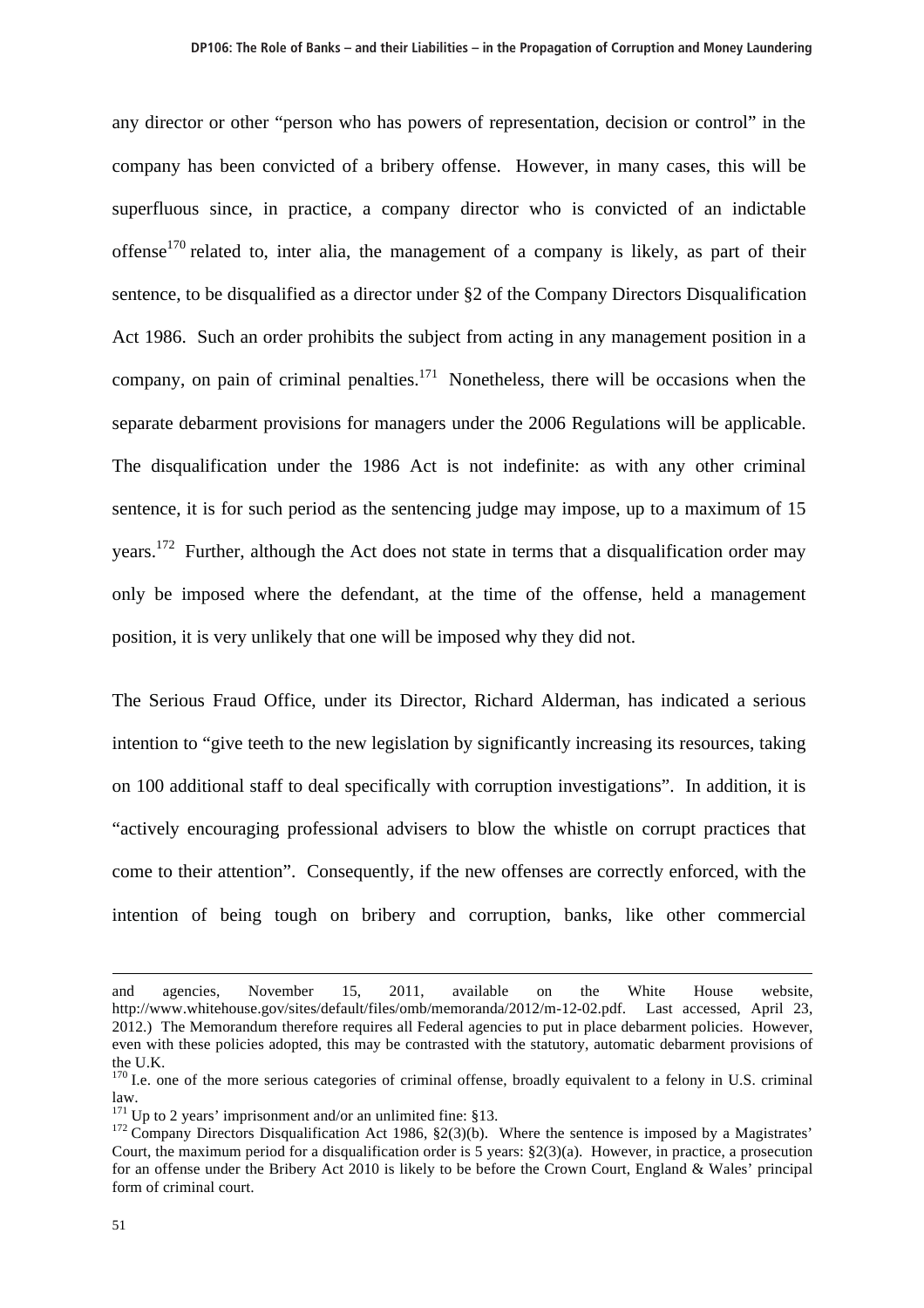organizations, will have no other choice but to sit up, take note and make considerable changes to their "internal codes and procedures, as well as their training and monitoring programmes and investigation and disciplinary procedures," in light of the wide ranging new requirements.<sup>173</sup>

The new measure of criminal liability of senior officers under the Act will go a considerable way forward in the prevention of corruption. An unlimited fine and a maximum prison sentence of ten years in themselves provide a significant sufficient deterrent, together with the further threat, for corporate officers, of disqualification as a director and the wide-ranging debarment from public contracts provisions. But this will not be the end of the matter. Especially relevant for banks, there are the additional money laundering provisions contained in Part 7 of the Proceeds of Crime Act 2002 and indeed the criminal forfeiture<sup>174</sup> provisions of Part 2.

## **4.3 PROCEEDS OF CRIME ACT 2002**

The Proceeds of Crime Act 2002, for the most part, entered into force in early  $2003$ ,  $175$ although certain parts of it have since been modified. For the purposes of this article, it consists of three key elements: provisions for confiscation (the U.K. equivalent of criminal forfeiture<sup>176</sup>) in Part 2, provisions for civil recovery (the equivalent of civil forfeiture) in Part 5 and the measures relating to money laundering in Part 7.

 $\overline{a}$ 

<sup>173</sup> S. Akhar (2009) *supra*.

<sup>&</sup>lt;sup>174</sup> Termed "confiscation" in English criminal law; see note 175 below.<br><sup>175</sup> The Act in fact came into force piecemeal over a period of some months, lasting from December 30, 2002 to March 24, 2003.

<sup>&</sup>lt;sup>176</sup> In English law, the term "forfeiture" has a much more restricted meaning than in the United States. It refers to the removal of property in three sets of circumstances. First, where the property is in itself unlawful.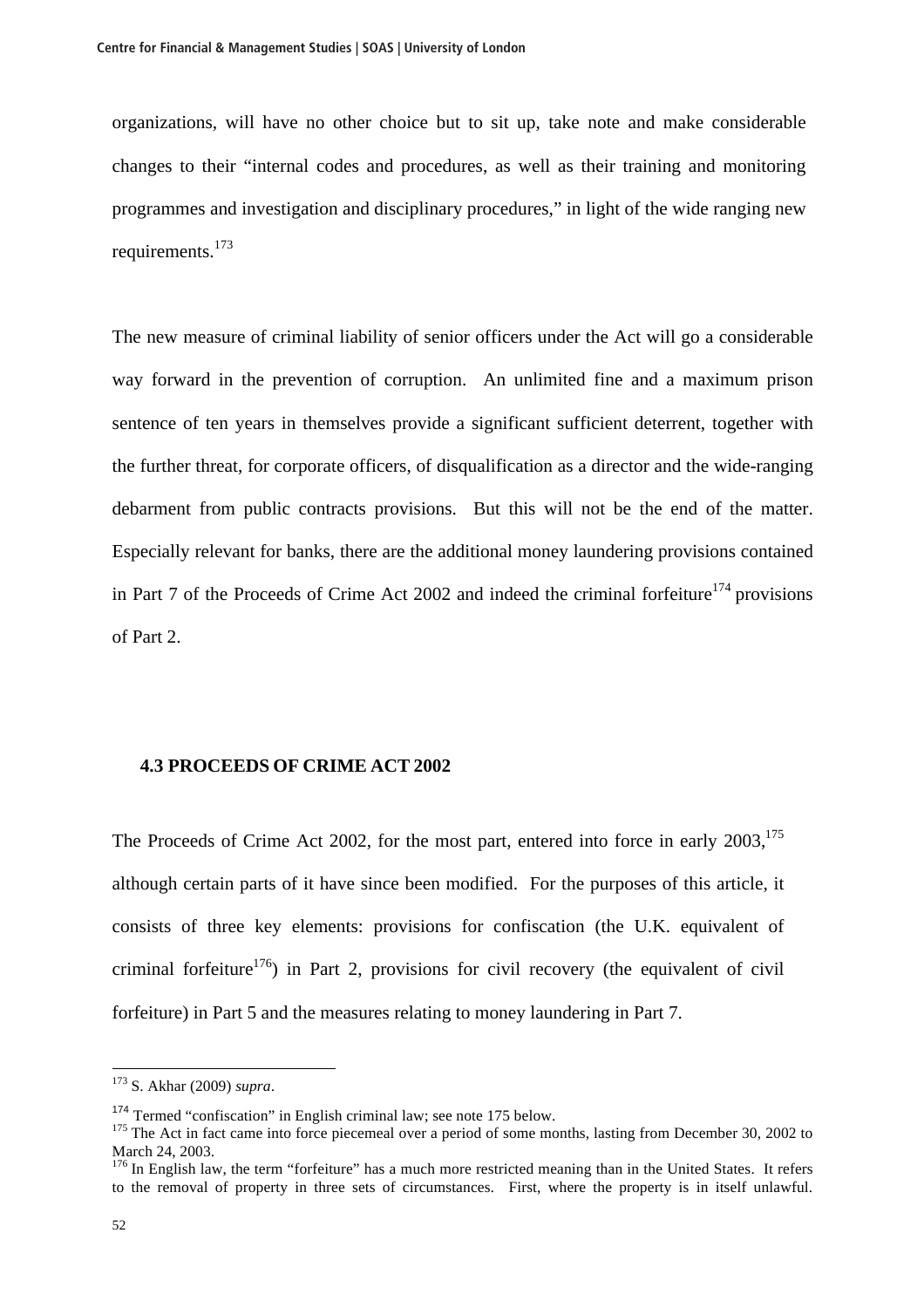To address, money laundering first, the Act defines this in similar terms to the international instruments such as the Financial Action Task Force Recommendations. However, it goes rather further than these actually require. First, §340 of the Act designates all criminal offenses, including the most minor, as predicate crimes, although, given the seriousness of the crimes contained under the Bribery Act 2010, this has little impact on the topics of this article. But second, for many of the offenses, no intent is required. The key test is knowledge or suspicion. Did the person who engaged in the transaction, know or suspect that it was criminal property, i.e. property derived from a criminal offense?<sup>177</sup> Note that suspicion is sufficient for liability. This is wider than the U.S. concept of willful blindness; it has been defined as follows:

"… the defendant must think there is a possibility, which is more than fanciful, that the relevant facts exist. A vague feeling of unease would not suffice. But the statute does not require the suspicion to be 'clear' or based upon 'reasonable grounds'."<sup>178</sup>

Examples include narcotics, contraband goods of any description (including those which are legal per se but on which customs duty is evaded) or unlawfully-held firearms. (The United Kingdom has some of the strictest gun control laws of any jurisdiction on earth.) Second, where the property consists specifically of a vehicle, ship or aircraft that is used to carry narcotics, contraband goods or to facilitate the illegal entry of persons into the U.K.. Both these categories are discussed in R. Alexander (1998) *Confiscation orders: do the UK's provisions for confiscation orders breach the European Convention on Human Rights?* 5(4) J.F.C. 374. Although some of the provisions referred to in that article have since changed, the principles remain the same. Third, cash, but not any other form of property, may be forfeited under §298 of the Proceeds of Crime Act 2002, where it is shown, on the balance of probabilities (the English term for preponderance of the evidence), either that it could be liable to civil recovery or that it is intended to be used in unlawful conduct. Civil recovery broadly equates to civil forfeiture in the United States.

<sup>&</sup>lt;sup>177</sup> That the person knew or suspected that the property was derived from a crime is a core element of definition of criminal property itself under §340. See R.C. Alexander (2011), *supra*, p.761. 178 *R v. Da Silva* [2007] 1 WLR 303, 309 per Longmore LJ. (2006, Court of Appeal (England & Wales)).

Although this case dealt with the previous money laundering provisions, under the Criminal Justice Act 1988, the Court explicitly referred also to the provisions of the 2002 Act (p.307).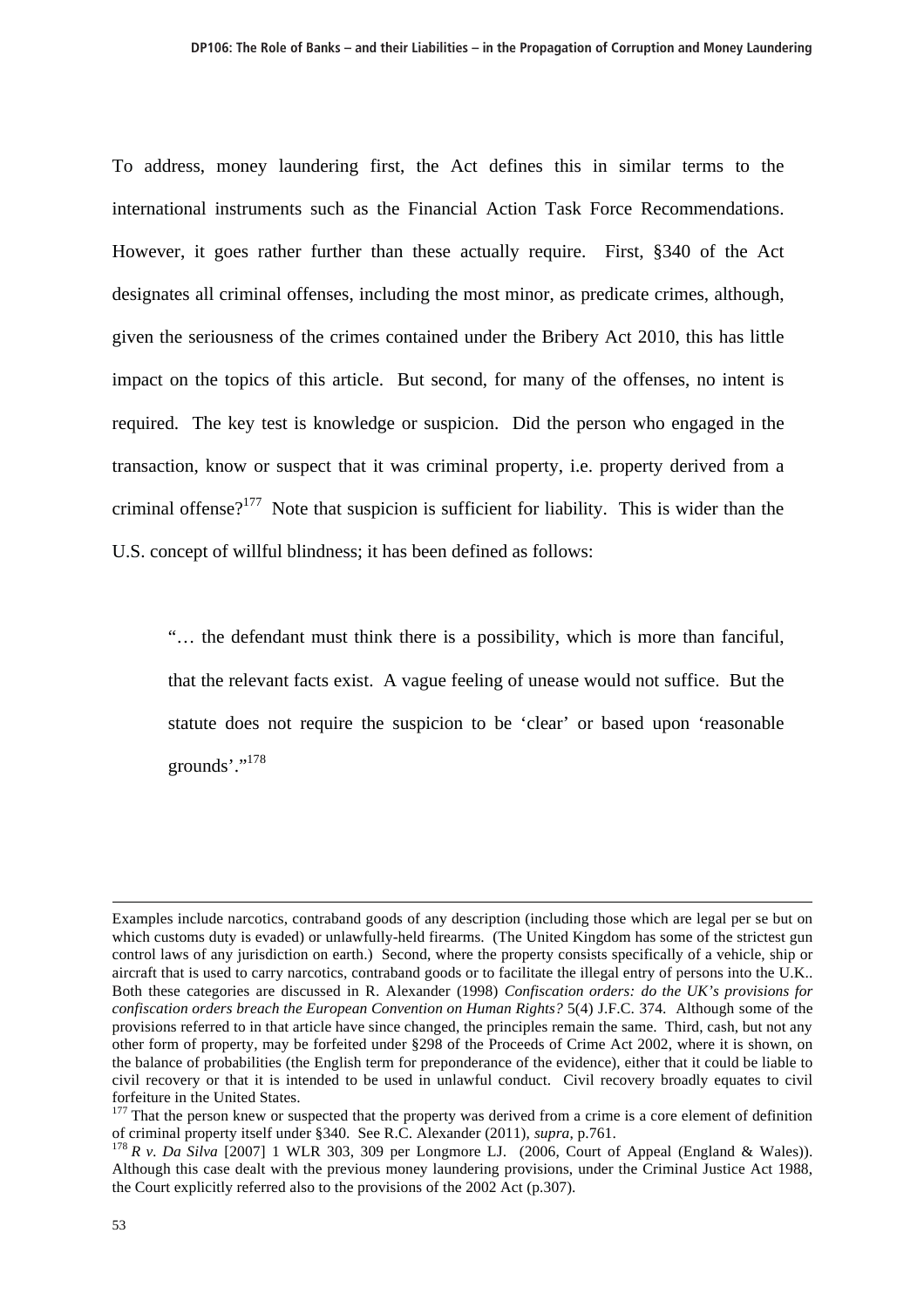This will certainly cover cases of willful blindness, but it will also cover cases that fall short of this. If this test is satisfied, then, for most of the money laundering offenses, no further intent need be proven. (Those that do, such as concealment or disguising of criminal property are straightforward.) If a person transferred, converted or even simply received,<sup>179</sup> criminal property,<sup>180</sup> they will be guilty of money laundering. Conversion means transforming the asset from one type of property to another. Although it can have a sinister motive, closely linked to another money laundering offense, disguise, this will not always be the case. Since, in English law, money deposited by a customer in a bank account is deemed not to be actual cash, but merely a debt owed by the bank to the customer,<sup>181</sup> receiving funds into an account will often comprise conversion: from cash into a chose in action.<sup>182</sup> Likewise if the person removed the property from any part of the United Kingdom,<sup>183</sup> either by transferring it abroad or simply from one of the U.K.'s three constituent jurisdictions to another, for example from Manchester, England to Glasgow, Scotland.<sup>184</sup> Their reasons for receiving, transferring or removing the property will be irrelevant for the purposes of criminal liability, although a person who deliberately and intentionally transferred criminal property with the purpose of assisting the criminals behind it will face a more severe sentence than one who was merely negligent. This may be contrasted with the U.S. Federal money laundering offense under 18 U.S.C. §1956, for which a particular intent must be proven by the Government.

<sup>179</sup> Proceeds of Crime Act 2002, §329. 180 *Ibid*., §327.

<sup>181</sup> *Foley v. Hill* (1848) 2 HL Cas. 28, House of Lords (England & Wales), 1848; *Joachimson v. Swiss Bank Corporation* [1921] 3 KB 110, King's Bench Division, High Court (England & Wales), 1921.

<sup>&</sup>lt;sup>182</sup> But this will not apply where the funds are transferred into the account from a bank account elsewhere: in this case, they will remain a chose in action throughout and only the offense of receipt will apply.<br> $^{183}$   $_{bid}$ 

<sup>&</sup>lt;sup>184</sup> Such an action would in fact constitute two separate offenses: transferring the property and removing it from a part of the United Kingdom. However, since English criminal courts, in contrast to those in the United States, rarely pass consecutive sentences, a prosecutor would be unlikely to bring both charges in relation to the same facts. Further, both offenses carry identical sentences. In practice, therefore, the offense of removal of criminal property from the jurisdiction will often be more useful in relation to cash or other tangible forms of property: it is worth emphasising that, despite the name, money laundering relates to any type of property, not just money or financial instruments.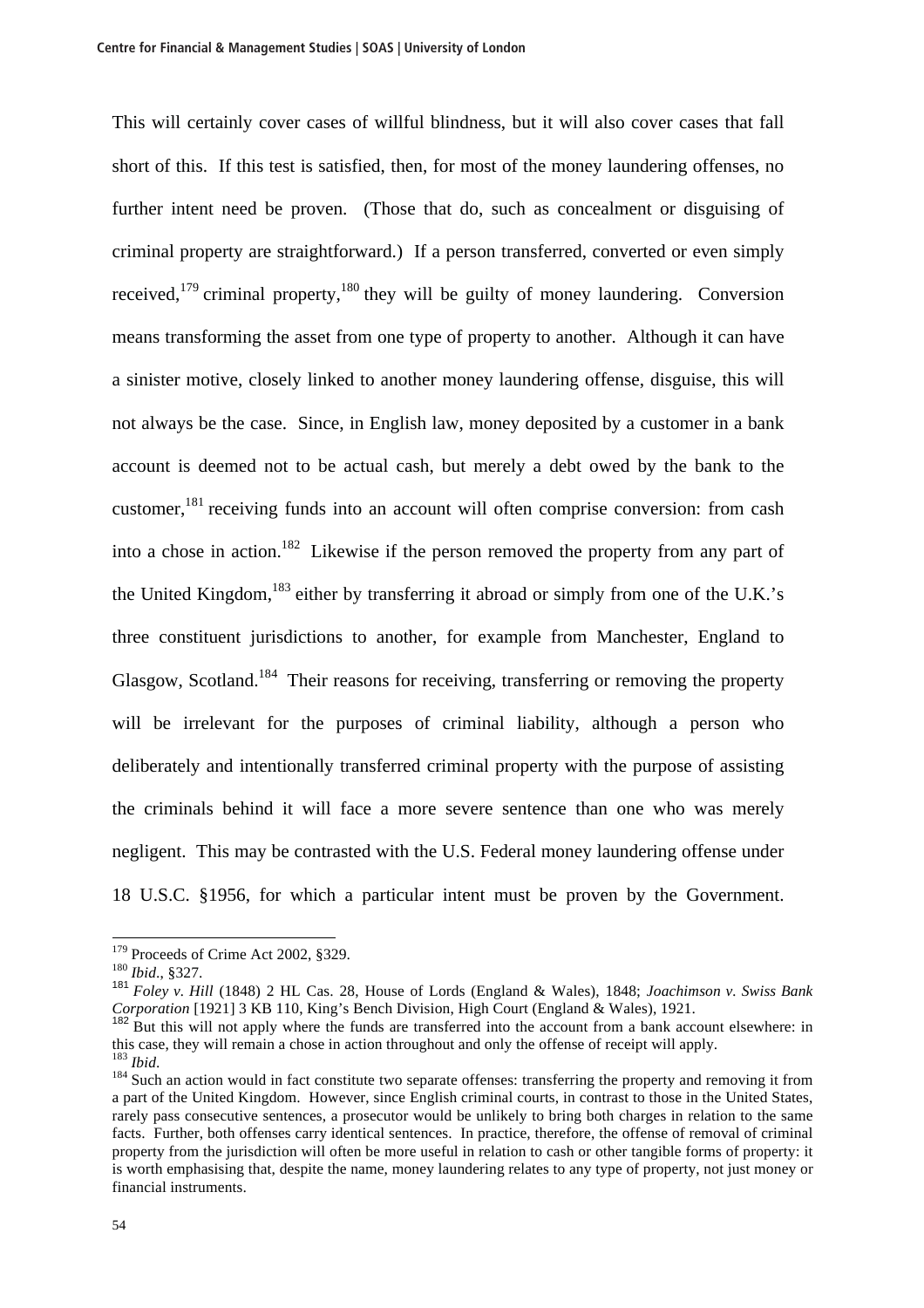Although the related offense of "money spending", under §1957, is closer to the U.K. provisions, even here, there are differences. §1957 carries a maximum prison sentence of 10 years, in contrast to the 14 year sentence provided for under Part 7 of the Proceeds of Crime Act 2002. But more fundamentally, §1957 will only apply where the property in question has a value of at least \$10,000. No such value threshold exists under the 2002 Act: a person who receives or transfers £10 which they suspect to have a criminal origin, regardless of their intentions, will be as guilty of money laundering as one who receives or transfers £10 million.<sup>185</sup>

The effect that this has in relation to the proceeds of corruption is twofold. First, a bank that assists a corrupt leader or official in laundering the funds that they have received in bribes, embezzlement or outright theft is not only morally culpable, it is legally guilty of money laundering. It may therefore be prosecuted together with its customer. The consequences are clear. It will no longer simply be up to a developing country, which almost by definition has severely limited resources - reduced further by the amounts that its leaders, past or present, have stolen – to bring a civil action to recover the proceeds. Nor even to make a request to the authorities of a developed country to recover the proceeds on its behalf – a request that, in the experience of many developing countries, has all too often been met with a slow response at best.<sup>186</sup> In addition, the bank's home jurisdiction may bring separate criminal proceedings. If a bank finds it embarrassing, as a number have, for the media to report civil actions brought against it in relation to the

 $185$  The sentence imposed for the former will be considerably less, and indeed resources mean that it is unlikely that, in practice, a prosecution would be brought in relation to as little as £10, but as a matter of law, it could be. And decisions concerning the application of resources can change swiftly if government policy sees fit.

<sup>&</sup>lt;sup>186</sup> In meetings in Nigeria with the new generation of government officials and practitioners, a common complaint was that, when looted funds were discovered in a developed country, the government of that country would often, as a condition of assistance, demand to know what the funds would be used for if they were returned. Although the latter saw this as simply a reasonable assurance that they would not expend time and resources on returning assets only to have them stolen once again by a new group of corrupt leaders, many in developing countries saw it as deeply insulting to be asked what they planned to do with their own money.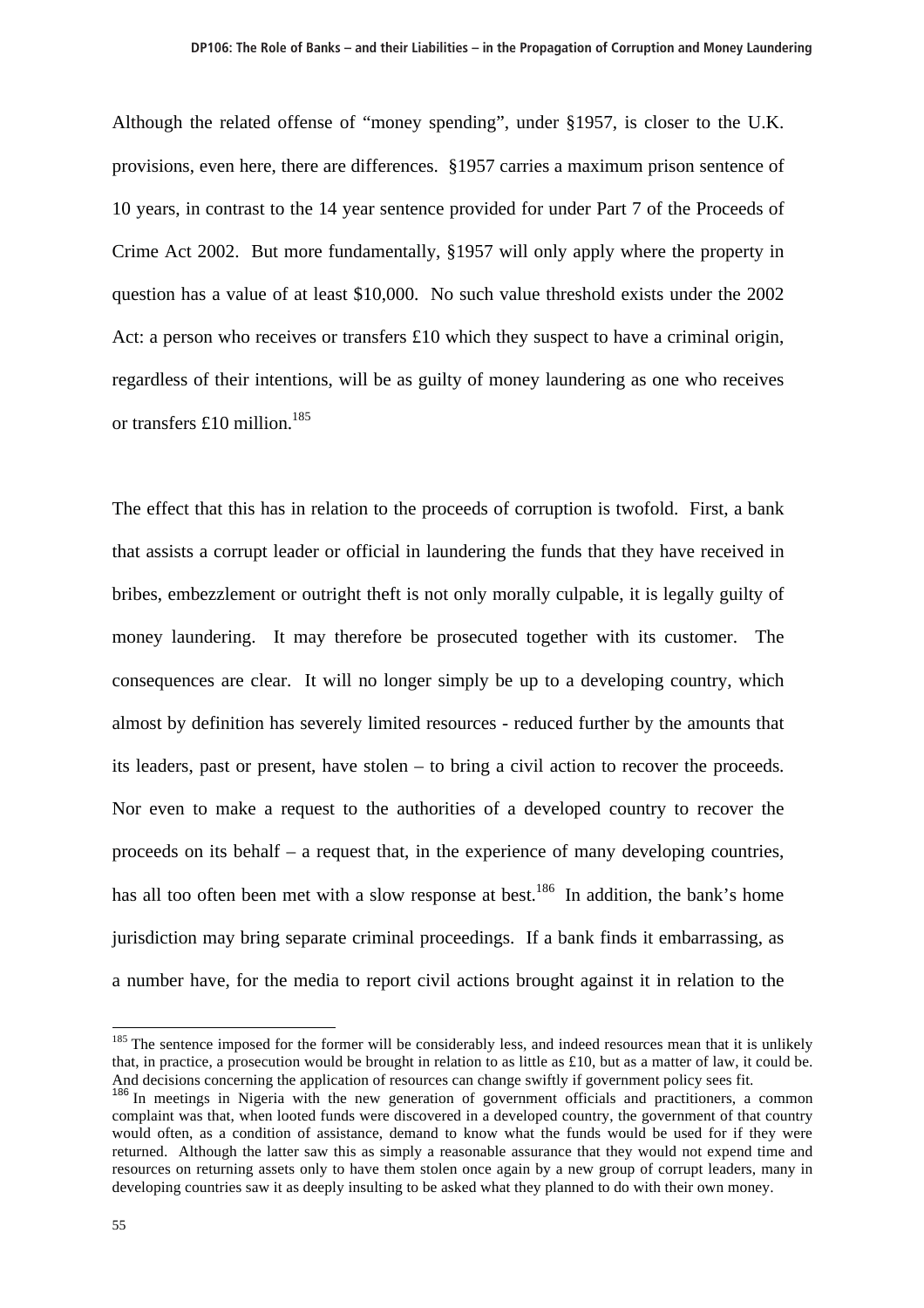funds of its corrupt customers, it will find reports of a criminal prosecution for money laundering even more so. The effect will be re-doubled when their name appears again, some time later, as media footage show their senior executives themselves led into court.

Second, the same will apply to a bank which handles funds of a commercial customer which it knows or suspects engages in bribery in order to win contracts. If one asks how a bank may be expected to know in detail how its customers behave, it should be considered that "know your customer" now includes the additional duty to "know your customer's business".187 Banks receive, sometimes convert, possess and transfer funds for their commercial customers, by receiving the company's income into the account, holding it and then paying part of it out to its employees as monthly salary and to suppliers and contractors in payment for goods/services received, transfers to other accounts held by the customer elsewhere, perhaps in other jurisdictions, etc. If the bank knows that part of the customer's business is conducted in a jurisdiction known to have a high level of corruption, where bribes are commonly expected, even demanded, from those seeking commercial contracts, it may be deemed to suspect that some, at least, of the customer's funds deposited with it are the proceeds of a contract obtained through payment of bribes. If it then, especially without asking any questions, proceeds to undertake any or all of the above transactions it may be viewed as receiving, converting

<sup>&</sup>lt;sup>187</sup> Although Reg. 5 of the Money Laundering Regulations 2007 (SI 2007/2157) defines Customer Due Diligence (CDD) merely as establishing the identity of their customer and any third party beneficiary of the account, as well as the purpose of the business relationship (between the client and the institution), this is supplemented by the further requirements concerning the application of CDD and ongoing CDD. Reg. 7(3)(b) requires that an institution be able to demonstrate to its regulator that its measures are adequate to prevent money laundering. For UK financial institutions, at the time of writing, this is the Financial Services Authority, although this is due to change, in 2013, to the newly-created Financial Conduct Authority (Financial Services Bill 2011, clause 5, amending the Financial Services and Markets Act 2000). Both the FSA now and the FCA in the future will certainly expect a bank to be familiar with its customers' business, not least in order to comply with the provisions of the Conduct of Business Sourcebook, part of the FSA's Regulatory Handbook. However, Reg. 8(2) is most explicit, stating that the required ongoing CDD includes scrutiny of the customer's transactions in order to ensure that they are consistent with the relevant person's knowledge (i.e that of the officer of the institution) of "the customer, *his business* and risk profile" (author's emphasis). If institutions are to be able to ensure that a transaction is consistent with the customer's business, it must know what that business is!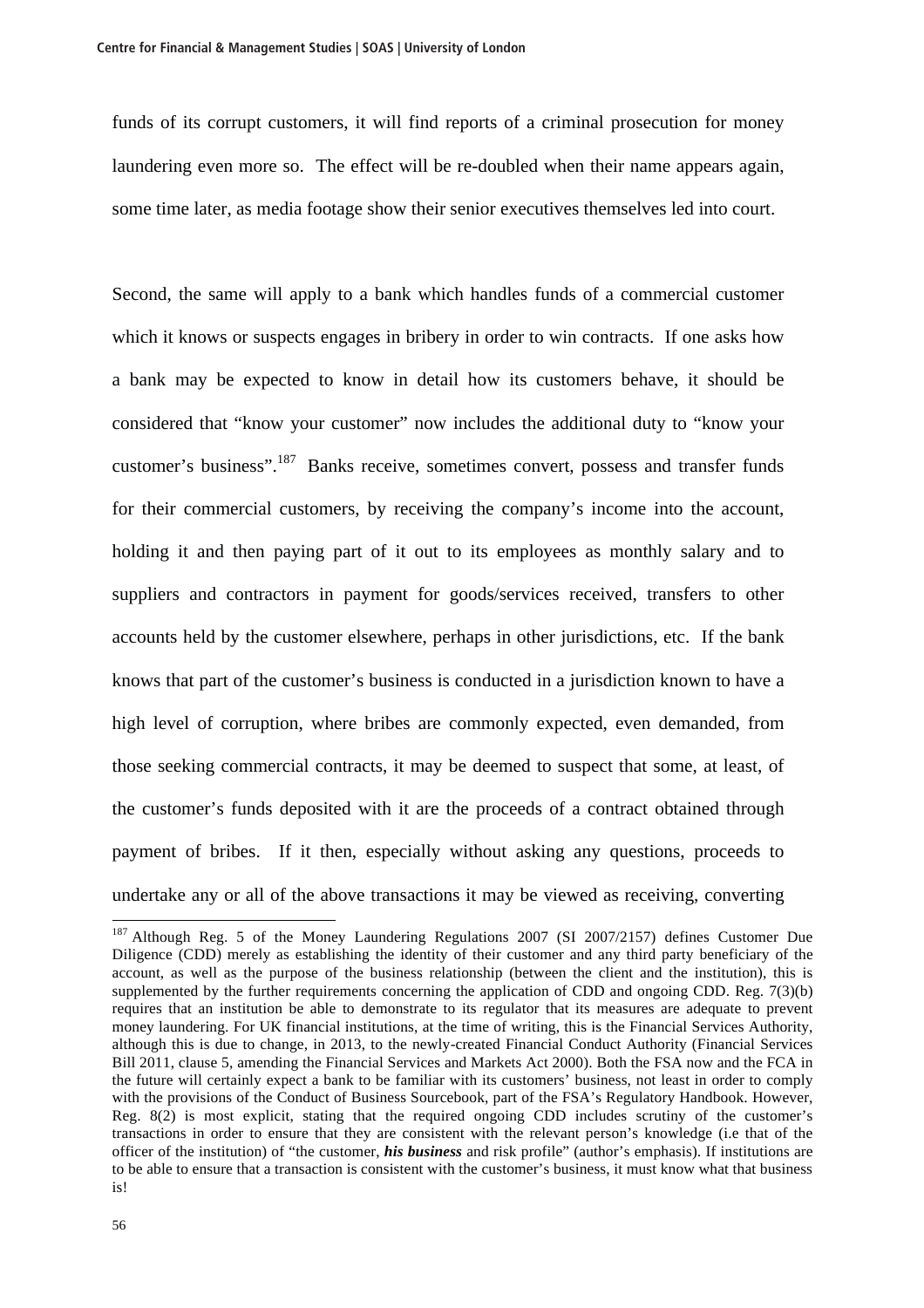(where applicable), transferring and removing from the jurisdiction criminal property. The liabilities that follow will then be the same as those discussed in relation to the laundering of the bribes themselves. It need not only be the next corporation in the line of BAE, Mabey & Johnson and Innospec to be prosecuted, it could be their bank as well.

Also to be considered is the offense, under §328 of the Act, of entering into, or becoming concerned in, an arrangement which a person knows or suspects facilitates another to acquire, retain use or control criminal property. To date, most of the cases involving banks that have cited this section have involved banks seeking guidance as to how to tread the fine line between cooperating with law enforcement, on the one hand, and avoiding various kinds of legal liabilities on the other.<sup>188</sup> However, the case of  $R$  v. *McIlravey* in November, 2011<sup>189</sup> demonstrates how widely §328 can be applied in relation to funds held in a bank account. In this case, the defendant received £26,406 into her bank account from her son. The money was derived from the son's drug dealing business; although the mother did not know this, she did suspect that it was derived from some kind of criminal activity. She later transferred the entire contents of the account (which also contained further funds of around £35,000, which were accepted as having a legitimate origin) to the account of her son's wife in order to enable them to buy a house. On this basis, she was charged with, and pleaded guilty to, entering into an arrangement to facilitate her son to retain or use criminal property under §328 of the 2002 Act. By the same token, a bank which receives funds into an account which it suspects to be derived from corruption may be held liable under the same provision, whether those funds be

<sup>188</sup> E.g. *Squirrell Ltd. v. National Westminster Bank* [2006] 1 WLR 637, High Court of England & Wales, Chancery Division (2005); *K Ltd. v. National Westminster Bank* [2007] 1 WLR 311, Court of Appeal of England & Wales, Civil Division (2006).

<sup>&</sup>lt;sup>189</sup> R v. McIlravev [2011] EWCA Crim. 2815, Court of Appeal of England and Wales (Criminal Division) (2011); 2011 WL 5903078. Although, as discussed below, the Court of Appeal hearing concerned the defendant's liability to a confiscation order, the facts of the case also demonstrate the extent to which the money laundering offenses can be applied.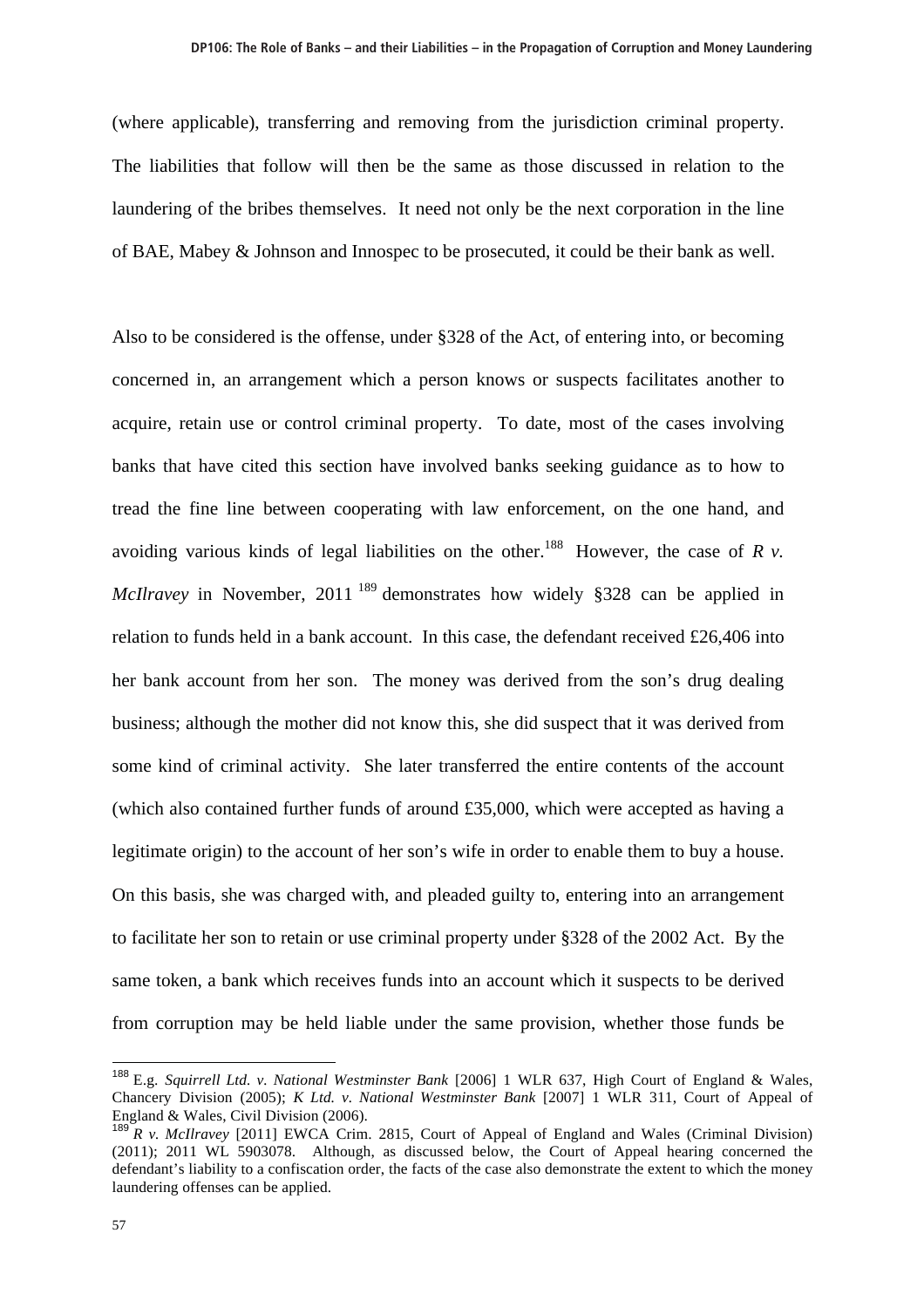bribe money transferred from a corrupt politician or the proceeds of a contract, obtained through payment of bribes, from a commercial company.

None of the above offenses will apply where the person makes a disclosure, either to law enforcement or to a designated senior officer of their institution, that they suspect that the transaction relates to criminal proceeds.<sup>190</sup> However, this article is concerned with those in the financial sector who assist the corrupt, not those who cooperate in the fight against money laundering.

The prospect of an unlimited fine, or up to 14 years' imprisonment for those of the bank's officers found to be personally involved, could be daunting enough. However, this may not be the end of the matter. The proceedings, if they result in a conviction, may then lead to a confiscation order under Part 2 of the Proceeds of Crime Act 2002. This is broadly similar to the U.S. measure of criminal forfeiture.<sup>191</sup> although there are certain differences. One is that in the U.K., a single set of provisions, in one statute, provides for the confiscation of the proceeds of any crime, in contrast to the crime-specific approach of the U.S. provisions.<sup>192</sup> This will mean that not only may the funds themselves be seized as part of a confiscation order against the customer, any "benefit" received by the bank may be seized as well in relatively straightforward proceedings.

<sup>190</sup> Proceeds of Crime Act 2002, §§327(2), 328(2), 329(2).

<sup>&</sup>lt;sup>191</sup> The term "confiscation" is commonly used in the terminology of European jurisdictions to refer to what in the United States would be termed criminal forfeiture. In some jurisdictions, it goes further: the Italian term *confisca* covers all types of forfeiture, criminal, civil or administrative.

 $192$ <sup>2</sup> A detailed chart, setting out the various forfeiture provisions, criminal and civil, under U.S. federal law in relation to the proceeds of the different criminal offenses is provided as a CD supplement to S.D. Cassella, *Asset Forfeiture Law in the United States*, JURIS NET, 2007.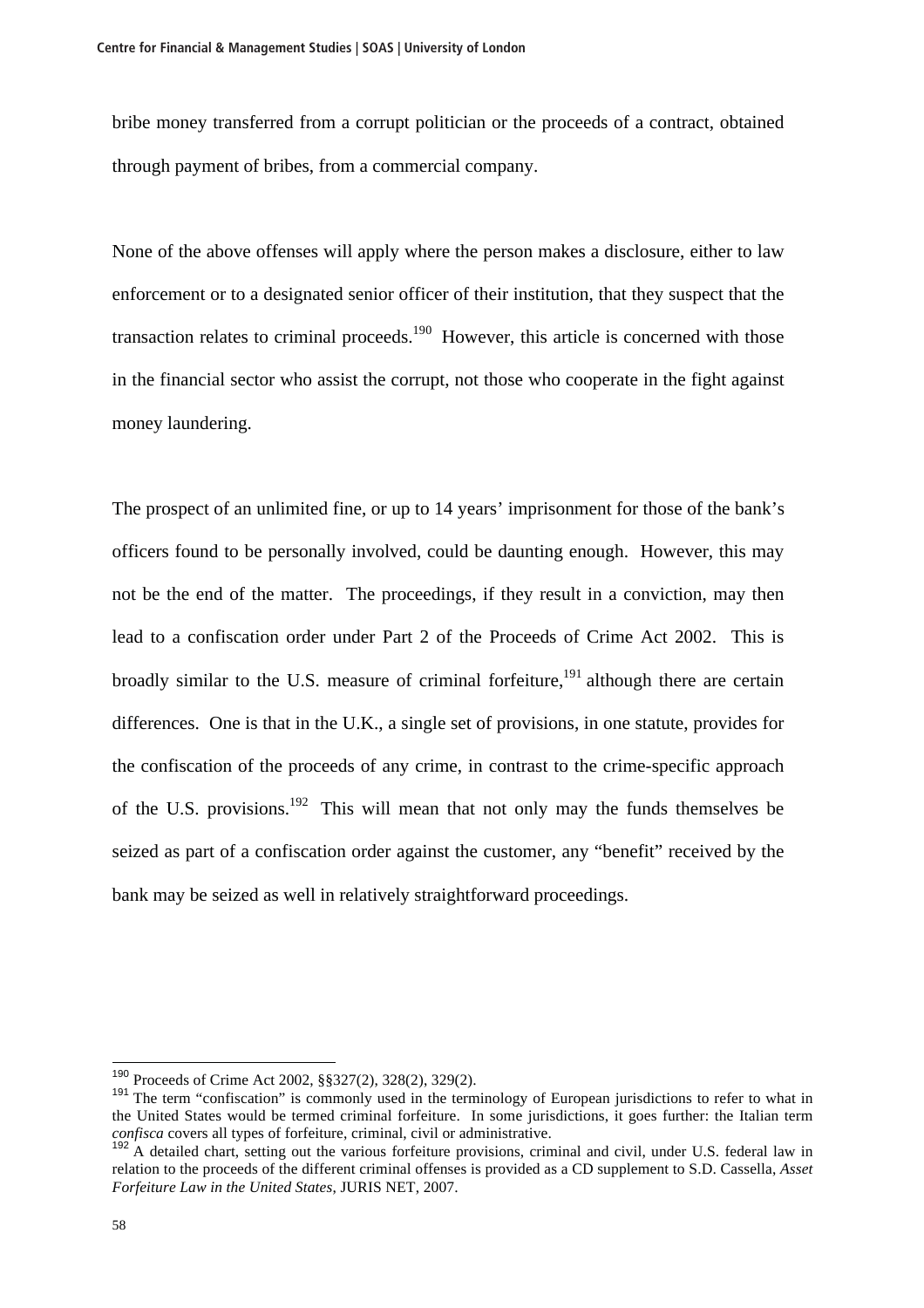The extent to which this may be applied is considerable. Clearly, the benefit will include the charges typically levied by banks for operating a business account,<sup>193</sup> as well as the considerable charges levied for foreign exchange transactions and indeed overseas transfers.<sup>194</sup> However, the funds themselves will be deemed to be a benefit. This was emphasized in the case of *R v. McIlravey*,  $^{195}$  considered above. In that case, the money held by the defendant in her bank account on behalf of her son was held to be a benefit to her within the meaning of Part 2 of the 2002 Act. This despite the fact that it was not disputed that she did not personally benefit from it. She never withdrew any of the funds for herself, she never used them, she never made any personal gain. Although the judgment makes no reference to any interest paid on the funds, as would be likely with an account with a balance of this size, the fact that the entire balance was transferred to her daughter-in-law demonstrates that, if there was any interest, the mother did not receive that either. Nonetheless, the £26,406 was held to be a benefit to her and was therefore confiscated, a decision upheld by the Court of Appeal. It held that the money, once paid into the mother's account, became a debt owed by the bank to the mother and thus a benefit to her.

In reaching its decision, the Court of Appeal referred to two previous cases, heard together and jointly reported (together with two further cases) under the name of *R v. Allpress*. 196 One, *R v. Martin*, it distinguished. Here, the Court of Appeal had quashed a

<sup>&</sup>lt;sup>193</sup> Banks in the U.K. typically do not levy the same range of charges to their personal (i.e. non-business) account holders that their U.S, counterparts do Even for the increasingly popular "premium" accounts, usually only an annual flat fee is charged for the holding of the account; fees are not charged for such individual transactions as processing a check or transferring funds (other than internationally). In contrast, business accounts do typically attract such charges.

<sup>&</sup>lt;sup>194</sup> These are often charged as a percentage of the value of the transaction; hence, for a major commercial payment/transfer, they can be considerable.<br><sup>195</sup> Published:

<sup>195</sup> *R v. McIlravey* [2011] EWCA Crim. 2815, Court of Appeal of England and Wales (Criminal Division) (2011); 2011 WL 5903078.

<sup>196</sup> Reported, jointly with a number of other cases, as *R v. Allpress* [2009] 2 Cr. App. R (S) 58, Court of Appeal of England and Wales, (Criminal Division), 2009.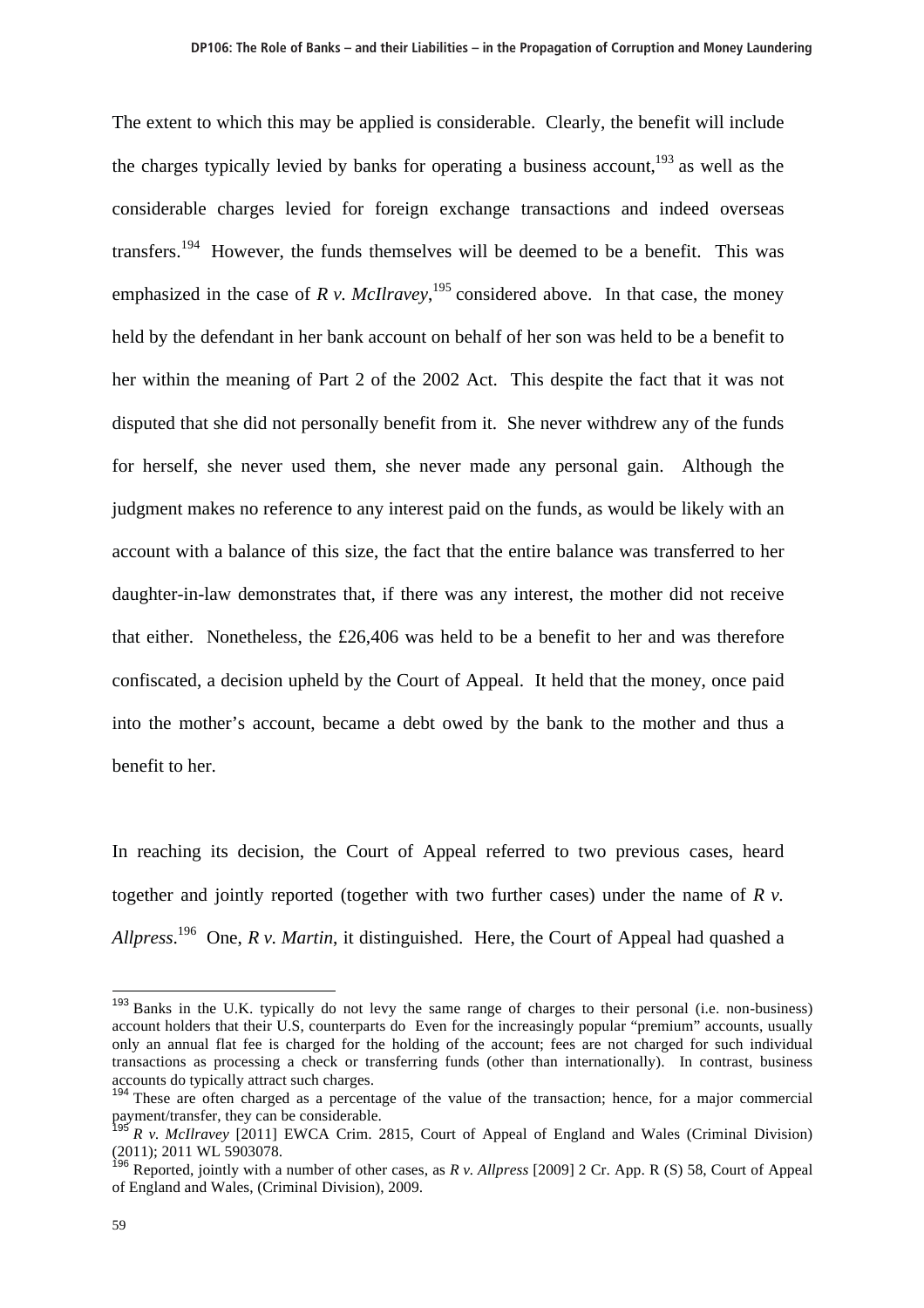confiscation order made by the Crown Court<sup>197</sup> against a defendant who had merely stored cash, which he knew to be derived from the drug trafficking activities of his brother, at his premises on his brother's behalf. Martin was convicted of entering into an arrangement to facilitate another to retain criminal property, but it was found that he had not received any benefit from doing so.<sup>198</sup> He had merely stored the money. To distinguish the two cases is surely right. At no time was the cash held on Martin's premises in any sense the property of Martin; it was the property of his brother, just as any other property left by one person with another for safe keeping would be. In contrast, the funds in Ms. McIlravey's bank account were, in law, a chose in action belonging to her. In receiving them from her son, therefore, she had indeed obtained a benefit, regardless of the fact that she chose never in fact to make any use of it.

The other case, *R v. Morris*, fell the other side of the line and the Court in *McIlravey* therefore affirmed it. This involved a solicitor<sup>199</sup> who received funds, which he suspected to be derived from criminal activity (in fact, a form of tax fraud) by his client, into the client account of his firm. To disguise their origin, he further arranged for the funds to be paid into the account in the name of a number of companies and held them, ostensibly, on those companies' behalf. He then transferred the funds on, to the benefit of this client, to various accounts overseas. He, too, was convicted of a §328 offense and, like Martin, received a confiscation order before the Crown Court, which he appealed. He argued that he, too, had merely held property belonging to another on that person's behalf. This is what a solicitor's client account is for; the solicitor is, under the Solicitors Accounting

<sup>&</sup>lt;sup>197</sup> The first instance criminal court in the English legal system dealing with the more serious crimes.<br><sup>198</sup> Although Martin's conviction for a §328 offense would have triggered the criminal lifestyle provisions, discussed below, this was not an issue raised either at first instance in the Crown Court or on appeal.

<sup>&</sup>lt;sup>199</sup> The English equivalent of an attorney. Although there are differences between the structures of the English and the U.S. legal professions, these are not relevant here.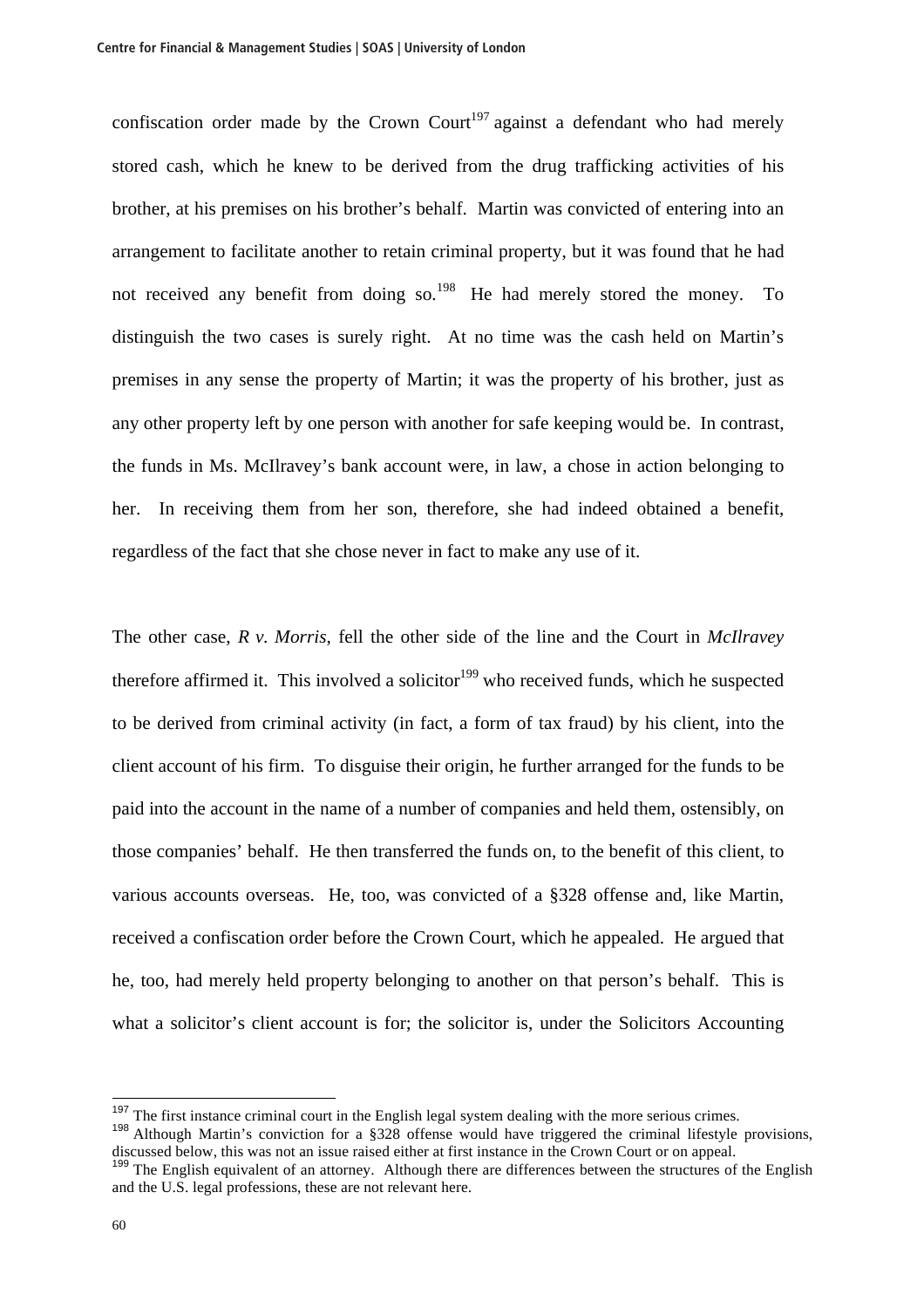Rules, prohibited to make use of the funds in these for himself.<sup>200</sup> Hence, claimed Morris, he himself had never received any benefit. The Court of Appeal, however, disagreed. It pointed out that the funds were held in a bank account belonging to the firm and, further, that Morris was the partner with principal control over that account. Therefore, it said, the Solicitors Accounting Rules were irrelevant and Morris had indeed received a benefit. It did acknowledge that there might be some cases of a private person holding funds purely on behalf of another, for example a husband on behalf of his wife. But this contrasted with the position of a professional such as Morris; such as person could not be said to be a trustee or bare nominee. Hence, the funds could be seen as a benefit and they were liable to confiscation.

If such a ruling could be made of a solicitor in relation to funds in the firm's client account, the principle is even clearer in relation to banks. With a solicitor, it is debatable to what extent he is free to use money held in the client account for other purposes, let alone for his own benefit. Although the Court of Appeal in *Morris* found the Solicitors Accounting Rules to be irrelevant, a distraction even, they are there and solicitors are obliged to comply with them. While solicitors do have control over the funds – the rationale of the *Morris* ruling – they are not free to do with them whatever they please. Indeed, it may be noted that, although the transactions which Morris carried out in relation to the account were illegitimate, in that they facilitated money laundering, they were all carried out for the benefit of his client. In contrast, the funds deposited with a bank are the property of the bank. While the customer, owns a chose in action, a debt, the bank owns the money itself. As such, the bank, unlike the solicitor, is free to use the

<sup>&</sup>lt;sup>200</sup> Funds paid to the the solicitor for his own use, e.g. fees, are held in an "office account", which must be kept strictly separate from the client account.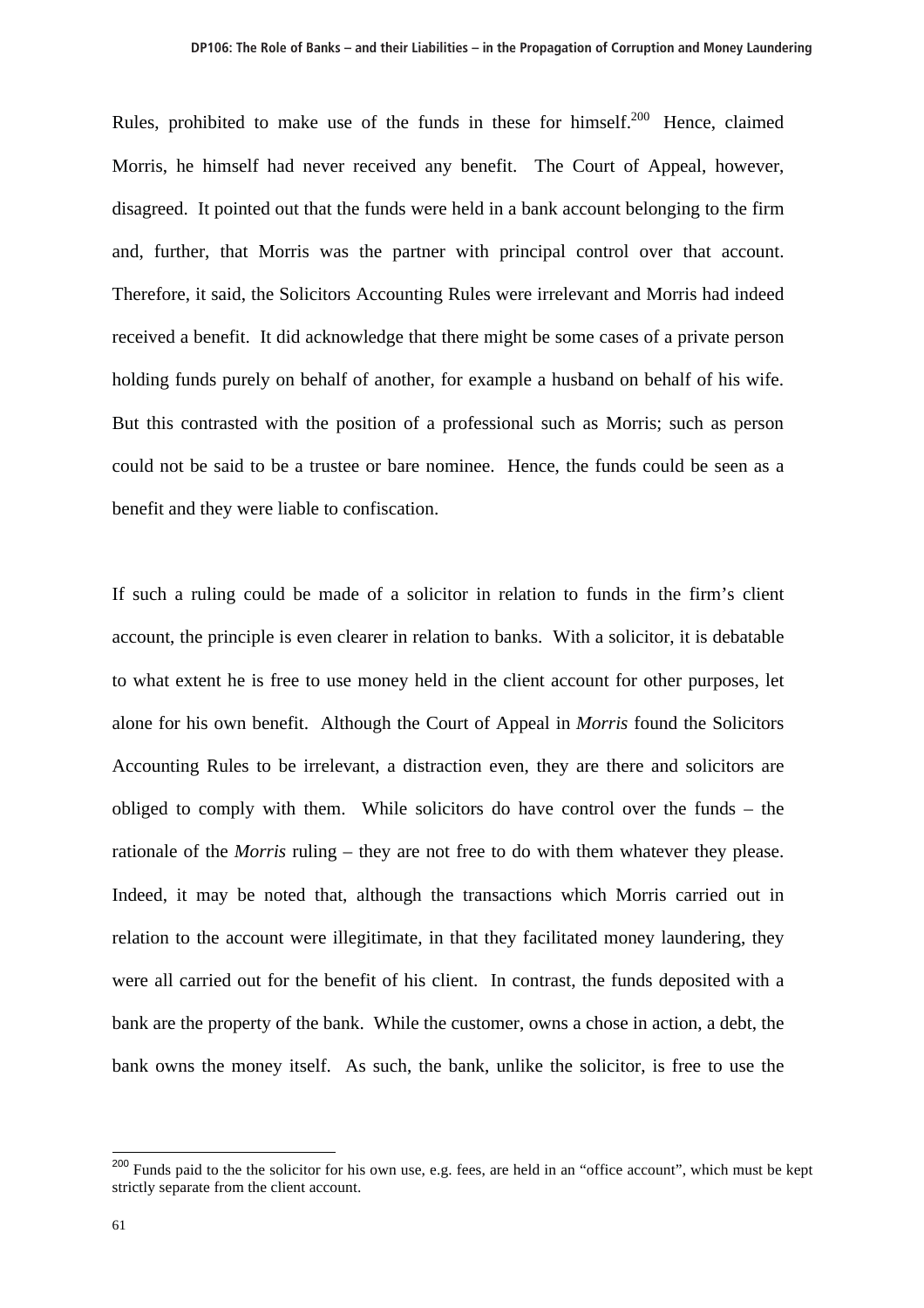funds for precisely whatever it wants. This was emphasized in the House of Lords' dictum in *Foley v. Hill*:

"The money paid into the banker's is money known by the principal to be placed there for the purpose of being under the control of the banker; it is then the banker's money; he is known to deal with it as his own; he makes what profit he can, which profit he retains for himself."<sup>201</sup>

The actions of a bank that receives funds into a customer account where it suspects those funds to be derived from any form of criminality, be it the taking of bribes or theft or embezzlement or securing a commercial contract through payment of bribes, will therefore be no different to those of Morris or McIlravey. It should be emphasized in this context that, to be guilty of money laundering and then liable to a confiscation order, it is not necessary that the defendant be proven to have suspected that the property was derived from any specific crime; if they suspected that it had a criminal origin, even if they had no particular suspicion as to precisely what, this will be sufficient. Indeed, these were the facts of *McIlravey*. Nor even need the precise nature of the origin of the criminal property be proven by the prosecution: if the jury are satisfied that the property was derived from some kind of criminality (albeit that it is not certain what crime) and that the defendant knew or suspected that, this will suffice.<sup>202</sup>

<sup>201</sup> *Foley v. Hill* (1848) 2 HLC 28, 36 per Lord Cottenham, House of Lords (1848).

<sup>&</sup>lt;sup>202</sup> "It would put a huge burden on the prosecution if it had to prove only one route by which the property was criminal property and negative all others." *R v. C* [2007] EWCA Crim 2913; 2007 WL 4947526, Court of Appeal of England & Wales (Criminal Division), 2007, para. 26 per Gage LJ. Affirmed in *R v. Anwoir* [2009] 1 WLR 980, Court of Appeal of England & Wales (Criminal Division), 2008. However, the position will be different where the defendant believed that the funds had a legitimate origin and that the transaction had a purpose that was unethical but not actually illegal. (See *R v. Geary* [2011] 1 WLR 1634, Court of Appeal of England & Wales (Criminal Division), 2010 - funds, in fact derived from fraud, transferred to defendant who believed that they had a legitimate origin and that the transfer was to conceal them from forthcoming divorce proceedings.)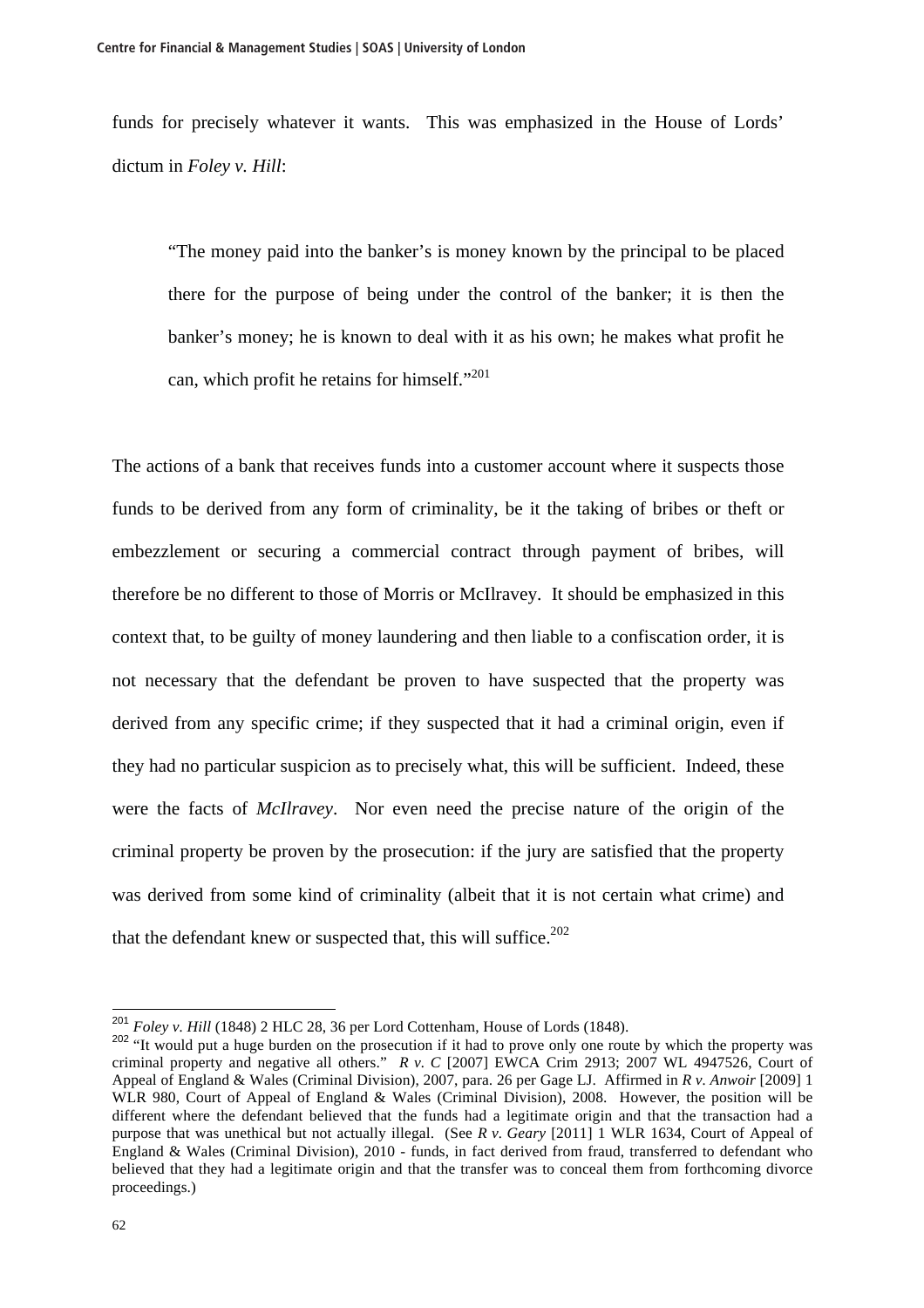This raises decided possibilities for the government when pursuing such a case. Like its criminal forfeiture counterpart in the United States, confiscation is an in personam, not in rem, measure. Hence any confiscation order against the bank, in relation to criminal funds found in an account, will be separate to that made against the criminal customer. To take the example of the *McIlravey* case, in addition to the confiscation order made against Ms. McIlravey, a confiscation order will have been made against her son in respect of the full benefit that he was deemed to have received from his drug trafficking – including the funds paid into his mother's account. Similarly, separate to the order against Morris himself, his client will have been liable to a confiscation order in respect of the full amount he was deemed to have gained from his tax fraud offenses – including the amount laundered by Morris. If this appears to mean that the same funds are subject to confiscation by the government twice over, that is exactly what it means. Any doubt as to that was explicitly dispelled in  $R v$ . May,<sup>203</sup> considered by the Court in *McIlravey*, in which the House of Lords held that where a benefit from criminal conduct is obtained jointly by a group of people, the entire benefit may be deemed to have accrued to any one member.

The consequences, in the context of the issues discussed in this article, are twofold. First, it provides an even more powerful measure against those involved in corruption. Not only may they face a prison sentence or, in the case of a corporation, a severe fine,  $204$  but they may suffer seizure of their assets that go considerably beyond what can be proved to derive from the corruption itself. But second, where a bank has assisted in transferring some, or even all, of the funds overseas, perhaps to a jurisdiction that is unwilling to

 $203$  [2008] 1 AC 1028, House of Lords, 2008.

<sup>&</sup>lt;sup>204</sup> Although the laws typically permit them to do so, English criminal courts rarely impose both a prison sentence and a fine in relation to the same offense, in contrast to the approach taken in the United States.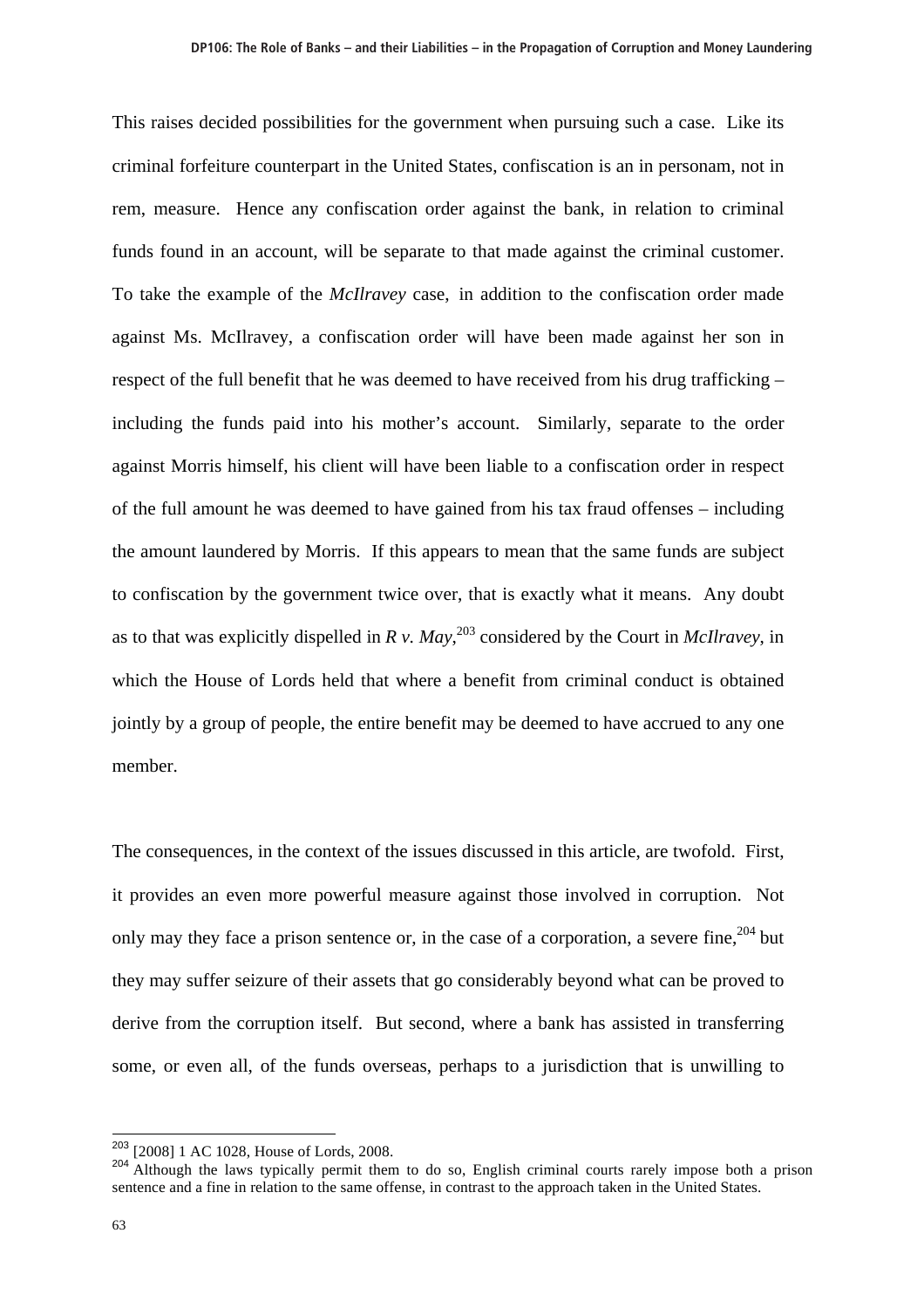cooperate in their return,<sup>205</sup> that bank may be forced to return them out of its own assets. Put another way, if the funds cannot be recovered from a corrupt leader him/herself, it may recover them from their bank. As referred to above, this is perhaps particularly important where the defrauded government is that of a developing country. Rather than that government being required to bring an expensive civil action<sup>206</sup> based on a constructive trust – although that is also an option<sup>207</sup> – the confiscation provisions may simply be applied. Further, where, as in such a context, the predicate crime took place overseas, §444 of the 2002 Act allows for proceedings to be brought in the U.K. to confiscate funds to give effect to an order made by that foreign jurisdiction.

But the confiscation order against the bank need not stop at the amount actually proven by the Government to be derived from the crime itself. A conviction for conversion or transfer of criminal property or its removal from the jurisdiction under §327 of the 2002 Act, or of entering into an arrangement to facilitate the retention or use of criminal property under §328, will automatically trigger the criminal lifestyle provisions. These are contained in §§10 and 75. They apply in any of four sets of circumstances. The first, most relevant to this article, is where the defendant is convicted of an offense listed in Schedule 2 to the Act. The offenses contained in §§327 and 328 of the 2002 Act are included in the Schedule 2 list, although those of acquisition, use or possession under §329 are not. A finding of a criminal lifestyle will also be made where the defendant: 1)

<sup>&</sup>lt;sup>205</sup> The reasons for such refusal may not necessarily be a lax approach to economic and financial crime. Rather, they may simply be political. It is frankly inconceivable that any court in the southern part of Cyprus would order the return of assets to Turkey (or indeed vice versa). Similarly, to take a topical example, recent events suggest that Russia would be equally unwilling to hand over funds from the account of a member of the Assad regime to a future Syrian government, let alone to a Western jurisdiction.

Never an attractive option for the government of a developing country with limited resources, it is made even less so by the "loser pays all" rule of English civil procedure. In other words, the claimant (plaintiff) government not only faces significant expenditure up front of its own (the legal professional rules in England do not permit "no win, no fee" arrangements in such cases, but risks paying the defendant's legal costs as well if it loses.

<sup>207</sup> See, for example, *Attorney General of Hong Kong v. Reid* [1994] 1 A.C. 324, Privy Council (New Zealand) (1993).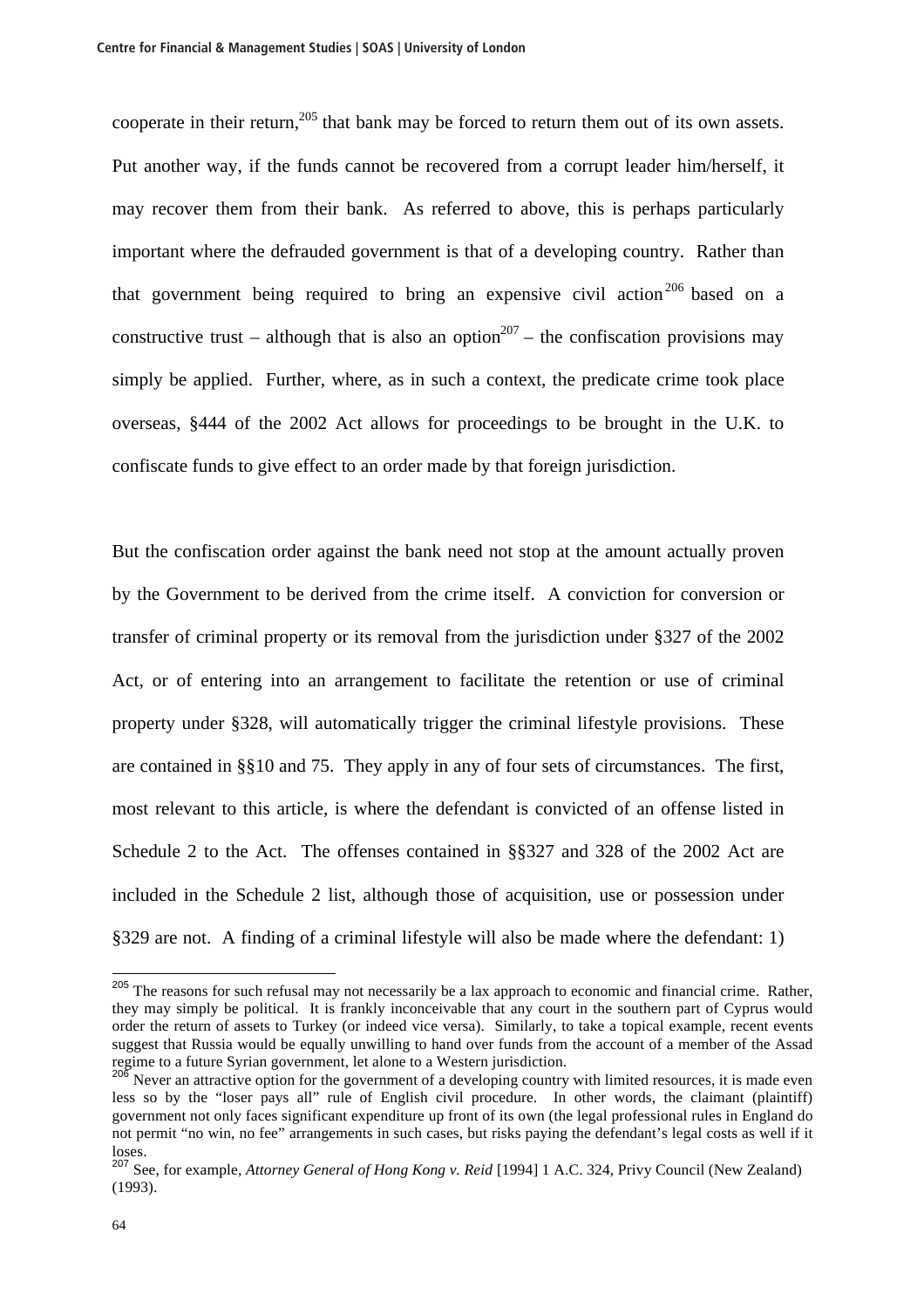is convicted, in the same proceedings, of a total of at least four offenses, from which he has derived a benefit,  $208$  2) has been convicted on at least two other occasions, within a period of six years prior to the start of the current proceedings of an offense from which he derived a benefit; or 3) is convicted of an offense which he perpetrated over a period of at least six months. In each case, the benefit in question must be at least £5,000 for a finding of a criminal lifestyle to be made,  $209$  but in the kind of cases that this article concerns, it is likely to be considerably more.

The consequence of a finding of a criminal lifestyle is that four rebuttable presumptions are applied.<sup>210</sup> First, any property transferred to the defendant during a period of six years leading up to the proceedings represents the proceeds of crime. Second, any expenditure incurred by the defendant during the same period was met from the proceeds of crime. Third, any property held by the defendant on the date following his conviction represents the proceeds of crime. It should be noted that, for this presumption, how long ago the defendant obtained the property is irrelevant: they may have obtained it 30 years previously, but if they still held it on the day after their conviction, the presumption will apply to it. Fourth, all property held by the defendant is held free of any third-party interest in it.

All such property will then be liable to confiscation unless the relevant presumption is shown to be incorrect. This will generally mean the defendant showing, on the balance of

<sup>&</sup>lt;sup>208</sup> "Benefit" includes not only direct proceeds but also a "pecuniary advantage". This means precisely that: any financial advantage. It has been interpreted as covering, inter alia, the ability to gain income or other profits from securities obtained through crime (*Government of the United States of America v. Montgomery* [1999] 1 All ER 84, Court of Appeal of England & Wales, Civil Division (1998)) and the ability, through tax evasion, to make use of the money that should have been paid in tax (*R v. Dimsey* [2000] 1 CR. APP. R (S) 497, Court of Appeal of England & Wales, Criminal Division (1999)). Both these cases are discussed in R. Alexander (2011), *supra*., pp.

Proceeds of Crime Act 2002, §75(4).

<sup>210</sup> *Ibid.*, §10.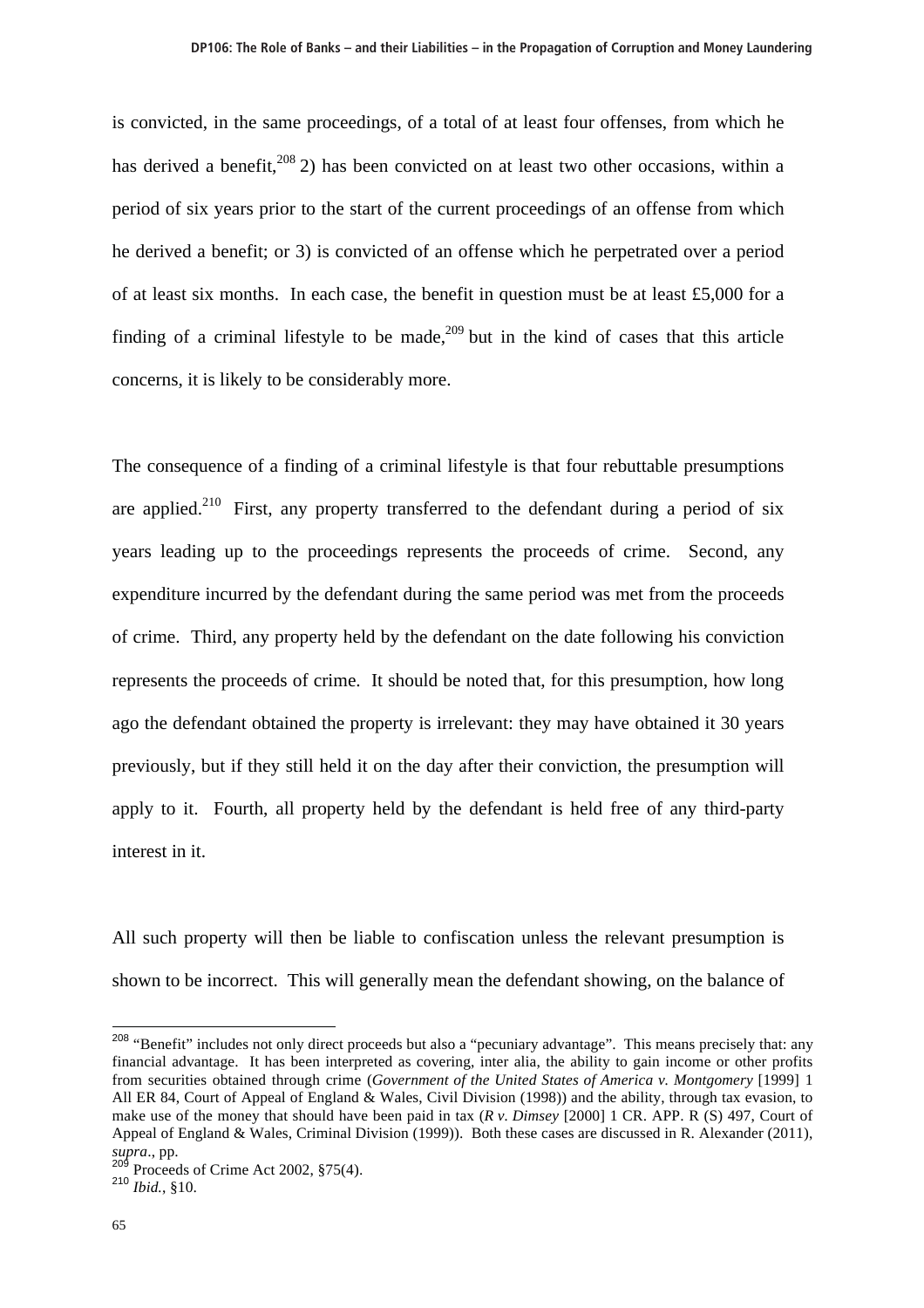probabilities, that the asset in question did in fact have a legitimate origin, but it will also apply where it is shown that an asset is in fact held subject to a third party interest. Hence where the defendant holds a house worth £1.4 million (not unusual for a senior officer of a major bank in the U.K., particularly given real estate values in some parts of the country) but shows that he has a mortgage on it with a current balance of £550,000, that £550,000 will not be liable to confiscation. The presumptions may also not be made where this would result in a serious risk of injustice, $^{211}$  but in practice this is rarely if ever applied. However, the resulting calculation of benefit will be discounted by the amount of any confiscation order made during the relevant period.<sup>212</sup>

If the defendant does succeed in showing that a given asset has a legitimate origin then, in principle, they will keep it. However, the value principle of the U.K.'s confiscation provisions needs to be considered. In contrast to the U.K.'s forfeiture provisions, and also the civil recovery provisions found in Part 5 of the 2002 Act, confiscation is not of a particular asset per se. Rather, it is of its value: a confiscation order is always of a monetary amount. Let us remain with the above example of the banker with his £1.4 million house. Suppose that it is shown that in June, 2007, 5 years before the start of his trial, he bought a weekend house for £500,000, but sold it  $2\frac{1}{2}$  years later, in response to the ongoing financial crisis for £300,000.<sup>213</sup> If he cannot now prove that the £500,000 with which he bought the house had a legitimate origin, he will face a confiscation order in respect of this for £500,000, since this was his expenditure, not the £300,000 that he

 $^{211}$  *Ibid.*, §10(6)(b).

<sup>212</sup> *Ibid.*, §10(9). Where a confiscation order has been made during the six years prior to the current proceedings, a) the period over which the assumptions will apply is not the full six years but rather the period starting with the date of the previous confiscation order and b) property held on the day after the current conviction but acquired prior to the previous confiscation order will not be presumed to be derived from crime.

 $213$  This illustration assumes that the lower sale price was due to the fall in the real estate market – credible in the time period described – rather than for any more sinister reason.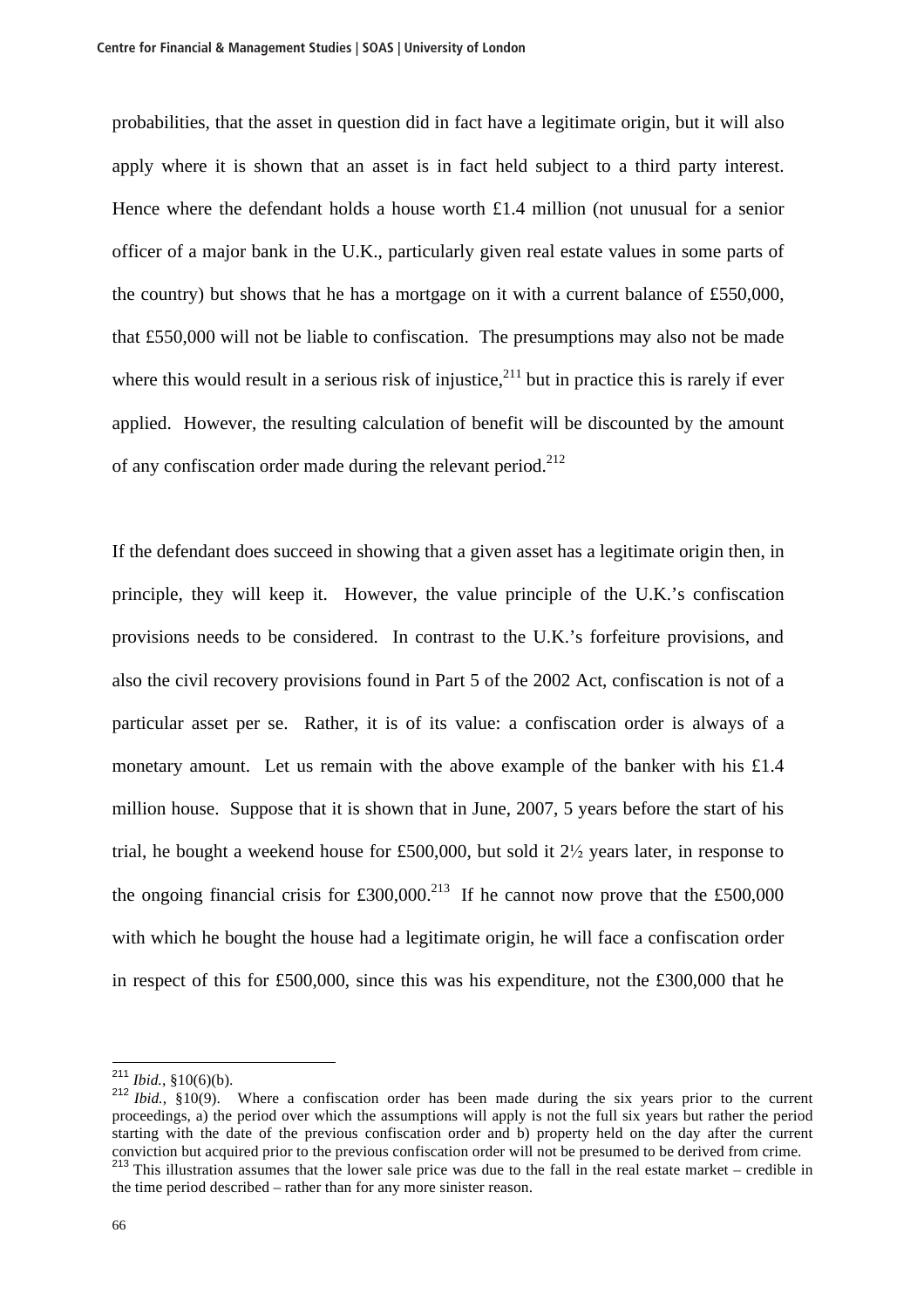sold the house for. If he cannot satisfy that order in any other way, funds proven to have a legitimate origin may be seized (or other assets liquidated) to pay it.

For a bank officer personally, this is a serious enough prospect. But there is nothing in the Act that states that the criminal lifestyle provisions may only be applied to an individual. That being so, "person" may cover natural and legal persons alike. Therefore, a corporation which secures a commercial contract through payment of bribes and then (as it generally will, as noted above) engages in financial transactions with funds derived from that contract may, through being guilty of money laundering, be held to have a criminal lifestyle.<sup>214</sup> But crucially, in the context of this article, so may a bank that launders funds which it knows to be linked to corruption. To date, no bank in the United Kingdom has ever faced the application of the criminal lifestyle provisions and it may well be that political considerations will continue to prevent this.<sup>215</sup>

## **5. CRITICISMS**

#### **5.1 BANKS TURNING A BLIND EYE**

It has been suggested throughout this article that banks, in particular, play a significant role in the propagation of corruption and money laundering. Through the various services of deposit taking, financial advice, discounts, foreign exchange and settlements<sup>216</sup> that banks provide all too indiscriminately to their customers, including, all too often, knowingly, to corrupt PEPs, they perpetuate the problem by assisting the very persons whom they should be helping to

 $214$  R. Alexander (2009), *supra*, pp.103-4.

<sup>&</sup>lt;sup>215</sup> In the United States, one prosecutor has expressed the view, albeit unofficially, that, when a bank has been bailed out with public funds, there can be a decided reluctance to see it then subjected to the full rigor of the criminal law; all too often, it will be able to negotiate a deferred prosecution agreement instead. The implication is clear: "too big to fail" could in practice also mean "too big to prosecute fully".

<sup>216</sup> P.He, (2010). "A Typological on Money Laundering". JMLC*,* 13(1), 15-32.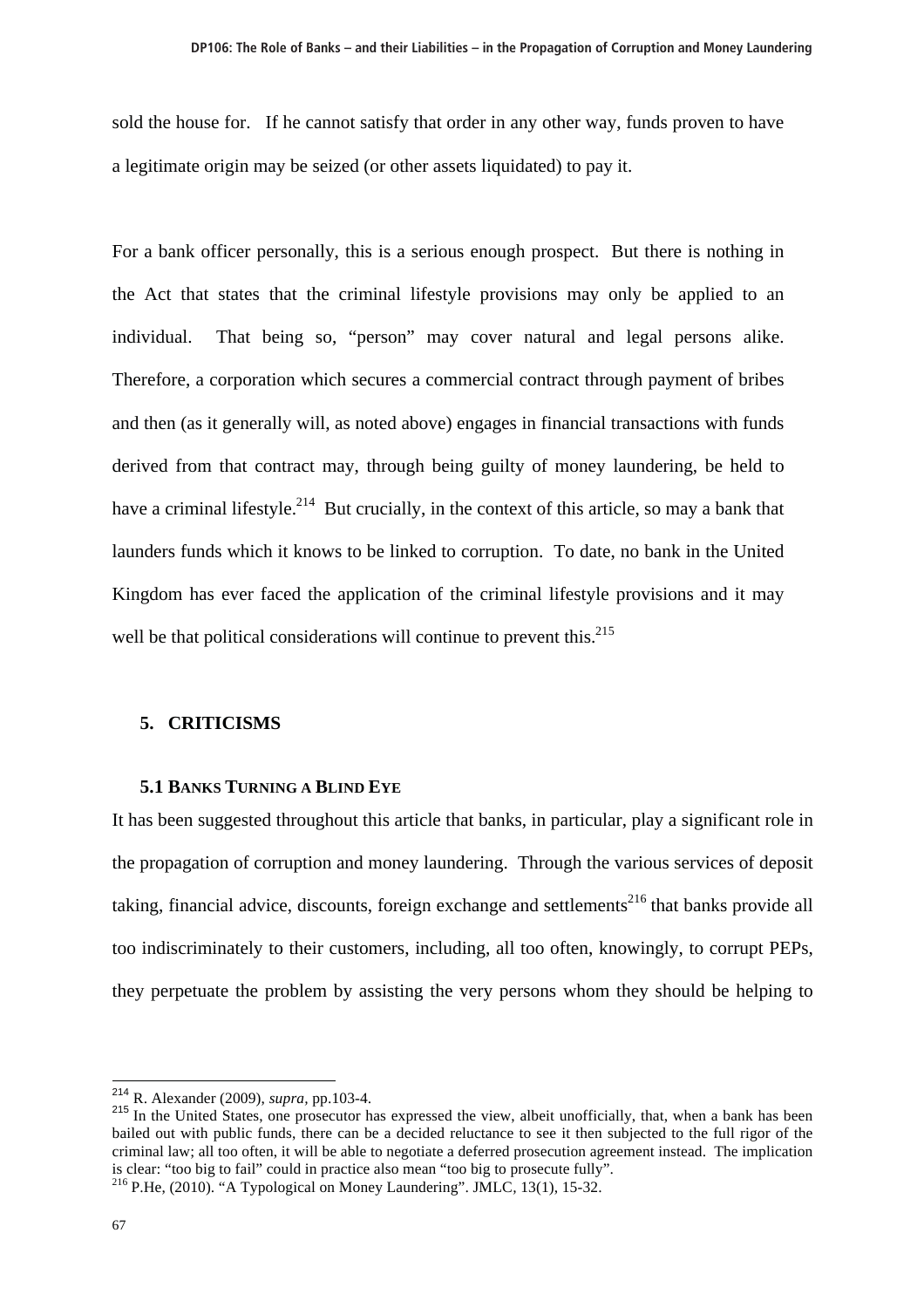catch out. Moreover, as highlighted in this article, banks, through handling the proceeds of corruption, engage in money laundering themselves.

However, money laundering is at the heart of all profit-driven crime. The primary function of banks is to make a profit and thus it can be argued that it is unsurprising that there is evidence suggesting banks often turn a blind eye to corruption and money laundering. Some would say that there can be some justification for the behavior of banks. This is even more true in times of financial turmoil: the decision by Wachovia, discussed earlier in this article, to accept without question funds from Mexican drug cartels came at a time when it was fighting to survive the global financial crisis. Indeed, although none have actually said so, at least publicly, it is quite possible that some in Wachovia's senior management feel that, had they not accepted the funds, the bank would have collapsed earlier than it did. In response, the authors of this paper would say that that is no excuse. Sympathetic though one may be to managers struggling to save their institution, they cannot be compared to a man who steals during a famine as the only means to keep his family alive. In contrast, the crimes producing the funds which they help to launder, do often kill people. Although precise figures for the casualties of the drug wars of northern Mexico are difficult to assess, it is clear that they have, to date, run into the hundreds of thousands. This aside from the damage caused to the ordinary citizens of a developing country as some foreign institutions hesitate to invest and tourism, a key source of revenue, suffers as governments advise their own citizens to stay away.

In any case, although Wachovia was facing financial difficulties, many other banks found to have been involved in money laundering have not. One need only look at a brief list: Riggs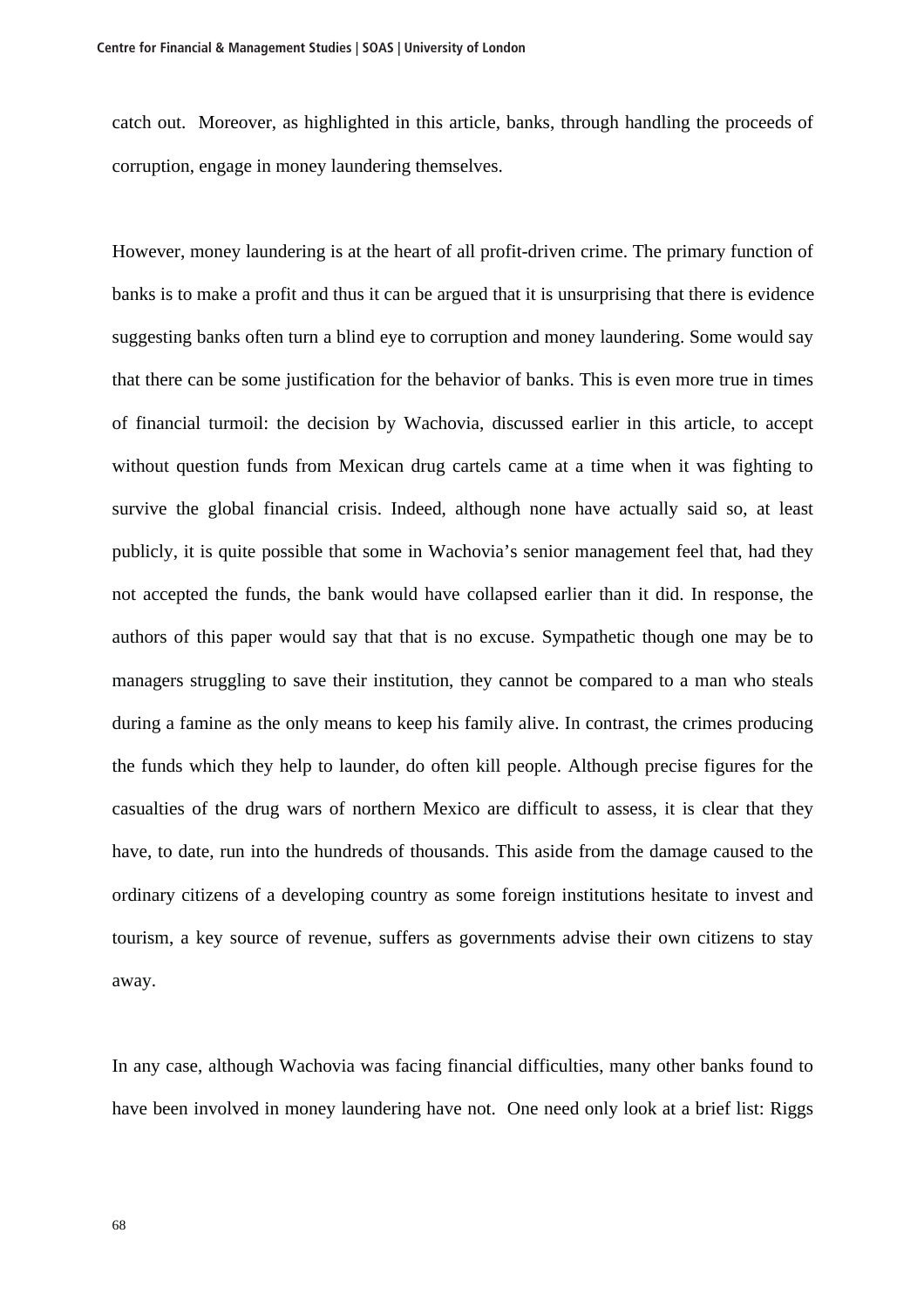Bank in the United States, <sup>217</sup> HSBC, a British bank (albeit that it took the U.S. authorities to bring its laundering to light)<sup>218</sup> and, most recently UBS in Switzerland.<sup>219</sup>

A further objection raised by some is that the fight against corruption and money laundering has impacted upon the rights of individuals and financial institutions alike. This is undoubtedly true. The customer's right to confidentiality, not to mention the principle of banking secrecy, long cherished in many jurisdictions, have been gradually eroded to the point where banking secrecy has now been effectively outlawed.<sup>220</sup> Some may argue that this erosion of fundamental rights is a step too far. The effect this can have is lowering the confidence of customers in the banking system, which impacts upon the profits of banks. Turning a blind eye can thus be argued as a means by which banks restore confidence in a system that laws and regulations to an extent have stripped of customer satisfaction, confidentiality and privacy.

However, despite limited justification on the part of banks, their role in propagating corruption is inexcusable. The very real harm that corruption causes, including, in many cases, actual deaths, has already been examined in detail. More generally, as a consequence of the part they play in financial crime, the long-term economic wellbeing of the developing world in particular, is held in the balance. Therefore, the expectation imposed on banks is that

<sup>217</sup> *Riggs Bank Agrees to Guilty Plea And Fine* (2005) WASHINGTON POST, January 28, 2005. www.washingtonpost.com/wp-dyn/articles/A41584-2005Jan27.html. Last accessed, September 21, 2012.

<sup>218</sup> *HSBC'S Mexico nightmare on money laundering* (2012) FT.COM, July 18, 2012. http://www.ft.com/cms/s/0/832b582a-d0f2-11e1-8a3c-00144feabdc0.html#axzz276Rvm0FK. Last accessed, September 21, 2012. *HSBC in talks to settle US money laundering claims* (2012) THE TELEGRAPH, August 24, 2012. http://www.telegraph.co.uk/finance/newsbysector/banksandfinance/9498374/HSBC-in-talks-to-settle-US-money-laundering-claims.html. Last accessed, September 21, 2012. The former report suggests a reverse of the Wachovia situation: the global head office of a bank repeatedly attempting to persuade a subsidiary to comply with AML standards, but consistently being ignored.

<sup>219</sup> *Swiss launch UBS money laundering probe* (2012) FT.COM, August 31, 2012. www.ft.com/cms/s/0/da0f7bc8-f37d-11e1-9c6c-00144feabdc0.html#axzz276Rvm0FK. Last accessed, September 21, 2012.

 $^{220}$  E.g. FATF Recommendation 9.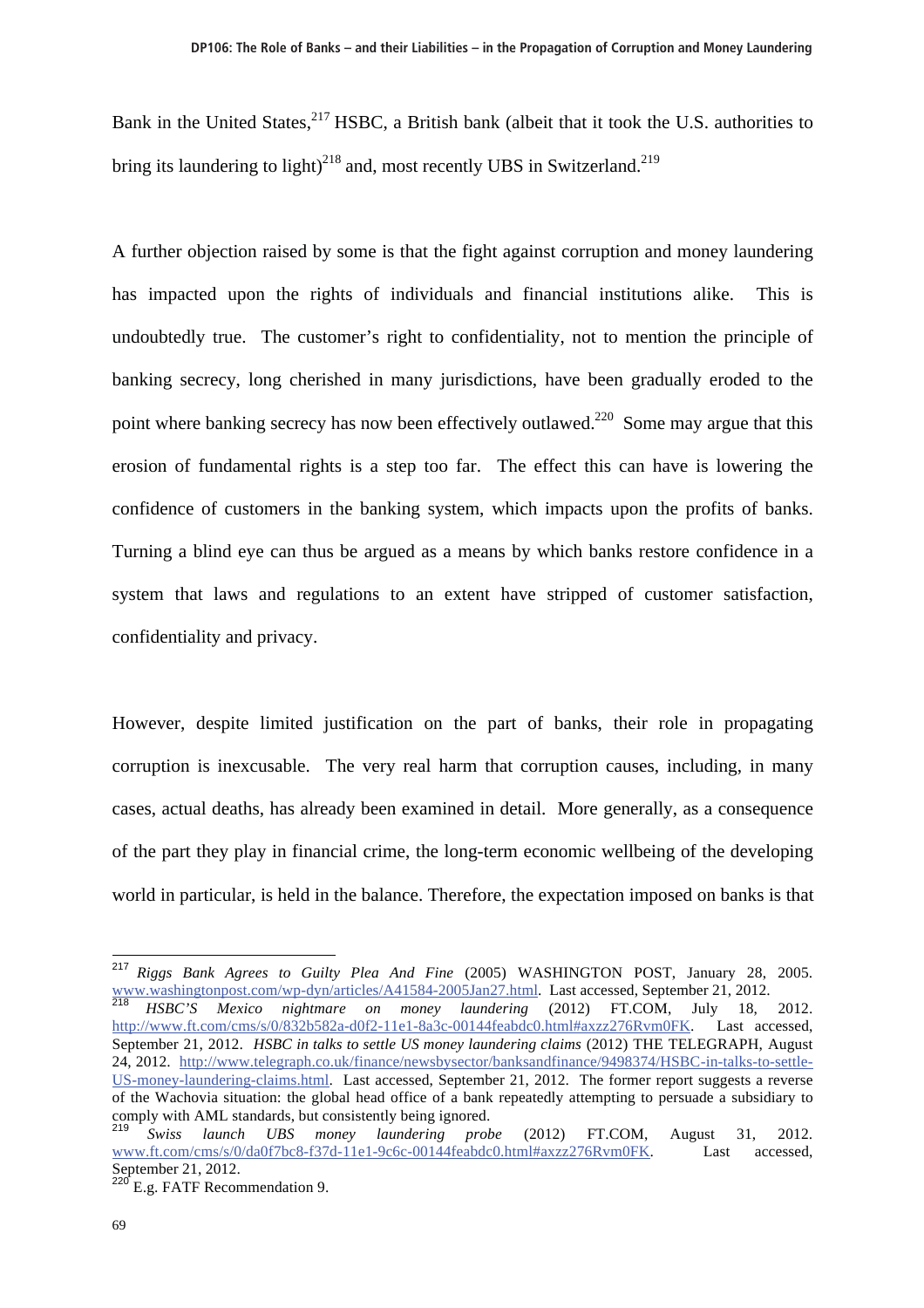they do combat money laundering and help to reduce significantly the opportunities for people to engage in such activities and from using the financial system as a conduit for their illicit funds. It is expected that they do this through various means, including customer due diligence (CDD), suspicious transaction reporting (STR), by identifying and accounting for the risks in outsourcing and managing the risks across national borders: the detailed prevention mechanisms have been examined in detail in a sufficiently wide range of literature for it not to be necessary to analyze them afresh here. However, despite these systems having been put in place for some time, and hence now far from novel, it is worrisome that the fundamental issue in regard to banks is that many if not all corrupt dictators and PEPs who have transferred money offshore for personal enrichment have continued to do so through services provided to them via private banks. Indeed, all too often, such persons' overseas assets only become the subject of real attention when they leave office<sup>221</sup> or, at least, their regime falls from favor in the West.<sup>222</sup>

Banks have been instrumental in laundering and concealing the proceeds of corruption; offshore banks have been an important and visible vehicle for money laundering. In this context, the true definition of "offshore bank" is particularly important: simply a bank located in a different jurisdiction than that in which its customer is based. It is not small Caribbean or Pacific islands in which corrupt PEPs typically hold their assets, it is Switzerland, France, the United Kingdom and, yes, the United States. This suggests one (or both) of two things: either the preventative measures in place are inadequate and ineffectual<sup>223</sup> or the measures to

<sup>&</sup>lt;sup>221</sup> The assets of former Tunisian President Ben-Ali, located in European bank accounts, were only frozen after he was removed in the first of the uprisings of the Arab Spring.

<sup>&</sup>lt;sup>222</sup> Similarly, the assets of Syrian President Bashir Al-Assad and his associates only became the subject of financial sanctions following the extreme measures he took to deal with the Syrian opposition. Indeed, it would appear that the blocking of these accounts are aimed more at persuading Al-Assad to leave office than to seize the proceeds of corruption. This despite the fact that, in the Transparency International 2012 Corruption Perception Index, Syria ranked, with a score of.

<sup>223</sup> This is the thesis put forward by J.C. Sharman in his recent work, *The Money Laundry: Regulating Criminal Finance in the Global Economy* (2011), considered above.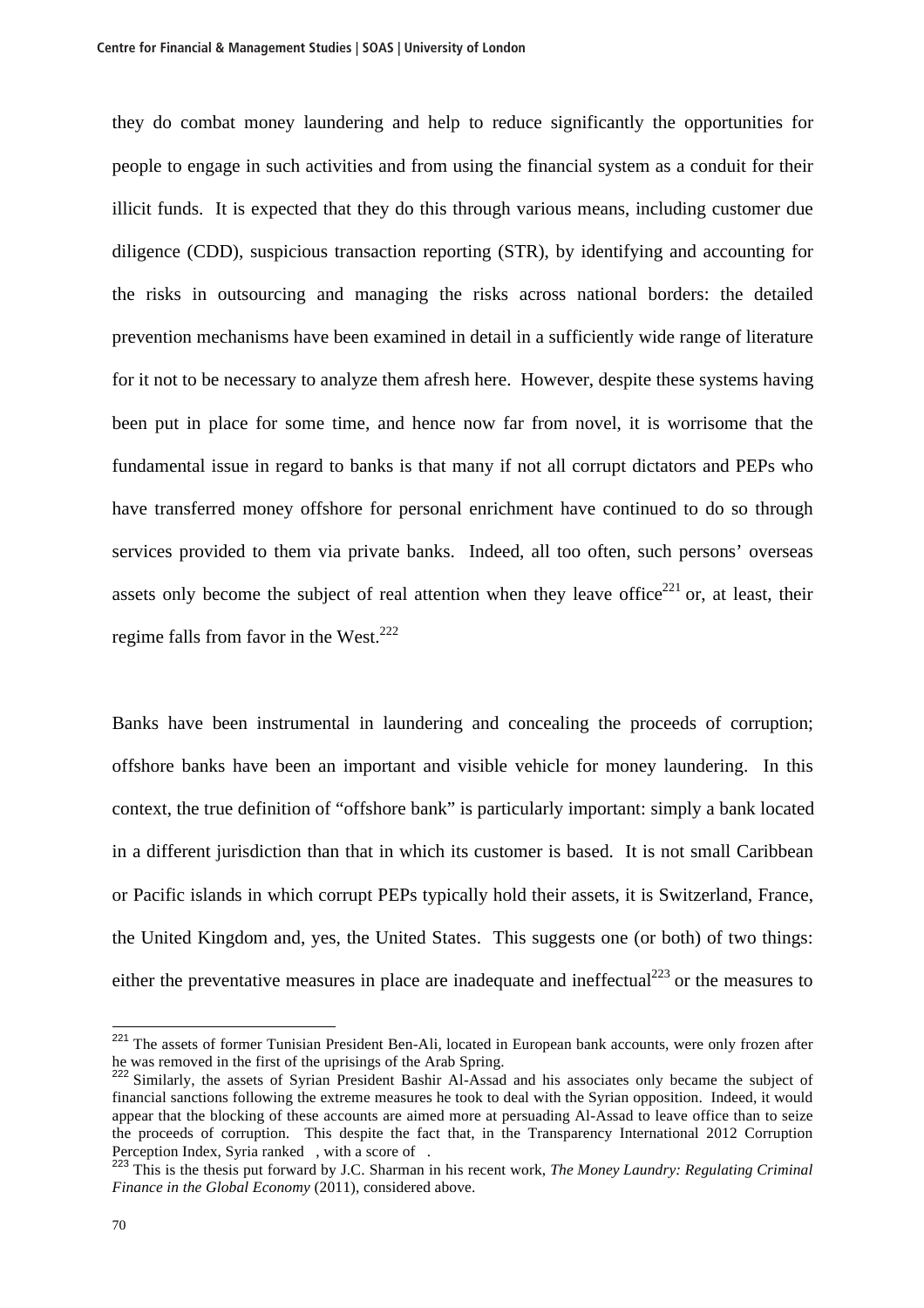enforce them are not used to their full and necessary extent: the view of the authors of this article.

However, what is of considerable concern is that even the U.S.'s Foreign Corrupt Practices Act of 1977, which provided the incentive for the OECD Convention, falls short. The assumption that those banks that follow good practices at home maintain the same standards elsewhere is inaccurate. Financial institutions and corporations in countries that have considerable history of transnational anti-bribery legislation, such as the United States, appear to exhibit large differences between their standards of corporate ethics at home and those adopted in countries outside of the OECD, a practice that appears to be common across all the major OECD states. <sup>224</sup> Thus, inadequacy of legal provisions is not a problem limited to the U.K. alone; the U.S. also has a lot to answer for, even though, as in the U.K., directors can be prosecuted for crimes committed abroad.<sup>225</sup> The current situation is such that the potential benefits of corruption and money laundering far outweigh the risks and indicates that more needs to be done to change the incentives for bribery and corruption abroad. Worryingly, the problem appears more widespread than initially thought. Perhaps the fundamental problem lies in lack of tough enforcement of all aspects of anti-corruption and AML regimes where there may be leniency in some aspects. This argument would be consistent, given the current state of the law in the United Kingdom. However, in the case of the United States and other countries that have demonstrated that they are tough on corruption, it now appears that they have double standards and that where their corporations can exploit differences in order to make profits, they do so.

 $224$  D. Kaufmann, (2004). "Corruption, Governance and Security: Challenges for the Rich Countries and the World", *The Brookings Institution*, [Online] 2, 83-102. Available from: SSRN-id609897. Last accessed, August 1, 2010.

<sup>&</sup>lt;sup>225</sup> Although there are certain differences, the provisions of the Foreign Corrupt Practices Act are broadly similar to those of the U.K.'s Bribery Act 2010, including its extra-territorial reach.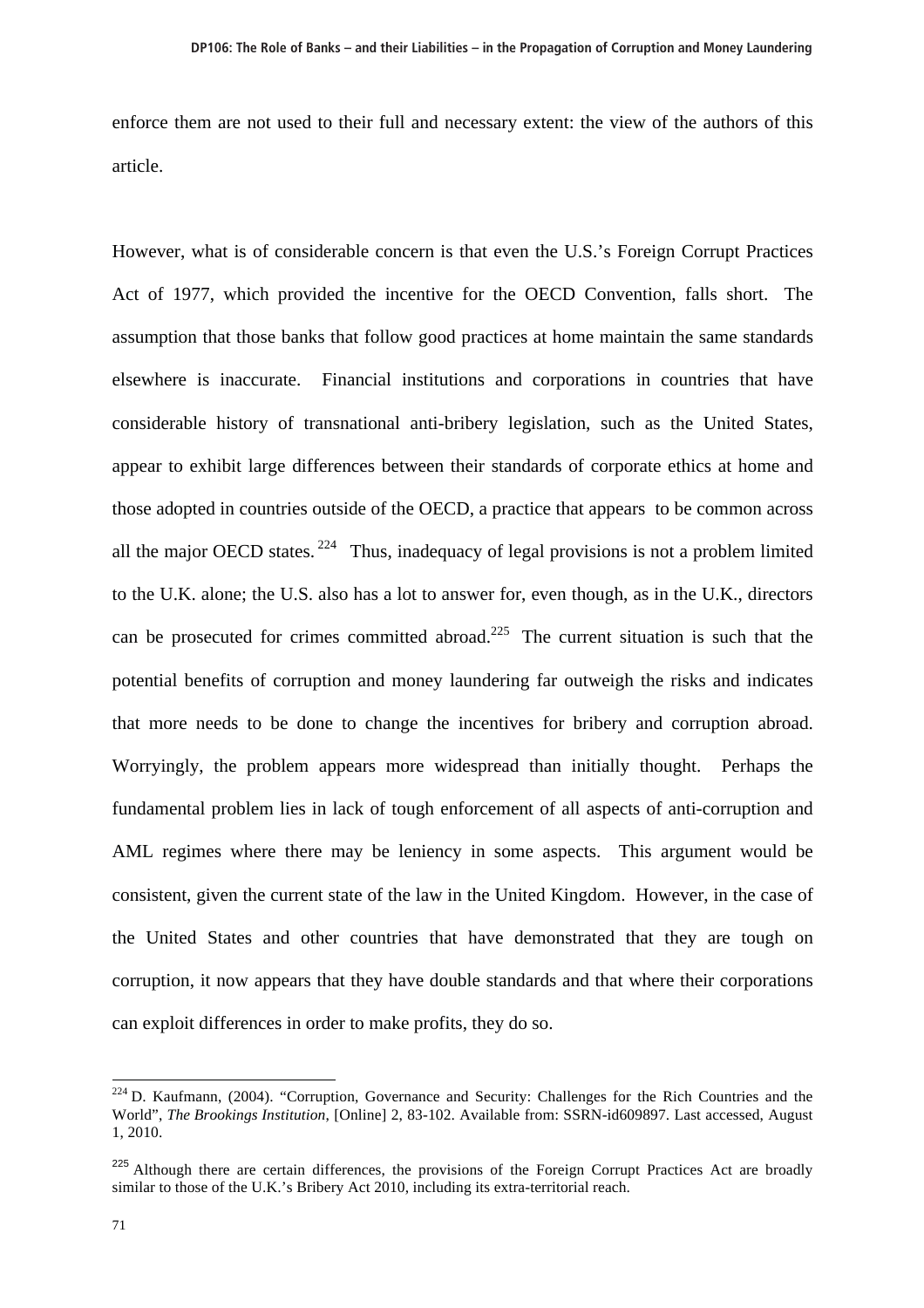## **5.2 SHORTCOMINGS OF THE SYSTEM**

The developing world screaming about Western corruption refers to the importance of the apparently more sophisticated developed countries to take a lead in such matters since they are in a comparatively more advantageous position than developing countries. Even with this reliance, the West disappoints. The United Kingdom for one is looked upon as an example. However, the U.K. can be seen to have disappointed on occasions even in instances when other countries such as Switzerland , which has historically been notorious for a rather lax approach to corruption and money laundering control, have upped their game. One illustrative incident was in regard to the corruption of General Abacha, former President of Nigeria: while U.K. financial institutions demonstrated their oblivion to the hundreds of millions of U.S. dollars which flowed through the City of London's financial institutions, Switzerland showed the gumption required by the U.K. and ordered payment of over half a billion dollars to Nigeria. $^{226}$ 

With this said, the Bribery Act 2010 is the first real attempt at combating corruption because it puts in place penalties that are likely to deter, including up to ten years imprisonment in some cases. However, even it has its drawbacks. A key flaw is the requirement that any prosecution must (except in Scotland) have the consent of either the Director of Public Prosecutions, the Director of the Serious Fraud Office or, in England & Wales,  $227$  the Director of Revenue and Customs Prosecutions.<sup>228</sup> Furthermore, such consent must be given personally, save where the Director concerned is unavailable.<sup>229</sup> This was a direct result of the British Government's perspective on the BAE scandal. Although the then Prime Minister, Tony Blair, put very severe pressure on both the Attorney-General and the Director of the

<sup>226</sup> S. Baker, *A Sorry State of Affairs*, NLJ, 158(7323), 775. (2008).

<sup>&</sup>lt;sup>227</sup> In Northern Ireland, only the Director of Public Prosecutions or the Director of the Serious Fraud Office may give such consent.

<sup>228</sup> Bribery Act 2010, §10. <sup>229</sup> *Ibid.*, §10(4).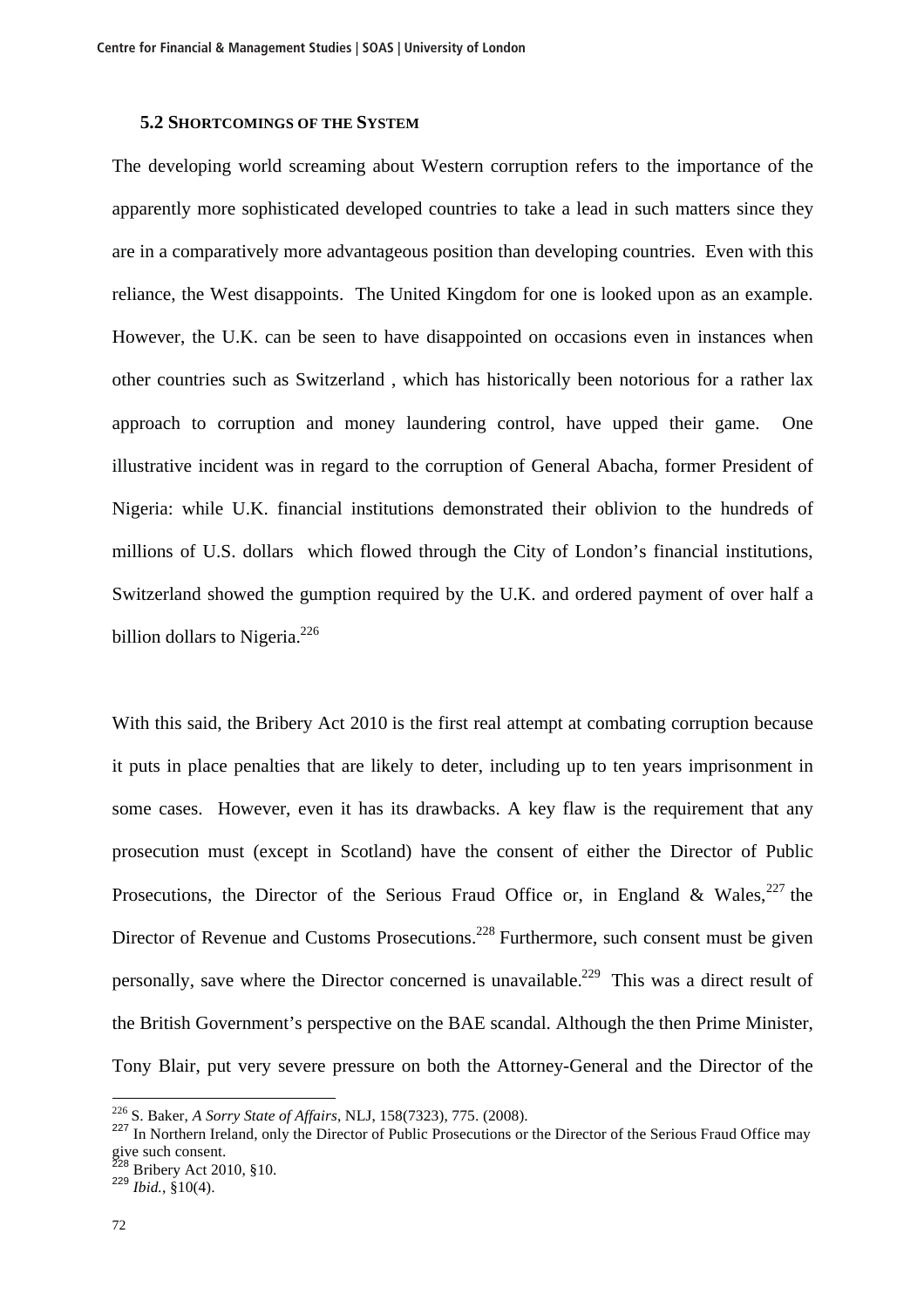Serious Fraud Office, he was all too aware that neither he nor the Attorney-General had, at the time, the actual power to order a halt to the investigation. While the British public, as well as anti-corruption organizations such as Cornerhouse, were horrified at the Government's caving in to the direct threats by a senior Saudi government minister of reprisals if the investigation continued, Blair saw it very differently. It is worth reminding ourselves here of precisely what the Saudi Government threatened. First, they said, all intelligence cooperation in the area of counter-terrorism would cease.<sup>230</sup> Second, all Saudi contracts with British companies would be cancelled. Not just BAE's contract to supply military aircraft – all British contracts. Blair took the second threat as seriously as the first – with good reason. In contrast to the U.S. system of government, whereby the executive branch is kept separate from the legislative, and hence neither the President nor any of his Secretaries have particular responsibilities for specific areas of the country, the British Prime Minister is a Member of Parliament, elected, just like his/her colleagues, to represent a particular geographical constituency. Blair's was Sedgefield, an area in County Durham in the North-East of England with very high unemployment. No one knew better than Tony Blair what the impact of such a cancellation of contracts would be: he had seen first hand the devastation caused when factories closed. Therefore, he did not appreciate being publicly humiliated for, as he saw it, protecting both the physical and the economic security of the United Kingdom. This must never happen again.

Understandable though Blair's concerns were, the fact remains that the 2010 Act requires any bribery prosecution to obtain the approval of a government Minister before it can proceed.

<sup>&</sup>lt;sup>230</sup> Although the investigation was halted, there was, as discussed, considerable adverse publicity, not only in the United Kingdom but also elsewhere, something which will certainly have displeased the Saudi Government with its strong cultural emphasis on respect. Only those at the highest level in the British Government and its security and intelligence services, if even they, will ever know whether the attempts to bomb Glasgow Airport and a street in the theater district of London, both in July, 2009, would have been detected earlier had it not been for the scandal.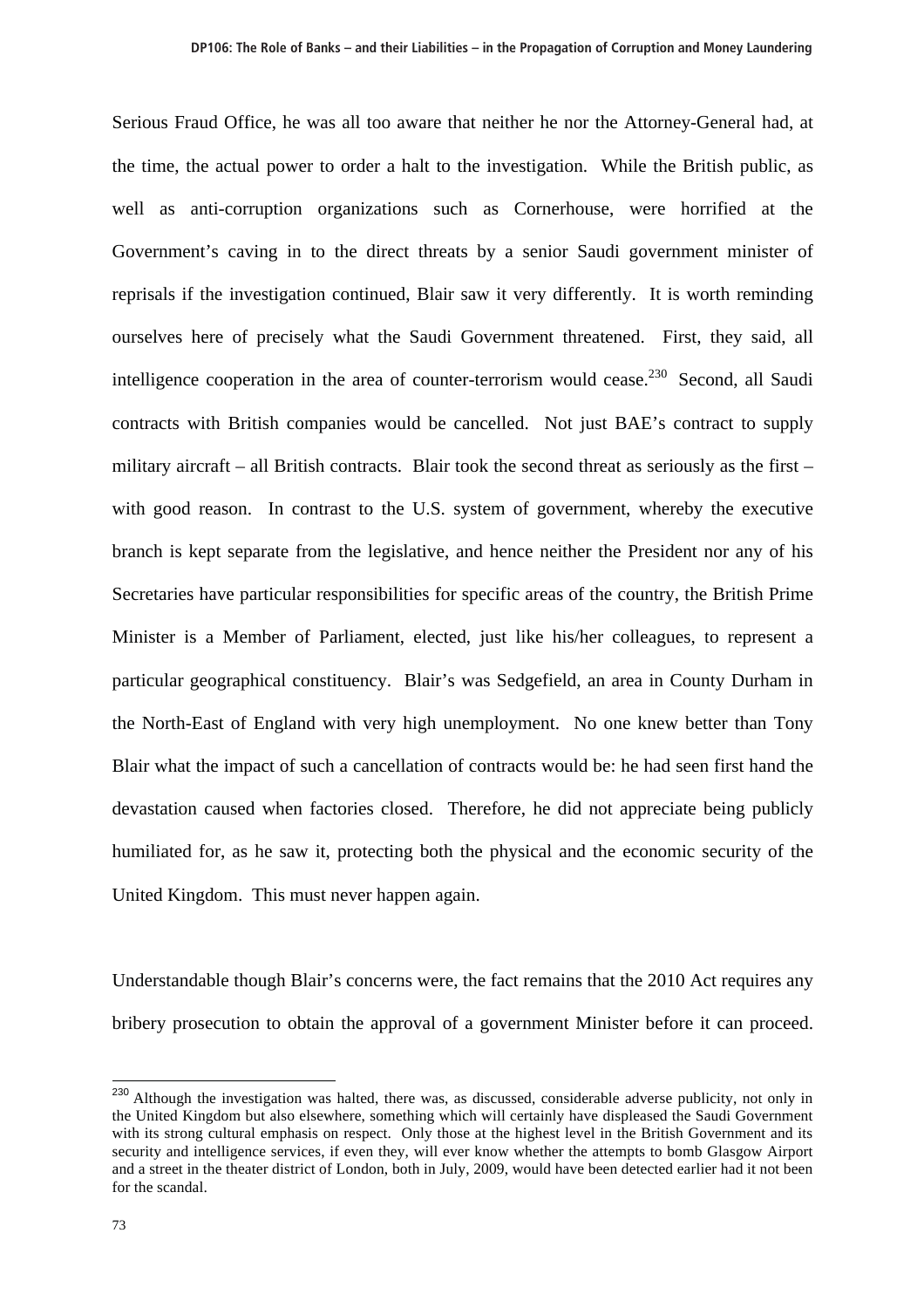Given this, one may ask whether the U.K. is genuinely committed to combating corruption. The prosecutions of Mabey & Johnson and Innospec give some confidence, but what will happen if the next case involves a country that the British Government is less prepared to offend than Ghana or Indonesia? Will a case alleging bribes paid to senior politicians in Vietnam be allowed to proceed if it is felt that this could upset the establishing of new military alliances in South-East Asia or will this, once again, be held to be against the interests of national security?<sup>231</sup> It is to be noted that it will not be a question of the Government intervening, giving reasons, as in the BAE case; all that will be required is for the Attorney-General to decline to consent to the prosecution.

A further issue is that of the sentences passed when those involved in corruption are brought to account. Mabey & Johnson was fined £3.5 million, the approximate equivalent at the time of US\$5.6 million: not a lot for a major commercial corporation. One may wonder what the value was of the contracts which their bribes secured. Innospec then secured a plea agreement with the Serious Fraud Office that so limited the sentence that the judge expressed outrage, stating that the SFO had no legal authority to make such a settlement and should not do so in future.232 Yet only months later, then SFO Director Richard Alderman confirmed at a meeting at leading U.K. law firm Eversheds, "Global settlements are here to stay"<sup>233</sup> and

<sup>&</sup>lt;sup>231</sup> At the time of writing, U.S. Defense Secretary Leon Panetta, had recently visited Vietnam with a direct view to establishing military cooperation, seen by many as a move to counter the perceived rise in influence of China. See Panetta makes symbolic visit to Vietnam (2012) FINANCIAL TIMES, June 3, 2012. www.ft.com/cms/s/0/e98dd6d4-ad6f-11e1-bb8e-00144feabdc0.html#axzz26vDP0t2l. Last accessed, September 19, 2012.

<sup>232</sup> *British chemical firm Innospec fined for Indonesia bribes* (2010) THE INDEPENDENT, March 26, 2010, http://www.independent.co.uk/news/world/asia/british-chemical-firm-innospec-fined-for-indonesia-bribes-1928508.html. Last accessed, September 19, 2012.

<sup>233</sup> E. Larson (2010) *Global Settlements Are Here to Stay, Serious Fraud Director Alderman Says*, BLOOMBERG, July 16,2010. http://www.bloomberg.com/news/2010-07-16/global-settlements-in-u-k-fraudcases-here-to-stay-sfo-s-alderman-says.html. Last accessed, September 19, 2012.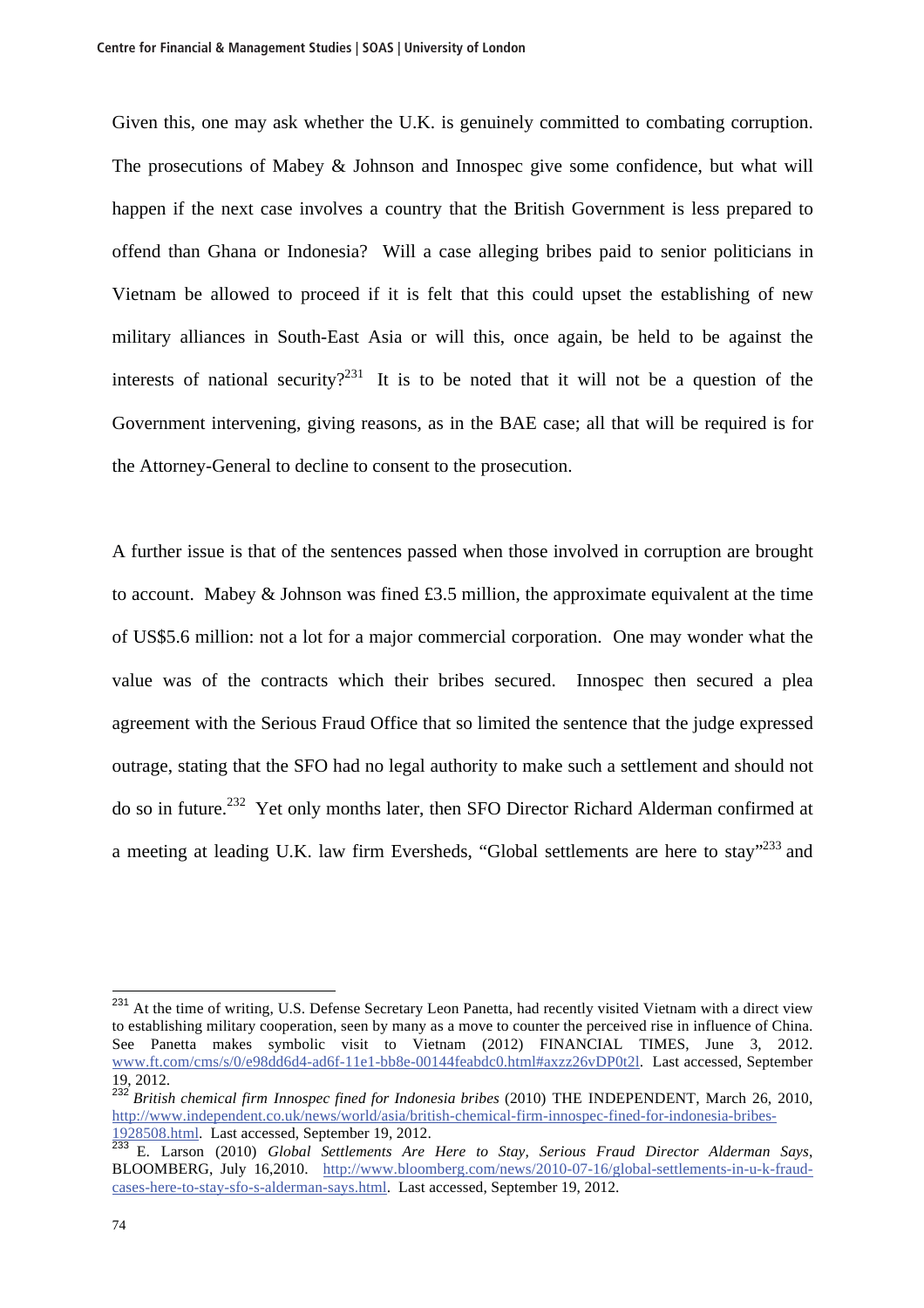continued to argue for, effectively, plea agreements in two keynote speeches at the Twenty-Eighth<sup>234</sup> and Twenty-Ninth Cambridge International Symposia on Economic Crime.<sup>235</sup>

Ultimately, financial institutions across the developed world and their legal systems need to be of a standard whereby those in developing nations can have confidence in them. The lack of sophistication in investigating and prosecuting corrupt PEPs in many developing countries and the question, all too often, of the credibility of the investigators means that developed countries undoubtedly have to take greater responsibility. Greater regulation of the financial system may well be necessary. But for there to be significantly more effort to prosecute and make examples out of banks, and their individual officers and employees, complicit in corruption and money laundering, what is even more important is a drastic change in attitude. It appears the U.K., although it is unlikely that it is alone in this respect, was slow to appreciate the corollaries of corruption and the importance of money laundering control until the recent change brought by the Bribery Act 2010. But even now, there are worrying signs. Although it is clear that the Serious Fraud Office did not set the example that they should have in the BAE case, they had the excuse of having been put under immense political pressure from the Prime Minister himself. Therefore, the blame may more fairly be directed at the British Government. However, the Innospec case was different. This was a decision by the Serious Fraud Office to cut a deal – not on political grounds but on the simple grounds of expediency. Better get a quick settlement, with admission of guilt, and pay the price of a very lenient sentence than spend considerable time and resources on a long-drawn out investigation and trial. Perhaps it was felt that this was particularly important at a time when there is a very

 $\overline{a}$ 

<sup>&</sup>lt;sup>234</sup> Serious Fraud Office, Director's Speech, The 28<sup>th</sup> Cambridge International Symposium on Economic Crime, September 6, 2010. http://www.sfo.gov.uk/about-us/our-views/director's-speeches/speeches-2010/the-28thcambridge-international-symposium-on-economic-crime.aspx. Last accessed, September 19, 2010.

 $^{235}$  Serious Fraud Office, Director's Speech,  $29<sup>th</sup>$  Cambridge International Symposium, September 5, 2011. http://www.sfo.gov.uk/about-us/our-views/director's-speeches/speeches-2011/29th-cambridge--internationalsymposium.aspx. Last accessed, September 19, 2011.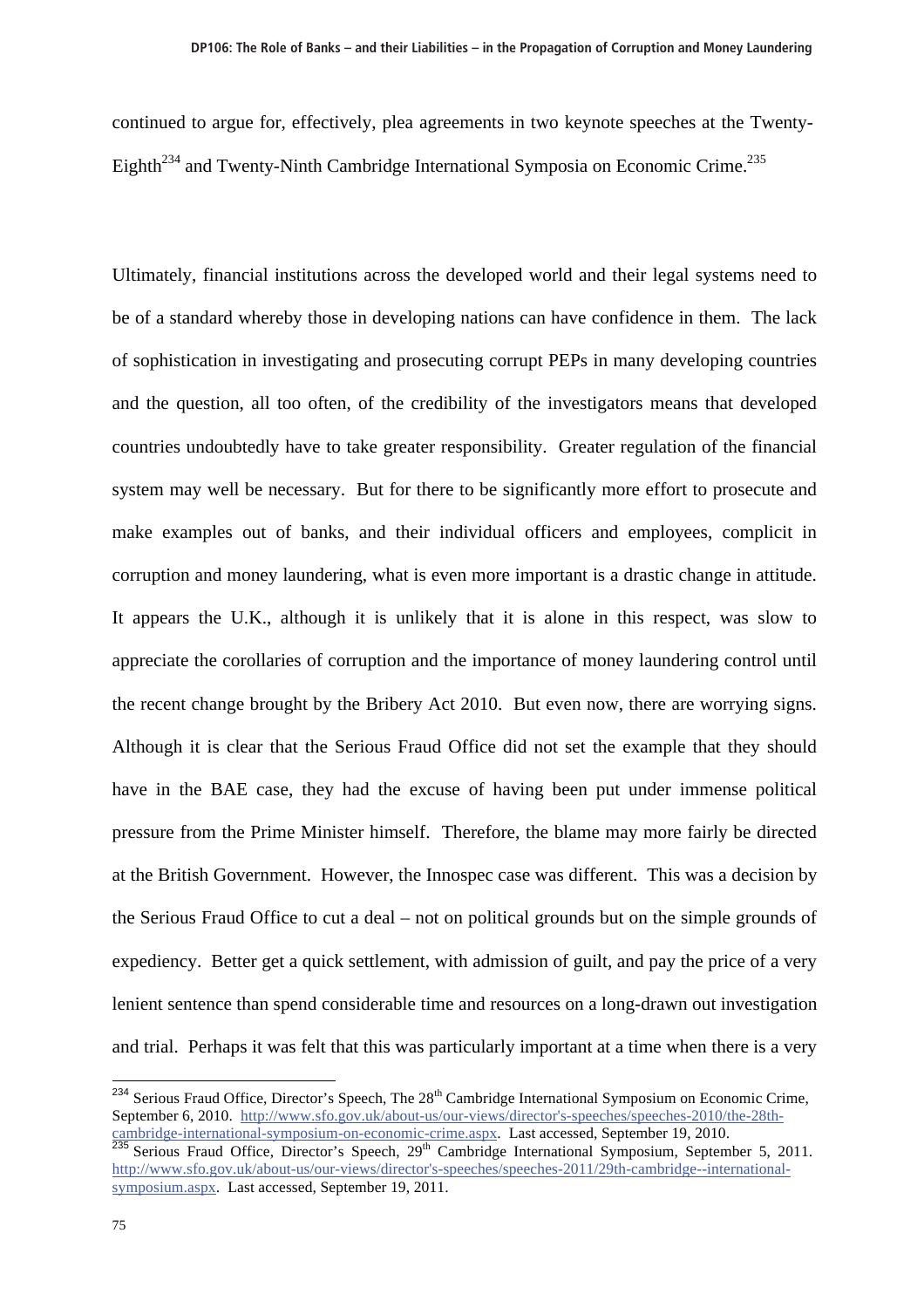real objective to reduce the public deficit by cutting expenditure wherever possible. But the message is worrying. Bluntly, if the SFO does not demonstrate sufficient gumption in pursuing the corrupt will the full rigor of the law, it is no surprise if banks then lack conscience in engaging in acts of money laundering and corruption.

A final criticism relates to the political control over bribery prosecutions, explicitly contained in the 2010 Act. Blair's anger at the embarrassment of the BAE case was perhaps understandable: members of his Government had already repeatedly made their anger clear at the decisions of Ministers, who are elected,  $^{236}$  being scrutinized by lawyers and judges who are not.<sup>237</sup> However, if the fight against corruption is to be effective, it must be free from political interference. Inevitably, such investigations will sometimes be politically sensitive: no government will wish to see the bank account investigated of a leader whom it considers an important ally, whether political, economic or military. The comment has already been made in this article that the overseas assets of Ben-Ali and Assad were only frozen after they fell from favor with the West. But that is precisely why investigations into corruption and money laundering offenses linked to it must be kept free from political control. The message that a leader or official need not worry about his overseas assets being looked into as long as his government is deemed politically important by the jurisdiction in which those assets are located is unacceptable. But it is more than just a moral issue. Such a stance will mean that such leaders will be even more determined to hold on to power by whatever means necessary because the one thing that will threaten their overseas assets is if they leave office. While

 $^{236}$  In contrast to the position in the United States, most Government Ministers in the United Kingdom are Members of Parliament (MPs) and, as such, elected representatives. Although some are members of the currently unelected House of Lords, these tend to be the minority; in any case, those Ministers who have protested at their decisions being judicially reviewed have been elected MPs.

<sup>237</sup> E.g. then Home Secretary David Blunkett: *Blunkett accuses judges of damaging democracy* (2003) THE TELEGRAPH, February 21, 2003. www.telegraph.co.uk/news/uknews/1422661/Blunkett-accuses-judges-ofdamaging-democracy.html. Last accessed, September 19, 2012.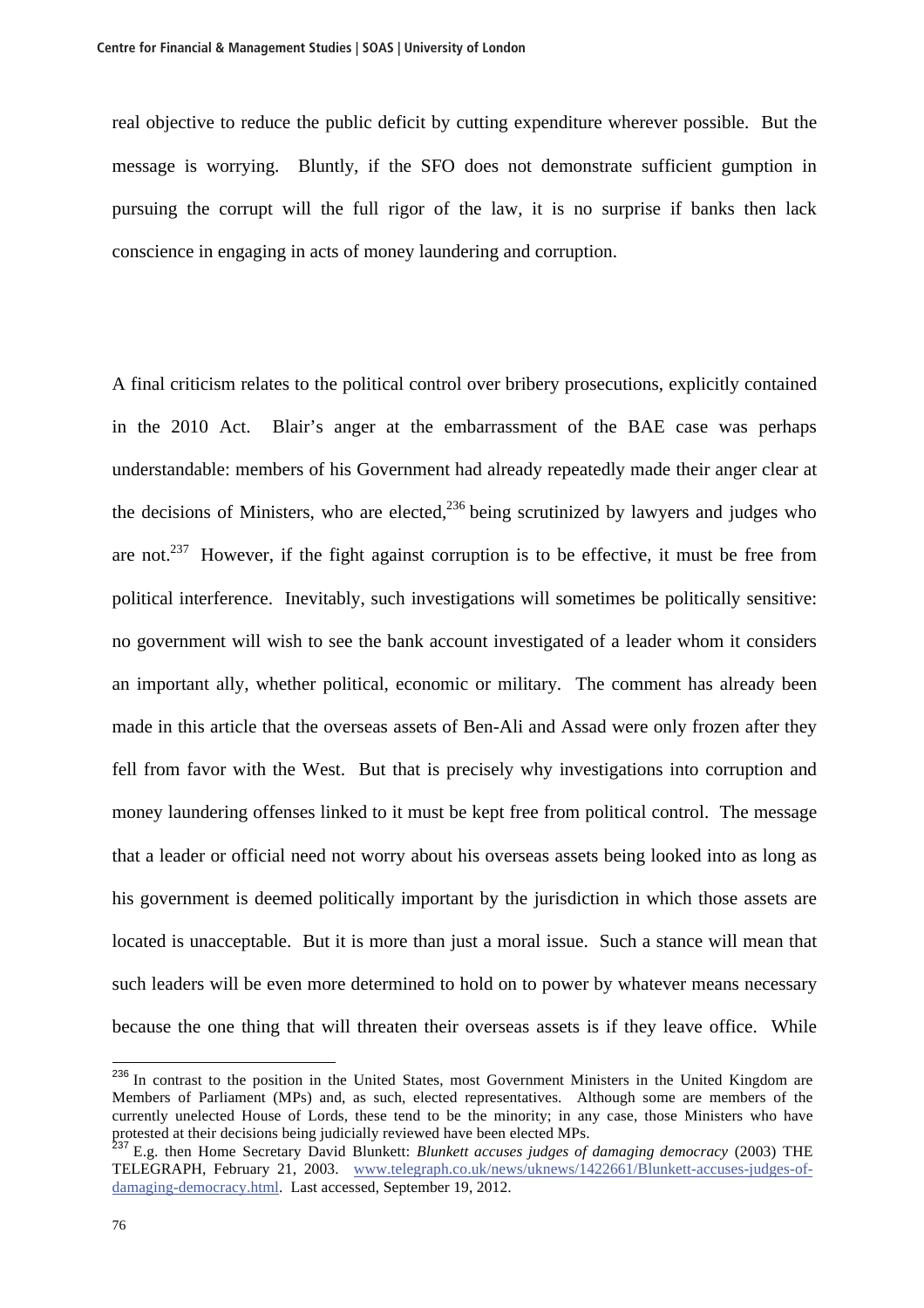they remain in power, a good friend to the West, their Western bank accounts are safe. They will be free to enjoy their wealth, investing some of it in luxury real estate or whatever else they choose, without interference. But if their opponents succeed in driving them from power, all that may change. They will no longer be able to offer any quid pro quo for their assets being left in peace; it will be the new government that has the ability to offer commercial contracts, mineral resources, military bases<sup>238</sup> or whatever. Therefore, they must ensure that, come what may, that never happens. The only way to avoid this rationale is to ensure that the proceeds of corruption will not be safe in a Western bank account in any event because any suspected proceeds of corruption, regardless of who the account holder is, may be subject to investigation and, if the suspicions are shown to be grounded, seizure.

Some may say this is a pipe dream: political realities will always override such utopian ideals. Others may point out that the writers of this article have the luxury of not having to please an electorate. But there are example that suggest that it is possible: that one does not have sacrifice the fight against the economic and financial crime to political expediency. In Sweden, the independence of the public prosecutor's office is viewed as sacrosanct and therefore no government minister has the authority to tell a prosecutor to drop a case. There may be occasions when a local prosecutor may be requested by a colleague elsewhere to delay a case in order to assist another investigation.<sup>239</sup> but even that request may be denied: a favor,

<sup>&</sup>lt;sup>238</sup> A number of reports have commented that a leading reason for the Putin government's steadfast support of the Assad regime is the Tartus naval base, Russia's only naval base in Mediterranean (and indeed outside the former Soviet Union). See *Russia Sending Warships on Maneuvers Near Syria* (2012) NEW YORK TIMES, July 10, 2012. www.nytimes.com/2012/07/11/world/middleeast/russia-sends-warships-on-maneuvers-nearsyria.html..Last accessed, September 19, 2012. That said, other reports, including one in the New York Times, have suggested that other factors may be more significant. See: *Why Russia Is Backing Syria* (2012) NEW YORK TIMES, July 6, 2012. www.nytimes.com/2012/07/07/opinion/why-russia-supports-syria.html. Last accessed, September 19, 2012.

<sup>&</sup>lt;sup>239</sup> For example, if a suspect in a major organized crime investigation, under surveillance by the Stockholm police, is arrested for drink driving in Gothenburg. (DUI offenses carry a mandatory jail sentence in Sweden.)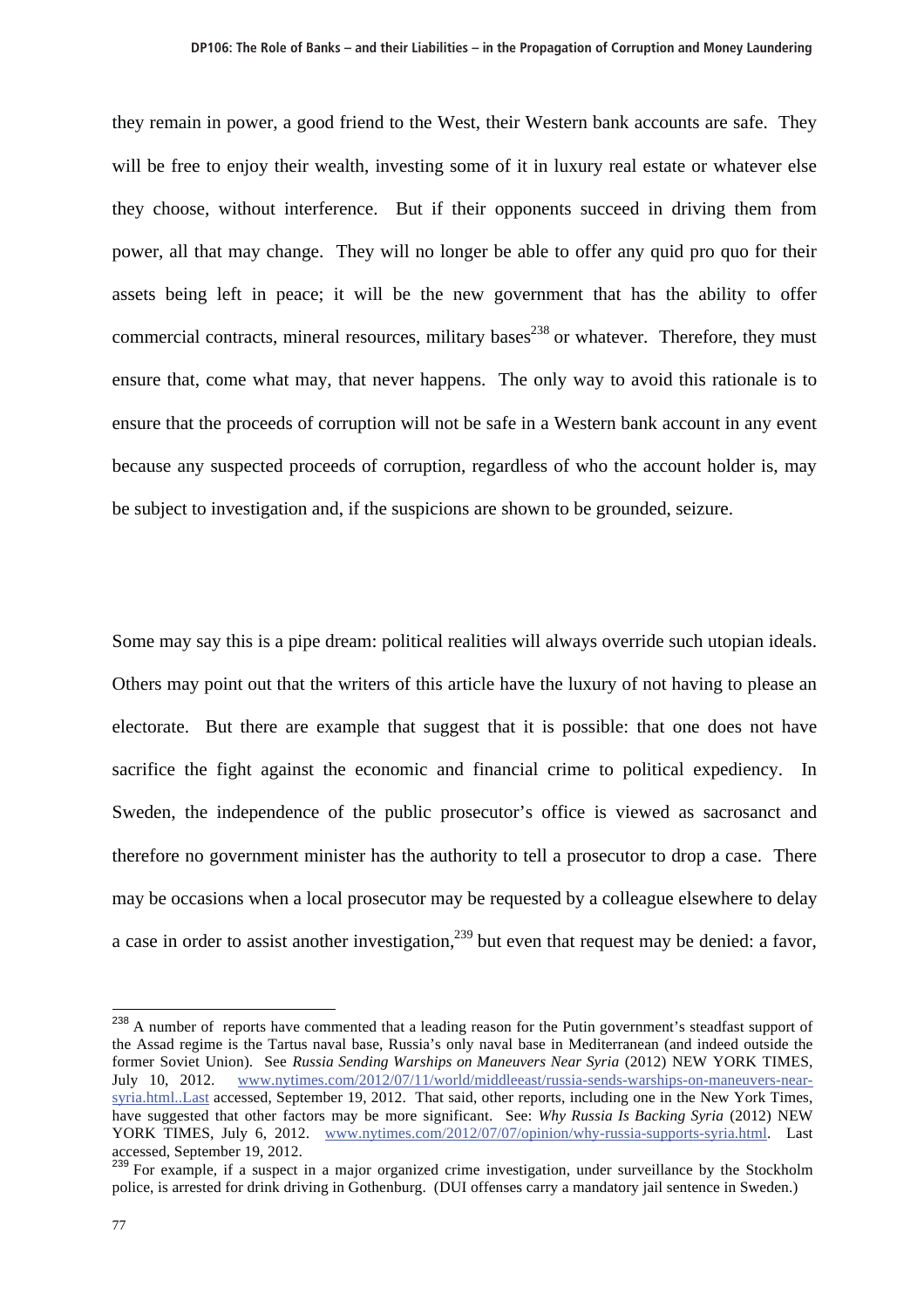effectively, is being asked, not an order given.<sup>240</sup> Similarly, in South Korea, the brother of the President was investigated for corruption in July,  $2012<sup>241</sup>$  If Sweden, a country in which international trade plays a significant part in the economy and South Korea, with a culture that places very great importance on respect and family, can take such an approach, so can other jurisdictions.

## **6. SUGGESTIONS FOR REFORM AND CONCLUDING REMARKS**

When considering the effects of corruption, the impact on the developing world is the first to be considered. However, Western corruption creates problems for the West too, particularly with regard to confidence in the legal and economic systems and in the integrity of politicians who exploit financial institutions. Were it not for the fact that developed countries typically have a considerably more credible legal and political system than those in the developing world, many politicians who have engaged in corruption – and there have been a number would still be in office.<sup>242</sup> However, changes are necessary in order that the United Kingdom does not follow a downward spiral, deteriorating into the condition of many developing countries. If this seems an extreme statement, the experiences of Israel and Japan are salutary. Both are without question part of the developed world, but both have had not one but several corruption scandals involving politicians at the highest level of government.<sup>243</sup> If corruption is tolerated, that is where the road can end.

 $\overline{a}$ 

<sup>&</sup>lt;sup>240</sup> Source: Prosecutor interviewed at economic crime conference, Stockholm, 2003. Government officials such as prosecutors are only permitted to give their views on strict condition of anonymity.

<sup>&</sup>lt;sup>2</sup><br>2411 *South Korean president's brother arrested over bribery charges* (2012) THE TELEGRAPH, July 11, 2012. www.telegraph.co.uk/news/worldnews/asia/southkorea/9391186/South-Korean-presidents-brother-arrestedover-bribery-charges.html. Last accessed, September 19, 2012.

<sup>&</sup>lt;sup>242</sup> Some, admittedly, may have been removed from power in any event, simply due to their party losing an election, but the point still holds.

<sup>243</sup> *Ex Israeli prime minister accused of corruption gets mixed verdict* (2012) C.N.N. U.S., July 10, 2012. http://articles.cnn.com/2012-07-10/middleeast/world\_meast\_israel-olmert-corruption\_1\_olmert-corruption-trialisraeli-police. Last accessed, September 19, 2012. *Japan defence ministry raided in bribery scandal* (2007)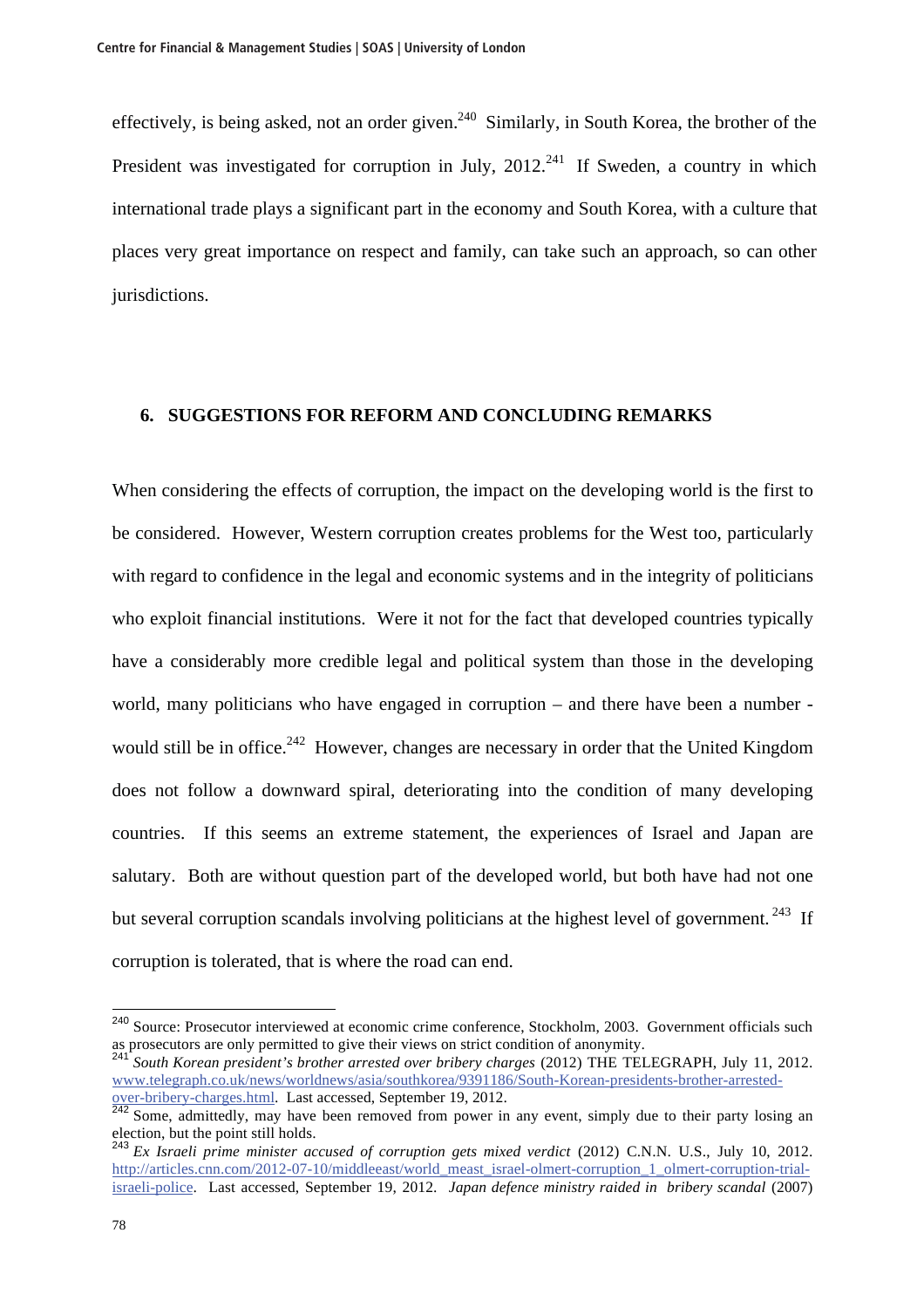Therefore, a number of steps need to be taken. Banks need to apply the same scrutiny to domestic PEPs that they should apply to foreign PEPs. Undeniably, banks and other financial institutions, given their strategic positioning, can play a pivotal role in combating corruption and money laundering. Instead, as this article has highlighted, the role of gate-keepers of AML regimes imposed on banks is ill-fitting. Indeed, consistent with the arguments put forward in this article, banks have been one of the most important channels of money laundering<sup>244</sup>. At the same time, the anti- money laundering laws and regulations require banks to bear an investigatory burden: a role that they are ill equipped for. The result is that, too often, at present, banks are more part of the problem than part of the solution and as things currently stand, they can afford to take chances. This is particularly true of the United Kingdom, where, to date, no bank has suffered in the United Kingdom the kind of sanctions that have been imposed in some cases in the United States. In order for this to change there needs to be a drastic change in attitude on the part of banks, regulatory bodies and prosecutors alike.

This article has also demonstrated that adequate laws are already in place: in relation to both corruption and money laundering, the United Kingdom now has some of the strictest laws anywhere in the world. However, without greater use and proper enforcement of these laws, there is no reason why, in time, the U.K.'s political, economic and even legal systems could not start to bear a disturbing resemblance to that of those of some developing countries.

THE GUARDIAN, November 29, 2007. http://www.guardian.co.uk/world/2007/nov/29/japan.justinmccurry. Last accessed, September 19, 2012. More famously, several members of Prime Minister Kakuei Tanaka's administration were indicted, and ultimately found guilty, in relation to bribes paid on behalf of the Lockheed Corporation in relation to a major aircraft deal in 1976. *Tokyo Upholds Final Lockheed Guilty Verdicts* (1995) LOS ANGELES TIMES, February 23, 1995. http://articles.latimes.com/1995-02-23/news/mn-35283\_1\_guiltyverdict. Last accessed, September 19, 2012. 244 R.A. Araujo. (2008) *supra*.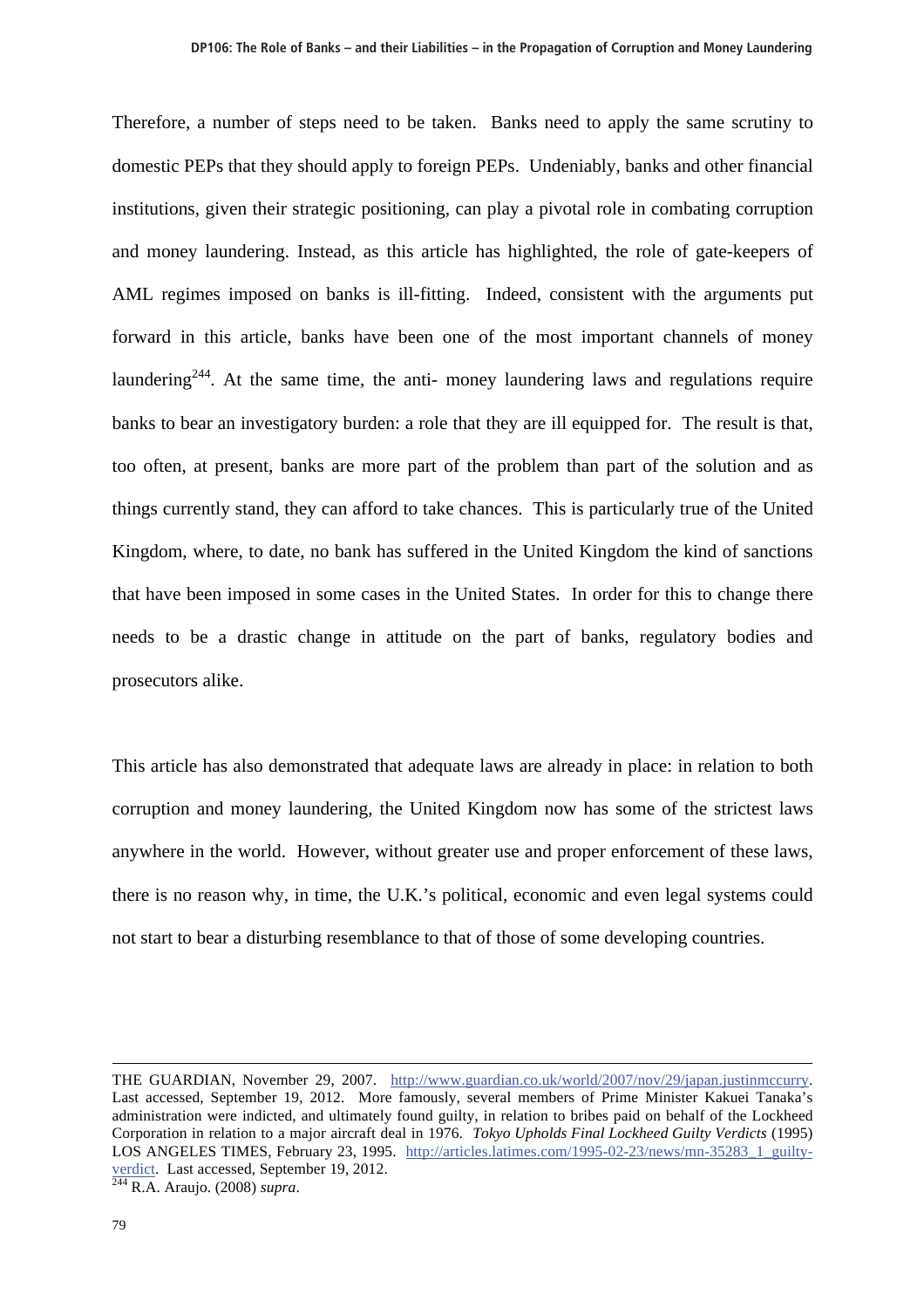Nonetheless, the legal and regulatory regimes do need to take greater account of the fact that the primary purpose of banks is to make a commercial profit. Their role is not to carry investigatory burdens, to police the financial system or even to play hide and seek with corrupt PEPs. Each of these activities impinges upon banks' profits and that has to be faced. What the law and the regulatory regimes need to focus on is the penalties that can be imposed on banks in order to motivate them to help in the fight against corruption and money laundering and ensure that this is effective.

One key motivating factor is the impact that a tarnished reputation will have on the ability of banks to make a profit: Wachovia was a case in point. So far only the Bribery Act 2010 has given hope that things are moving in the right direction. The Act may go a considerable way in instigating change in banks and other financial institutions by giving U.K. enforcement agencies considerably more power, which is likely to have far-reaching effects on the way that many businesses are regulated. In addition, the Act brings to attention the importance of companies undertaking compliance reviews and risk assessments in light of the new standards it imposes. Therefore this may bring about the much needed change in attitude. However, more needs to be done to ensure that anti- money laundering regimes penetrate the much exploited offshore banking system, notorious for corruption. In this context, the correct meaning of offshore banking must be remembered: all institutions that offer services to customers located in other jurisdictions, regardless of where the institutions themselves are located.

For far too long, banks and other financial institutions have escaped without harm by adopting the "three wise monkeys" policy,  $245$  finding contentment in oblivion. Primarily, this

<sup>&</sup>lt;sup>245</sup> "See no evil, hear no evil, speak no evil."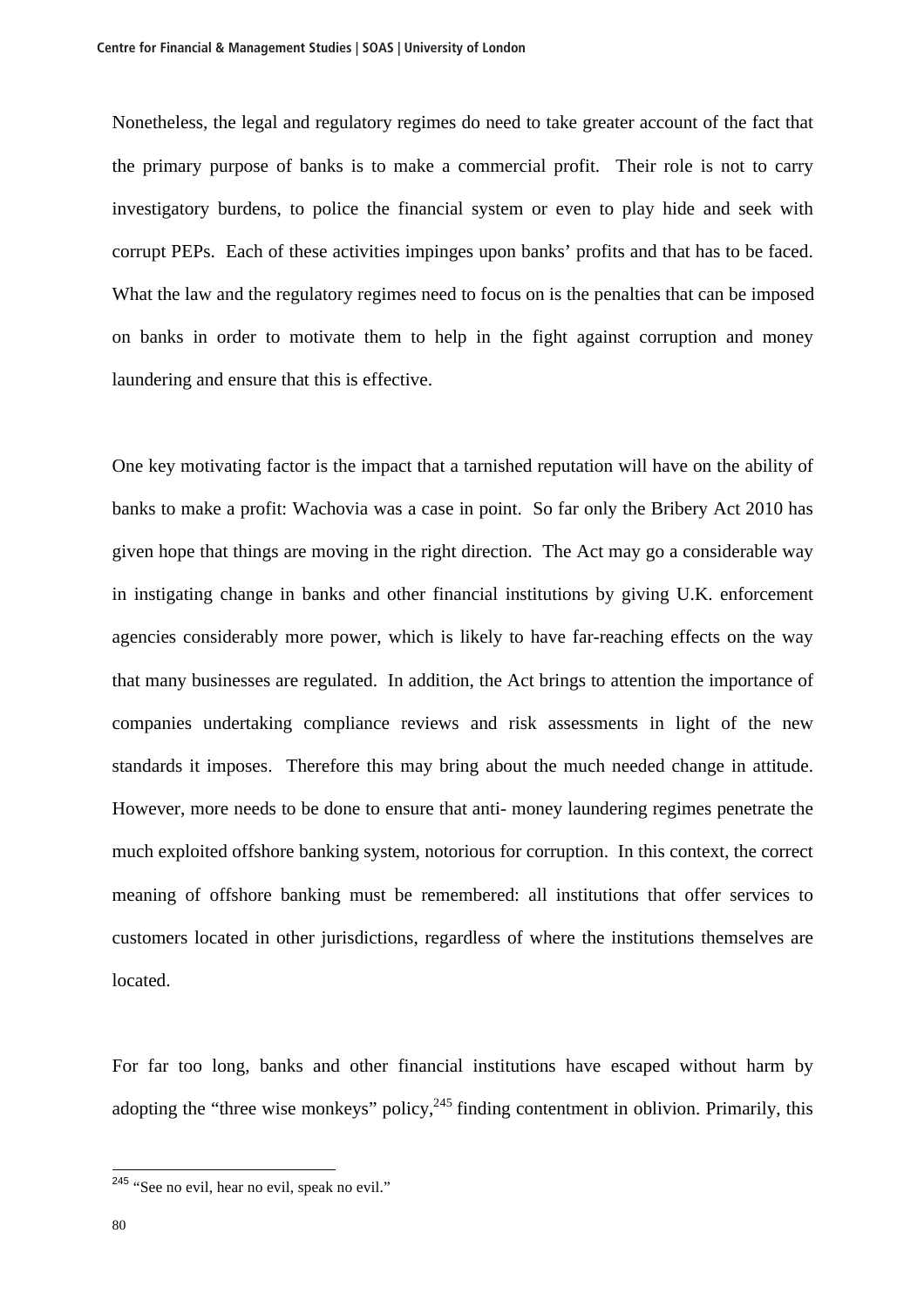has been because this policy has enabled banks to make significant profits through simply asking no questions. Section 7 of the 2010 Act is set to change things, although the Act's success in achieving substantial and long-lasting change will be in the extent to which it is enforced. The previous legislation, especially once it was extended to cover bribery of foreign public officials in 2001, would itself have been a successful deterrent if its provisions had been more strictly enforced. Even voluntary codes of conduct and recommendations such as those of the FATF and Wolfsberg principles have not been lacking. However, their effect has been limited. In practice, incorporating these measures has inevitably not been convenient, while there has not been sufficient motivation to push through regardless since the benefits of non-compliance have, frankly, outweighed the costs.

However, if the approach taken to Mabey & Johnson were applied to banks, things could soon change: directors escorted from their offices in handcuffs would arguably concentrate minds, even more so when pictures of their arrival at court appeared in the media. The Financial Services Authority refreshingly demonstrated its capability in taking a hard line approach to enforcement in the Aon Ltd case, referred to above. The significant fines imposed for breaching the FSA's principles should set an example to banks and act as a wake-up call to the fact that the FSA will not remain shy to flex its muscles. Nor, it may be hoped, will the Financial Conduct Authority, due to take over this aspect of the FSA's role in 2013. If this article has established one thing, it is that all too often, banks do not conduct their business with integrity. Therefore, they are subject to the wrath of the FSA/FCA – which may include criminal as well as regulatory proceedings. The time has come for examples to be made.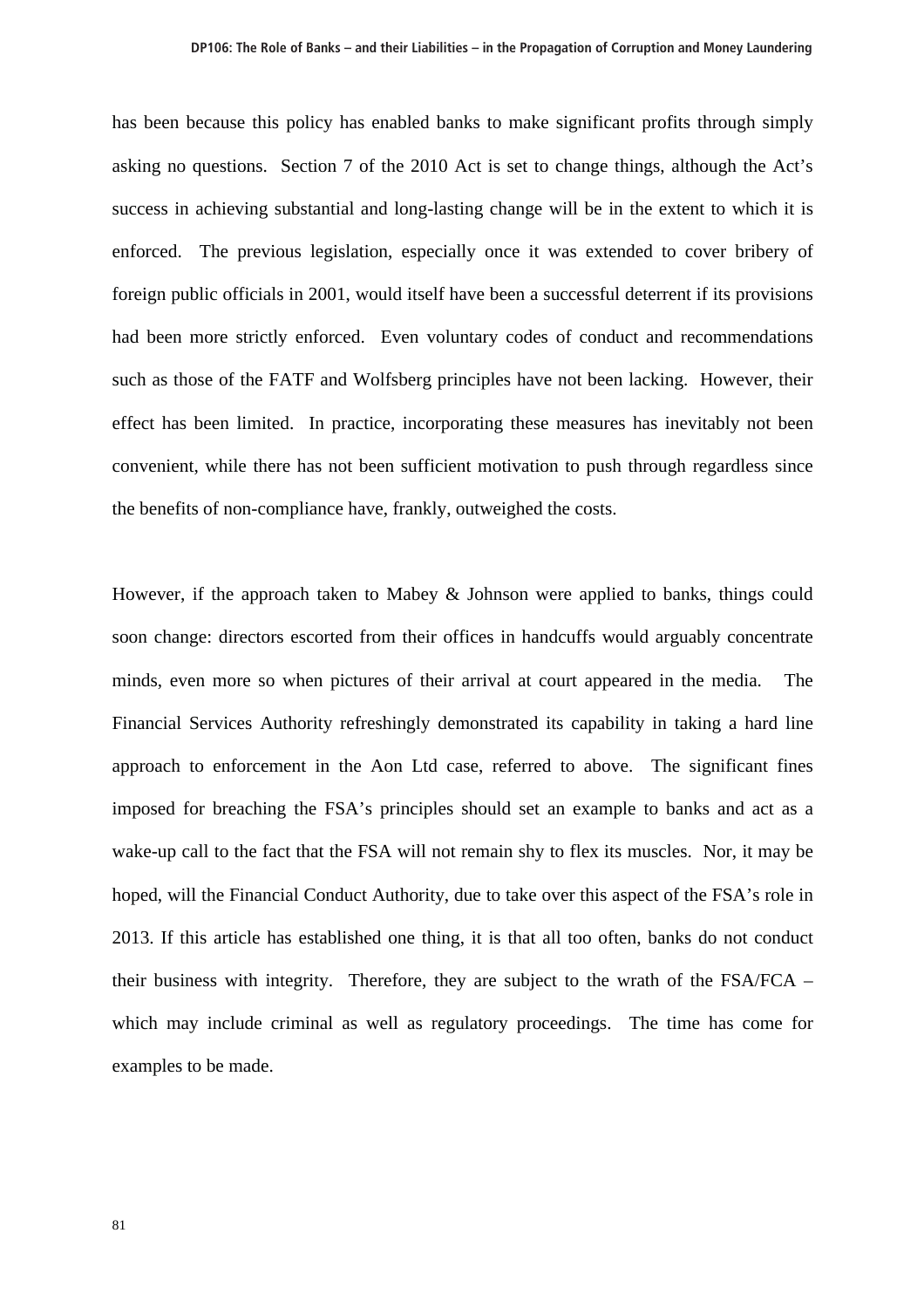The foundations of any regime have to be solid in order for it to survive in the long term. In regard to anti- money laundering regimes, this is essentially genuine commitment on the part of both banks and governments to ensure that a truly inter-agency, inter-disciplinary, and international approach is taken. Technology is not lacking to build, develop and implement sophisticated corruption and money laundering detection methods such as STR, "Know Your Customer" rules and other due diligence procedures, together with stringent monitoring control and policing of financial activities. What has been lacking is gumption on the part of banks. While there has been admirable progress in many respects, it remains true that, too often, banks, particularly at the most senior levels, simply do not care. The repeated ignoring by Wachovia's headquarters in Charlotte of the concerns raised by Martin Woods, their nominated officer in London are a case in point. So is the fact that, although he was lauded by U.S. law enforcement for his integrity, and indeed his assistance in the investigation, Woods has never worked in the banking industry since.<sup>246</sup> It is hard to believe that the reducing of staff numbers due to the ongoing financial crisis is the only reason. Therefore, while the technology just referred to will provide welcome assistance to those institutions which do have a genuine commitment to reduce money laundering, for others, such systems may simply give the impression that the institution is taking the laws and regulations seriously, while conveniently providing a screen behind which they can continue as before.

Genuine change will require a change in attitude and will take time and patience: quick fixes are not an option. Organizational purpose and integrity need to be realized and should be able to withstand dominating political interests. Rules need to be enforced and strong management needs to be in place. A special independent anti-corruption officer should be appointed in each bank to guard against any conflict of interest and to ensure that there is

<sup>&</sup>lt;sup>246</sup> Martin Woods is now Managing Director of an AML consultancy company, Hermes Forensic Solutions. http://hermesforensicsolutions.com/aboutus.php. Last accessed, September 19, 2012.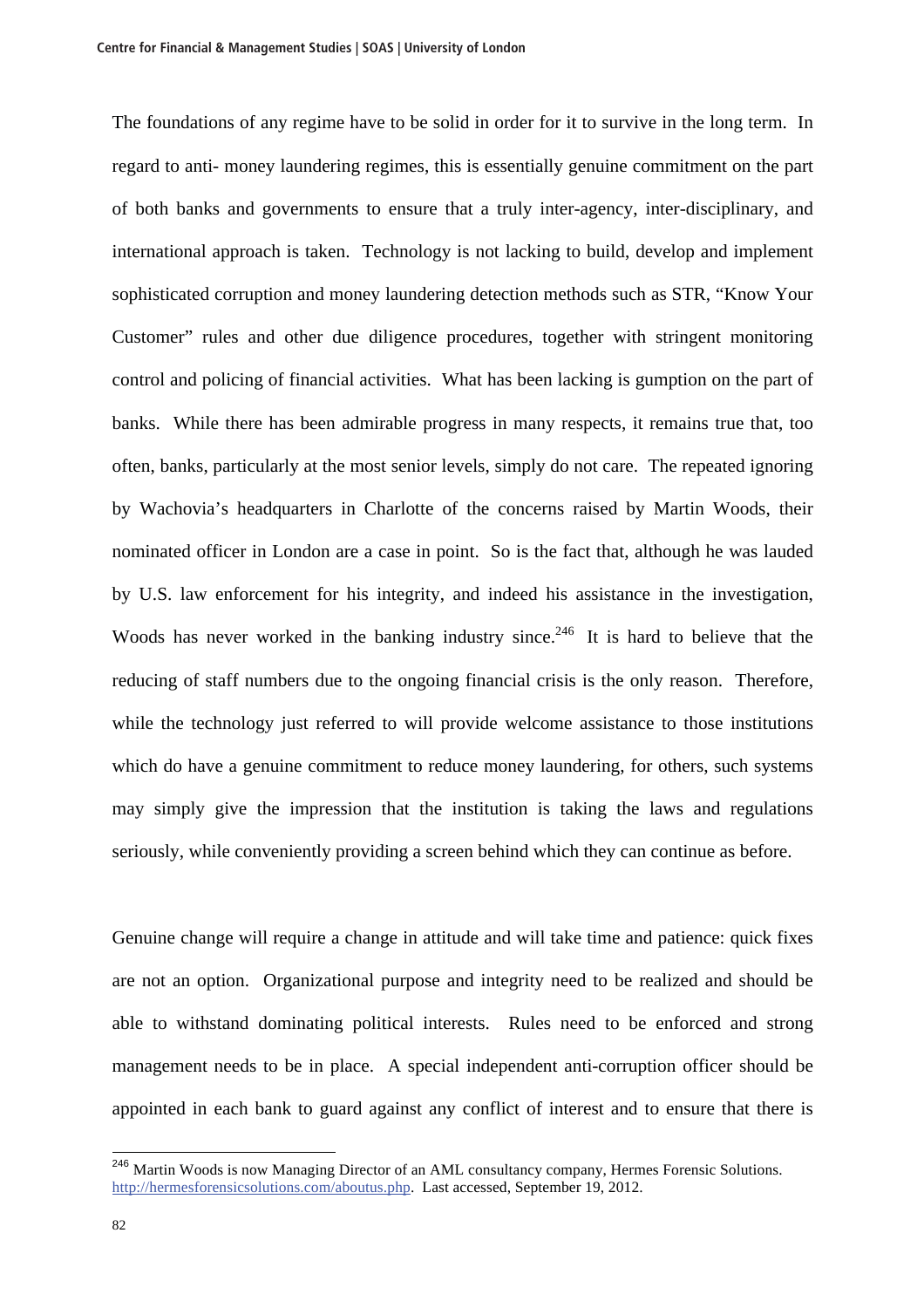adequate protection for those who resist corruption, that is, whistleblower facilities providing clear channels for staff to raise concerns in a safe and confidential manner. While, in the United States, the Dodd-Frank Act has introduced provisions to positively encourage whistleblowing,  $247$  the best that the United Kingdom's legislation offers is legal redress for whistleblowers who are fired in consequence.<sup>248</sup> In addition, well trained bank employees, sharp prosecutors and investigators are all crucial parts of an effective anti-corruption program. They need to be assisted by clear and efficient channels through which genuine international cooperation can take place. Without this fundamental change in attitude, the fight against corruption and money laundering control will be at best a half-fought battle. Even small changes such as simplifying and minimizing bureaucratic systems and the expenses related to arduous form filling can help catalyze changes in attitude.

Importantly, the prevention aspects  $249$  of AML regimes and their enforcement<sup>250</sup> are both interdependent and complementary to each other. As such, according to Reuter and Truman,<sup>251</sup> they should be given equal weight,  $(2004)$ . The identification of a problem is not

<sup>&</sup>lt;sup>247</sup> §922 of the Dodd-Frank Wall Street Reform and Consumer Protection Act provides that, where a whistleblower voluntarily provides to the Securities and Exchange Commission information that leads to a successful enforcement action that in turn results in a financial sanction of over \$1 million, the whistleblower is entitled to between 10% and 30% of the total sanctions imposed, either by the SEC itself or in a related action (e.g. a criminal prosecution). The first such award, of almost \$50,000, was announced on August 21, 2012: *SEC Issues First Whistleblower Program Award*, U.S. Securities and Exchange Commission Press Release 2012- 162, August 21, 2012, www.sec.gov/news/press/2012/2012-162.htm. Last accessed, September 19, 2012.

<sup>&</sup>lt;sup>248</sup> §47B of the Employment Rights Act 1996 provides that a person shall not "suffer detriment" in the context of their employment as a result of having made a "protected disclosure". This is in turn defined in Part IVA of the Act making a report of a criminal offense, or alternatively a violation of a legal obligation, which is made to the person's employer, an officer of a body set up by statute (such as the Serious Organised Crime Agency or the Serious Fraud Office) or some other person prescribed by statute - e.g., in the case of money laundering, a police officer, Customs officer or nominated officer of the institution (i.e. Money Laundering Reporting Officer): Proceeds of Crime Act 2002, §338. The redress is damages awarded by an employment tribunal: §§48 and 49 of the 1996 Act. In the United States, §922 of the Dodd-Frank Act provides similar protection to whistleblowers who disclose information to the SEC. For a discussion of the U.K. provisions, see R. Alexander, *The role of whistleblowers in the fight against economic crime* (2004) 12(2) J.F.C. 131.

<sup>&</sup>lt;sup>249</sup> Prevention includes, establishing regulation and supervision of financial institutions, reporting requirements, customer due diligence, and civil and administrative sanctions for noncompliance.

<sup>&</sup>lt;sup>250</sup> This includes investigation, prosecution, freezing assets, confiscation, and punishment for money laundering, and also, often, for the underlying predicate crime.

<sup>251</sup> P. Reuter and E.M. Truman (2004), *Chasing Dirty Money: Progress On Anti-Money Laundering*, PETERSON INSTITUTE FOR INTERNATIONAL ECONOMICS.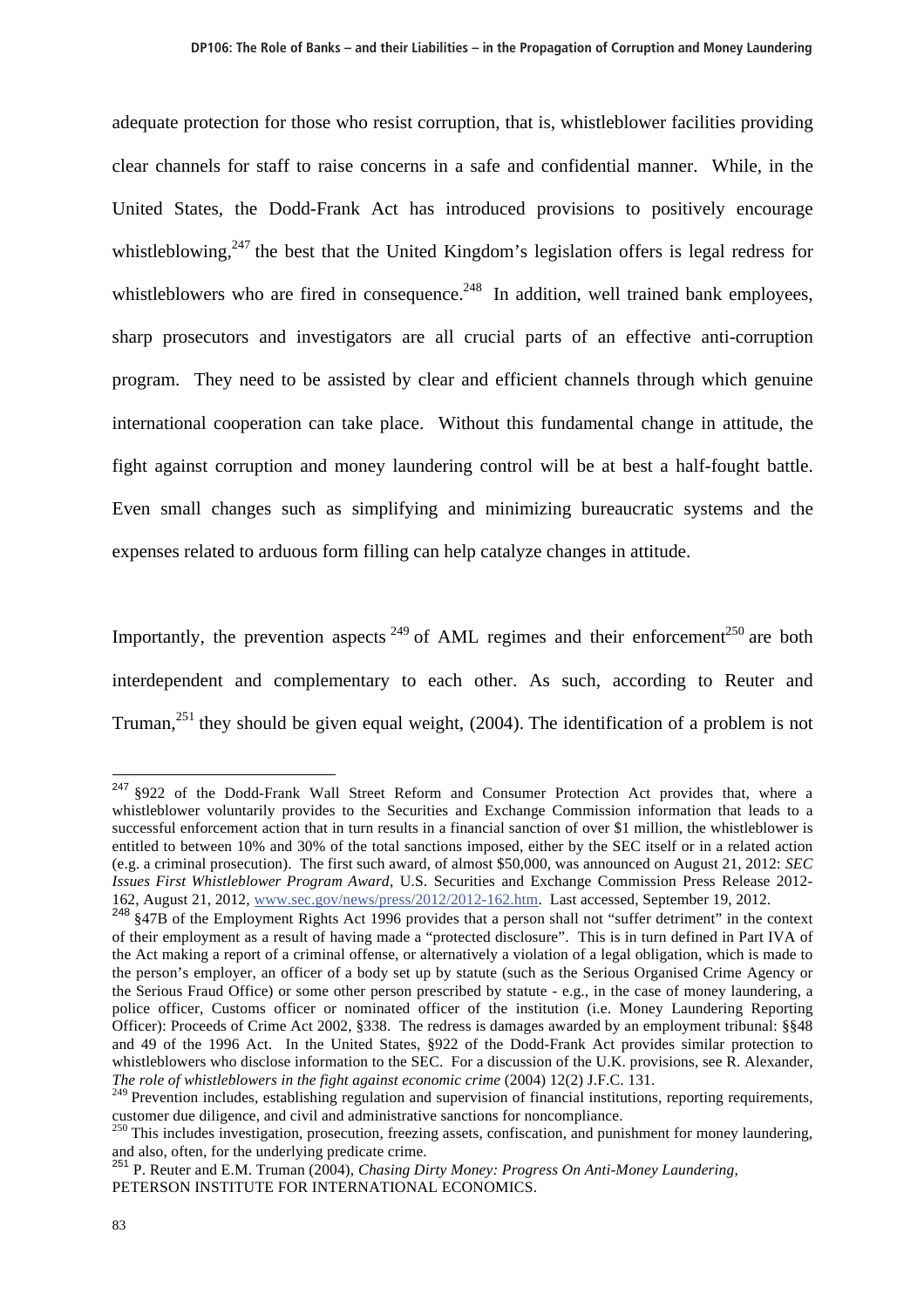in itself sufficient if there are no incentives or workable procedures in place to solve it. Thus, banks must draw up unambiguous anti-bribery and corruption policies and ensure that these are filtered down to staff at all levels. Information about the dynamics of corruption must be accumulated and then passed on to financial institutions, which must then, in turn, pass them on to their employees through continual training encompassing all levels of staff. Further, there must be clear policies on corporate gifts and hospitality, execution of due diligence, together with regular and comprehensive audits, which would help to increase public confidence, employee standards and improve the fluidity of corporate systems. Always important, albeit all too often lacking in practice, these policies are now essential if the company is to protect itself from a charge of corporate failure to prevent bribery under §7 of the Bribery Act 2010. The approach to this must be all-encompassing and be conducted, separately, in relation to every country with which the company does business, in order to take proper account of country-specific risks.  $252$  Crucially, more conditions need to be attached to international loans and anti-bribery clauses incorporated into commercial contracts in order to guard against the likes of "Mr Ten Per Cent". Full implementation of measures such as these will not only improve the integrity (both actual and perceived) of international corporations, but also considerably help with reduction of the foreign debt faced by the developing world.

Arguably, one of the most significant changes necessary is the implementation of complementary measures to change the incentives for overseas bribery. This would create uniformity in standards both at home and abroad, thus assisting in the creation of a more unified and synchronized defense against corruption and money laundering. Moreover, there needs to be a system of full and transparent disclosure in order that citizens, particularly those

 $^{252}$  G. Brown and others. (2010). "The Bribery Act 2010: Bribery and Corruption". CSR, 5(34), 38.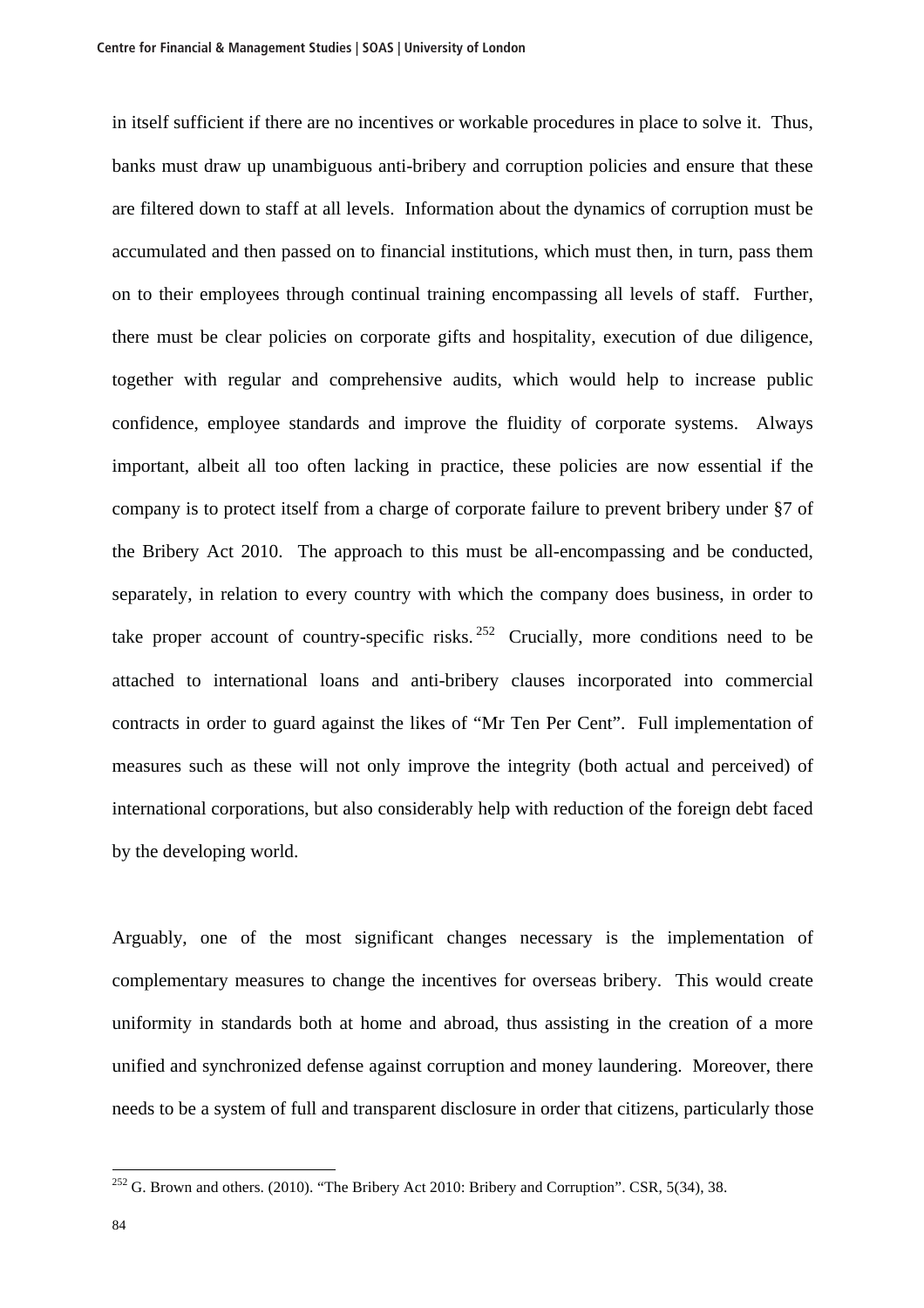of developing countries, can hold their governments accountable for the management of revenues generated by state resources. This would also considerably assist in addressing the damaging, but accurate, stereotype that banks and other financial institutions are complicit in corruption and thus the deterioration of the socio-economic wellbeing of the countries with which they deal. Importantly, although there is need for special anti-corruption and money laundering officers and departments within financial institutions, it is important that a balanced approach is taken to ensure that banks in the fight against corruption, together with other anti-corruption bodies, do not turn into partisan instruments who, rather than engaging in meaningful enforcement strategies to detect fraud and corruption, instead harass political opponents simply because of who they are rather than any actual illicit conduct. Where this occurs, it is no more satisfactory than taking no action at all. Indeed, it is probably worse, since such behavior discredits the entire anti-corruption effort.

In addition, initiatives such as the World Bank's public delisting of firms who are discovered to practice bribery in the course of international projects funding provide some satisfaction, especially since, for banks, reputation is everything. Without these measures in place, at the very least, banks can actually cause corruption: if money laundering can be the cause of corruption, then banks involved in money laundering are the root cause of corruption and play a significant role in perpetuating the problem. Therefore, a clampdown on the exploitation of offshore banking for illicit purposes – wherever the institutions concerned happen to be located - is necessary. Linked to this is of course the need for greater policing of the financial system in general.

The climate of sharing bribes and favors has become a deeply entrenched problem, and given that complacency on the part of banks has become so engrained, any considerable change